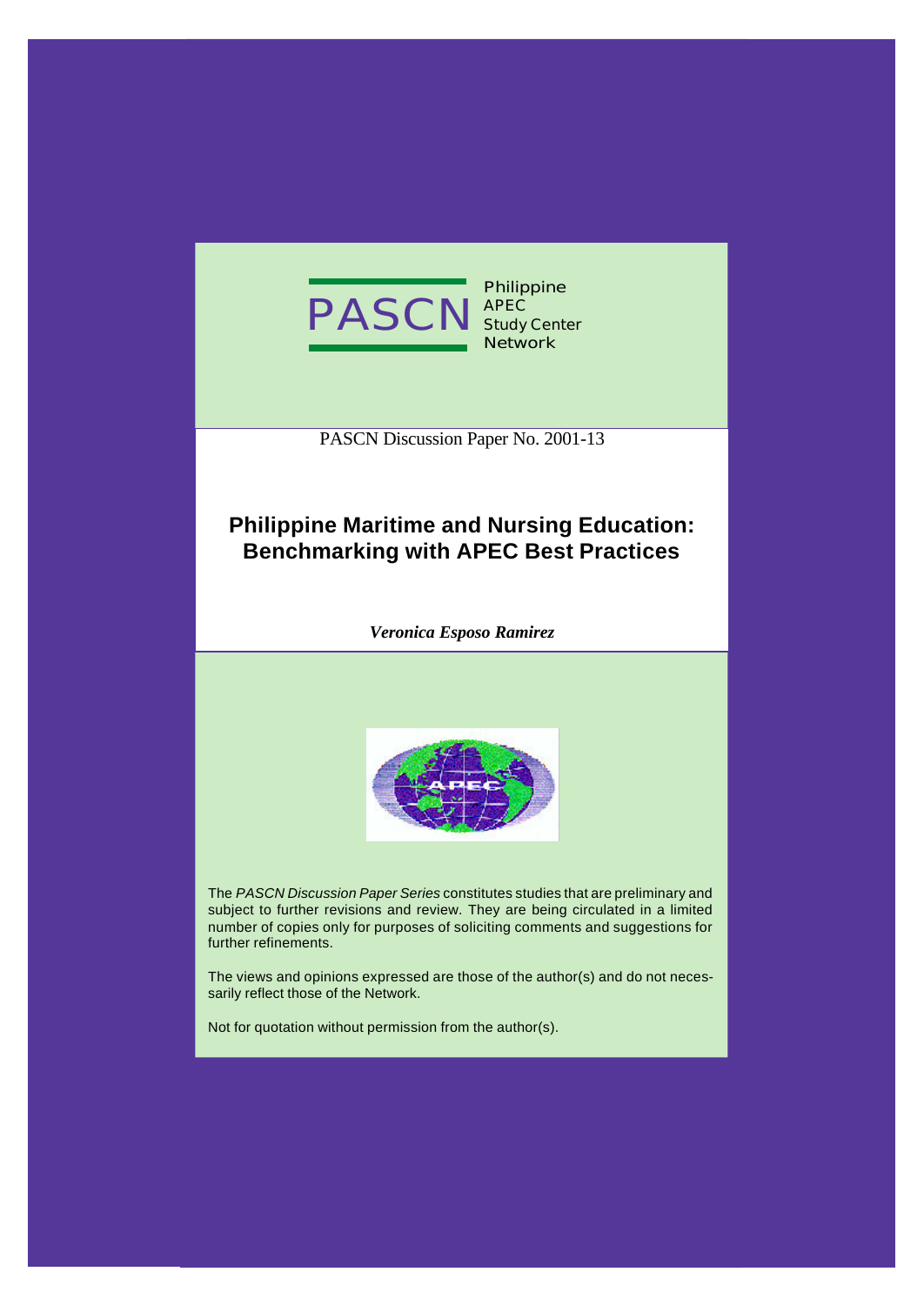

APEC S TUDY C ENTER **NETWORK** 

PASCN Discussion Paper No. 2001-13

# **Philippine Maritime and Nursing Education: Benchmarking with APEC Best Practices**

*Veronica Esposo Ramirez* University of Asia and the Pacific

December 2001

The *PASCN Discussion Paper Series* constitutes studies that are preliminary and subject to further revisions and review. They are being circulated in a limited number of copies only for purposes of soliciting comments and suggestions for further refinements.

The views and opinions expressed are those of the author(s) and do not necessarily reflect those of the Network.

Not for quotation without permission from the author(s).

For comments, suggestions or further inquiries, please contact:

**The PASCN Secr etariat** Philippine Institute for Development Studies NEDA sa Makati Building, 106 Amorsolo Street Legaspi Village, Makati City, Philippines Tel. Nos. 893-9588 and 892-5817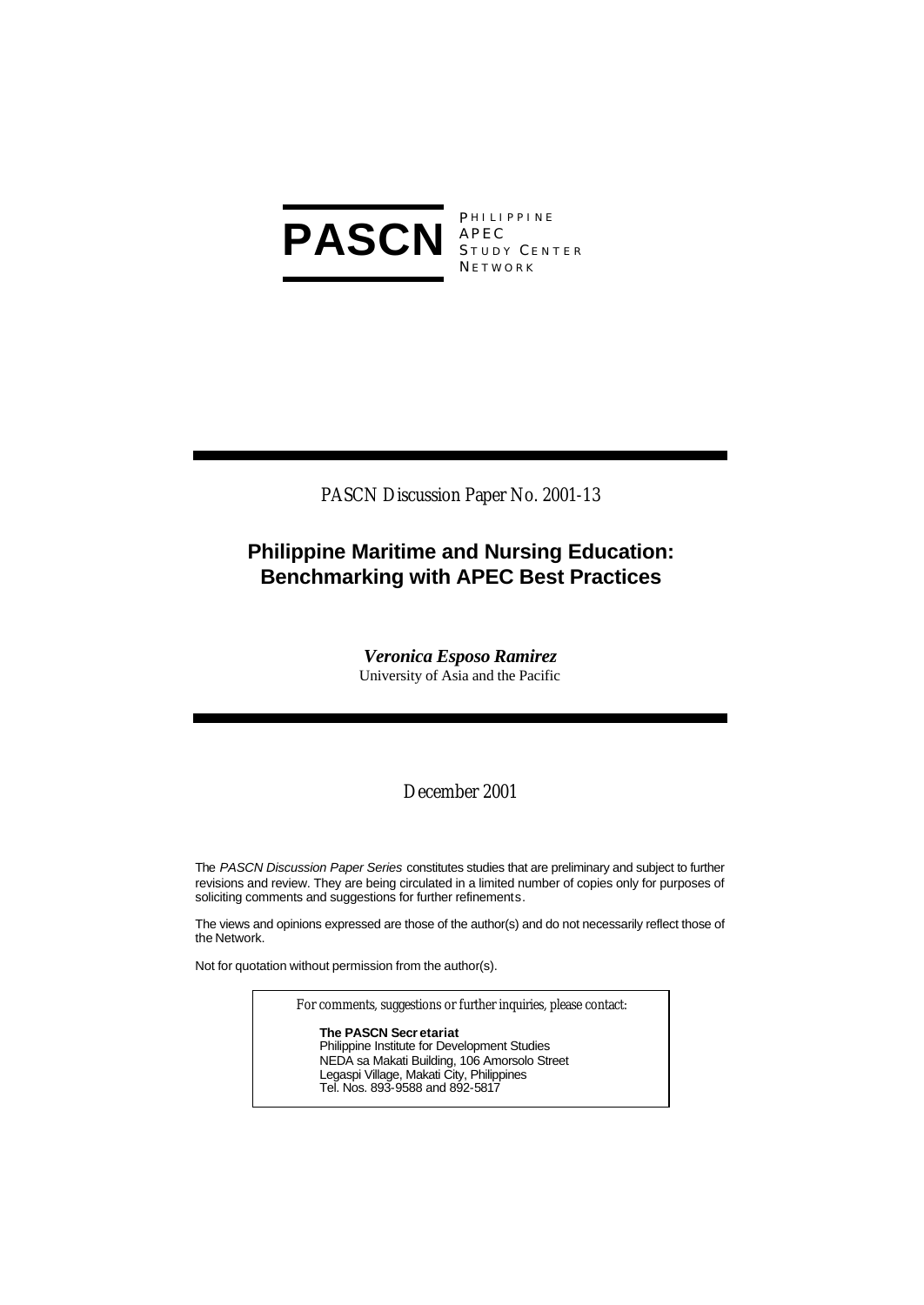# **ABSTRACT**

As the manning capital of the world, the Philippines supplies almost every vessel that sails the seven seas with Filipino marines and marine engineers on board. As the biggest health service provider, almost all hospitals in the US, UK and Saudi Arabia have a Filipino doctor, nurse, medical technologist or physical therapist. These Filipinos are employed because of their education and capabilities. However, the extent to which they remain competitive, given the increasing demands of the global market, is the accountability of quality education. If we want to gain more international respect and recognition, we should aim for higher international comparability and standards. It was the aim of the study to benchmark educational practices in Philippine maritime and nursing institutions with **best practices** in the APEC Region. It was not intended to rank the respondent institutions in any way. It looked into the **input, process** and **output** of maritime and nursing education. The benchmarking activities were focused on the quality of inputs to the educational process, the quality of the process itself and the quality of the outputs from the process. Through this benchmarking study, the comparative advantage of Philippine maritime and nursing institutions were identified in the study.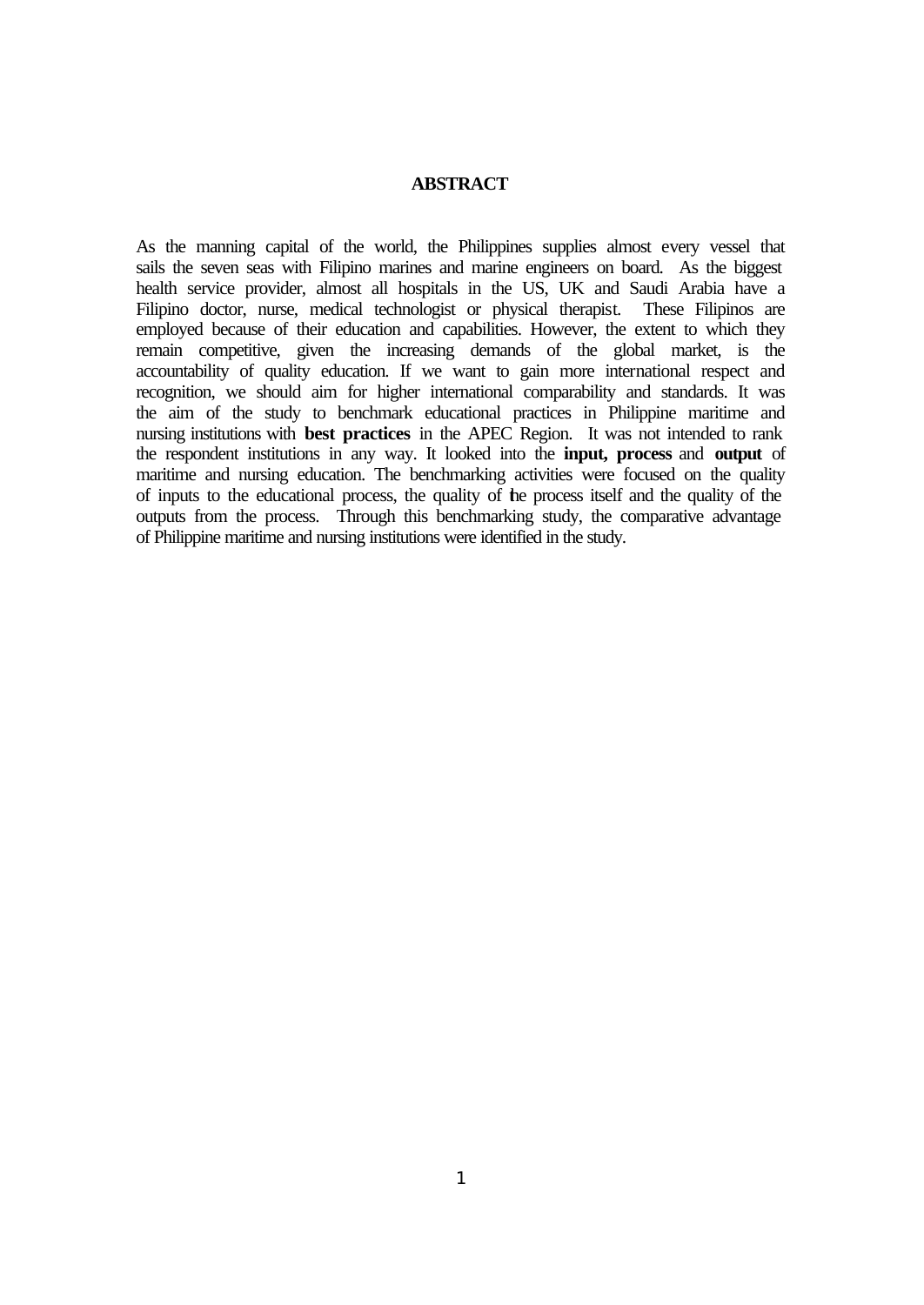# **EXECUTIVE SUMMARY**

The extent to which Filipino graduates remain competitive, given the increasing demands of the global market, is the accountability of quality education. The challenge of international comparability and standards have to be taken seriously if our country is determined to be an active member of the APEC. Despite the gap between the financial resources of Philippine universities and those abroad, it is inevitable to do quality assurance as well as international benchmarking because comparative insights can provide a broad perspective, inform policy making, guide decision making and produce scholarly research. If the time and resources poured into the implementation of educational programs such as maritime and nursing are effective, the country will have a strong human capital that is able to bring about the desired level of social and economic development essential to the building of the APEC community.

This study was primarily intended to benchmark educational practices in nursing and maritime in Philippine institutions with *best practices* in the APEC region using the Inputs, Processes and Outputs Framework; and secondarily, to determine the *comparative advantage* of local institutions in the areas specified. The Input-process-output framework was used to benchmark 12 performance indicators: (1) students, (2) staff, (3) physical resources, (4) financial resources, (5) external outputs, (6) induction, (7) curricula, (8) teaching and learning, (9) student guidance and support, (10) student record system, (11) management and administrative systems, (12) review and evaluation processes.

Specifically, the benchmarking study attempted to:

- 1. Analyze educational practices in maritime and nursing in Philippine Institutions using as indicators the Inputs, Processes and Outputs Framework;
- 2. Examine educational practices in similar programs in the APEC region using the same indicators;
- 3. Determine the comparative advantage of maritime and nursing education in Philippine institutions by benchmarking them with best practices in the APEC region;

The research locale comprised of accredited maritime and nursing institutions in the Philippines and similar programs in selected APEC countries that are members of international professional associations. Of the 170 nursing institutions in the Philippines, four top performing public and private nursing institutions were chosen. The four Philippine maritime institutions involved in the study are accredited by local accrediting agencies and are Standards of Training, Certification and Watchkeeping for Seafarers (STCW) compliant.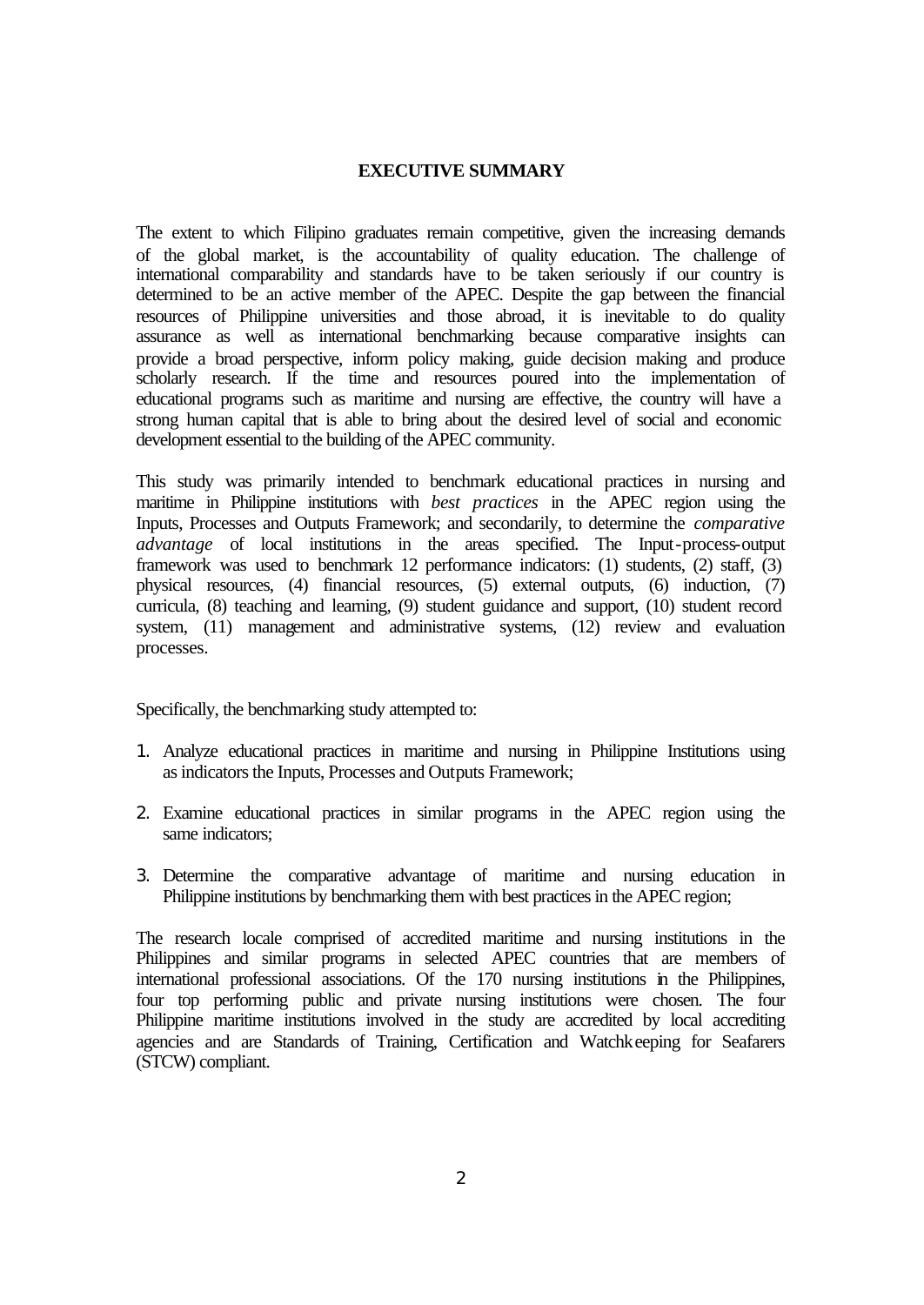Twelve nursing and seven maritime institutions in the Asia-Pacific region were selected for the study on the basis of their comparability to Philippine nursing institutions in terms of academic context, teaching and learning, research and extension, and their educational set-up and standing from which our local nursing institutions can learn.

Since the study is quasi-qualitative in nature, observations, interviews and data gathered through questionnaires were used. Survey of the institutions was done in three ways: through (A) Site-visit, interview and questionnaire, (B) Questionnaire and printed material (C) Electronic Data and (D) Site visit and Electronic Data. Data analysis was guided by the input-process-output framework. These were critically analyzed within the context of quality education.

### **Conclusions**

Based on the findings of this study, the local nursing institutions prove to have the following comparative advantages:

- 1. The nursing professional is educated through a combination of competency-based and community-oriented BS Nursing curriculum
- 2. The four-year-requirement to earn a Bachelor's degree in Nursing.
- 3. A General Education grounded in Liberal arts strengthens the character and values of the person as a care giver.
- 4. English as the medium of instruction.
- 5. Capability to participate in research in nursing and other health sciences.
- 6. Flexibility in and openness to the use of new teaching approaches.
- 7. Active involvement in extension work that reaches out to multi-sectors.

Based on the findings of this study, the local maritime institutions prove to have the following comparative advantages:

- 1. The 3-1 Bachelor's degree program, consisting of general education, specialization courses and one-year apprenticeship
- 2. English as the medium of instruction.
- 3. The emphasis of discipline, hard work and team work in maritime education, which are essential characteristics of servicemen in the industry.
- 4. The institutions' ties with shipping industries.

On the basis of the significant findings of this study, the following recommendations are proposed:

1. Some educational inputs and processes have to be improved by the local nursing and maritime institutions to be able to turn out graduates who can compete in the global market.

2. Our immediate concern is internal efficiency, i.e., to upgrade the present state of our maritime and nursing institutions. The CHED is the best government agency to provide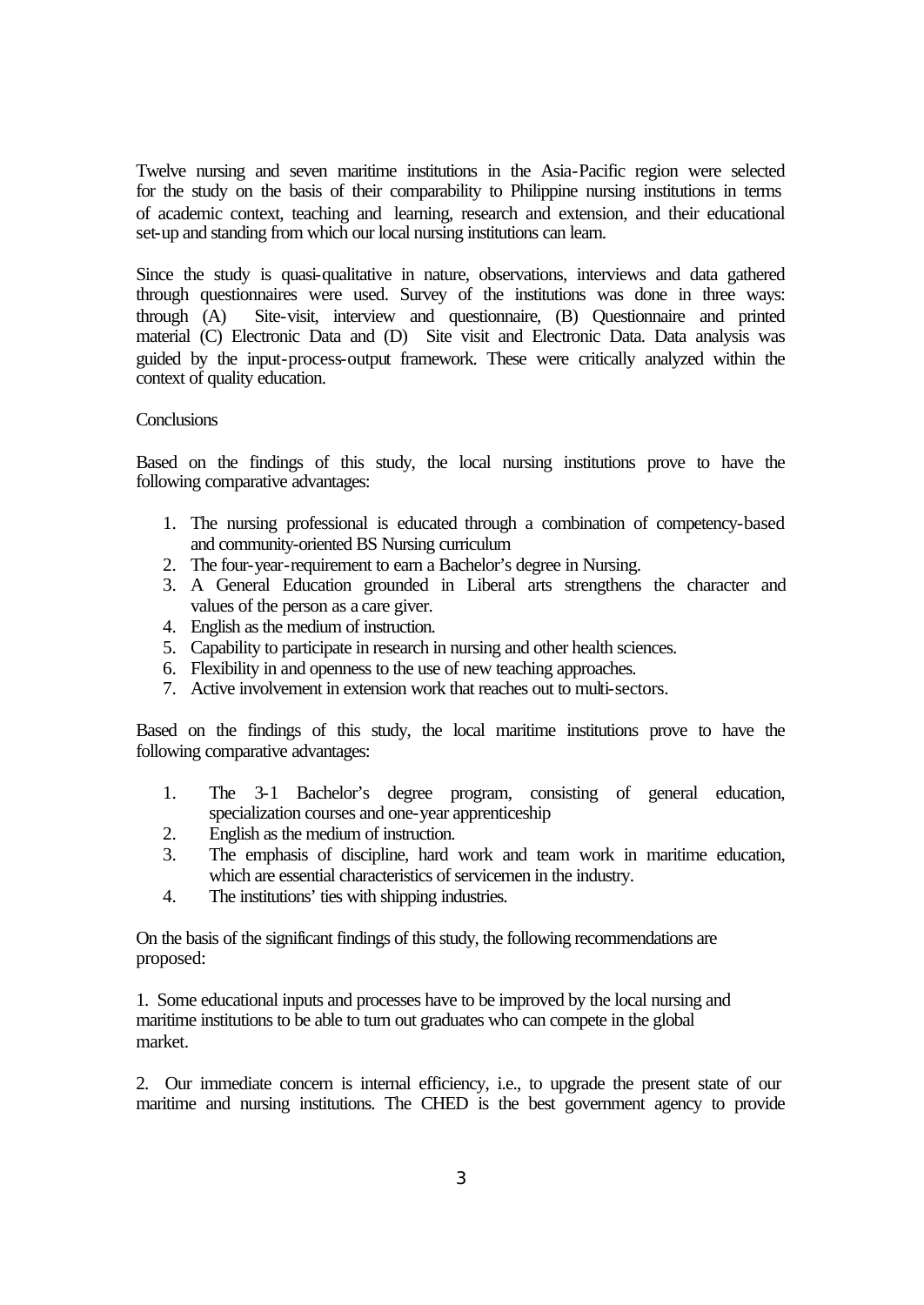mechanisms for their improvement. Once internal efficiency is achieved, our HEIs can aim for a higher level of accreditation and recognition by International Accrediting Agencies.

3. A study on market supply and demand in both fields of nursing and maritime should be undertaken to guide forecasting, decision making and collaboration within the global market.

4. A study on the *competitive advantage* of our maritime graduates can be done with those from other developing regional economies such as Malaysia, Vietnam, Indonesia, and Thailand, which compete with the Philippines in supplying the lower-end manpower needs of the industry.

5. Likewise, a study on the *competitive advantage* of our nursing graduates can be done with those from the US, Japan, Korea and Thailand, which similarly supply careproviders and nurses.

6. In the light of the comparative advantages that surfaced through this benchmarking study, local accrediting bodies should now aim at regional accreditation and certification. This will pave the way for local Professional Associations to enter into MRA within the APEC region.

7. Another study should be conducted on the components and legal scope and implications of MRA as a process.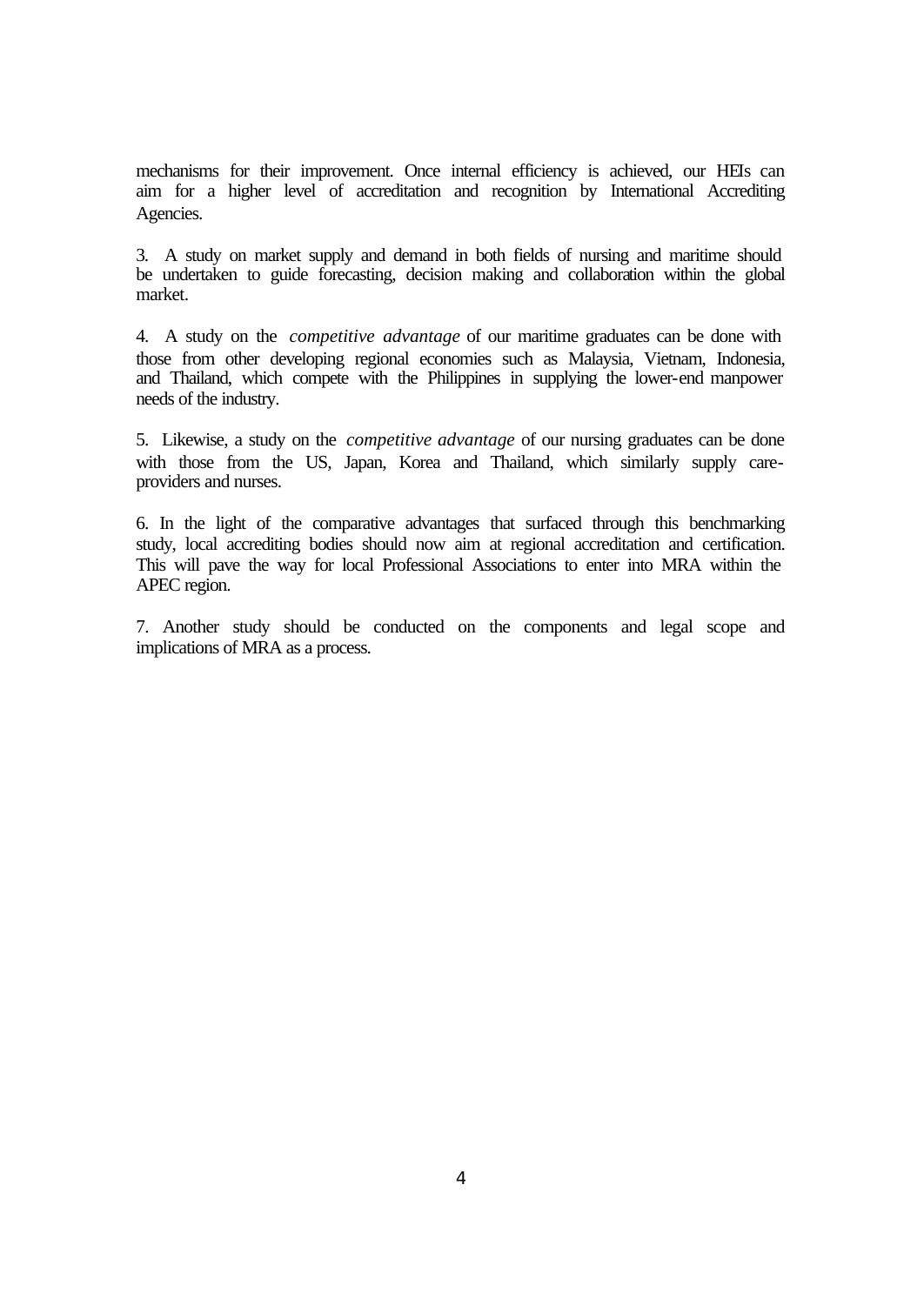# **Table of Contents**

| Parts |                                                                                                  | Page         |
|-------|--------------------------------------------------------------------------------------------------|--------------|
| L.    | Nursing Education in the Philippines<br>Maritime Education in the Philippines                    | 7<br>8<br>10 |
| Π.    | Conceptual Framework of the Study                                                                | 11           |
|       |                                                                                                  | 15<br>19     |
| III.  |                                                                                                  | 20           |
|       |                                                                                                  | 21           |
|       |                                                                                                  | 22           |
|       |                                                                                                  | 22           |
|       |                                                                                                  | 23<br>26     |
| IV.   | Presentation, Interpretation and Analysis of Data<br><b>NURSING</b>                              | 26           |
|       |                                                                                                  | 26           |
|       |                                                                                                  | 30           |
|       | Strengths and weaknesses of Nursing Institutions                                                 | 35           |
|       | as perceived by administrators and teachers                                                      | 37           |
|       | <b>MARITIME</b>                                                                                  |              |
|       |                                                                                                  | 39           |
|       |                                                                                                  | 44           |
|       |                                                                                                  | 49           |
|       | Strengths and weaknesses of Maritime Institutions<br>as perceived by administrators and teachers | 51           |
| V.    | Comparative Advantage of Local Nursing Institutions                                              | 52           |
|       | Comparative Advantage of Local Maritime Institutions                                             |              |
|       |                                                                                                  | 54           |
|       |                                                                                                  | 58           |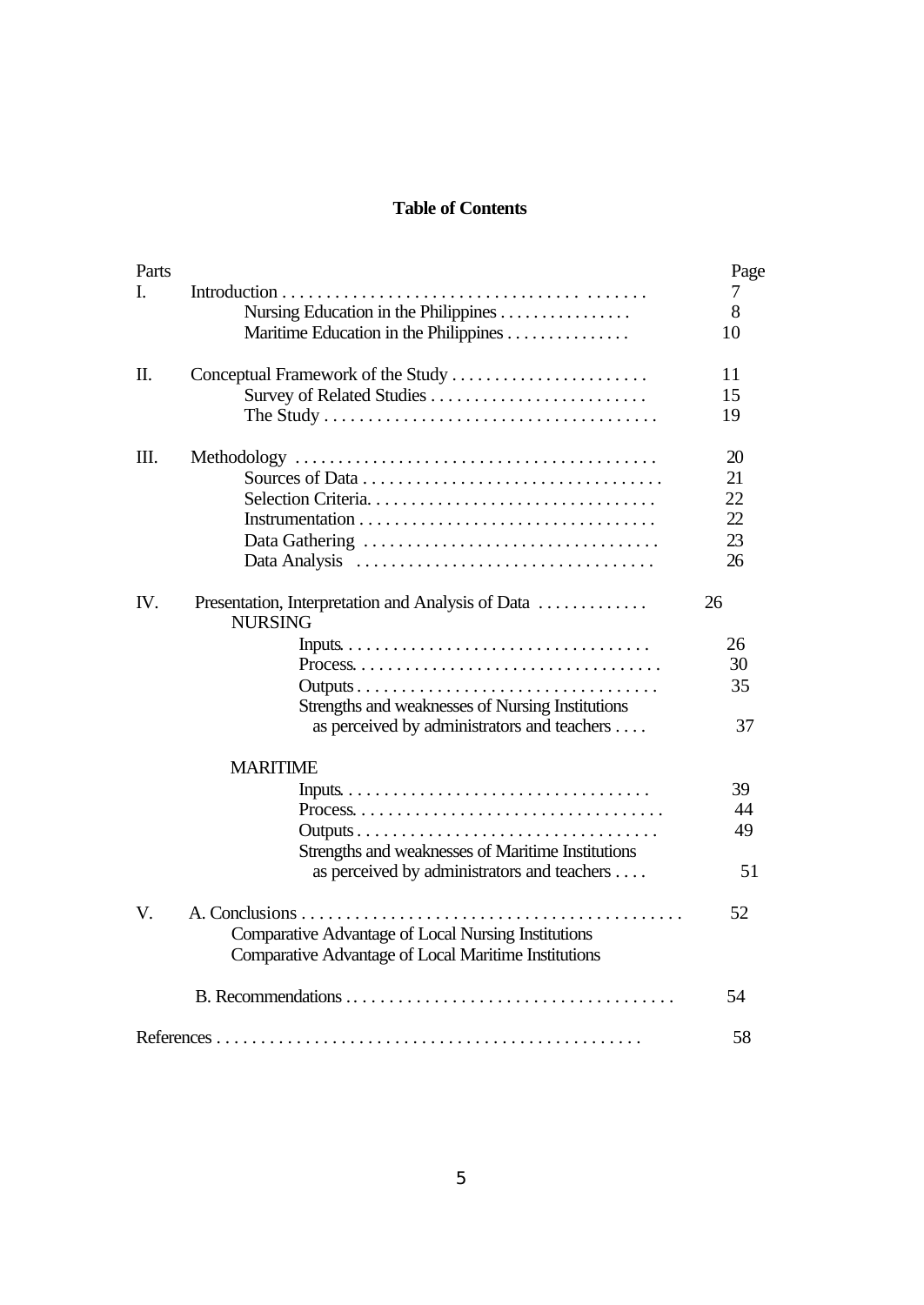# **List of Tables**

| Table          |                                                                                               | Page |
|----------------|-----------------------------------------------------------------------------------------------|------|
| $\mathbf{1}$   | Total Enrollment and Rate of Increase / Decrease from 1987-1996                               | 6    |
| $\overline{2}$ | Filipino Nurses Deployed Abroad from 1998-2000                                                | 3    |
| 3              | Seafarers Employed Onboard Foreign-going Vessels                                              | 3    |
| 4              | <b>Input-Process-Output Framework</b>                                                         | 6    |
| 5              | List of Respondent Nursing Institutions                                                       | 13   |
| 6              | List of Respondent Maritime Institutions                                                      | 14   |
| 7              | Data Requirement and Source of Information                                                    | 15   |
| 8              | Data-gathering modes and Sources of Data                                                      | 16   |
| 9              | Nursing Institutions by Geographic Distribution<br>and by Data Collection Mode                | 16   |
| 10             | Maritime Institutions by Geographic Distribution<br>and by Data Collection Mode               | 17   |
| 11             | Nursing Student-Population by Course, Number of Graduates<br>and Drop-Outs From 1997 To 1999  | 18   |
| 12             | <b>Nursing Curricula Across Institutions</b>                                                  | 22   |
| 13             | Distribution of Employed Nurses by Work Setting                                               | 26   |
| 14             | Maritime Student-Population by Course, Number of Graduates<br>and Drop-Outs From 1997 To 1999 | 30   |
| 15             | APEC Institutions' Maritime Facilities and Equipment                                          | 33   |
| 16             | <b>Maritime Curricula Across Institutions</b>                                                 | 35   |
|                |                                                                                               |      |

# Figure

|  | Benchmarking, with and without |  |
|--|--------------------------------|--|
|--|--------------------------------|--|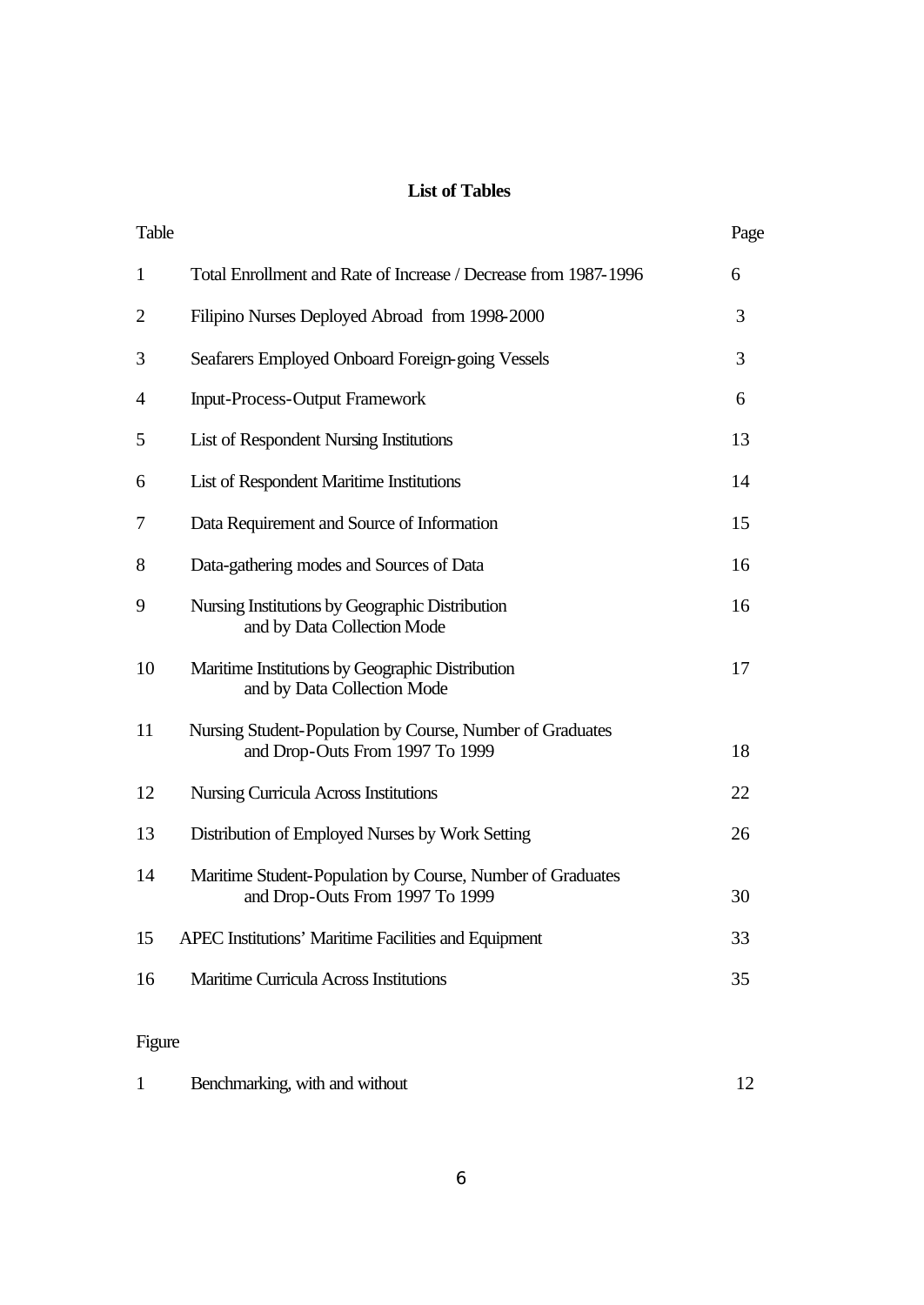# **Part I**

#### **Introduction**

The Philippines is recognized as a world leader in the supply of personal services. As the manning capital of the world, it supplies almost every vessel that sails the seven seas with Filipino marines and marine engineers on board. As the biggest health service provider, almost all hospitals in the US, UK and Saudi Arabia have a Filipino doctor, nurse, medical technologist or physical therapist. These Filipinos are employed because of their education and capabilities. Certainly, this is one measure of the success of our education system.

Another proof of acceptability and recognition of the country's educational standards is the increasing number of foreign students enrolled in tertiary institutions.

This scenario presents a challenge to our educational system: if we want to gain more international respect and recognition, we should aim for higher international comparability and standards. What is needed initially is "a range of reliable, valid and useful educational performance indicators of inputs, processes and outcomes and benchmark these indicators against international best practice" (World Bank / ADB, 1998:46).

Several sectors of the Philippine society, such as banking, shipping and telecommunications have gone through the process of benchmarking and are now competing on international standards. This, however, is not the case with the educational sector. As far back as 1996, Nebres has seen the urgency for benchmarking in education: "The most immediate challenge for me is that of international comparability and standards. We need to do quality assurance and national, regional as well as international benchmarking. . . (although it) may seem unrealistic in view of the gap between the financial resources of Philippine universities and those abroad." Nebres has warned us about the financial gap. Nevertheless, benchmarking is inevitable because "if our universities do not wrestle with the same problems of regional and international standards, we run the risk of the gap growing between the quality of our graduates and the needs of the next century. We also run the risk of perpetuating the salary gap between expatriates and Filipinos and undervaluing our service sector, especially teachers." (Philippine Daily Inquirer, December 3).

What is needed is a thorough study of the design and implementation of educational programs to pinpoint accurately their comparative advantage as well as their weaknesses. "Comparative insights can provide a broad perspective, which is valuable even in purely national inquiries. The experiences, both positive and negative, of other countries and other academic systems can inform policy making and scholarly research" (Altbach, 1988:66).

\_\_\_\_\_\_\_\_\_\_\_\_\_\_\_\_\_\_\_\_\_\_\_\_\_\_ This study was funded by the **Philippine APEC Study Center Network** (PASCN).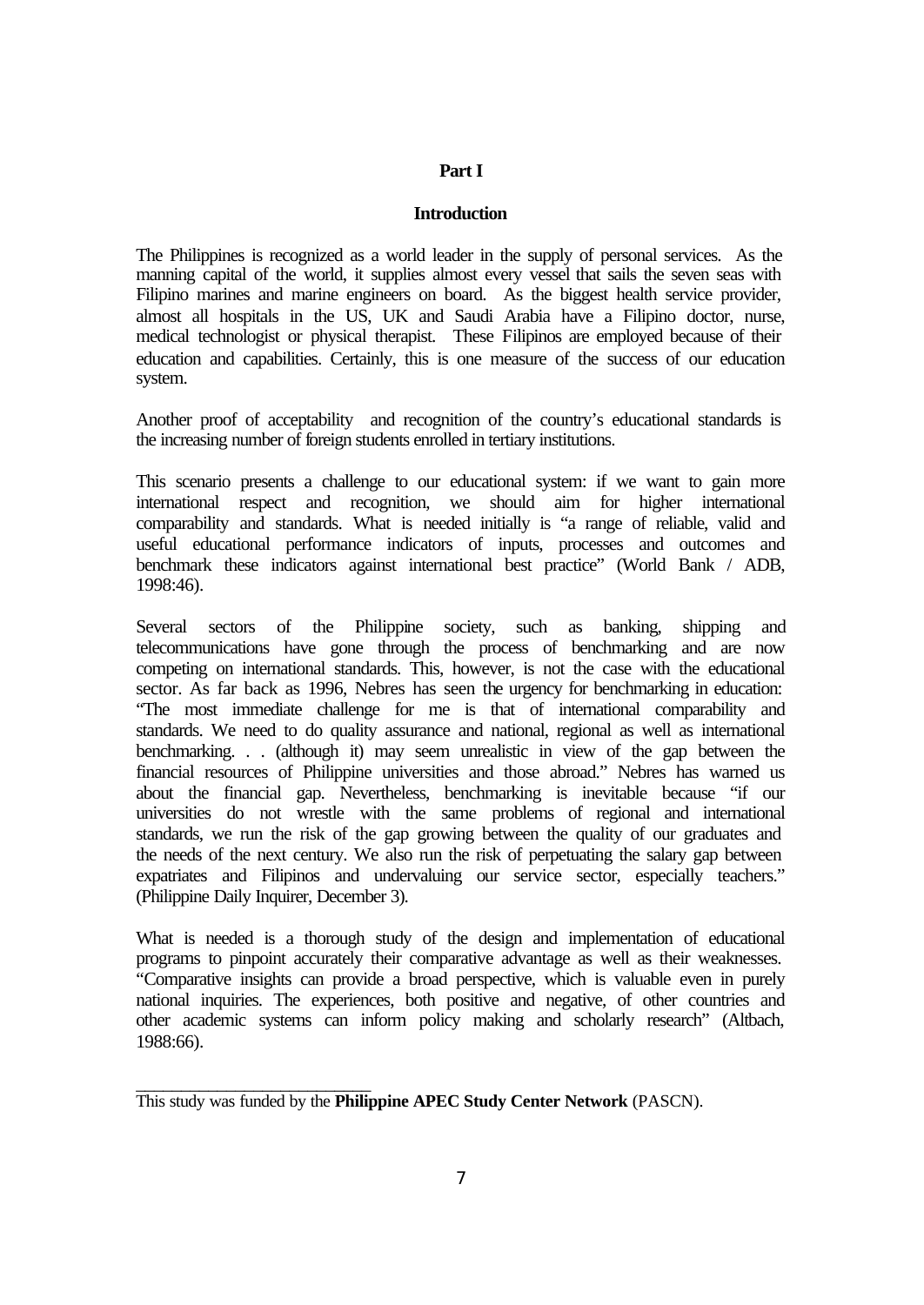Benchmarking of educational programs is in line with the Philippine APEC Study Center Network's (PASCN) educational objectives which includes "assessment studies on higher education clusters of disciplines to identify significant weaknesses or problems of present programs / curricula and determine how they can be improved." (PASCN Research Agenda 1999)

The same need is expressed in the Philippine Commission on Higher Education's (in Laurente, PJN July-Dec 1998) ideas on educating nurses in the light of rapid advancement in knowledge and technology:

- (1) The need to establish global networks of higher education institutions to facilitate information exchange and faculty / student mobility.
- (2) The need for mechanisms to establish international comparability of academic credits and mutual recognition of these credits and academic credentials
- (10) World-class standards in education require world-class faculty and facilities and therefore the need for cost-effective management resources.

Nursing and Maritime, among others, are courses essential to the country's economic development. All around the globe, Filipino health and medical specialists are looking after the health of millions of people. As an archipelago, the country is populated by people involved in seafaring and other sea-related activities. Data gathered in this study will also provide baseline information on the present state of maritime and nursing programs in the Philippines. Benchmarking these two courses with best practices in the APEC region will bring awareness of their competitive advantage, which could lead to ways and means of enhancing their competence in order to contribute more concretely and significantly to the country and to the Asia-Pacific community.

Recommendations from this study can lead to concrete measures which can aid curriculum designers and policy legislators in their objective of upgrading higher education to international standards. Official results can be published in the form of a monograph that can be used by government officials, HEI administrators all over the country, PASCN and other Educational Information Centers in the APEC region.

#### NURSING EDUCATION IN THE PHILIPPINES

The Philippine Nursing Law, R.A. 877 was amended by the Philippine Nursing Act of 1991, R.A. 7164. The Law provides for the scope of nursing practice and specifies that for a nurse to be professional, he or she must acquire a Bachelor of Science in Nursing degree, be physically and mentally fit and secure a license to practice nursing in the country. Effective 1983, only one basic educational program in nursing exists: the fouryear collegiate program leading to the Bachelor of Science in Nursing degree. The basic three-year-hospital-based program leading to the title "Nursing Graduate" has been phased out (Venzon, 1992:4).

The BSN curriculum aims to produce a full functioning nurse who has: (1) developed a sensitive awareness to the health needs of society as well as commitment to the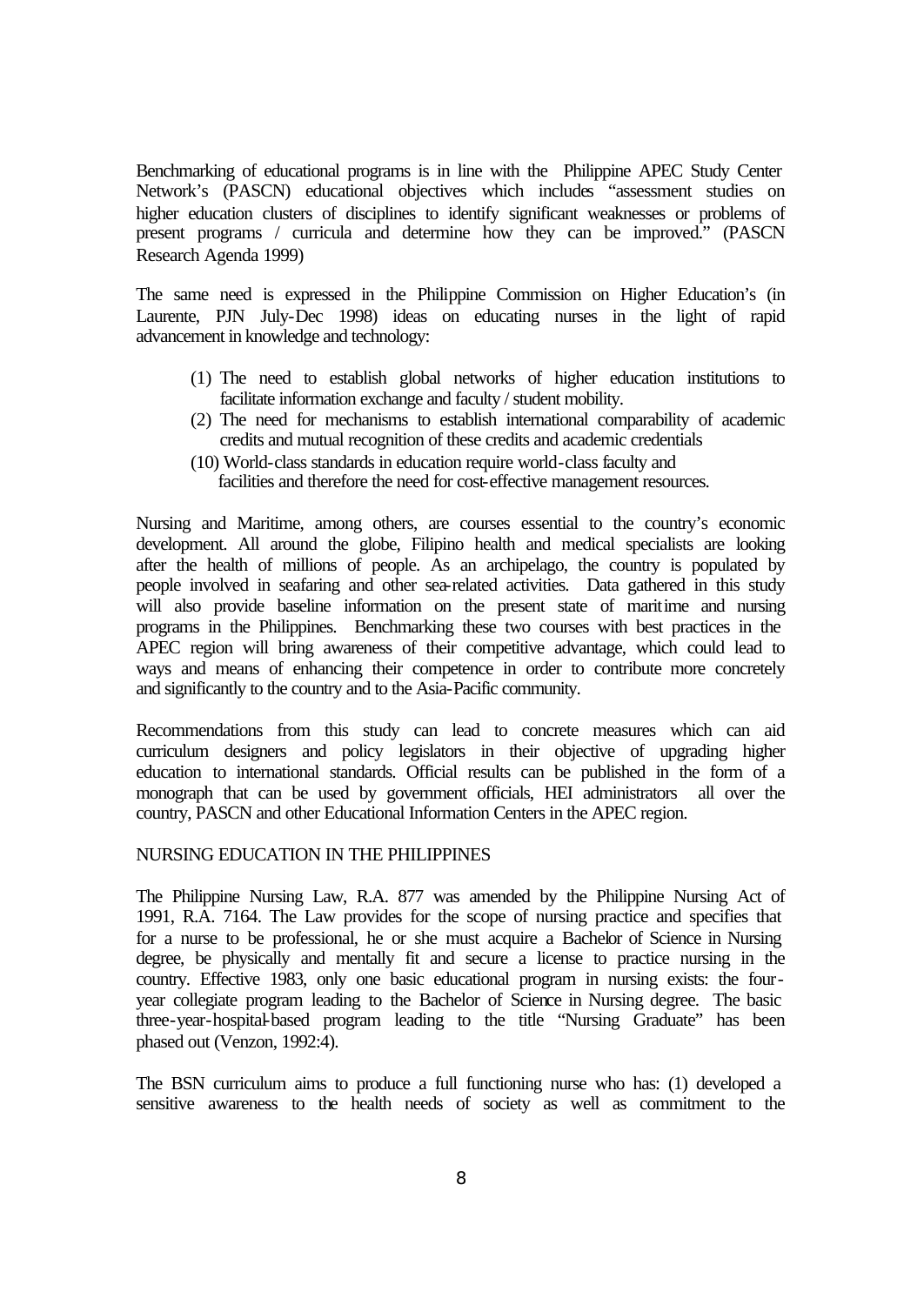alleviation of problems arising therefrom, (2) acquired the necessary skills, knowledge and attitudes for the promotion of health, prevention of illness, restoration of health and alleviation of suffering, and (3) developed a research attitude through the use of the nursing process. Such attitude, among others, leads to the utilization of research findings (Venzon, 196-197).

There are nine fields of nursing in general: Hospital or Institutional nursing, Public Health Nursing or Community health Nursing, Private Duty or Special Duty Nursing, Industrial or Occupational Health Nursing, Nursing Education, Military Nursing, School Nursing, Clinic Nursing and Independent Nursing Practice. The 170 nursing institutions (Philippine Journal of Nursing Education, Vol 6 No. 1, 1996) throughout the country turn out thousands of nurses every year.

A study conducted by Thelma Corcega and colleagues in 1999 on the supply and demand of nurses in the Philippines revealed that "In 1998, there was an estimated 323,490 registered nurses but the reported demand for nurses was only 178,045, 84.75% of which was demand from international markets" (UP Manila Journal Vol. 5 No. 1, 2000, p. 1). Table 1a shows the number of students enrolled, the rate of increase / decrease in 66 nursing schools (1987-1996) by academic year and the number of graduates from 1990 to 1997.

| <b>School Year</b> | <b>Total Enrollment</b> | <b>Rate of Increase</b> / | No. of Graduates** |
|--------------------|-------------------------|---------------------------|--------------------|
|                    |                         | <b>Decrease</b>           |                    |
| 1987-88            | 35,687                  |                           |                    |
| 1988-89            | 45,027                  | 26.17%                    |                    |
| 1989-90            | 50,016                  | 11.08%                    |                    |
| 1990-91            | 56,215                  | 12.39%                    | 21,046             |
| 1991-92            | 62,106                  | 10.48%                    | 23,889             |
| 1992-93            | 55,524                  | $-10.60\%$                | 28,832             |
| 1993-94            | 51,874                  | $-6.57\%$                 | 27.719             |
| 1994-95            | 46,265                  | $-10.81%$                 | 26,606             |
| 1995-96            | 35,866                  | $-2.25%$                  | 17,928             |
| 1996-97            |                         |                           | 8,904              |

Table 1: Total enrollment and rate of increase / decrease from 1987-1996\*

Source: T. Corcega, M. Lorenzo, J. Yabes, B. Dela Merced, K. Vales. *Nurse Supply and Demand in the Philippines*. UP Manila Journal Vol. 5 No. 1, 2000, Jan-June p. 1

\* 1998-97 data from original source not included in this table

 \*\* Source: Information Section, Information and Publication Division, Office of Policy, Planning, Research and Information, Commission on Higher Education, Pasig City November 2001

In 1993, the number of nursing graduates reached the highest in seven years, with a total of 28,889. Unfortunately, the number slowly diminished in the next two years and then suddenly dropped to as low as 8,904 in 1997. These figures do not seem to support Corcega's conclusion that there is surplus of nursing graduates in the country. The same study however, confirms that the demand from international market is high, reaching 84.75% of the 178,045 demand for nurses.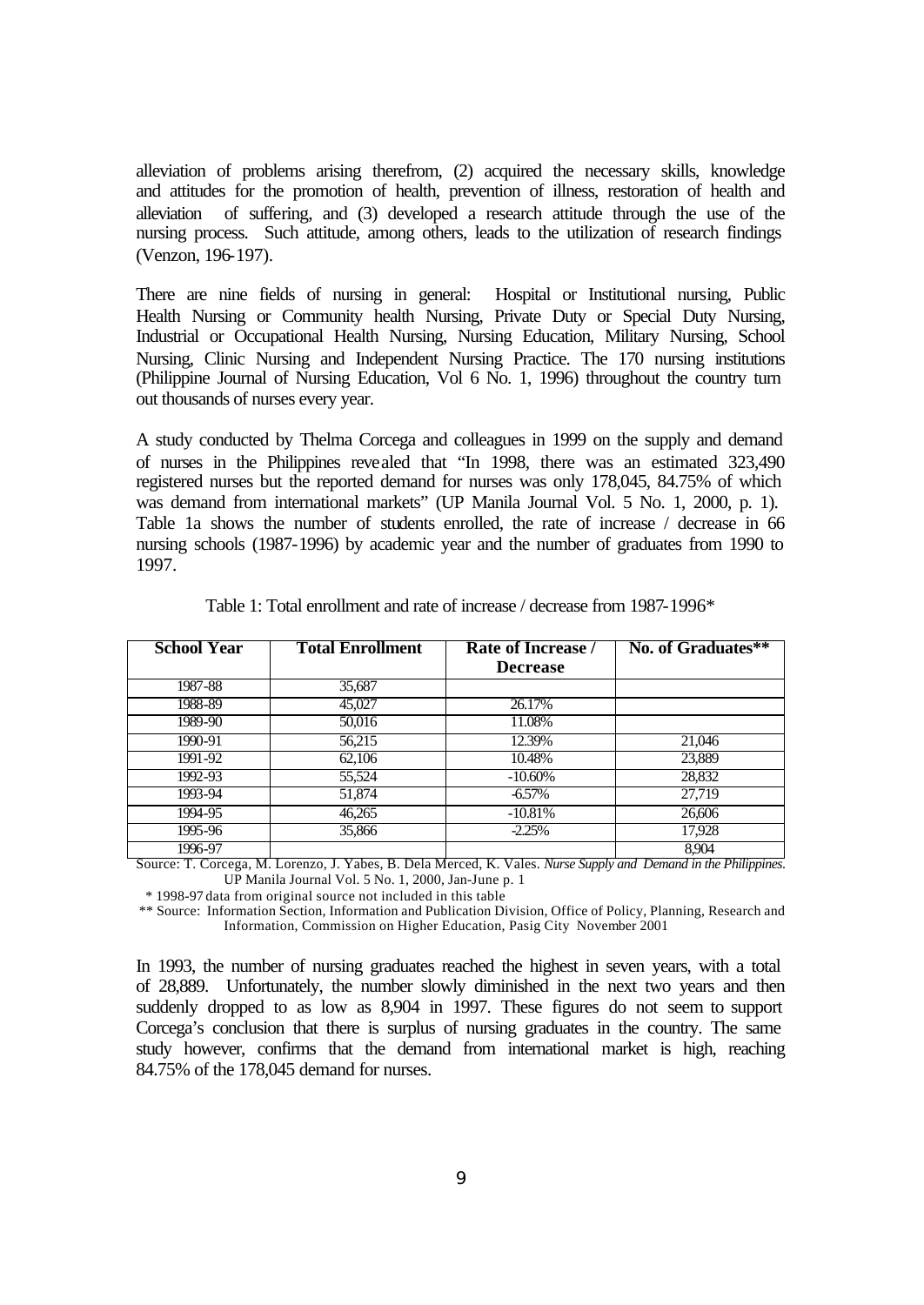Nursing graduates from state colleges and universities are required to render at least one year of nursing service in the country before they are allowed to leave for overseas jobs, as required by per R.A. 7164 Section 4 (f). Every year, the number of nurses employed abroad constantly increases.

| Inclusive year | <b>Professional Nurses</b> | Average<br><b>Annual</b><br>Increase: 822 | <b>Nursing Personnel</b> | <b>Total</b> |
|----------------|----------------------------|-------------------------------------------|--------------------------|--------------|
| Jan-Oct 2000   | 6.236                      | 823                                       | No data                  | 6.236        |
| Jan-Dec 1999   | 5.413                      | 822                                       | 559                      | 5.972        |
| Jan-Dec $1998$ | 4.591                      |                                           | 808                      | 5.399        |
| Total<br>--    | 16.240<br>--------         |                                           | 1.367                    | 17.607       |

Table 2: Filipino Nurses Deployed Abroad from 198-2000

Source: Annual Employment Report, POEA 1998

Table 2 reveals that a total of 16,240 Filipino nurses have been deployed abroad from 1998 to 2000. There were 13,608 professional nurses and 1,714 nursing personnel deployed to Saudi Arabia and 3,177 to United Kingdom. All of these nurses are graduates of nursing institutions throughout the country.

The figures above indicate that Filipino nurses who earned their degree from the Philippines are recognized abroad. However, the extent to which they remain competitive in this fast changing world is the accountability of quality education.

### MARITIME EDUCATION IN THE PHILIPPINES

The first maritime institution in the Philippines was established in 1820. This institution is now known as the Philippine Merchant Marine Academy (PMMA) located in San Narciso, Zambales. To date, there is a total of 118 maritime institutions all over the country. These institutions have produced thousands of seafarers over the years. POEA reports that in 1995, the total number of employed Filipino seafarers has reached 153,815.

Beginning February 1997, member-countries of the International Maritime Organization (IMO), including the Philippines, are required to comply with the provisions of the STCW Convention 78/95. However, only 50 institutions meet the STCW requirements at present (Valisno, 2001).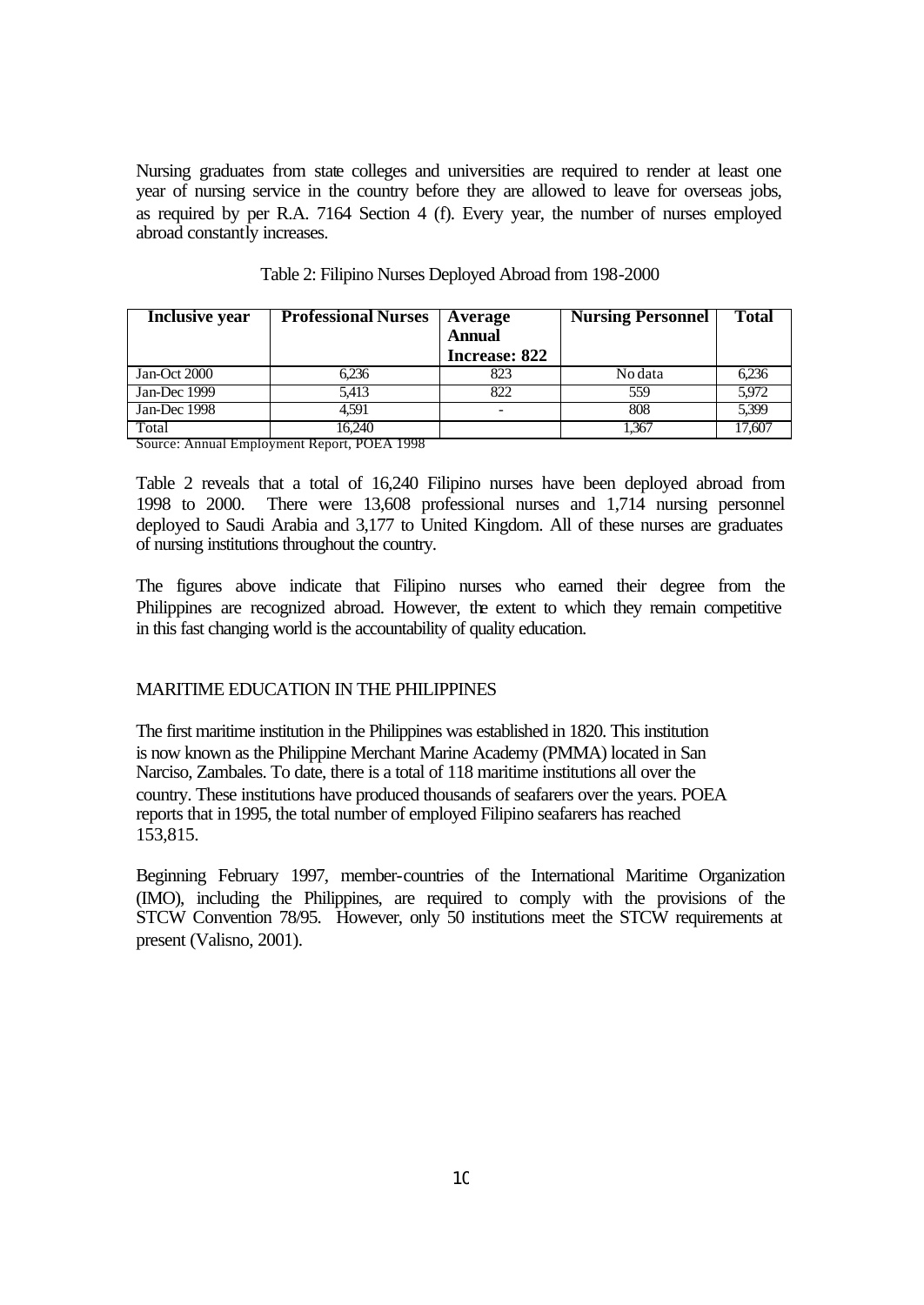| Level         | 996    | .997   | 1999   | <b>Average Annual</b> |
|---------------|--------|--------|--------|-----------------------|
|               |        |        |        | <b>Increase</b>       |
| Deck Cadets   | 52,681 | 61.265 | 66.649 | 6.984                 |
| Engine Cadets | 76.998 | 80.847 | 81,082 | 2.042                 |
| total         |        |        |        | 9,026                 |

Source: Annual Employment Report, POEA 1998

The table above shows that every year, 9,026 graduates from 118 maritime schools throughout the country join the seafarers employed onboard foreign-going vessels. These graduates of BS Marine Transportation and BS Marine Engineering enter the work force as deck and engine cadets. With these figures tat continue to escalate, the Philippines has earned a reputation as "the manning capital of the world."

As it were, graduates of nursing and maritime in the Philippines contribute to global development through the service they render. However, the extent to which they remain competitive, given the increasing demands of the global market, is the accountability of quality education.

# **Part II**

#### **A. Conceptual Framework of the Study**

The challenge of international comparability and standards have to be taken seriously if our country is determined to be an active member of the APEC. Despite the gap between the financial resources of Philippine universities and those abroad, it is inevitable to do quality assurance as well as international benchmarking because comparative insights can provide a broad perspective, inform policy making, guide decision making and produce scholarly research. If the time and resources poured into the implementation of educational programs such as maritime and nursing are effective, the country will have a strong human capital that is able to bring about the desired level of social and economic development essential to the building of the APEC community.

A number of studies have been conducted on maritime and nursing education in the Philippines but no benchmarking with proper documentation has been done to compare these educational programs with international standards.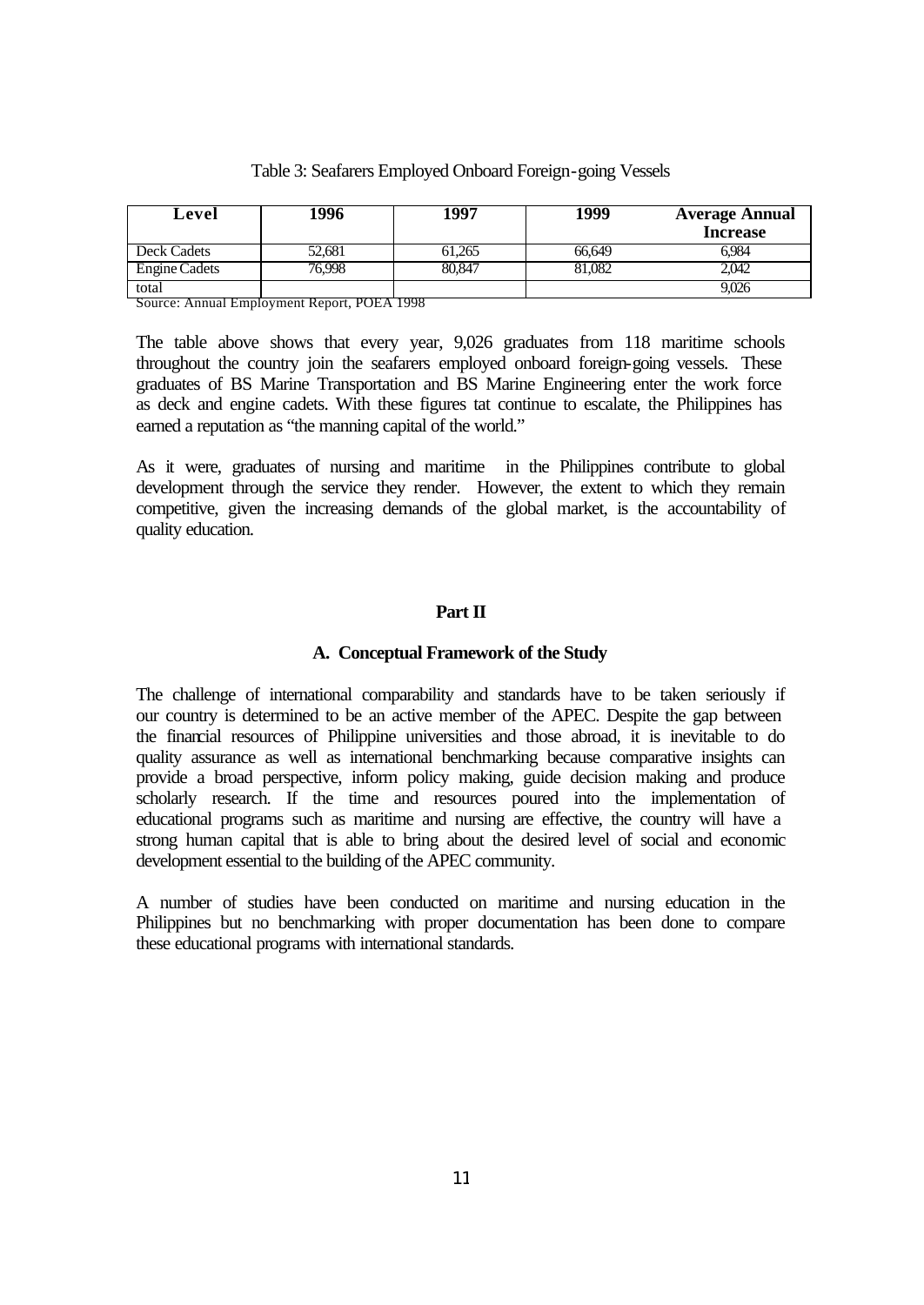#### **On Benchmarking**

Progressive companies in the United States began doing benchmarking in the late 1970s, after Xerox had used it and has proven that it to be an effective process of "finding and implementing best practice with the reason to improve work processes that will satisfy customers" (Loveday, 1993:43). The benefits to be derived from benchmarking, according to Xerox, are shown in Figure 1:

|  | Figure 1: Benchmarking, with and without |  |  |  |
|--|------------------------------------------|--|--|--|
|--|------------------------------------------|--|--|--|

| <b>Without Benchmarking</b>                                                                                | <b>With Benchmarking</b>        |
|------------------------------------------------------------------------------------------------------------|---------------------------------|
| Internal focus                                                                                             | External, competitive focus     |
| "Not invented here"                                                                                        | Breakthrough ideas and learning |
| "Gut feel" decision                                                                                        | Fact-based decisions            |
| Evolutionary change                                                                                        | Revolutionary change            |
| Industry lagged<br>Correor Downell D. (1004) Developmenting for Competitive Advantage NV, McCrow Hill Inc. | Industry leader                 |

Source: Boxwell, R. (1994). *Benchmarking for Competitive Advantage*. NY: McGraw-Hill, Inc.

With benchmarking, Xerox company became more focused on external competitiveness, made a breakthrough on ideas and learning, based it decisions on facts, committed itself to revolutionary change and arose as a leader in the industry. Since the xerox experience, benchmarking has become more popular in the United States, aiming

to tap into (the) tremendous pool of knowledge so that knowledge- the collective learning and experience of others- can be used by those who wish to improve their own organizations. Benchmarking is becoming so widely practiced in the US for three primary reasons: (a) it is a more efficient way to make improvements, (b) it helps organizations make improvements faster and (c) it has the potential to bring corporate America's collective performance up significantly (Boxwell, 1994:19- 20).

In today's academic world, learning institutions should operate amidst a wide market that involves the community, business sector, and government within a knowledge and technology-driven society. Realizing this, some have "borrowed" from the corporate world strategies for reform such as Strategic or Long-range Planning and Total Quality Management (TQM). These tools provided them framework through which These tools provided them framework through which administrators could face-up to issues and challenges confronting them in educational management.

Following the Xerox benchmarking experience, the United Kingdom Higher Education Institutions followed suit in order to pursue better understanding and measurement of their practices and performance to promote improvement:

Public confidence in the academic standards of an institution is dependent on robust mechanisms for self-deregulation and external quality assurance. As higher education markets become more sophisticated, there is a need to provide information that will enable degree outcomes to be compared and differentiated ... Benchmarking is being developed to improve the capacity of Higher Education to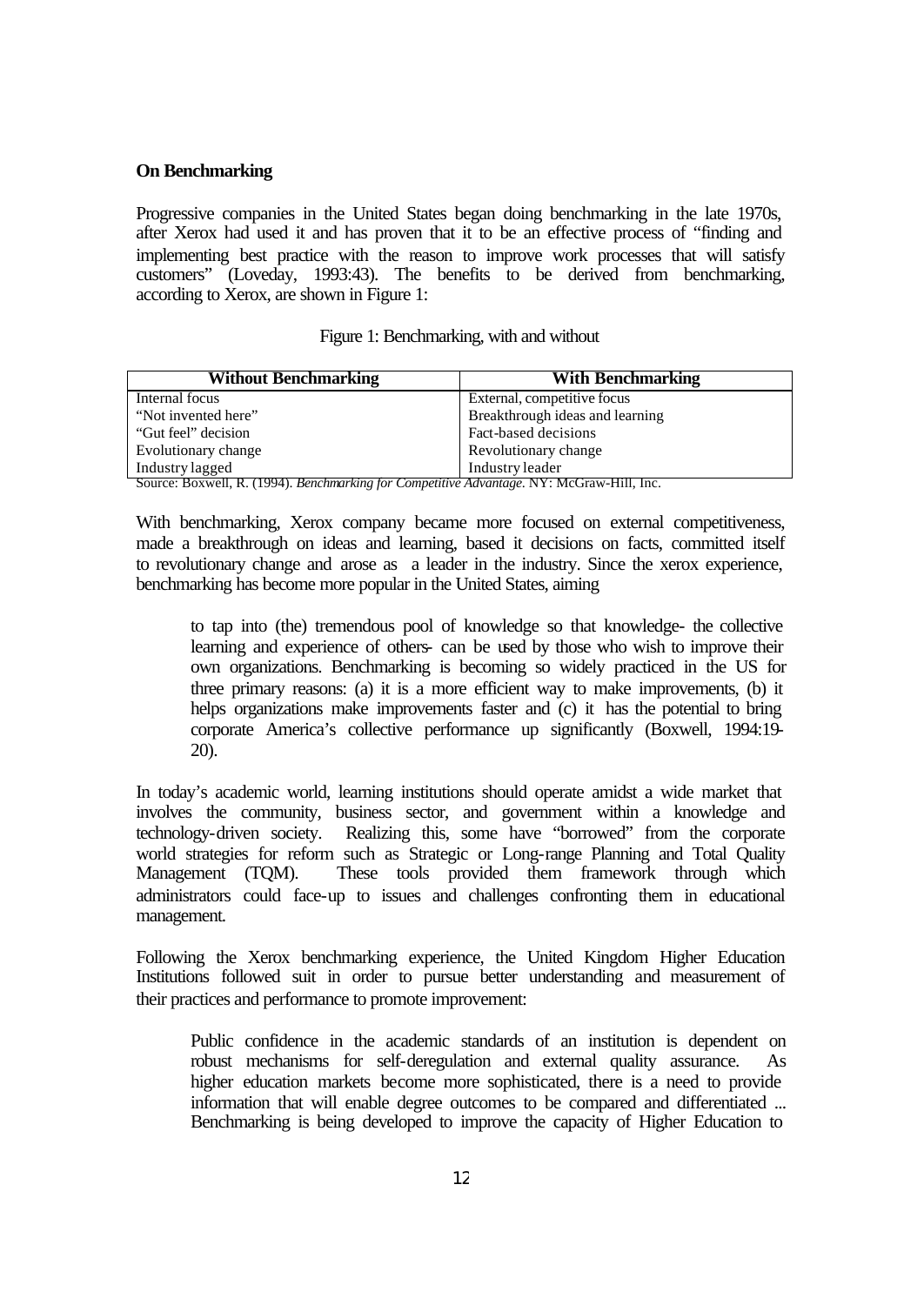demonstrate more transparent levels of comparability and difference between awards in different institutions and subjects . . . (It) provides a vehicle for sharing practice within functional communities, identifying smarter ways of doing things and new solutions to common problems and identifying ways of reducing costs while optimizing the quality of service offered to students and other clients (Jackson, N. & Lund, H., 2000:5).

In Australia, the Higher Education Innovations Programme produced a manual entitled *Benchmarking: A Manual for Australian Universities* in November 1999 (DETYA:2000:15). The manual identified nine broad areas of university activities for benchmarking, which are a mix of processes and outcomes: (1) governance, planning and management, (2) external impact, (3) finance and physical structure, (4) learning and teaching, (5) student support, (6) library and information services, (7) internationalization and (8) staff.

In the United States, a number of companies have emerged such as Educational Benchmarking, Inc. (EBI),"the premiere provider of student satisfaction benchmarking services for management education and the housing professions . . . to contribute to the assessment and continuous improvement efforts of education programs" (EBI Studies, 1999). Among the benchmarking projects it is presently undertaking are: management education, engineering, teacher education, college and university unions, fraternities and sororities and residence halls.

U.S. News and World Report, Inc. ranks America's Best Colleges and Courses using seven indicators to capture academic quality: (1) academic reputation, (2) retention, (3) faculty resources, (4) student selectivity, (5) financial resources, (6) graduation rate performance, and (7) alumni giving rate. Associations such as the American Association of Colleges of Nursing, likewise do their own benchmarking,. Standards are set through Associations and higher education institutions. To mention a few, the ANCI National Nursing Competency Standards and the Aurora University School of Nursing statement of Performance Standards. Singapore Nursing Board, on its part, have set the Standards for Nursing Education to address the changing health and education systems and ensure that educational programmes are designed to facilitate a competent standard of nursing practice. These standards cover the following areas: organization and administration, curriculum, facilities and resources, learner and learning and teacher and teaching (US News and World Report, June 2001: Nursing Education).

# The Place of Benchmarking in the Asia-Pacific Region

Asia-Pacific Economic Cooperation (APEC) is an organization of 18 economies that border the Pacific Ocean. It aims to provide economic growth, development and improved living standards in the Asia-Pacific region and the world through cooperation on trade and other issues (APEC Education Forum, Document No. 9, 1999). Asia-Pacific is exceptionally diverse and varied in demography, religion, culture, ethnicity and education, "with the most populous nations existing alongside small states and the region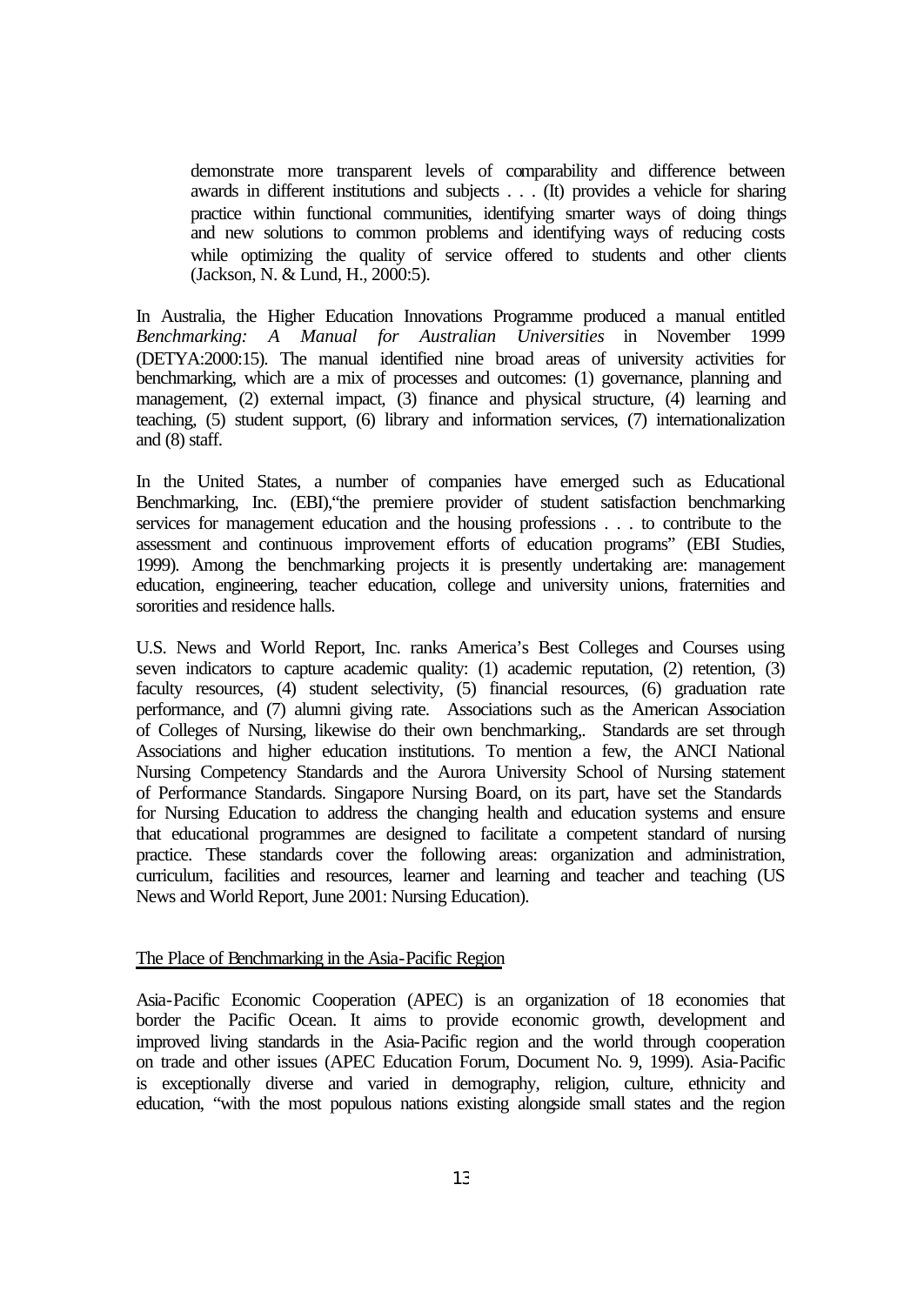including not only some of the fastest growing and wealthiest nations but also some of the poorest" (Declaration on Higher Education in Asia and the Pacific, 1997:1).

In APEC's aim of human capacity building, education plays a key role. "Education in the  $21<sup>st</sup>$  century will be the determining factor in shaping the way we live, the values our societies wish to preserve and the levels of success each of our economies within APEC will strive for and maintain" (APEC EDNET, Document No. 1, 2000). The organization therefore created the APEC Education Forum (EdFor) in 1992 to signify the desire among members to continue to work cooperatively to exchange information and persons on education topics of mutual interest. In January 2000, EdFor was renamed Education Network (EDNET) "to foster strong and vibrant learning systems across APEC economies, promote education for all and strengthen the role of education in promoting social, individual and economic development (APEC EDNET, Document 1, 2000).

In the APEC Educational Forum held on August 6, 1992, the Educational Ministers and other senior education officials from Australia, Brunei Darussalam, Canada, People's Republic of China, Hong Kong, Indonesia, Republic of Korea, New Zealand, Philippines, Taipei, Thailand and the United States, identified common educational needs for students. These are:

- 1. To develop a strong skills foundation in literacy and numeracy
- 2. To learn to reason and solve problems
- 3. To develop an international perspective as well as an understanding and appreciation of their own and other cultures
- 4. To become familiar with technologies that can make human interaction with nature and knowledge more fruitful
- 5. To learn to work cooperatively with others

With these in mind, the Ministers drew out priority areas for cooperative activities, such as:

- comparative studies of existing standard for curriculum content and assessment of student performance against these standards;
- exploration of ways of encouraging recognition of qualifications across the region;
- exchange of skilled human resources in ways that do not drain such resources from the economies in which they are most needed;
- identification of promising ways for students to learn more about the languages, cultures, people, geography and history of other APEC participants, thus potentially increasing mutual understanding within the region (APEC Education Forum Document no. 1, 1992).

Benchmarking can be of particular interest to the local HEIs because through this, national standards can be aligned with international standards. Its results can challenge HEIs to better respond to the demands of the global market. Certainly, it can also encourage national harmonization of standards and regulation. As Altbach (1988) has clearly put it, comparative insights from benchmarking can provide a broad perspective,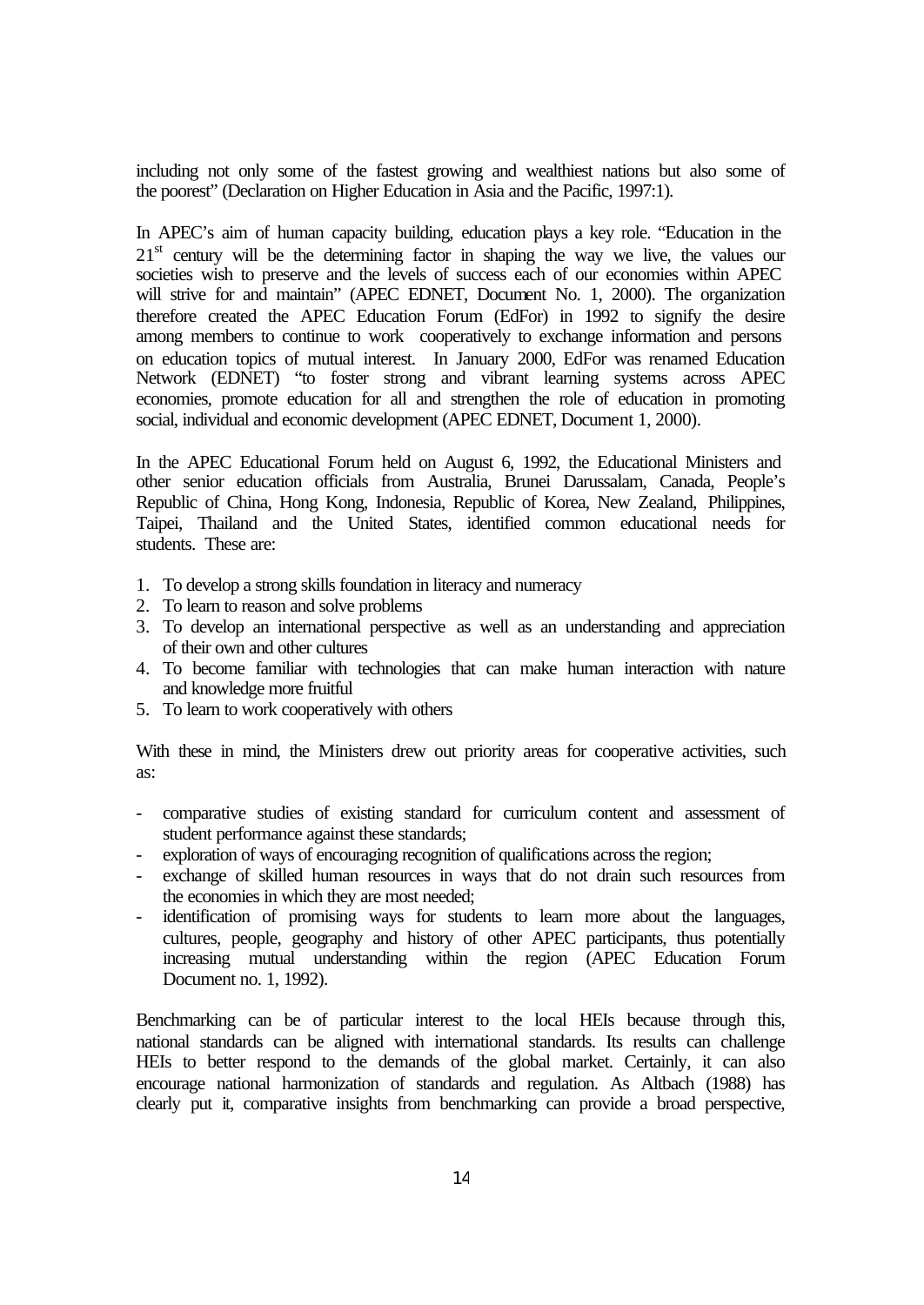which is valuable even in purely national inquiries. The experiences, both positive and negative, of other countries and other academic systems can inform decision making, policy making and scholarly research.

#### *B. Survey of Related Studies*

The 1,293 HEIs all over the country are expected to produce the desired quality and number of high-level manpower to achieve global competitiveness and the socioeconomic success the country is aiming for. In 1999, International Skill Development (ISD) deployed a total of 3,089 workers abroad in major occupational categories in the levels of professional, technical, managerial, clerical, sales, services, agricultural and production process (International Skill Development Philippines Statistical Report Feb. 2000). This could very well be an indicator of the employability of our graduates and the quality of programs of HEIs. However, a closer look would show that the Filipino overseas workers land jobs far below their educational credentials.

#### Comparative Studies of Educational Programs

Tullao (1999) compared the curricular Programs and Licensing Requirements of Selected Professions of Philippine Higher Education Institutions and other countries in the ASEAN Region. This includes accountancy, civil engineering, teacher education, electrical engineering, industrial engineering, nursing, architecture, law, pharmacy and general medicine. His study revealed that "In spite of the inadequacies of the educational system, the curricular offerings of the various professions are comparable with international standards at least in the ASEAN region (p.39)."

Nebres (1997) presented some studies done on the international comparability and mutual recognition of credentials at the World Congress on Higher Education held in Manila in 1997. Among those cited were the work of UNESCO, the European Experience and efforts in the mobility of professionals across the Asia-Pacific. A document dated December 1995 prepared by the APEC Human Resource Development Working Group, which was the result of a meeting held in Seoul in June 1994 identified the work to be in two stages:

*Stage 1* involves the collection and collation of information on current requirements for professional recognition arrangements in accountancy, engineering and surveying.

*Stage 2* focuses on involving professional and/or regulatory bodies in the region in agreeing to appropriate bilateral arrangements on the mutual recognition of professional qualifications (p. 214).

In the said paper, Nebres likewise mentioned the Southeast Asia Regional Computer Confederation (SEARCC), an association of 12 national computer societies from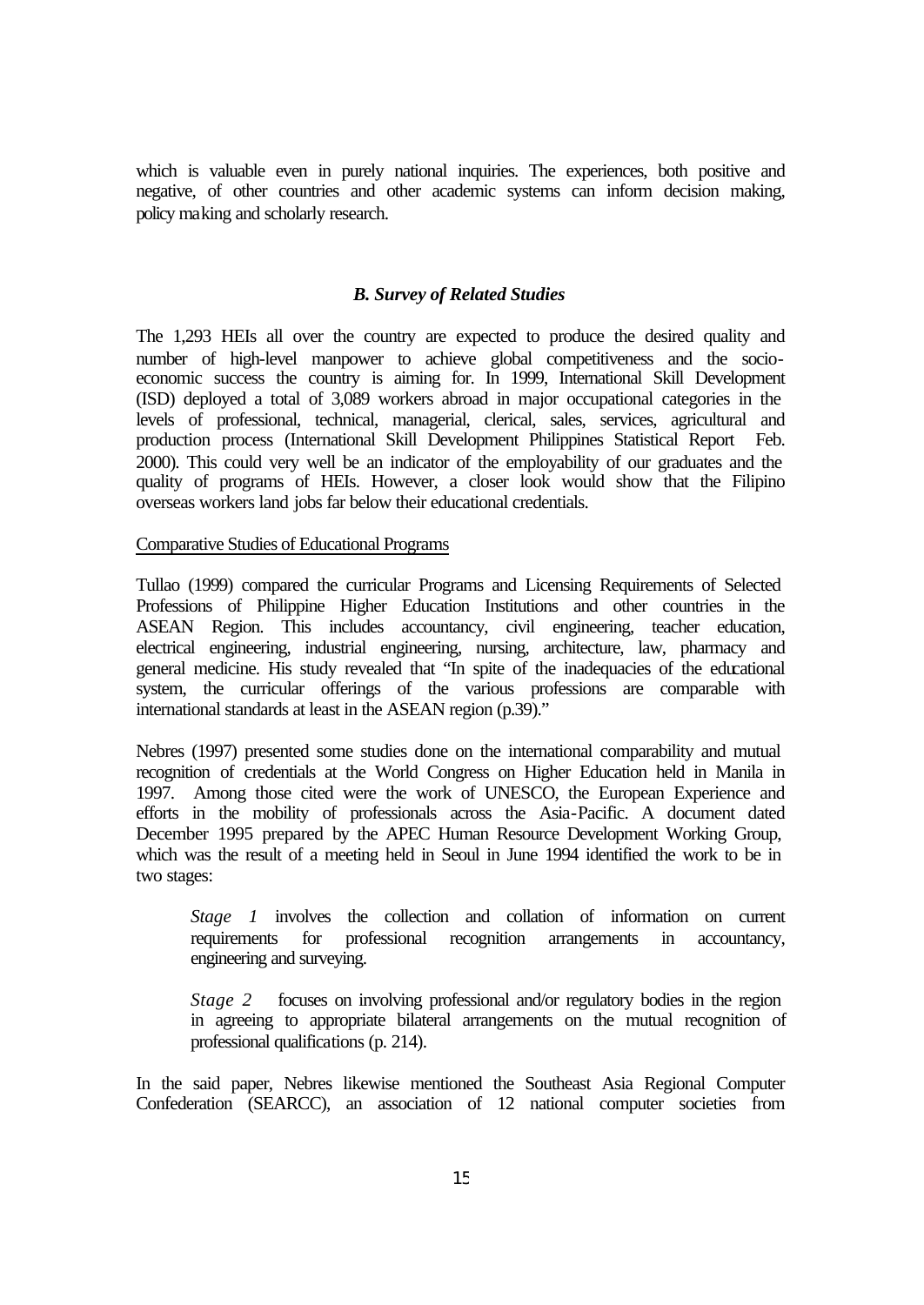countries in the region that sought to initiate the certification of the Information Technology Professional (p.216).

Manalang's *Promise and Performance*, Balmores (1990) measured the quality of Higher Education in the Philippines using "nine indicators categorized in five areas such as (1) student quality; (2) faculty quality; (3) library quality; (4) financial capability; and (5) institutional size which is measured by class size and faculty-student ratio" (p.156). On the basis of his findings, Balmores concludes

. . . the majority of tertiary institutions in the Philippines need to improve on their capability to deliver quality education. Evidently, priority areas point to the improvement of the teaching force, admission policies and library resources. This requires funding; thus, improving the institutions' capability to generate financial resources is a must. Unless these areas are improved, Philippine higher education will not be able to perform well in the delivery of quality education (p.182).

The Task Force on Higher Education for the Commission on Higher Education (CHED) published in 1995 an analysis of the PRC board examinations for the period 1987-1992 which appeared in the book, *Philippine Higher Education in the 21<sup>st</sup> Century*, (Otd. in Arcelo, 2000).

#### Studies on Nursing Education

Nursing graduates are finding a strong market, especially those who have the most education and advanced skills. While nursing schools estimate that an average of 72 percent of entry-level bachelor's degree students had jobs waiting upon graduation between 1996 and 1997, that number was 94 percent of master's degree graduates and 86 percent of students graduating from master's degree nurse practitioner programs, according to the latest survey by the American Association of Colleges and Nursing (AACN). A surge in openings of front-line primary care centers, an increasing older population and the growing needs of more patients with chronic and acute illness have led the Bureau of Labor Statistics (BLS) to predict that Registered Nurses(RN) will see the fastest employment growth of any occupation through 2006. By that year, BLS projects, job opportunities for RNs will climb as much as 21 percent, compared to only 14 percent for all occupations nationwide (AACN Issue Bulletin February 1998).

Today's increasing need for bachelor's and graduate-prepared nurses, particularly for emergency, operating room, critical care, and other key clinical specialties in acute-care and long-term-care settings, is being spurred by a host of converging factors, among these:

- o An increasing elderly population;
- o Growing numbers of hospitalized patients who are older and more acutely ill;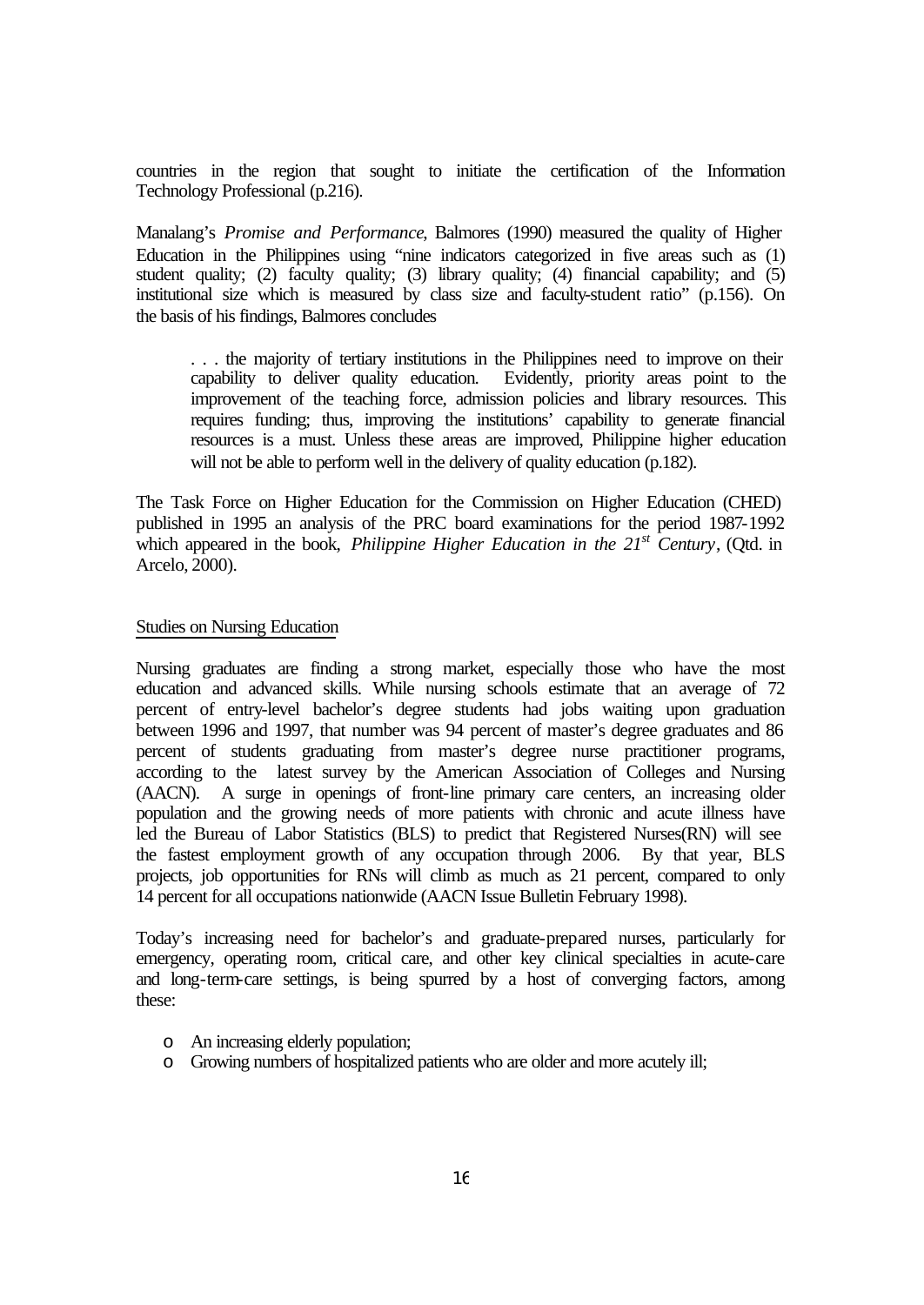- o Expanding opportunities for nurses in front-line primary care, HMOs, home care, outpatient surgical centers, and other settings as more health care moves beyond the hospital to other sites throughout the community;
- o Increased recruiting of nurses by managed care firms, pharmaceutical companies and information technology companies;
- o Expanded career opportunities for women, who comprise 94 percent of all RNs; and
- o Technological advances requiring more highly skilled nursing personnel

Moreover, with the average age of registered nurses currently at 44, up from 40 in 1980, high numbers of RN retirements are projected in the next 10 to 15 years (AACN News Releases, February 2000)

The *Philippine Journal of Nursing* is published bi-annually. It publishes theses and dissertation findings, papers read at conferences and articles relevant to nursing practice. In one issue, Mo-Im Kim (PJN 1997, Jan-June) observed that "nurses are working in all health care settings at different capacities." Since the nurses are "the most vital manpower in health care system," their skills should include supervision and management, data recording and processing, strategic planning, economics of health care, policy formulation and even political processes (Maglakas in PJN 1997, Jan-June).

The *UP Manila Journal* has published two major articles that presents important data on nursing education: "*Nurse supply and demand in the Philippines"* by Corcega T., Lorenzo, M. et.al. and "*Mapping up UP Manila's academic programs: perceptions of faculty and alumni"* by Abadingo, L., Laurente, C. et.al. Corcega, et.al. in their article, concludes tat "Demand for Filipino nurses (depend) on international and local market. Demand in international market varies from period to period . . . ." (2000, p. 7). Abadingo's study sought to analyze the strengths of the program despite the downsizing in enrollment in certain programs in the health sciences in UP Manila.

# Studies on Maritime Education

Arcelo (2000) published a comparative study of the results of the deck and marine engine licensure examinations from 1994 to 1998. Results of his study show that a select number of institutions keep on recurring as the top performers. Top five in his study include the following institutions: Philippine Merchant Marine Academy, Mariner's Polytechnic Colleges Foundation, FEATI University, Mariner's Polytechnic Colleges and John B. Lacson Colleges Foundation (Bacolod). Arcelo claims that in the maritime industry, the question of quality is no longer a debatable topic. It is rather a matter of necessity.

Higher training standards are mandated by the tremendous advances in technology. In international shipping, stringent measures have been adopted to assure operational safety and professional competence. Compliance to these measures is obligatory to all signatories to the covenant, of whom the Philippines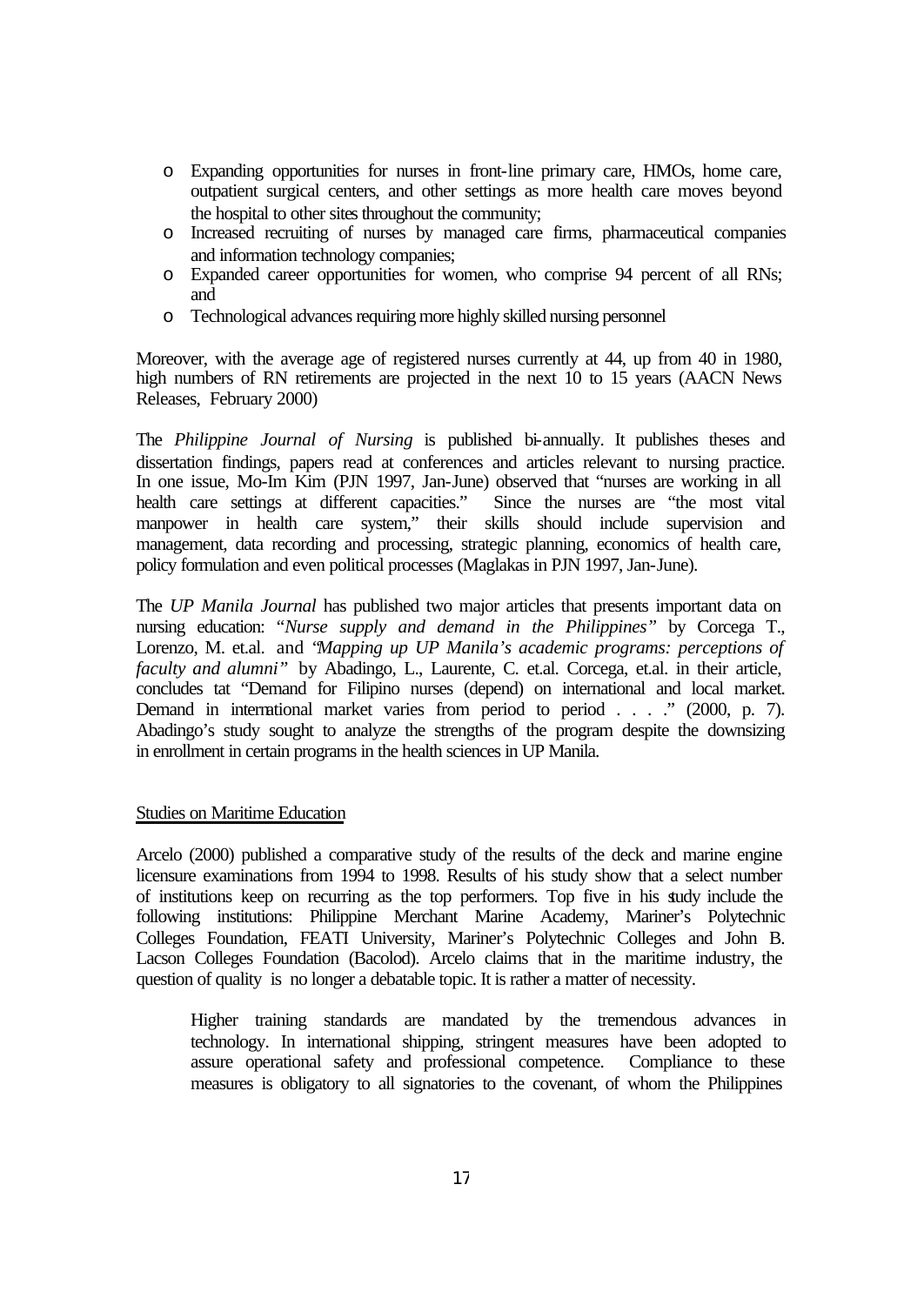is one. This fact explains the efforts of the local maritime regulatory agencies and the schools to achieve an uncompromising attitude toward quality upgrading. A flurry of seminars and workshops has cropped up in recent months to induce world-class training and global competitiveness (p.40).

The Maritime Training Council (MTC) commissioned the University of Asia and the Pacific (UA&P) to conduct a nationwide survey of maritime schools and training centers primarily to generate benchmark information on Philippine maritime education, training and certification. The results of the survey were used as input in the assessment and upgrade of existing standards consistent with the revised Standards of Training, Certification and Watchkeeping for Seafarers (STCW). An article was published by Basilio and Reyes (1996) in the Economic Policy Papers entitled *The revised STCW Convention and Philippine Maritime Education.*

A study of the performance of maritime schools in the PRC board examinations was conducted in 1988 and presented at the DECS-FAPE-PAMI Joint Conference on Maritime Education on January 26-28, 1989 in Iloilo City entitled "Maritime Education Status: Prospects and Challenges." It was published in John B. Lacson Colleges Foundation's *Maritime Education Review, SY 1989-90.*

#### *Definition of Terms*

*APEC Institutions* are those maritime and nursing institutions situated in an APECeconomy in the Asia-Pacific Region

*Local Institutions* are those maritime institutions situated in the Philippines

*Institution* is the term used for all of the universities, colleges, polytechnics and academies in this study.

*Best practices* are those educational procedures, activities and endeavors common to all maritime and nursing institutions in the APEC region as indicated by academic context, teaching and learning, research and extension.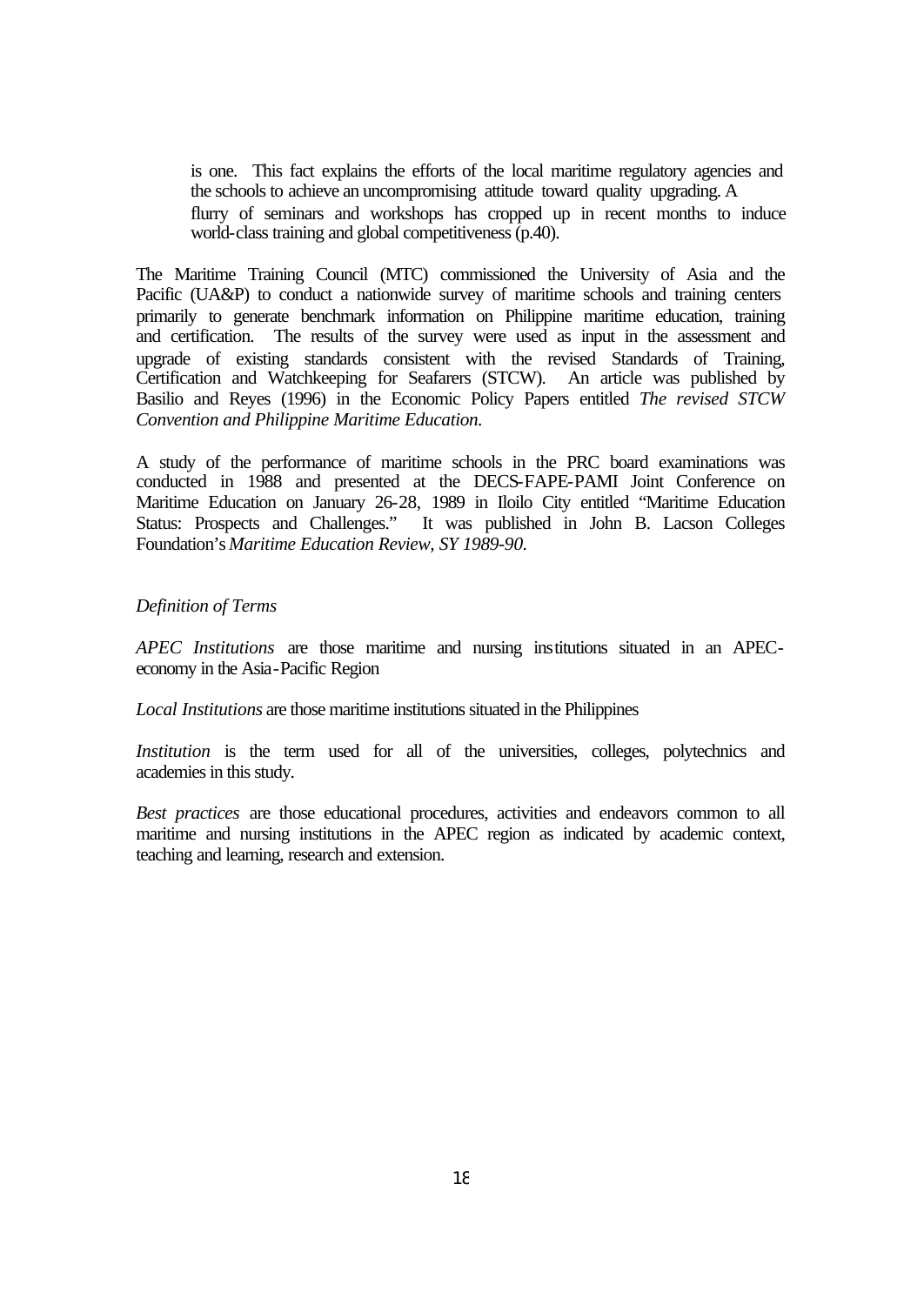## **C. The Study**

This study adopted Jackson's (1998) definition of benchmarking as *a process to facilitate the systematic comparison and evaluation of practice, process and performance to aid improvement and self-regulation.*

It was the aim of the study to benchmark educational practices in Philippine maritime and nursing institutions with **best practices** in the APEC Region. It was not intended to rank the respondent institutions in any way.

This study looked into the **input, process** and **output** of maritime and nursing education. The benchmarking activities were focused on the quality of inputs to the educational process, the quality of the process itself and the quality of the outputs from the process. **Quality** is here defined as *fitness for purpose.* To determine the quality of education delivered by the local Higher Education Institutions, performance indicators such as (a) academic context and equity, (b) teaching and learning and (c) research and extension, were studied and compared to the best practices in similar institutions in the APEC region. Table 4 shows the framework for benchmarking the quality of education in selected institutions of maritime and nursing education.

| <b>INPUTS</b>               | <b>PROCESSES</b>                         | <b>OUTPUTS</b>          |
|-----------------------------|------------------------------------------|-------------------------|
| <b>Students</b>             | Induction                                | Students                |
| Admission requirements,     | Vision-mission statement                 | Employment, strengths,  |
| Entry profiles, foreign     | Description of curricula                 | weaknesses, areas of    |
| students, drop-outs,        | and assessment, program                  | excellence              |
| licensure exam passing      | offerings, curriculum                    | <b>Staff</b>            |
| rate, full-load, population | Teaching and Learning                    | Research, publications, |
| <b>Staff</b>                | Teaching materials and methods,          | extension work          |
| Qualifications, expertise,  | effectiveness, innovations.              |                         |
| status, compensation,       | apprenticeship placement                 |                         |
| faculty development,        | Student guidance and support             |                         |
| conferences, seminars,      | Handbook / brochures, career             |                         |
| workshops, consultancy      | advice, project supervision              |                         |
| work                        | Student record system                    |                         |
| Physical resources          | Recording and reporting                  |                         |
| Physical capacity,          | Achievement                              |                         |
| facilities, equipment       | Management and administrative            |                         |
| Financial resources         | systems, personnel, administrators'      |                         |
| Budget allocation,          | qualifications, scope of responsibility, |                         |
| sources of funds, tuition,  | experience, personnel                    |                         |
| scholarship grants          | Review and evaluation                    |                         |
| <b>External inputs</b>      | <b>Processes</b>                         |                         |
| Affiliation, employers'     | Faculty evaluation, student              |                         |
| involvement                 | Feedback, peer review, employer          |                         |
|                             | Feedback accreditation                   |                         |

# Table 4: **Input-Process-Output Framework** for Benchmarking the Quality of Education

Source: Jackson, N & Lund, H. (2000). *Benchmarking for Higher Education*. Buckingham: Open University Press. P. 33.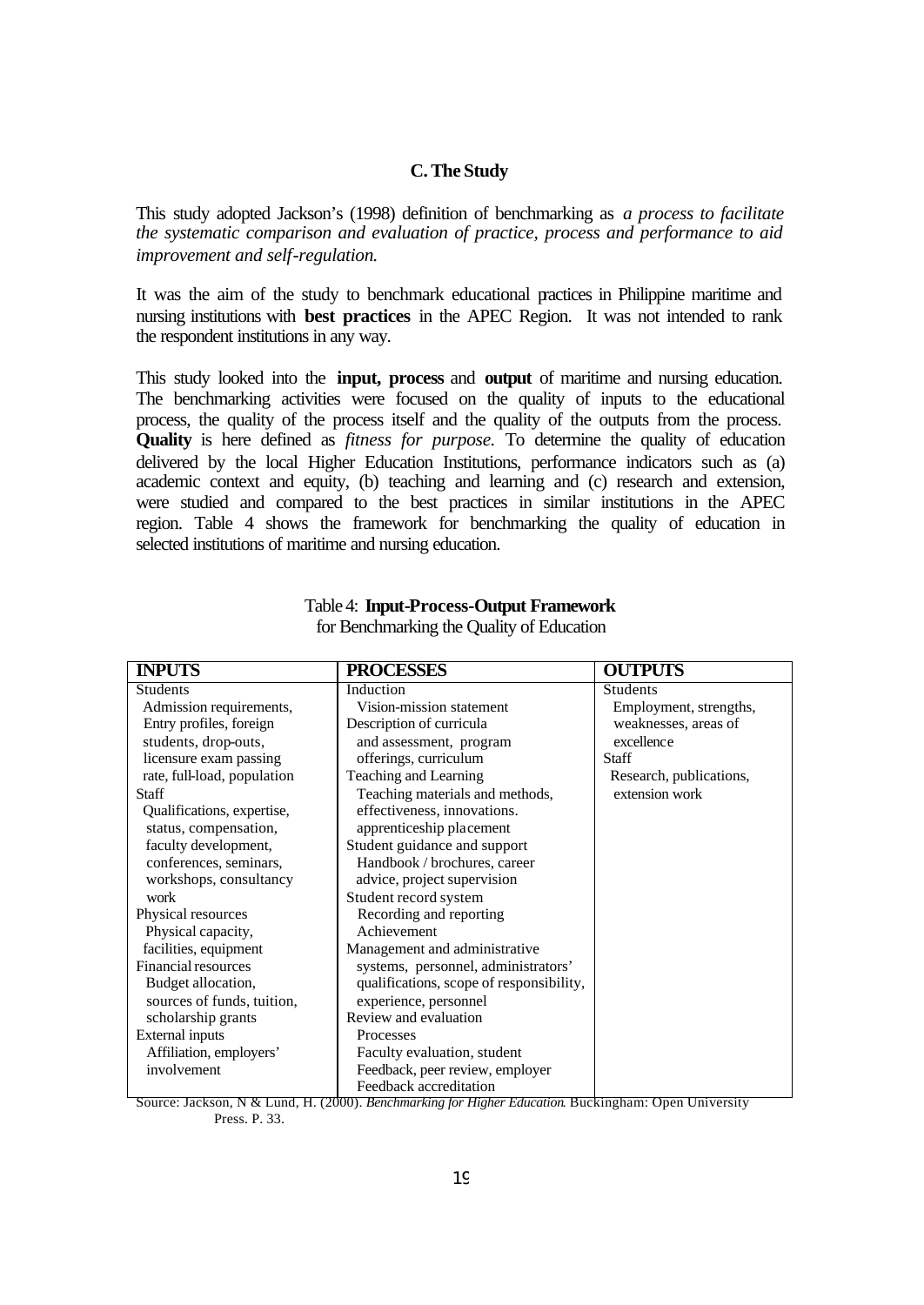The table above shows the Input-Process-Output Framework for benchmarking the quality of education incorporating the components of the three performance indicators. **Input** refers to the students' characteristics upon entry, the staff's qualifications, appointments and preparations for teaching and development. Physical and financial resources are likewise considered inputs, as well as external factors such as employers and external facilities or equipment. **Process** is indicated by the capabilities and systems used by the HEI to achieve results such as induction to the program, the design of curricula and assessment, all of the teaching strategies employed, the student guidance and support systems, student record systems, management and administrative systems and the review and evaluation processes such as peer, students and employer feedback. **Outputs** from the educational process are determined through the students' completion rates and employability, the staff's teaching, administration and research productivity.

# **Part III**

#### **Methodology**

This study was primarily intended to benchmark educational practices in nursing and maritime in Philippine institutions with *best practices* in the APEC region using the Inputs, Processes and Outputs Framework; and secondarily, to determine the *comparative advantage* of local institutions in the areas specified.

To determine the quality of education delivered by the local Higher Education Institutions, performance indicators such as (a) academic context and equity, (b) teaching and learning and (c) research and extension, were studied and compared to the best practices in similar institutions in the APEC region. The Input-process-output framework was used to benchmark 12 performance indicators: (1) students, (2) staff, (3) physical resources, (4) financial resources, (5) external outputs, (6) induction, (7) curricula, (8) teaching and learning, (9) student guidance and support, (10) student record system, (11) management and administrative systems, (12) review and evaluation processes.

Specifically, the benchmarking study attempted to:

- 1. Analyze educational practices in maritime and nursing in Philippine Institutions using as indicators the Inputs, Processes and Outputs Framework;
- 2. Examine educational practices in similar programs in the APEC region using the same indicators;
- 3. Determine the comparative advantage of maritime and nursing education in Philippine institutions by benchmarking them with best practices in the APEC region;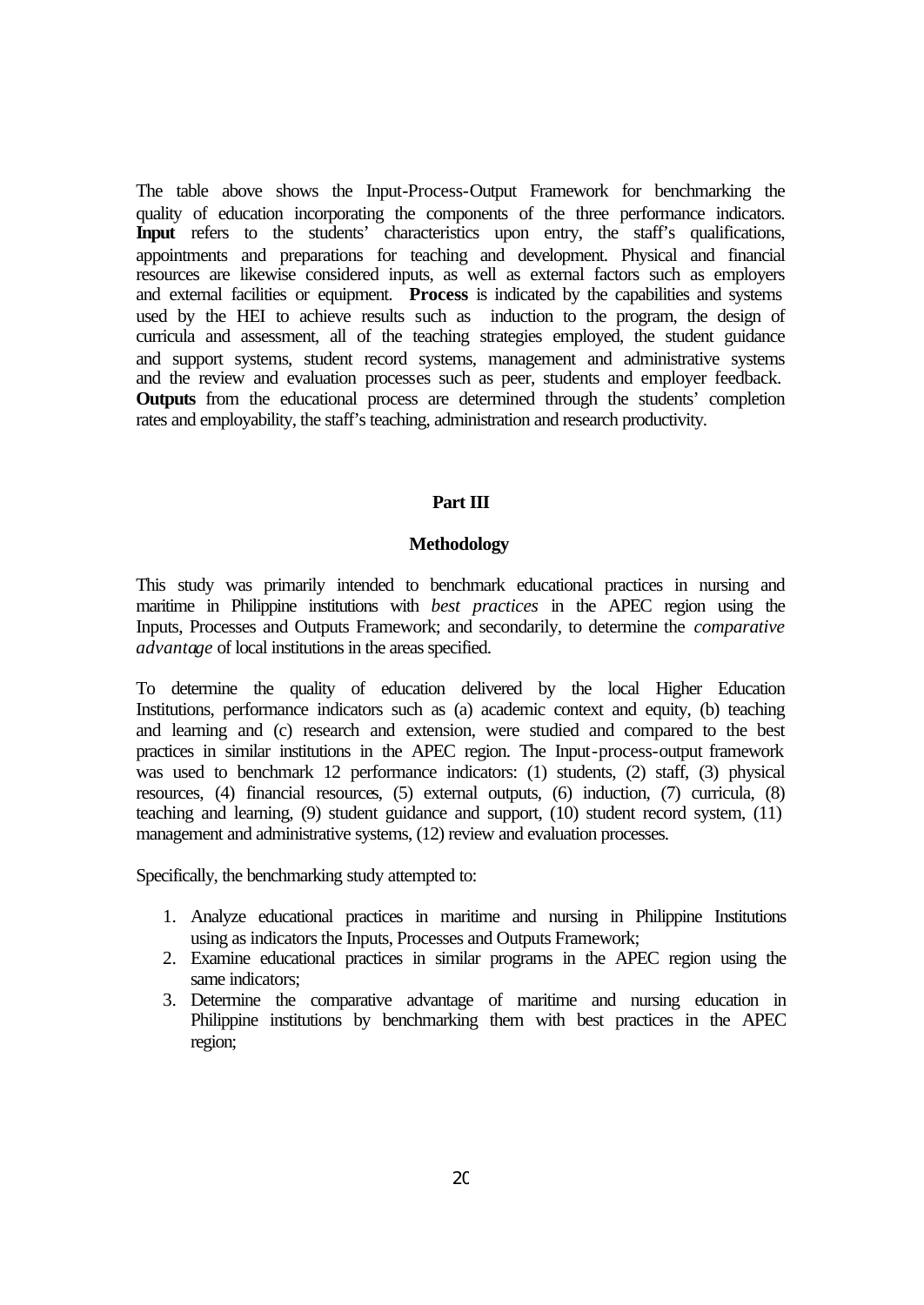# *Sources of Data*

The research locale comprised of accredited maritime and nursing institutions in the Philippines and similar programs in selected APEC countries that are members of international professional associations. Tables 5 and 6 show the list of respondentinstitutions.

| <b>Philippines</b>                    | <b>Asia-Pacific Region</b>           |
|---------------------------------------|--------------------------------------|
| University of the Philippines, Manila | AUSTRALIA                            |
| Ateneo de Zamboanga, Zamboanga City   | Australian Catholic University       |
| St. Louis University, Baguio City     | University of Western Sydney         |
| Silliman University, Dumaguete City   | <b>HONG KONG</b>                     |
|                                       | Hong Kong Polytechnic University     |
|                                       | <i>JAPAN</i>                         |
|                                       | Keio Junior College of Nursing       |
|                                       | KOREA                                |
|                                       | Seoul National University            |
|                                       | <b>Hallym University</b>             |
|                                       | <b>SINGAPORE</b>                     |
|                                       | Nanyang Polytechnic                  |
|                                       | <b>TAIWAN</b>                        |
|                                       | National Yang-Ming University        |
|                                       | National Taiwan University           |
|                                       | USA                                  |
|                                       | Catholic University of America       |
|                                       | University of California Los Angeles |
|                                       | University of Hawaii                 |

Table 5: List of Respondent **Nursing** Institutions in the Philippines and in the APEC region

# Table 6: List of Respondent **Maritime** Institutions in the Philippines and in the APEC Region

| <b>Philippines</b>                              | <b>Asia-Pacific Region</b>            |
|-------------------------------------------------|---------------------------------------|
| Philippine Merchant Marine Academy              | AUSTRALIA                             |
| Asian Institute of Maritime Studies             | Australian Maritime College, Tasmania |
| John B. Lacson Colleges Foundation, Iloilo City | HONGKONG                              |
| University of Cebu Maritime Education           | Hong Kong Polytechnic University      |
|                                                 | MALAYSIA                              |
|                                                 | Maritime Academy Malaysia             |
|                                                 | <b>SINGAPORE</b>                      |
|                                                 | Singapore Maritime Academy            |
|                                                 | Ngee Ann Polytechnic                  |
|                                                 | <b>TAIWAN</b>                         |
|                                                 | National Taiwan University, Taipei    |
|                                                 | USA                                   |
|                                                 | California Maritime Academy, CA, USA  |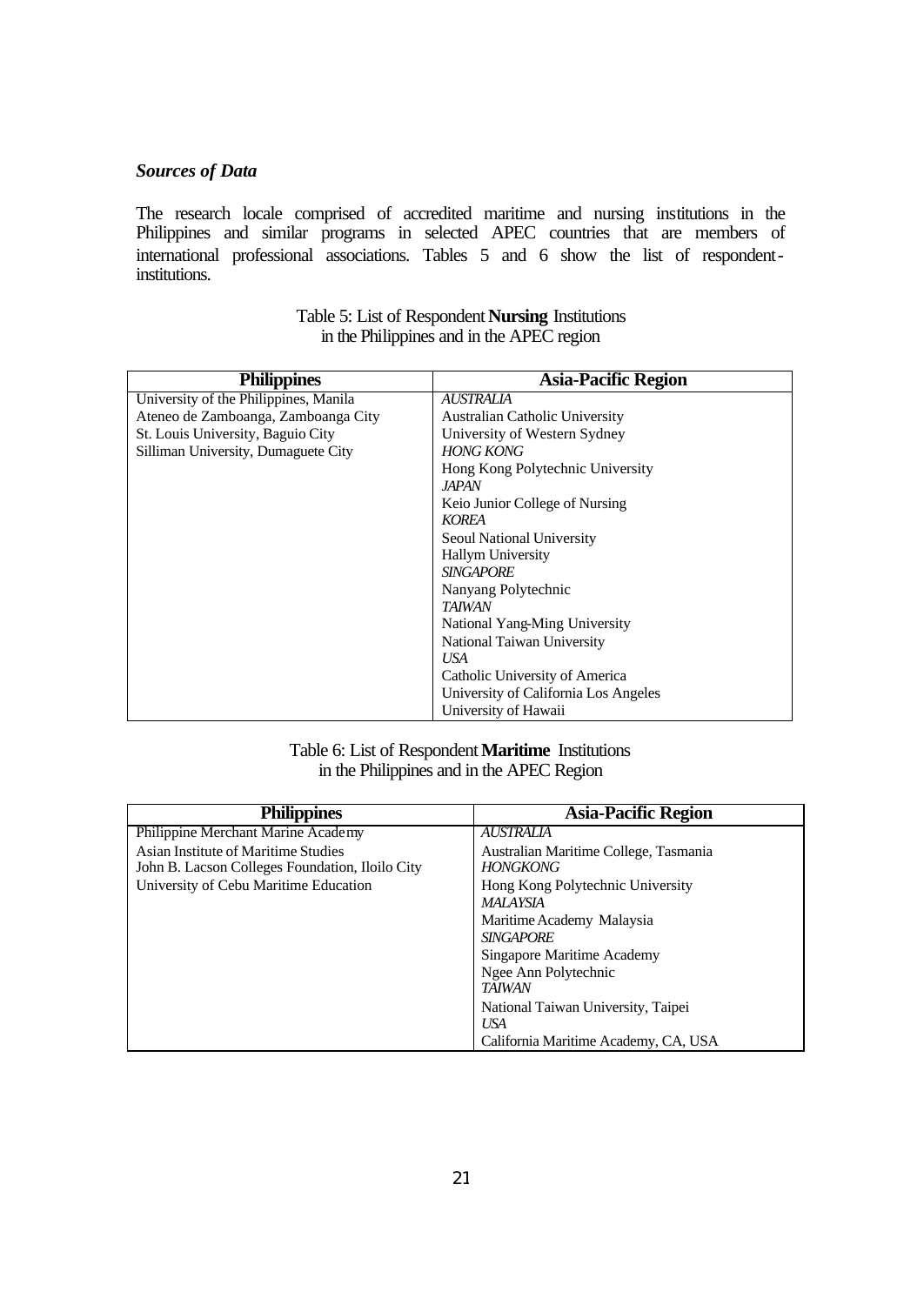# *Selection Criteria*

Of the 170 nursing institutions in the Philippines, four were chosen, one from each of the following regions: NCR, CAR, 7 and 9. Table 6 shows that four Philippine nursing institutions were selected for the study. Three are accredited by PAASCU and have been designated Centers of Excellence by the Commission on Higher Education. The fourth respondent is the oldest nursing institution in the country, and is situated in the Manila. It is also a public state university. The Local Institutions were selected for their status as top performing public and private nursing institutions as proven by their records in the Nursing Board Examination.

Table 6 shows that the three Philippine maritime institutions are accredited by PACUCOA. The fourth respondent-institution is situated in the capital of the country, Manila and is on its way to accreditation. Local Institutions were selected for their status as top performing public and private maritime institutions as proven by their records in the Maritime Licensure Examination from 1983 to 1993. These institutions are accredited by local accrediting agencies and are Standards of Training, Certification and Watchkeeping for Seafarers (STCW) compliant.

Twelve institutions in the Asia-Pacific region were selected for the study on the basis of their comparability to Philippine nursing institutions in terms of academic context, teaching and learning, research and extension, and their educational set-up and standing from which our local nursing institutions can learn.

Seven maritime institutions in the Asia-Pacific region were selected as respondents on the basis of their membership in the International Association of Maritime Universities (IAMU). The other participating institutions, Hong Kong Polytechnic University, Singapore Polytechnic, Ngee Ann Polytechnic and Maritime Academy Malaysia are the prime and government-supported Maritime Institutions in their respective countries. California Maritime Academy was selected for its involvement in maritime education in the Philippines through Philippine Merchant Marine Academy. Also considered was their comparability to Philippine maritime institutions in terms of academic context, teaching and learning, research and extension, their willingness to cooperate in the study and their educational set-up and standing from which our local maritime institutions can learn.

#### *Instrumentation*

Since the study is quasi-qualitative in nature, observations, interviews and data gathered through questionnaires were used. One set of questionnaire was administered to administrators and another set to three full-time faculty members. Part I of the Questionnaires asked questions about the personal profile of the respondent. Part II elicited answers to questions pertaining to academic context and equity, teaching and learning and research and extension. Table 7 shows the data collection plan.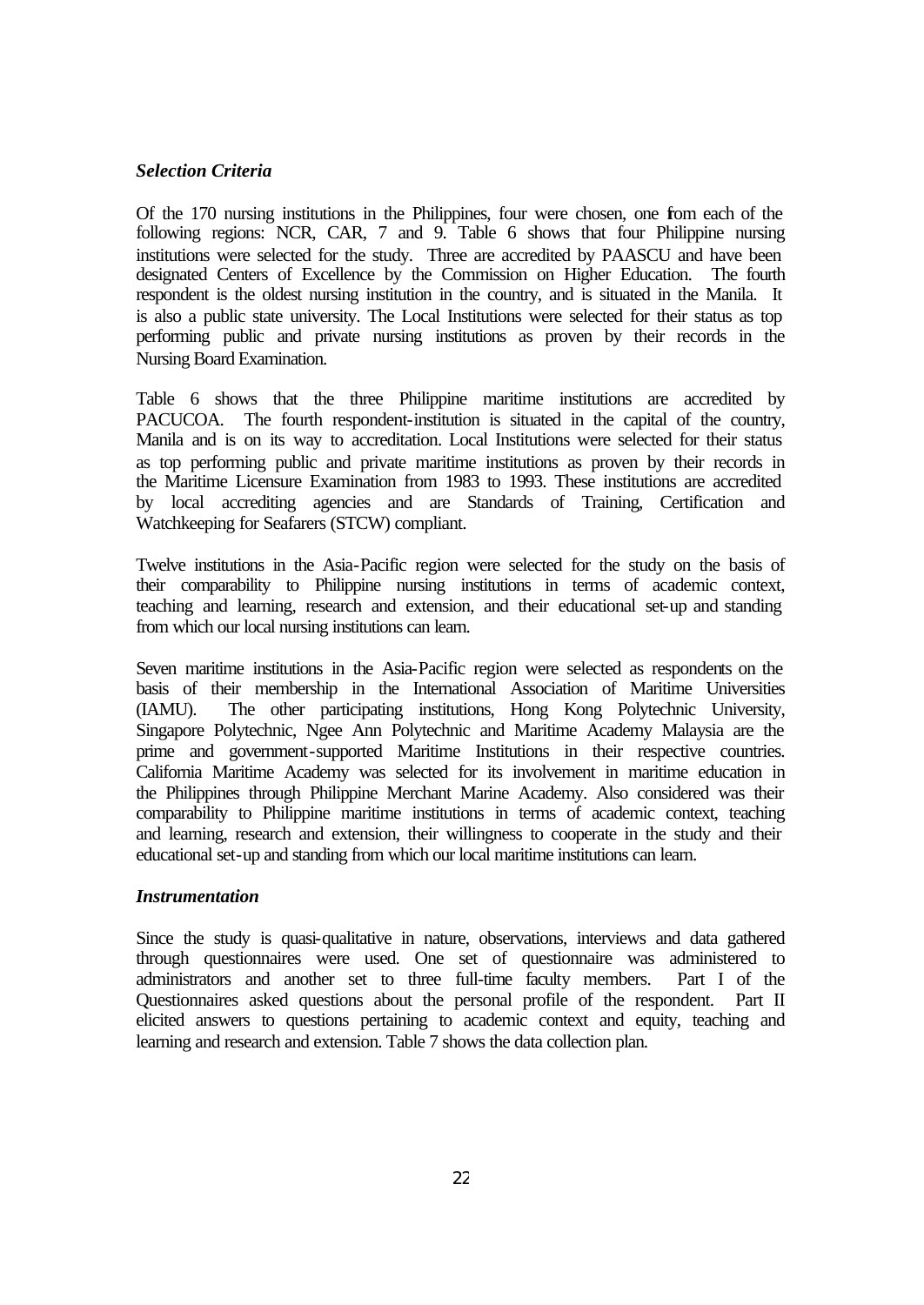| <b>INDICATOR</b>                    | <b>DATA REQUIREMENT</b>                        | <b>INFORMATION</b>  |  |
|-------------------------------------|------------------------------------------------|---------------------|--|
|                                     |                                                | <b>SOURCE</b>       |  |
| Academic Context and Equity         | Institution: type, income tuition fee,         | Administrator's     |  |
| (including equivalent full-time     | vision and mission, admi ssion                 | report              |  |
| faculty; equivalent full-time       | requirements, affiliations and                 | Teacher's report    |  |
| academic support staff ratio;       | accreditation, physical capacity,              | <b>Brochures</b>    |  |
| equivalent FT student load;         | personnel, facilities, budget                  | On-site observation |  |
| Student-faculty ratio; derivation   | allocation, foreign students,                  | Electronic data     |  |
| of income; academic activity        | scholarship grants, strengths and              |                     |  |
| costs per student; faculty gender   | weaknesses                                     |                     |  |
| ratio; student gender ratio;        | Program Offerings, curriculum                  |                     |  |
| socioeconomic status of entering    | Apprenticeship placement                       |                     |  |
| student)                            |                                                |                     |  |
| Teaching and Learning               | Administrator: qualifications, scope of        | <b>Brochures</b>    |  |
| (including teaching quality,        | responsibility, experience in                  | Administrator's     |  |
| program completion rate, higher     | management                                     | report              |  |
| degree productivity rate; graduate  | Teacher: qualifications, expertise, status     | Teachers' report    |  |
| employment)                         | Teacher: teaching materials, teaching          | Electronic data     |  |
|                                     | methods Faculty evaluation                     |                     |  |
|                                     | Faculty development program                    |                     |  |
|                                     | Student: full-load, population, drop-outs,     |                     |  |
|                                     | licensure exam, area of excellence, strengths, |                     |  |
|                                     | weaknesses                                     |                     |  |
|                                     | Graduates: employment                          |                     |  |
| <b>Research and Extension</b>       | Research                                       | Administrator's     |  |
| (including number and value of      | <b>Publications</b>                            | report              |  |
| research grants, publication rates, | Conferences / seminars/ workshops              | Teacher's report    |  |
| productivity rates for other        | <b>Extension work</b>                          |                     |  |
| scholarly works (software,          |                                                |                     |  |
| recordings, patents), consultancy   |                                                |                     |  |
| and extension services)             |                                                |                     |  |

# Table 7: Data requirement and Source of information

### **Data Gathering**

Survey of the institutions was done in four ways: through (A) Site-visit, interview and questionnaire, (B) Questionnaire and printed material (C) Electronic Data and (D) Site visit and Electronic Data.

|  |  | Table 8: Data Gathering Modes and Sources of Data |
|--|--|---------------------------------------------------|
|--|--|---------------------------------------------------|

| Data Gathering Mode | <b>SOURCES OF DATA</b>                        |  |  |  |  |
|---------------------|-----------------------------------------------|--|--|--|--|
|                     | Site-visit, Questionnaire & Printed Materials |  |  |  |  |
|                     | Questionnaire & Printed Materials             |  |  |  |  |
|                     | Electronic Data                               |  |  |  |  |
|                     | Site Visit, Electronic Data                   |  |  |  |  |

Data gathered through the sets of questionnaire were supplemented with actual interviews, via telephone and / or e-mail. Site visit to some participating institutions was done locally and internationally. Previous research and articles of academics in the APEC region were explored. Experts in the field of education were consulted as the need arose.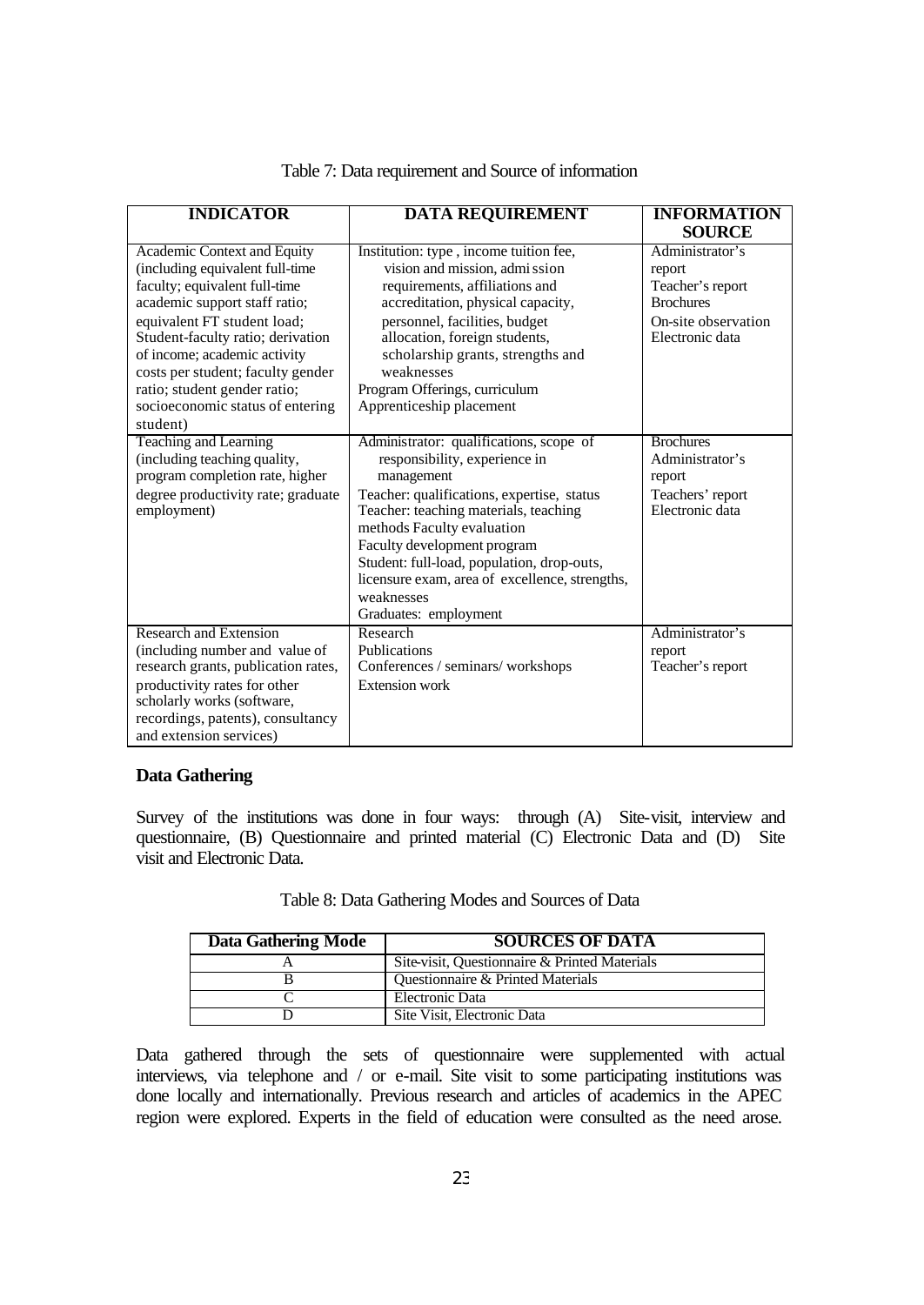Data were likewise gathered from school documents, professional associations, human resource exporters, ministries of education, annual reports, scholarly journals and some educational information centers in the APEC Region. Electronic materials were also utilized.

| <b>Philippines</b>                    | <b>Asia-Pacific Region</b>                                                                                                                                                                                                                                                                                                |  |  |  |
|---------------------------------------|---------------------------------------------------------------------------------------------------------------------------------------------------------------------------------------------------------------------------------------------------------------------------------------------------------------------------|--|--|--|
| Mode A                                | Mode A                                                                                                                                                                                                                                                                                                                    |  |  |  |
| University of the Philippines, Manila | Hong Kong Polytechnic University, HK                                                                                                                                                                                                                                                                                      |  |  |  |
| <b>Mode B</b>                         | Mode B                                                                                                                                                                                                                                                                                                                    |  |  |  |
| Ateneo de Zamboanga, Zamboanga City   | American Catholic University, USA                                                                                                                                                                                                                                                                                         |  |  |  |
| St. Louis University, Baguio City     | University of California Los Angeles, USA Australian                                                                                                                                                                                                                                                                      |  |  |  |
| Silliman University, Dumaguete City   | Catholic University, Australia                                                                                                                                                                                                                                                                                            |  |  |  |
|                                       | Mode C<br>University of Western Sydney, Australia<br>Keio Junior college of Nursing, Japan<br>Seoul National University, Korea<br>Hallym University, Korea<br>National Yang-Ming University, Taiwan<br>University of Hawaii, USA<br><b>Mode D</b><br>Nanyang Polytechnic, Singapore<br>National Taiwan University, Taipei |  |  |  |

| Table 9. Nursing Institutions by                    |  |
|-----------------------------------------------------|--|
| Geographic Distribution and by Data Collection Mode |  |

Among the local nursing institutions, (A) Site-visit observations, interview and questionnaire were used with the University of the Philippines while (B) Questionnaire and printed materials were used with Ateneo de Zamboanga University, St. Louis University and Silliman University. Data collection from the APEC institution was likewise conducted in four modes: (A) Site-visit observations, interview, questionnaire were used with Hong Kong Polytechnic University. (B) Questionnaire and printed materials were used with Australia Catholic University and University of California Los Angeles. (C) Electronic data were collected for University of Western Sydney, Keio Junior college of Nursing (Japan), Seoul National University (Korea), Hallym University (Korea), National Yang-Ming University (Taiwan), and University of Hawaii, USA. (D) Site visit and Electronic data were used for Nanyang Polytechnic and National Taiwan University.

Invitation to participate in the study was extended to Nanyang Polytechnic and National Taiwan University. However, due to administrative leadership, language barrier and one institution's commitment to other priorities during the academic year the study was conducted, the said institutions have declined the invitation. The option taken was to use the respective institutions' Website Information to support the researcher's observations during site visit. Chulalongkorn University in Thailand has expressed desire to participate in the study but was not able to submit the data requirements on time. In cases where the institution could not accomplish the questionnaire, electronic data were gathered, which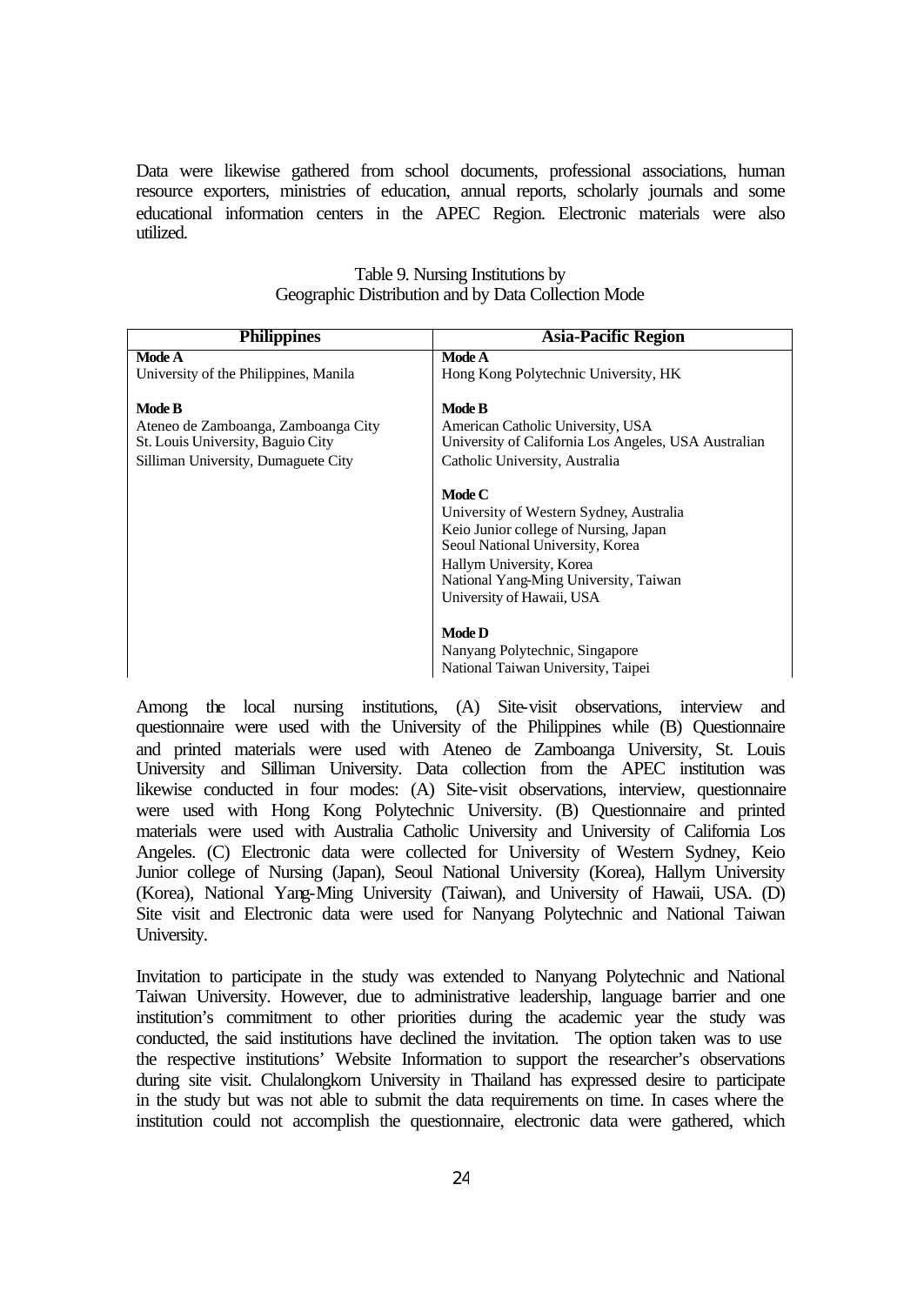were limited to Vision and Mission Statement, training equipment and facilities, admission requirements, program and course offerings, and some institutional administrative data.

| <b>Philippines</b>                              | Asia-Pacific region                                                                |
|-------------------------------------------------|------------------------------------------------------------------------------------|
| <b>Mode A</b>                                   | <b>Mode A</b>                                                                      |
| Philippine Merchant Marine Academy              | Hong Kong Polytechnic University, HK<br>National Taiwan University, Taipei, Taiwan |
| Asian Institute of Maritime Studies             | Ngee Ann Polytechnic, Singapore                                                    |
|                                                 | Singapore Maritime Academy, Singapore                                              |
| Mode B                                          |                                                                                    |
| John B. Lacson Colleges Foundation, Iloilo City | Mode B                                                                             |
|                                                 | <b>Australian Maritime College</b>                                                 |
| University of Cebu Maritime Education           | Tasmania, Australia                                                                |
|                                                 |                                                                                    |
|                                                 | Mode C                                                                             |
|                                                 | California Maritime Academy, CA, USA                                               |
|                                                 | Maritime Academy Malaysia                                                          |

| Table 10: Maritime Institutions by Geographic Distribution |
|------------------------------------------------------------|
| and by Data Collection Mode                                |

Among the local maritime institutions, (A) Site-visit observations, interview, questionnaire and printed materials were used with Philippine Merchant Marine Academy and Asian Institute of Maritime Studies. (B) Questionnaire and printed materials were used with University of Cebu and John B. Lacson Foundation. Among the APEC maritime institutions, (A) Site-visit observations, interview and questionnaire were used with Hong Kong Polytechnic University, Singapore Maritime Academy (in Singapore Polytechnic University) and Ngee Ann Polytechnic, National Taiwan University. (B) Questionnaire and printed materials were used with Australian Maritime College. (C) Electronic data were collected for Korea Maritime University, Kobe Univ. of Mercantile Marine, Maritime Academy Malaysia and California Maritime Academy.

Invitation to participate in the study was extended to Korea Maritime University, Kobe Univ. of Mercantile Marine (Japan), Maritime Academy Malaysia and California Maritime Academy. However, due to current political changes, language barrier and one institution's commitment to other priorities during the academic year the study was conducted, the said institutions have declined the invitation.

#### **Data Analysis**

Data gathered through observation, interviews, questionnaire and printed materials were organized, described and interpreted. Analysis was guided by the Input-Process-Output Framework. Educational practices in the local institutions were subjected to comparative analysis with best practices in similar institution in the Asia-Pacific region. Finally, the data collected were critically analyzed within the context of quality education.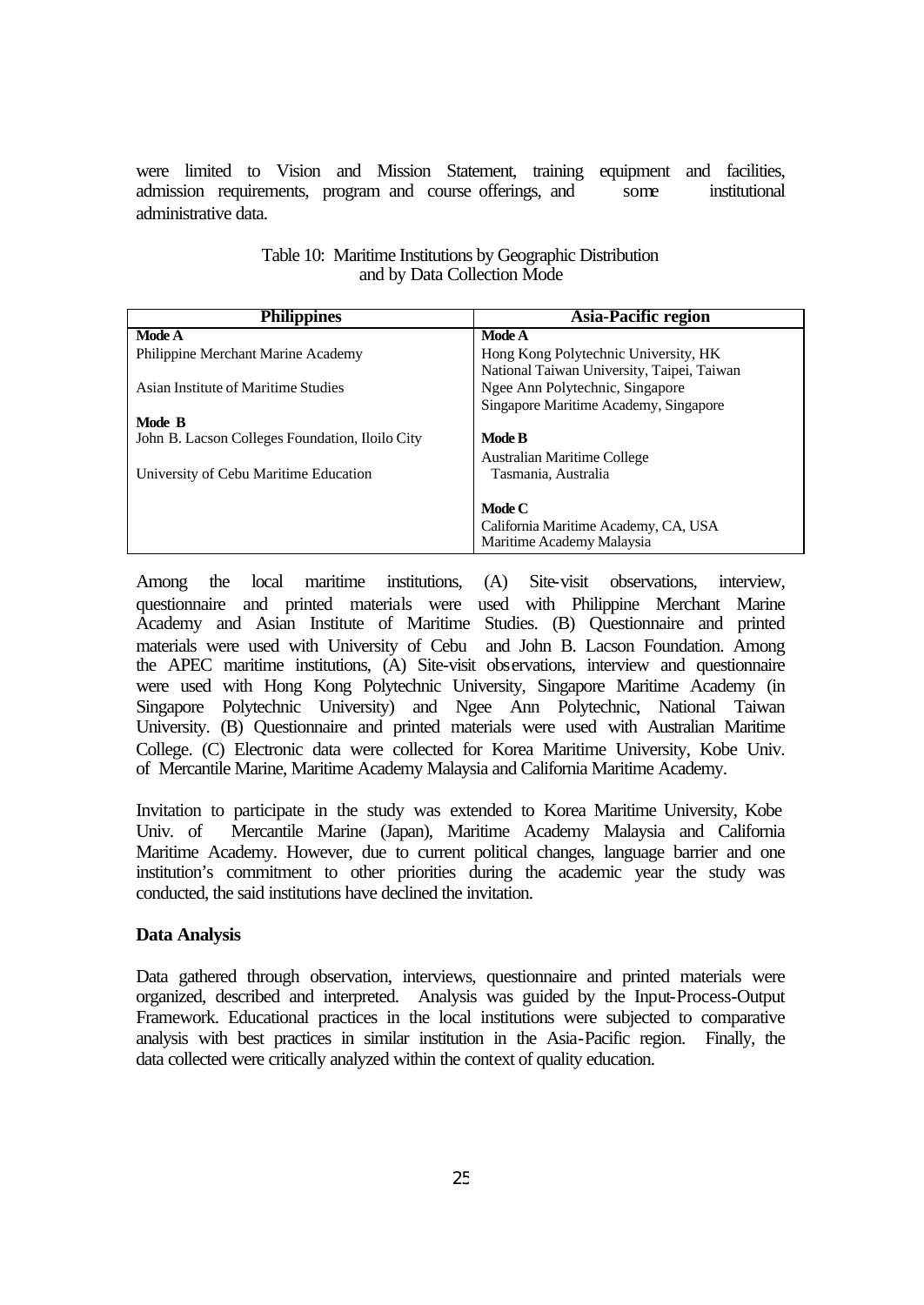#### **Part IV**

#### **Presentation, Interpretation and Analysis of Data**

# **NURSING**

The survey covered BS Nursing in four institutions in the Philippines and thirteen in the APEC region: Australia, Hong Kong, Japan, Korea, Malaysia, Singapore, Taiwan and the USA. Table 9 shows the distribution of these nursing institutions. Data gathered through the sets of questionnaire are analyzed according to inputs, processes and outputs, with 12 performance indicators: (1) students, (2) staff, (3) physical resources, (4) financial resources, (5) external outputs, (6) induction, (7) curricula, (8) teaching and learning, (9) student guidance and support, (10) student record system, (11) management and administrative systems, (12) review and evaluation processes.

## A. **INPUTS**

# **1. Students**

The local institutions require of their applicants good moral character, good scholastic high school records and passing mark in the institution's Entrance Examination. The APEC institutions require passing mark in the national examination such as Scholastic Aptitude Test (SAT) and Hong Kong Advanced Level Examination (HKALE).

Two out of the four local institutions have four scholars from Australia in 1999. Seoul has 44 foreign students enrolled whereas Japan has educated a total of 567 foreign students from the US, Canada, Germany, Denmark, UK, Mongolia, Taiwan, Australia, France, Malaysia, Indonesia, Burma and China. Hawaii is the most multicultural among all the countries. It has the following distribution of foreign students: Caucasian: 20 percent, Japanese: 20 percent, Filipino: 15 percent and other nationals: 32 percent.

Table 11 shows the student-population by course and the number of graduates and dropouts in the local and APEC institutions. The table reveals that the number of students per course increase every year by at least 10 percent in both local and APEC institutions. Similarity is seen in the big number of enrollees: local institutions have students numbering from 50 to 683 whereas APEC institutions accommodate from 658 to 2528 students. Hong Kong Polytechnic University maintains small size with a maximum of 46 students in the Bachelors program and 121 in the Diploma program.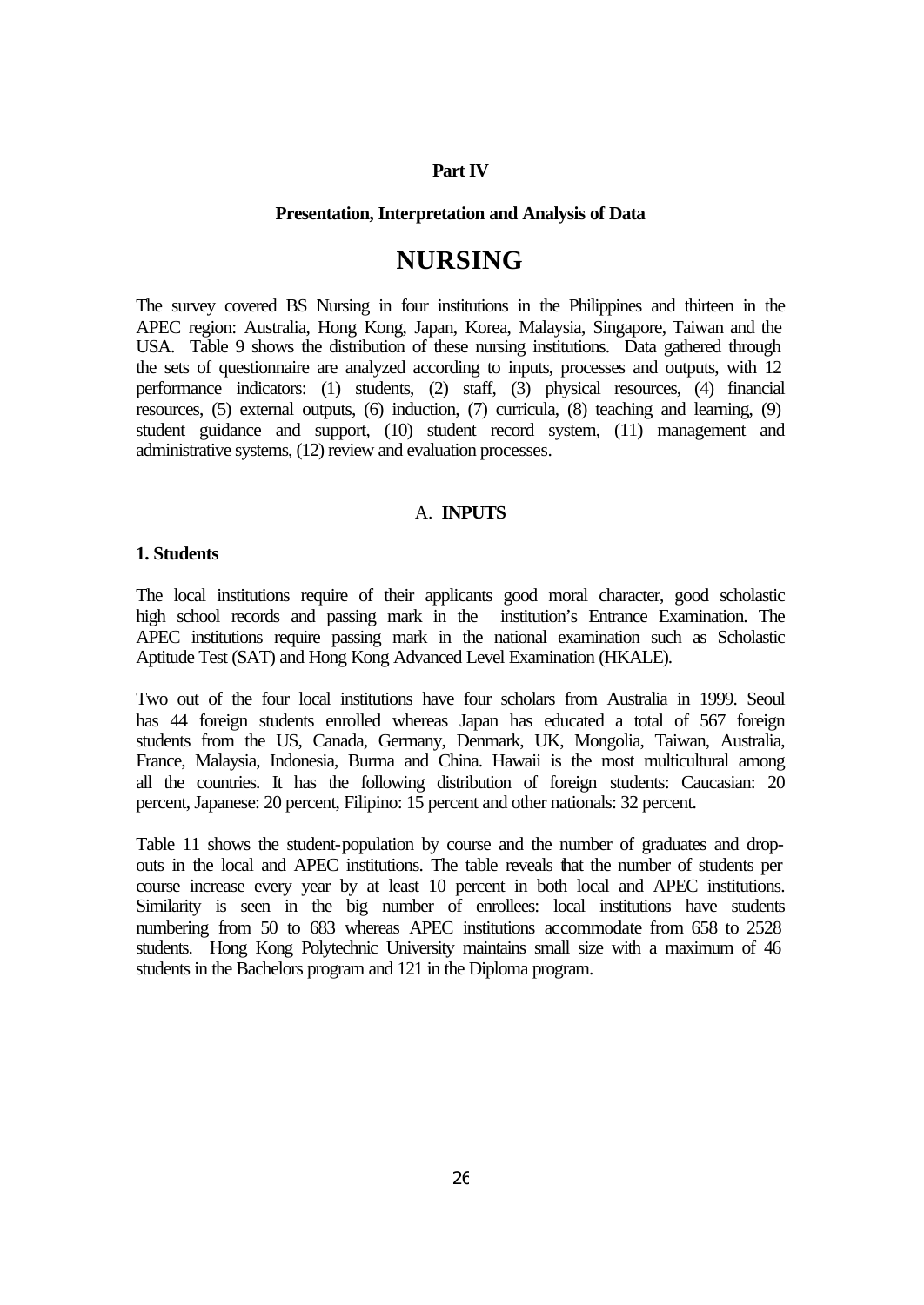| <b>INSTITUTION</b>    | <b>COURSES</b>    | <b>STUDENT</b>    |      | <b>Graduates</b> |      | <b>Drop Outs</b> |      |      |          |      |
|-----------------------|-------------------|-------------------|------|------------------|------|------------------|------|------|----------|------|
|                       |                   | <b>POPULATION</b> |      |                  |      |                  |      |      |          |      |
|                       |                   | 1997              | 1998 | 1999             | 1997 | 1998             | 1999 | 1997 | 1998     | 1999 |
| University of the     |                   |                   |      |                  |      |                  |      |      |          |      |
| Philippines           | <b>BS</b> Nursing | 257               | 189  | 203              | 74   | 37               | 27   | 3    | 10       | 11   |
| Ateneo de             |                   |                   |      |                  |      |                  |      |      |          |      |
| Zamboanga             | <b>BS</b> Nursing | 348               | 326  | 331              | 103  | 85               | 51   |      |          |      |
| St. Louis             |                   |                   |      |                  |      |                  |      |      |          |      |
| University            | <b>BS</b> Nursing | 683               | 438  | 430              | 191  | 150              | 99   | 495  | 219      | 94   |
| Silliman              |                   |                   |      |                  |      |                  |      |      |          |      |
| University            | <b>BS</b> Nursing | 173               | 100  | 170              | 41   | 61               | 23   |      |          |      |
| <b>Hong Kong</b>      |                   |                   |      | 52               |      | 48               |      |      |          |      |
| Polytechnic           | <b>BS</b> Nursing | 50                | 50   |                  | 39   |                  | 46   |      | $\theta$ | 1    |
| Univ.<br><b>UCLA</b>  |                   |                   |      |                  |      |                  |      |      |          |      |
|                       | <b>BS</b> Nursing |                   |      |                  |      |                  | 136  |      |          |      |
| Catholic Univ. of     |                   |                   |      |                  |      |                  |      |      |          |      |
| America               | <b>BS</b> Nursing | 178               | 153  | 135              | 56   | 42               | 35   | 5    | 8        | 3    |
| <b>Seoul National</b> | Clinical          |                   |      | 2406             |      |                  |      |      |          |      |
| University            | Nursing           |                   |      |                  |      |                  |      |      |          |      |
| Korea                 |                   |                   |      |                  |      |                  |      |      |          |      |
| Keio College of       |                   |                   |      |                  |      |                  |      |      |          |      |
| Nursing Japan         | <b>BS</b> Nursing |                   | 608  |                  |      |                  |      |      |          |      |
| University of         |                   |                   |      |                  |      |                  |      |      |          |      |
| Hawaii USA            | <b>BS</b> Nursing |                   | 2528 |                  |      |                  |      |      |          |      |
| Univ. of Western      | Health and        |                   |      |                  |      |                  |      |      |          |      |
| <b>Sydney Nepean</b>  | Nursing           | 1307              | 1248 | 1330             | 295  | 321              | 263  |      |          |      |

Table 11: Student-population by Course, Number of Graduates and Drop-outs from 1997 to 1999

The table also shows that in the past three years, drop-out rate has been very irregular among the local institutions: at UP, only between 1 and 5 percent dropped out in the past three years. St. Louis University presents a totally different figure: 75 percent of the student population in 1997 dropped out, and 50 percent in 1998. This was during the Asian Financial Crisis. In 1999, however, the figures went down to 20 percent.

Sydney maintains a big number of enrolment from 1307 to 1330 in three years of which, very few graduate. At the Catholic University of America, the rate of enrolment has gone down from 178 to 135 in a span of three years. The proportion between the number of drop outs and the number of graduates shows that only few discontinue with their studies. In fact, they continue but at a very slow pace.

## **2. Staff**

Local institutions have between 22 and 37 full-time faculty members, each institution varying from zero to eight PhD degree holders and between seven and 14 MA / MS degree holders. Very few faculty members are Bachelor's degree holders. Most faculty members are working towards their PhD and MA / MS degrees in their own institution in the area of health and nursing sciences: mental hygiene, psychiatric, maternal and clinical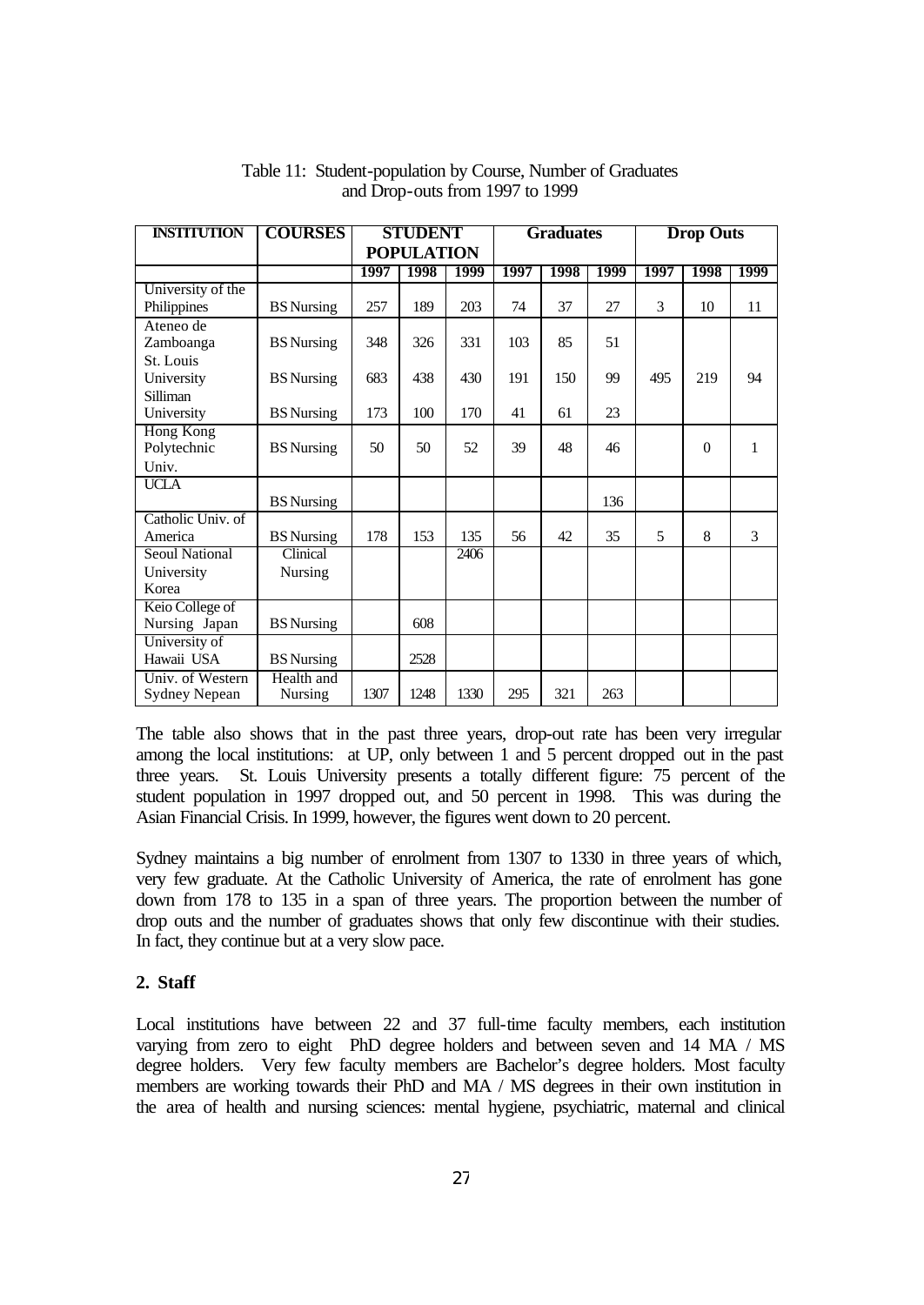nursing. Full-time teachers have teaching experience ranging from two to 25 years. All of the teachers are Filipinos.

APEC institutions have between 20 and 49 full-time faculty members. PhD holders in these institutions number from four to 20. Hong Kong has four PhD graduates in Psychology and six in Biomedical sciences, 23 MA Nursing graduates and six Biomedical science graduates. Full-time teachers have teaching experience ranging from four to 10 years. In Australia, the Head of the respondent School of Nursing is a Filipino with a BSN from the Philippines. The faculty roster shows that in Australia, America, Singapore and Hong Kong, the composition of the teaching force is multi-racial.

In local institutions, the monthly compensation of faculty members with MA is between US\$ 148.75 and 372.09. In the APEC region, faculty members with MA are paid between US\$ 4, 126.90 and 5,921.80. The EXCHANGE RATE at the time of the survey was: 1 US\$ = 43.00 Philippine Peso; 1.70 Australian Dollars; 7.80 Hong Kong Dollars; 1.78 Singaporean Dollars; 30.50 National Taiwan; 1.76 Japan Yen; .52 Australian Dollars.

#### *Faculty Development*

Teachers in the local institutions are very much involved in faculty development programs that come in the form of continuing education and extension services programs. They are involved either as participant or leader / trainor. Some teachers in the APEC region are passive when it comes to involvement in faculty development programs because it demands much time from them.

Attendance in conferences is regarded as faculty development. Local institutions participate in conferences required by government educational agencies yearly. Some of the administrators attend international conferences held abroad. In one local institution, research units are allotted to full-time teachers, where each one produces one research every year. Research grants are awarded by the Commission on Higher Education, Department of Science and Technology and health organizations nationally and internationally.

The APEC institutions send faculty members to local and international conferences related to nursing organized by the government and international nursing associations. Research is considered an income-generating activity. The departments within the school are awarded research grants. Research funds go to the faculty members who undertake the research and to the department. Hong Kong publishes in English its research outputs together with other health professors in other Asian countries through the *Asian Journal of Nursing.*

#### **3. Physical Resources**

All of the local institutions have one campus, occupying a three to four-storey-building within the university campus. There are between 10 and 257 classrooms within the respective universities that can accommodate between 40 and 50 students. All of the local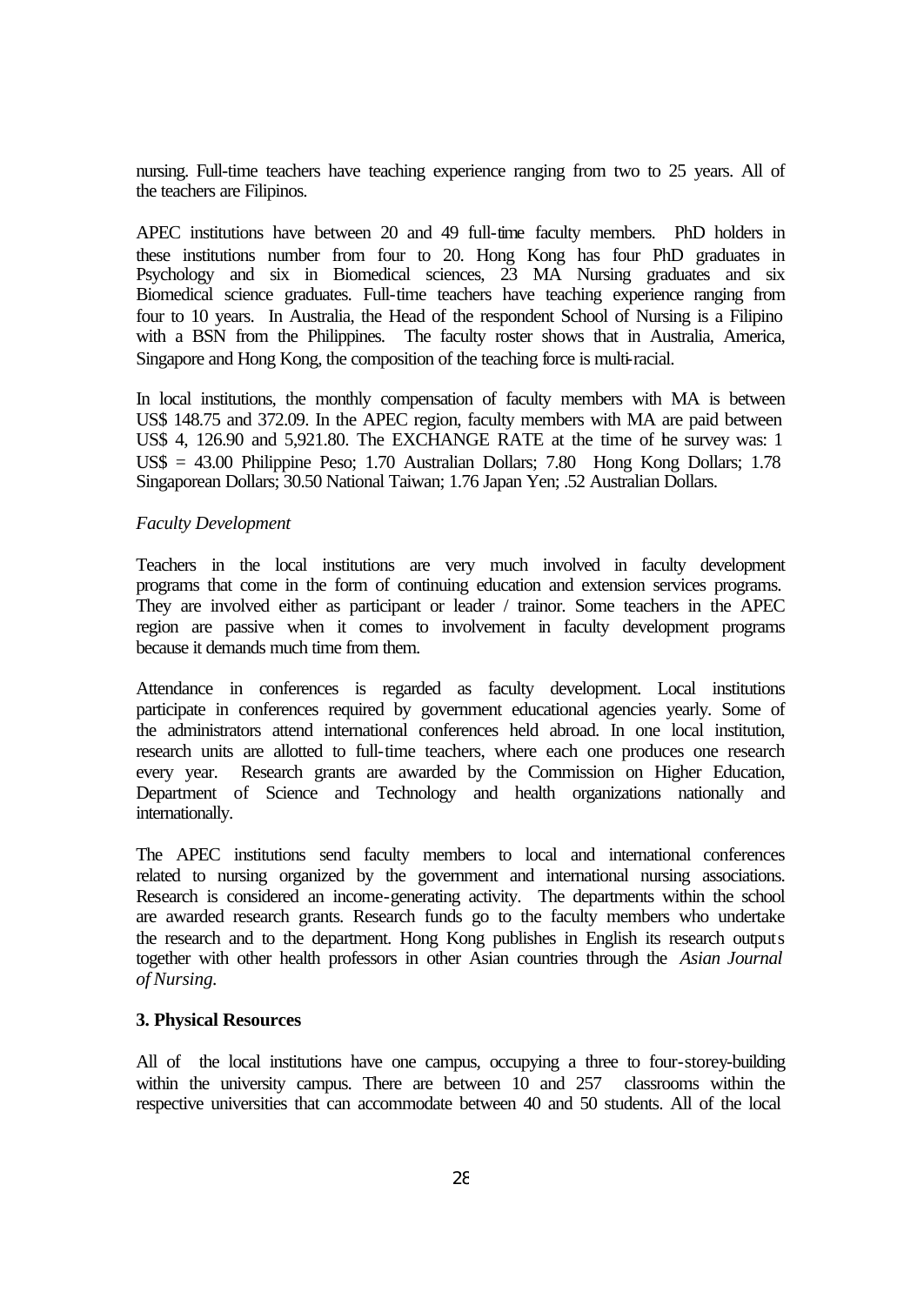institutions share their respective university facilities: laboratories, museum, auditorium, chapel, library, grandstand, swimming pool, guidance counselor's office, clinic, hospital, post office, faculty-lounge, computer room, restrooms and canteen. They all offer student accommodations. Only St. Louis University has a Center for Culture and the Arts.

Some of the APEC institutions are located in three to six campuses. Like the local institutions, nursing schools use the university hospital for laboratory and clinical practice. Most institutions have their own building within the university campus. Classrooms are shared with other departments. Tutorial classes are held in small rooms for 20 students. Lectures are held in auditoriums and large classrooms that can accommodate from 200 to 450 students. All of the APEC institutions have auditorium, library, grandstand, swimming pool, gym, track oval, faculty room, restrooms and canteen and student accommodations. Some of them have a Guidance Counselor's Office and clinic. Not one has a chapel. Seoul has an Experimental farm, an arboretum and a veterinary hospital whereas Korea has welfare facilities such as broadcasting station, hospital, museum, university health center and a music room. Hawaii maintains a learning lab and a simulated hospital, clinic, student lounge, on-line registration, tennis court and student services

#### **4. Financial Resources**

Among the four local nursing institutions, two are privately owned and two are government-funded (public). The source of income of private institutions is primarily tuition fees and secondarily donations. The public institutions get government subsidy but require students to pay for their own uniform and other course accessories, minor equipment and requirements. Tuition fees range from US\$ 288.00 to US\$ 300.00 a year at 24 units per semester. Between 70 and 75 percent of budget allocation in local institutions go to salaries and professional fees. The rest of the institution's budget is allotted for library and teaching materials as well as overhead expenses.

Eleven APEC nursing institutions are government-funded (public) while two are private. In the US, 43% of the institution funds come from state general funds, 20 percent from federal funds, 15 percent from tuition, 2 percent from private grants and 20 percent from other sources. Tuition fees range from US\$ 2,928.00 to US\$ 5,397.45 a year with government subsidy and US\$ 9,408.00 to 26,180.00 a year without government subsidy at the average of 24 units per semester. Thirty six percent of budget allocation in APEC institutions go to instruction in Hawaii. The rest of the institution's budget is allocated to research, academic support and students services.

#### *Foreign students and Scholarship Grants*

Scholarship grants from internal and external sources are enjoyed by at least 3 percent of the local students in the private institutions. Scholarship can either be through full or partial tuition and miscellaneous fees. They, however, have to shoulder expenses for their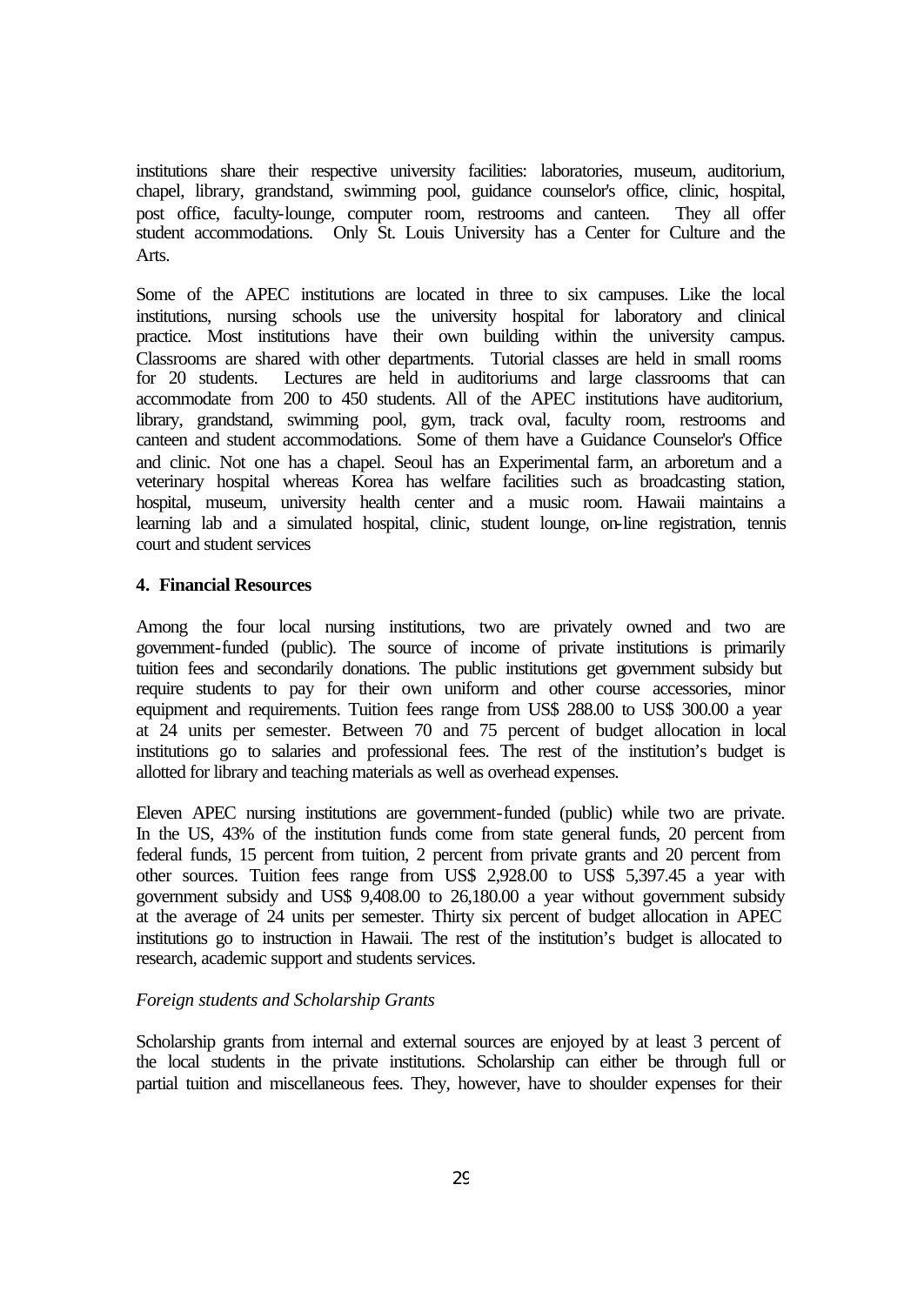own uniforms. Some of the external sources of scholarship are private benefactors such as Fabella Ignacio and Caeserea Tan.

In the APEC region, besides government subsidy, various scholarships are awarded through private benefactors, alumni association, organizations affiliated with the institution and some internal scholarships such as academic, faculty and department scholarships. Hospitals and special nursing organizations also offer scholarship to students.

#### **5. External Inputs**

Three out of four local institutions are accredited by a Philippine Accrediting Agency and are designated by the Commission on Higher Education as Centers of Excellence in Nursing Education. They are members of local medical and nursing associations such as Philippine Nurses Association (PNA), Association of Nursing Services Administrators (ANSAP) and ADPCN. Silliman University is affiliated with John Hopkins International Education for Reproductive Health. UP College of Nursing is designated as WHO Collaborating Center for Nursing Development in Primary Care.

Among the APEC institutions, Nanyang Polytechnic is affiliated with local medical associations and collaborates with University of Sydney. Australian Catholic University has collaborative arrangements with the University of Incarnate Word College, Texas; West Virginia University, USA; Lund University, Sweden; Georgian College and State University, USA.

#### B. **PROCESSES**

#### **6. Induction**

Christian development, human formation and service to others are primary to the vision of the private local institutions. The public nursing institution is committed to human development to respond to the society's needs.

The APEC institutions see themselves as part of the state and are therefore committed to quality education to contribute to the development of the state. It is their vision to be recognized for excellence internationally by honing in the students both theoretical and practical aspects of training. The Catholic universities in America and Australia explicitly state in their Vision the role in preparing the students to have the "ability to reflect upon and develop Christian values" (ACU) and "understanding the Christian faith within the context of all forms of human inquiry and values" (CUA).

# **7. Curricula and Assessment**

All of the local institutions surveyed offer BS degree in Nursing taken in four years. The University of the Philippines (UP) offers PhD and MA in Nursing. Two other institutions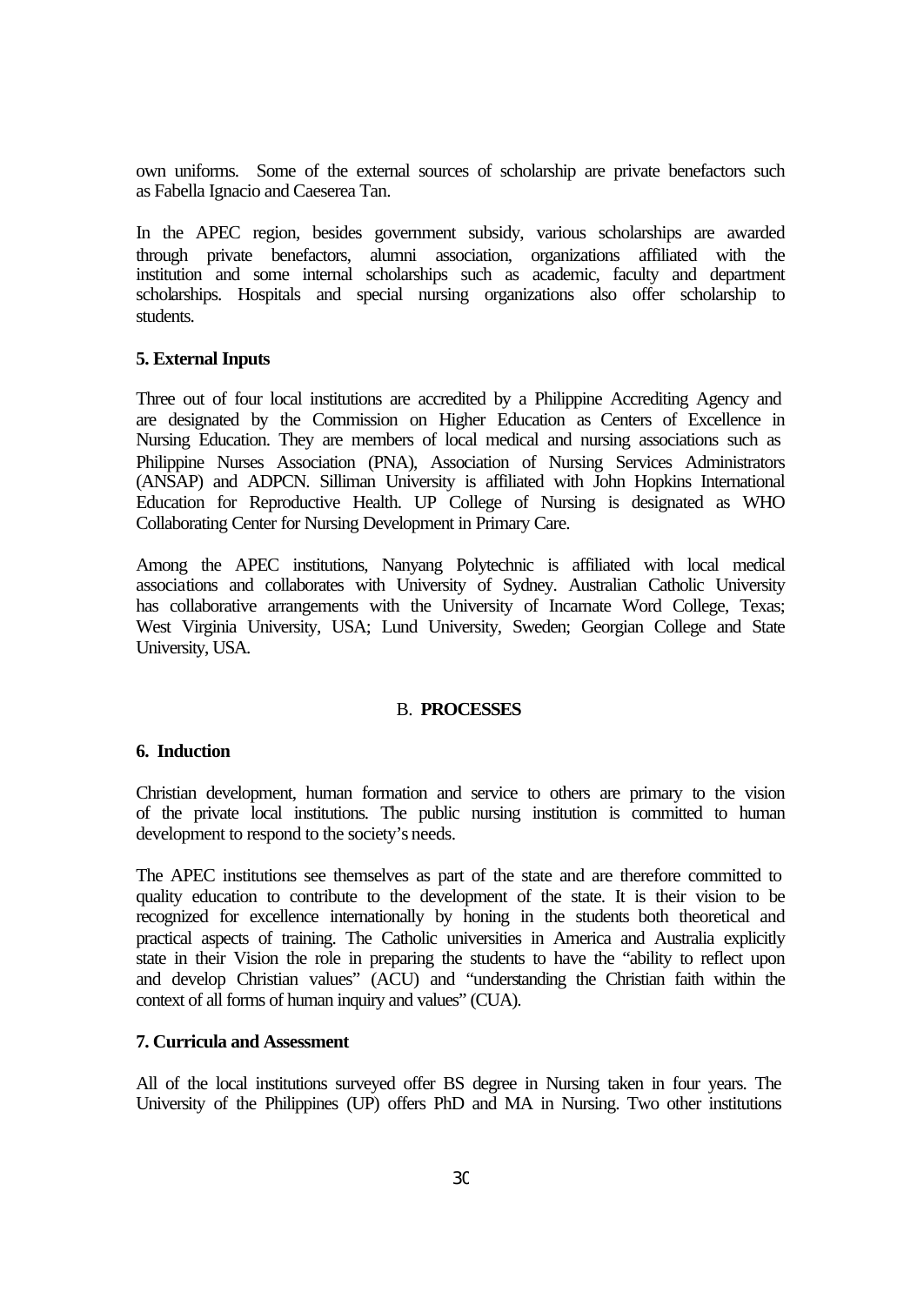offer Masters Degree. Silliman University offers Associate in Health Science Education. Only UP offers Distance Education for MA Nursing.

All of the APEC institutions offer MS Nursing and BS Nursing. Only some offer PhD. In Korea, Bachelor of Science in Nursing are offered with various majors: Community Health, Maternity Health, Pediatric, Adult, Psychiatric Mental Health and Management. Japan offers both Basic Nursing and Bachelor of Nursing.

| <b>INSTITUTION</b>               | <b>CURRICULUM</b> |                | <b>COURSES</b>                                             |                       |                            |                                                          |              |
|----------------------------------|-------------------|----------------|------------------------------------------------------------|-----------------------|----------------------------|----------------------------------------------------------|--------------|
|                                  | <b>DEGREE</b>     | Years          | <b>MAJOR</b>                                               | <b>CORE</b><br>$\ast$ | <b>COMP</b><br><b>UTER</b> | <b>OTHERS</b>                                            | <b>TOTAL</b> |
| University of the<br>Philippines | <b>BS</b> Nursing | $\overline{4}$ | 99                                                         | $\overline{70}$       |                            |                                                          | 169          |
| Ateneo de                        | <b>BS</b> Nursing | $\overline{4}$ | 104                                                        | 76                    | $\overline{3}$             | 18                                                       | 201          |
| Zamboanga                        |                   |                |                                                            |                       |                            | Theology                                                 |              |
| St. Louis                        | <b>BS</b> Nursing | $\overline{4}$ | 87                                                         | 84.5                  |                            | 12                                                       | 183.5        |
| University                       |                   |                |                                                            |                       |                            | Theology                                                 |              |
| Silliman                         | <b>BS</b> Nursing | $\overline{4}$ | 101                                                        | 95                    |                            | 6 Religion                                               | 196          |
| University                       |                   |                |                                                            |                       |                            | 3 Arts                                                   |              |
| Nanyang                          | Diploma in        | $\overline{3}$ |                                                            |                       |                            | I = 5 nursing courses 6 hrs / wk + 1 computer            |              |
| Polytechnic                      | Nursing           |                |                                                            |                       |                            | $II = 5$ nursing courses + research methods + applied    |              |
|                                  |                   |                |                                                            |                       | statistics                 |                                                          |              |
|                                  |                   |                |                                                            |                       |                            | $III = 5$ nursing courses $+1$ Nursing project           |              |
| <b>Hallym University</b>         | <b>BS</b> Nursing | $\overline{4}$ | 102                                                        | 41                    |                            |                                                          | 143          |
| Korea                            | 1 yr Gen. Ed      |                |                                                            |                       |                            |                                                          | credits      |
|                                  | 3 yrs major       |                |                                                            |                       |                            |                                                          |              |
| Keio Junior                      | <b>Basic</b>      |                | 98 req'd                                                   |                       |                            |                                                          | 125          |
| College of Nursing               | Nursing           |                | 27 elec                                                    |                       |                            |                                                          | credits      |
| Japan                            | Program           |                |                                                            |                       |                            |                                                          |              |
| University of                    | <b>BS</b> Nursing | $\overline{4}$ | $\overline{71}$                                            | $24 +$                |                            |                                                          | 121          |
| Hawaii USA                       | 1 yr Gen. Ed      |                |                                                            | 40 Gen                |                            |                                                          |              |
|                                  | 3 yrs major       |                |                                                            | Ed                    |                            |                                                          |              |
| University of                    | <b>BS</b> Nursing | $\overline{3}$ | 8 major                                                    | 4                     |                            |                                                          |              |
| Western Sydney                   |                   | sems           | subjects                                                   | elective              |                            |                                                          |              |
| Nepean                           |                   |                |                                                            | S<br>9                |                            |                                                          |              |
| <b>Hong Kong</b><br>Polytechnic  | <b>BS</b> Nursing | $\overline{3}$ | 63                                                         |                       |                            |                                                          | 72           |
|                                  |                   |                |                                                            |                       |                            |                                                          |              |
| University<br><b>UCLA</b>        | <b>BS</b> Nursing | $\overline{3}$ | 91                                                         | 89                    |                            |                                                          | 180          |
|                                  |                   |                |                                                            |                       |                            |                                                          |              |
| Australian                       | <b>BS</b> Nursing | $\overline{3}$ |                                                            |                       |                            | Nursing practice: 70 credit points; Professional nursing |              |
| Catholic                         |                   |                | Dev: 90 credit points; Science: 100 credit pts. ; Clinical |                       |                            |                                                          |              |
| University                       |                   |                | practicum: 5 semesters 50 credit points                    |                       |                            |                                                          |              |
|                                  |                   |                | Electives: Aboriginal Health Issues; Health Promotion;     |                       |                            |                                                          |              |
|                                  |                   |                | Info. Mgt in comm. Settings; Transcultural nursing;        |                       |                            |                                                          |              |
|                                  |                   |                | Women's Health Issues; Complementary Nursing               |                       |                            |                                                          |              |
|                                  |                   |                | Therapy                                                    |                       |                            |                                                          |              |

| Table 12: CURRICULA ACROSS INSTITUTIONS |  |  |
|-----------------------------------------|--|--|
|-----------------------------------------|--|--|

\* Core: Philosophy, English, Math, Science, History, PE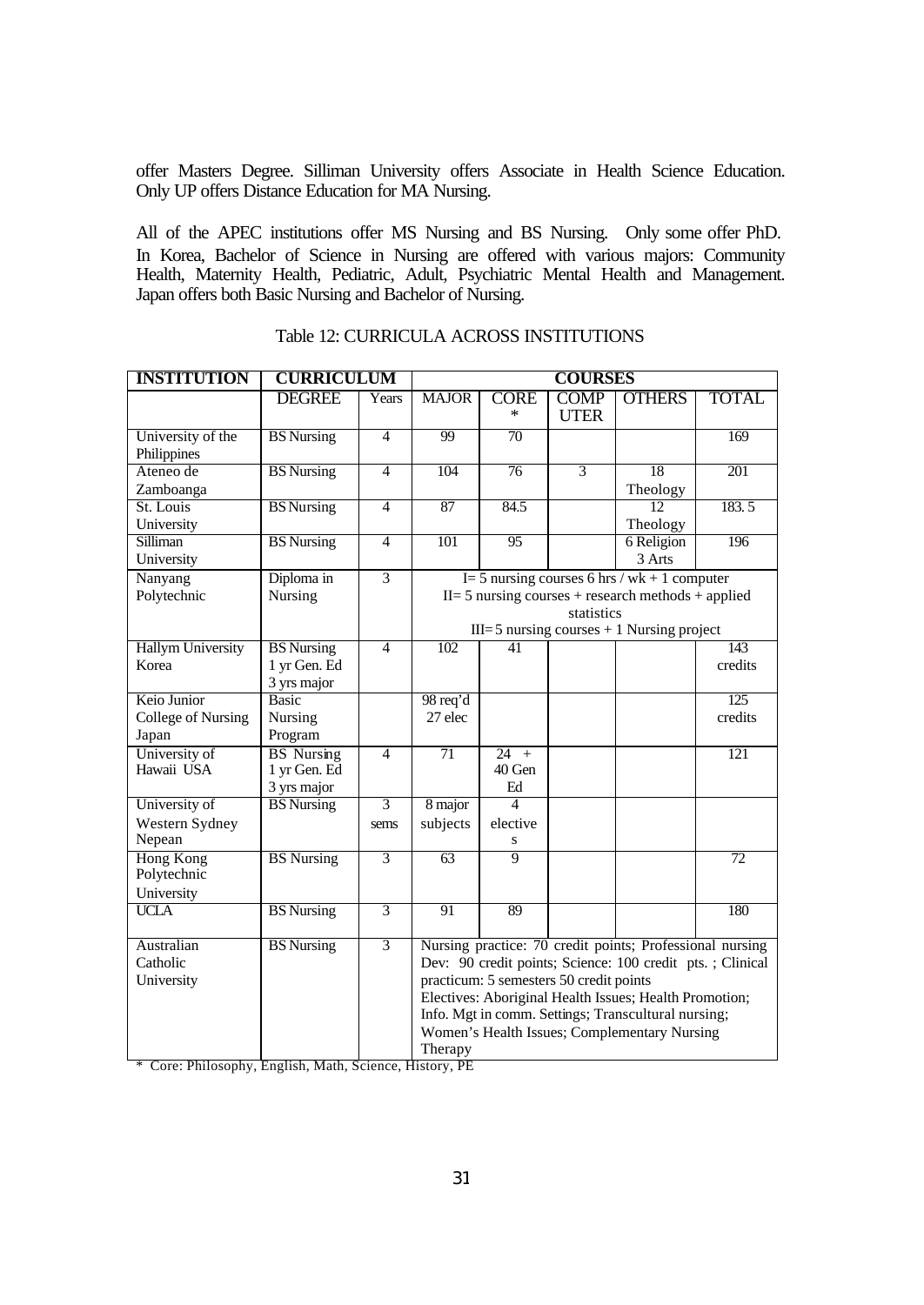Table 12 reveals that the number of units for major courses in the local institutions range from 87 to 104. Between 70 and 84 units of core courses are required, where three units are equivalent to three hours of lecture. These include philosophy, english, math, science, history and physical education. Only one institution requires a three-unit computer course. Additional 12 to 18 units of Theology are required in the private institutions. This totals to a range of 169 to 201 units. In reaction to the present composition of the Nursing curriculum, Maglacas (PJN 1997 Jan-June) remarked, "nurses need an education and practice that places emphasis on examining and reviewing critical conditions and vulnerability that are closely associated with the changes caused by the ongoing processes of social and economic development and not just on disease-specific approaches and interventions" (p. 42)

The APEC institutions require three years of study for Bachelors degree with total units varying from 72 and 180. In the US, three units are equivalent to two hours of lecture and three hours of laboratory work. Some institutions, such as those in Korea and in the US, require general education and elective courses. Hong Kong likewise requires four years of study composed of all nursing courses without general education. Western Sydney presents the least credit requirement for a Bachelor's degree: only eight major subjects and four electives taken in three semesters. Hawaii has interesting new courses in its curriculum: Essential Oils & Aromatherapy, Meditation, Healing Touch, Yoga for Health and Wellness, Consumer Health Online, Women and Health, Pain management, Nursing in the multicultural milieu, Nursing care for HIV infected client, Chronic Illness in children and adolescents, and Management for health professional. It requires one year of general education and three years of Nursing proper.

In the US, majority of nursing practitioners have completed 18 months of nursing programs such as Public Health Nurse Certification and thereafter, are licensed by the State Board of Registered Nurse. In both the BS and Certificate Programs, self-directed learning is essential to their skills-based curriculum.

#### **8. Teaching and Learning**

The medium of instruction in all of the local institutions is English. Teachers make use of lecture, lecture-discussion, case studies and field work in teaching. At the University of the Philippines, the traditional methods of classroom instruction are complemented with practicum in communities, coaching, mentoring and experiential approaches. It was the first to offer the Problem-Based Learning (PBL) in 1982. At St. Louis University, the use of games, interview, film viewing, small-group discussions, role -play and story-telling are incorporated in classroom teaching. They also use textbooks, selected readings, exercises and projects as teaching materials.

In Taiwan, Japan and Korea, the medium of instruction is in the native language. Like in the Philippines, English is the medium of instruction in the US, Australia, Hong Kong and Singapore. The Problem-Based learning (PBL) approach is also used in these countries. In class, there is little use of lecture, lecture-discussion, inquiry and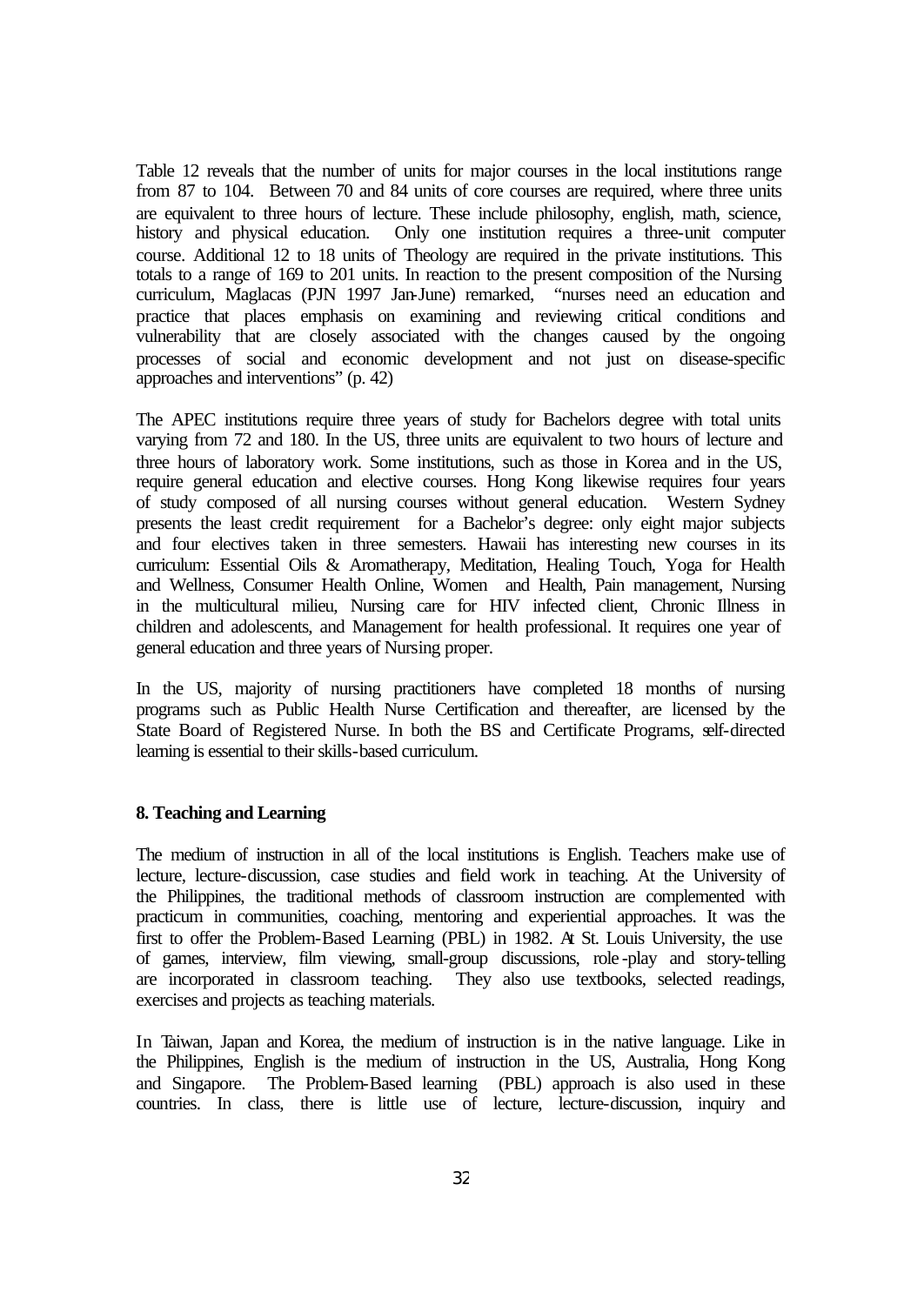experimental approaches and there is preference for case studies, field work and research. In Hong Kong, simulation facilities are available for student use in the first semesters of their study. Rubberized mannequins, virtual reality and computer simulations are found in student-laboratories. Selected readings, unpublished researches, worksheets and pertinent problems are used as teaching materials. The use of technology is optimized in Singapore and Hong Kong. Some classes are given through the internal website that the students can easily access because each one gets a computer through student-loan.

In the US, lecture, demonstration, supervised and independent laboratory practice, clinical problem examples, group work, discussions and Computer-Assisted Instruction are all used. Reading assignments are numerous and self-instruction and self-directed learning are encouraged throughout the semester.

#### *Apprenticeship Placement*

All of the local institutions require their students clinical training in different types of hospitals and health centers as part of their curriculum. The students do clinical training for three years alternately in mental hospitals, community health centers, Tuberculosis institution, Heart center, Lung center, Home for the aged and in the different departments of the institution's hospital in different capacities. All of these are done without compensation.

APEC institutions likewise require clinical training among their students in the institution and in local hospitals, community health centers, social service centers and settlements. In some hospitals and clinics, the student trainee is paid while fulfilling academic requirements.

#### **9. Student Guidance and Support**

Upon admission into the nursing school, the students in local institutions are given orientation for one week. Handbooks and brochures are distributed to them. They have access to the university library which houses the books, journals and other reading materials in English that are pertinent to nursing. Three out of four nursing schools surveyed have their own research journals.

In the APEC institutions, printed materials such as brochures, syllabi and readings are given to each student after the orientation. The libraries in Taiwan, Korea and Japan house books, CDs, journals and other learning resources in their respective native languages. In Hong Kong, Australia, Singapore and America, learning resources are in the English language. The students can have easy access to Journals and articles from other countries that are printed in English. Project supervision in both the classroom and in the field is very active and professional in both local and APEC institutions. This is because these activities are part of the credit-system-curriculum, which are properly planned, implemented and evaluated. For student-guidance and support, UP has a system of coaching and mentoring. One institution in Taiwan, for its part, has a "personal clinical tutorial system."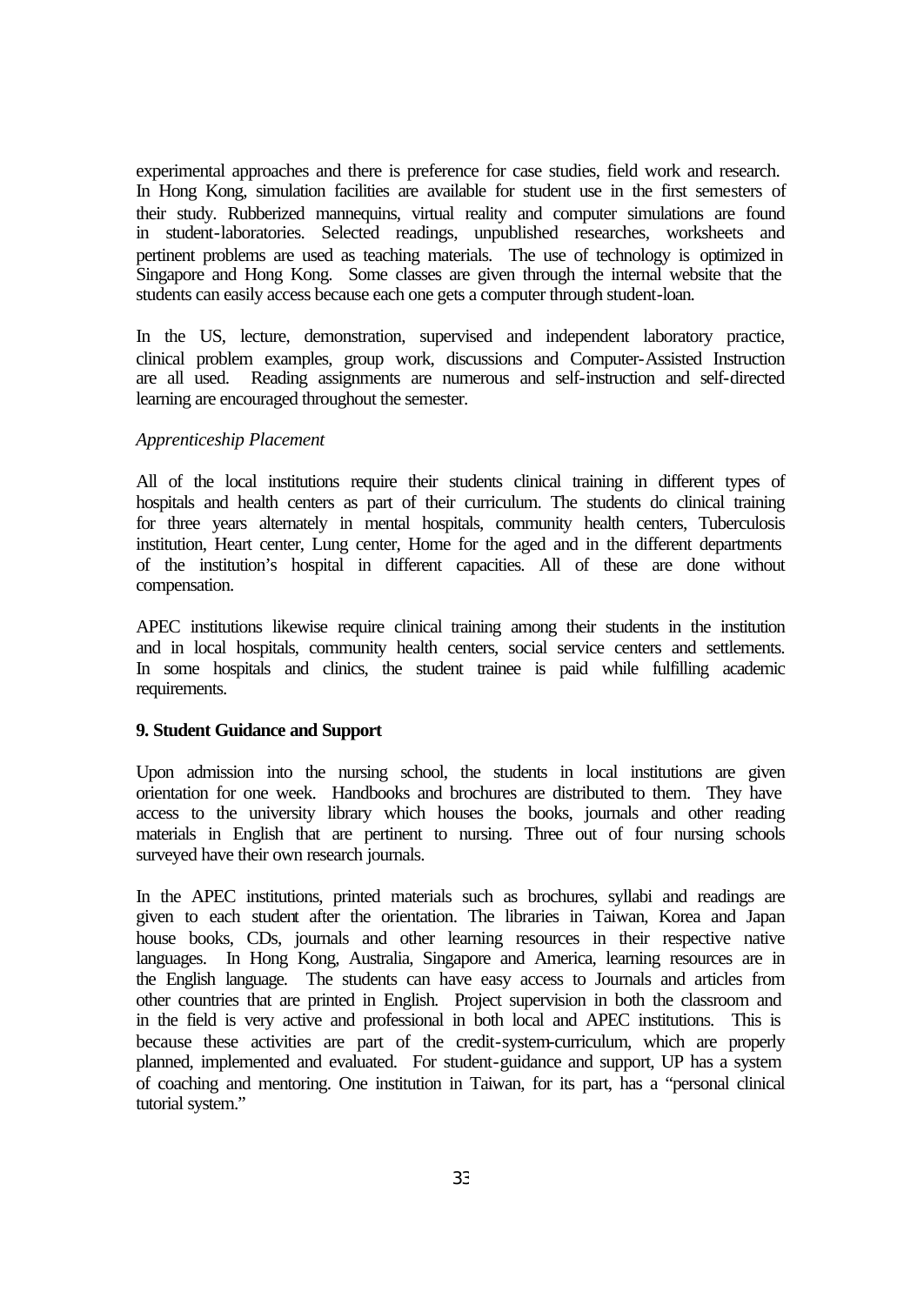## **10. Student Record System**

There is a systematic recording system of student achievement and performance in both local and APEC institutions through the registrar and records section. This, however, is effective only at the level of presently enrolled students. Not all institutions keep a reliable file of the students, once they graduate. The alumni are not systematically traced.

# **11. Management and Administrative Systems**

All of the Filipino nursing administrators do have formal studies in Nursing Education. One has PhD in Nursing while three are working towards a PhD. All of the administrators teach more than one nursing course. All rose up the administrative ladder from several years of teaching and have been educated mostly in their own institution. Among the personnel employed locally are administrative assistants, part-time doctor and nurse, accountant, counselor, librarians, chaplain, maintenance service providers and a lot of security guards.

In the APEC institutions, all of the administrators have PhD in Nursing. Most administrators were educated abroad. All are teaching more than one nursing course, are involved in institutional research projects and have administrative experience locally and abroad. The institutions likewise have administrative assistants, accountants, librarians and counselor. They do not have doctor, nurse, chaplain and security guards. Only Yang Ming in Taiwan have personal and clinical tutors assigned to each student.

# **12. Review and Evaluation Processes**

In the local institutions, faculty evaluation is done by the students and the department head and or dean. Some institutions have peer-evaluation. The local nursing institutions selected for the study are accredited at Level III by PAASCU. They are also the top performing public and private nursing institutions as proven by their records in the Nursing Board Examination.

Teachers in the APEC institutions are evaluated yearly through student-feedback and at the macro level by the department once every three years. In Singapore, external evaluators and representatives from the Ministry of Education are also involved in school evaluation. The thirteen institutions in the Asia-Pacific are accredited by ISO 2002 standards. Western Sydney is affiliated with local nursing associations such as GWANA.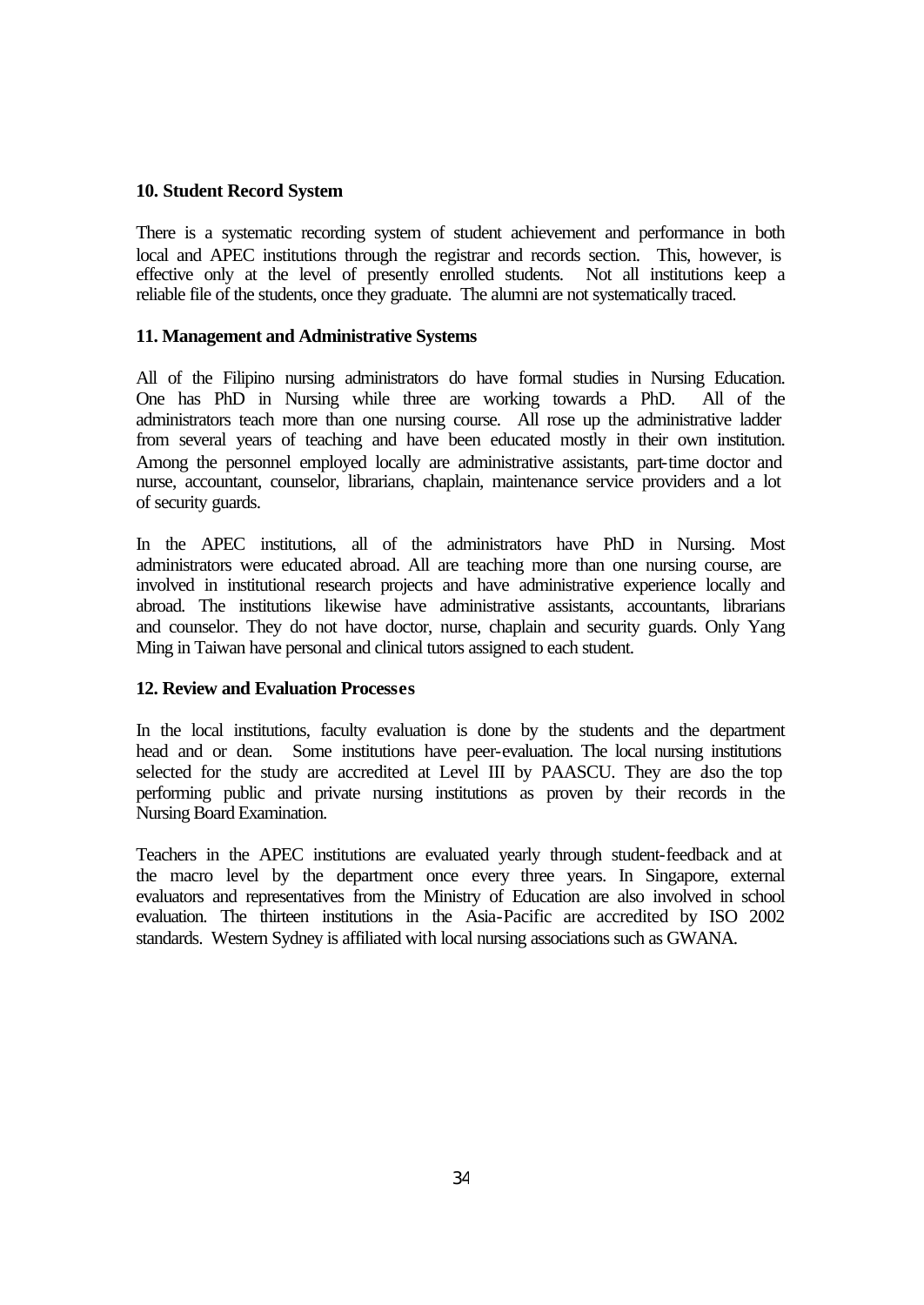#### C. **OUTPUTS**

#### **Students**

The local institutions do not keep a consistent track record of their students after graduation. Except for one, the Local institutions have no record of their graduates' employment status. This one institution revealed that only 80 percent of its graduates are employed within their area of specialization, 70 percent are not while 5 percent are unemployed. Philippine Overseas Employment Administration (POEA) reports that in the period January to October 2000, 6,236 professional nurses have been deployed abroad. Table 13 shows the distribution of employed nurses by work setting.

| Table 13: Distribution of Employed Nurses by Work Setting as of 1998 |  |  |
|----------------------------------------------------------------------|--|--|
|                                                                      |  |  |

| <b>Work Setting</b>     | <b>Number</b> | <b>Percent</b> |
|-------------------------|---------------|----------------|
| A. Local / National     | 27,160        | 15.25          |
| 1. Service              |               |                |
| Government Agencies     | 17,547        | 9.86           |
| Private agencies        | 7,535         | 4.23           |
| 2. Education            | 2,078         | 1.16           |
| <b>B.</b> International | 150,885       | 84.75          |
| <b>Grand Total</b>      | 178,045       | 100            |

Source: Corcega,T.,Lorenzo, M. (2000) *Nurse Supply and Demand in the Philippines*. In The UP Manila Journal. Vol. 5 No. 1 Jan-June, p.5.

The table above reveals that as of 1998, 150,885 (84.75 %) nurses are employed internationally while 27,160 (15.25%) are employed locally, either in government agencies or in private agencies. This is an evidence that the education received by these nurses in their country is acceptable internationally.

Graduates of the APEC institutions are employed doing health care in hospitals, home, offices and in different industries locally and abroad. Seoul keeps track of its graduates and lists the type of job of their graduates as: clinical nursing (1341), school health teaching (132), research and university teaching (113) and housewives (384). Hong Kong reports that 100 percent of its graduates are employed within their area of specialization excelling in innovative projects, research and computer skills. In Seoul, 55.7 percent are working within their area of specialization, 24.3 are not and 20 percent are unemployed. Australia reports that 74.20 percent of their graduates have full-time employment while 10.40 are taking higher studies full time. The median starting salary of nurses in Australia is US\$ 15,080.00 / mo.

#### *Graduates' characteristics, strengths and weaknesses*

The local institutions acknowledge as their graduates' positive traits having initiative, and commitment to duty, being dependable, punctual, competent, caring and industrious. The teachers perceive their graduates to be strong in clinical nursing, research and teaching, interacting with people, resourceful, systematic, independent, self-directed, diligent, with a strong sense of value and capable of critical thinking and community leadership.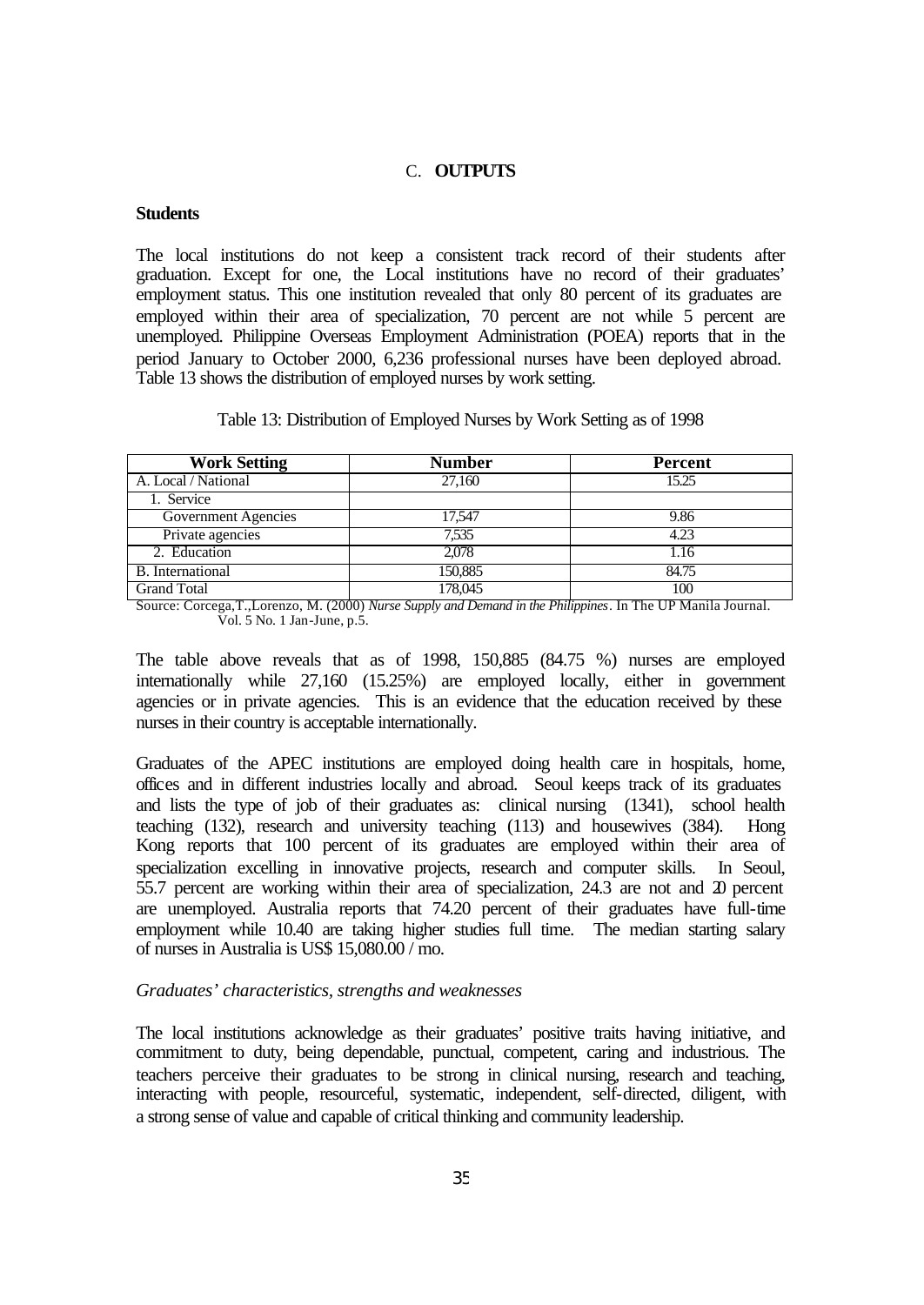The APEC institutions take pride in their graduates for being competent, confident, creative and cooperative, possessing with a critical mind, computer knowledge, good nursing skills. Their teachers perceive them to have good working attitude, and being patient with initiative to learn more for clinical expertise.

#### **Staff**

#### *Research and Publication*

Few teachers are involved in research on topics such as asthma education program, improvement of Program policies, and the state of nursing research. Some teachers are presently doing their dissertation study. Most of the teachers are involved in funded research studies and publish yearly in nursing journals.

Due to the different priorities stated in the local institutions' vision, not all of them engage in research endeavors. One has completed four research projects and another, thirteen in a span of three years. Some faculty members who are pursuing higher studies individually engage in research to fulfill academic requirements. UP and St. Louis University have their own institutional publication.

The APEC institutions present a completely different scenario in terms of research. As these institutions are government funded, they get more grants for more research projects. Institutional funding is linked to research output which is ultimately used by the government and local industries to improve the state of nursing in the country. Research topics are grouped into the following categories: clinical nursing, nursing education, community health, student-learning, women's health and tobacco and health. Sydney, which is heavily involved in research, has four research centers: Clinical Development Unit, Oncology and Palleative Care Nursing, Centre for Evidence-based Pediatrics and Nursing Practice Research Centre.

Hong Kong Polytechnic University publishes *Asian Journal of Nursing* which is disseminated internationally. Some institutions deem it more practical to send their scholarly work to journals and other institutional publications.

#### *Extension Work*

All of the local institutions have institutional extension work directed towards street children, asthma-patients and others in the form of clinical service, education through radio programs and by setting up health and nursing clinics and or Mobile Nursing Clinic. For APEC institutions, extension work is done in the form of clinical research courses for hospital authorities and through committee advisory in hospitals locally and internationally.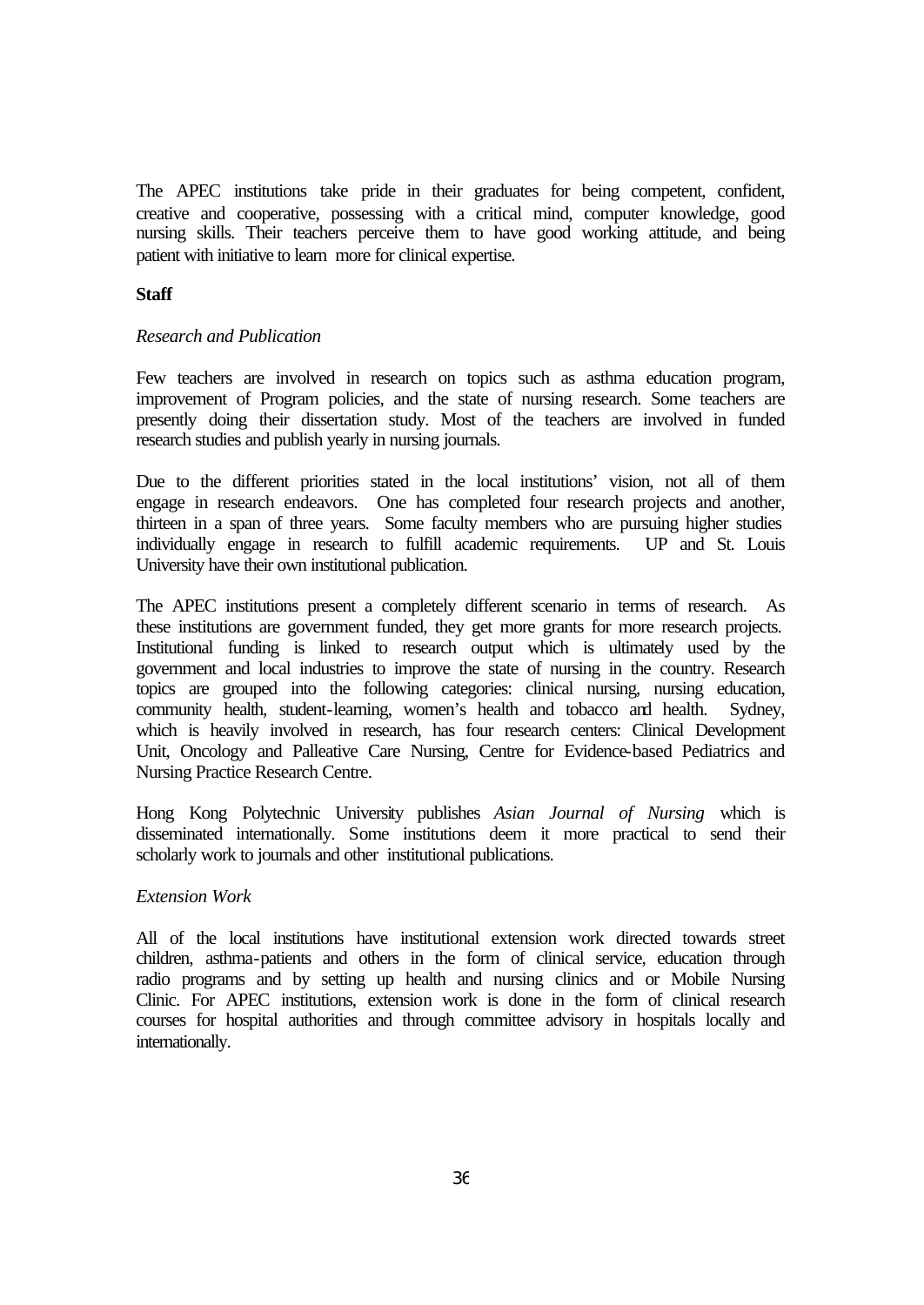#### *Strengths And Weaknesses Of Nursing Institutions as perceived by administrators and teachers*

Local institutions consider as their strength the passing rate of their graduates in Nursing Board examination and the experienced teachers with sufficient and variety of learning exposure, the development of students' terminal competencies through effective classroom management. They see as their weakness some aspects of instruction, faculty affairs and the curriculum. Likewise, the lack of I.T. self-directed learning.

As perceived by the teachers, the institutions' strength lies in the competency-based and community-oriented BSN courses, and in the distance education program for MA and PhD full-time faculty members. They feel the need for more research activities and funding, publication in refereed journals and upgrading of faculty compensation. Administrative support is needed to improve instruction, faculty affairs and the curriculum, likewise the need to upgrade academic qualifications of the faculty, the physical facilities and laboratory equipment of the institution. The teachers recommended reduction of teaching load for them to be able to do research.

In a study conducted by Abadingo, Laurente, et.al. (2000), of the Health Programs offered at the UP, they found that the College of Nursing's competency-based, community-oriented curriculum, as well as the unit's conceptual approach to teaching have been adopted by other nursing schools in the country. Japan has recognized this community training approach and has sent scholars to be trained under the program. This approach continues to serve as a model for shifting health science education towards community orientation and community based-training.

The APEC administrators see as their strength the institution's ability to create a balance in the students' life through sports and organization involvement, their student counseling and clinical tutorial system, and for some, their humanities and liberal arts program. They pride themselves in having hands-on training and in employing excellent faculty members who are mostly PhD degree holders. Sydney has academic staff who teach and do research, at the same time maintain close relations with significant health-related industries. It also sees as its strength the high employment rate of its graduates and its curriculum that offers combined degrees in Health Science and Nursing law.

According to the teachers, the APEC institutions have a wide-range of network of experienced local staff and clinical teachers. However, they feel the need to focus more on evidence-based research. The practice of problem-based learning is also considered a strength because of its acceptability and effectiveness when applied to health centers around the globe.

The availability of high end computers and facilities certainly benefit students in their learning. Before going to the field, the students are exposed to clinical problems through Computer-Aided Instruction.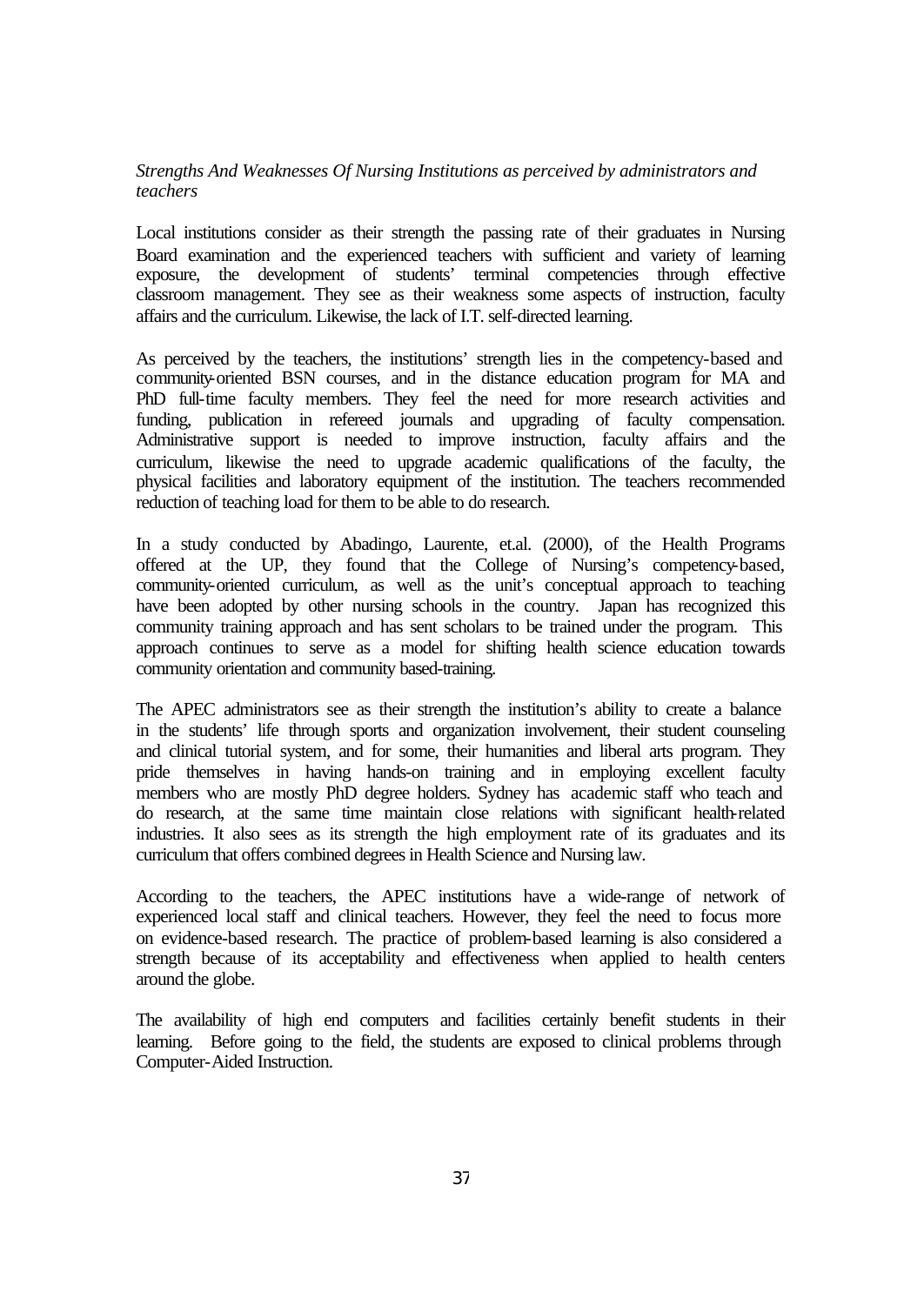As observed by Filipino nurses in the US, majority of practicing nurses have completed 18 months of Certificate in Nursing Program. After this training, they are easily absorbed into nursing work. This practice is widely accepted because aside from satisfying the high demand of the society for nurses, it also provides employment. The downside to this, however, is that it limits their education into skills training under a skills-based curriculum.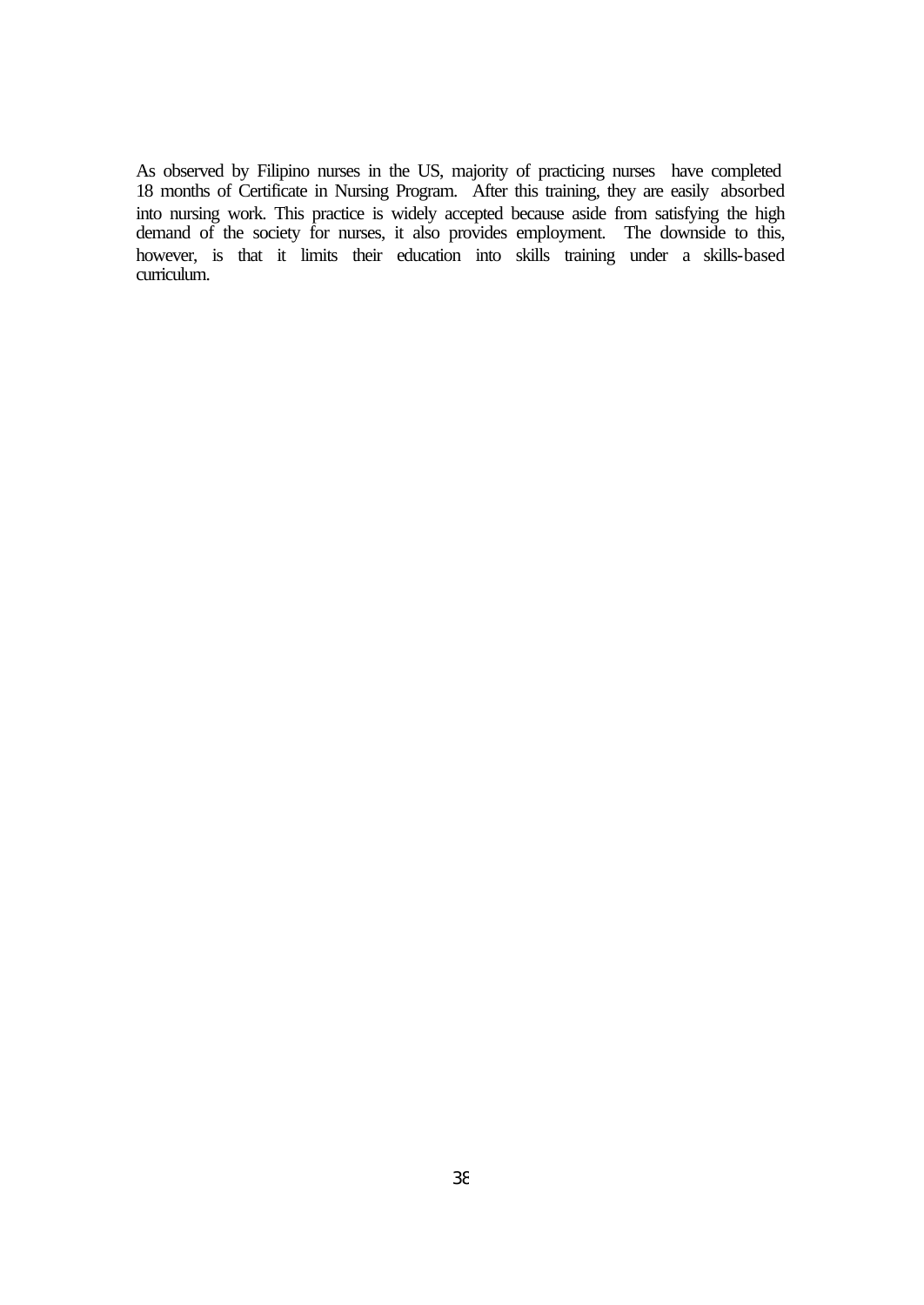## **MARITIME**

The survey covered four maritime institutions in the Philippines and nine in the APEC region: Australia, Hong Kong, Malaysia, Singapore, Taiwan and the USA. Table 10 shows the distribution of these maritime institutions. Data gathered through the sets of questionnaire are analyzed according to inputs, processes and outputs, with 12 performance indicators. (1) students, (2) staff, (3) physical resources, (4) financial resources, (5) external outputs, (6) induction, (7) curricula, (8) teaching and learning, (9) student guidance and support, (10) student record system, (11) management and administrative systems, (12) review and evaluation processes.

#### A. **INPUTS**

#### **1. Students**

The local institutions require of their applicants good health and hearing, 20/20 vision and normal color perception. In addition, a passing mark for their entrance examination and good high school General Weighted Average. The APEC institutions require passing mark in the national examination such as Scholastic Aptitude Test (SAT) in the US and Hong Kong Advanced Level Examination (HKALE). Only Malaysia specifies an age range of 17 to 21, normal color vision, physically and mentally fit.

Table 14 shows the student-population by course and the number of graduates and dropouts in local and APEC institutions. Since students in APEC institutions are not required to take any Licensure examination except in Australia (AMSA Certificate of Competency), it was not necessary to compare the performance of students in this aspect. The table reveals that the number of students per course increases every year by at least 10 percent in both local and APEC institutions. Contrast is seen in the big number of enrollees: local institutions have between 767 and 4572 students whereas APEC institutions accommodate only up to 510 students.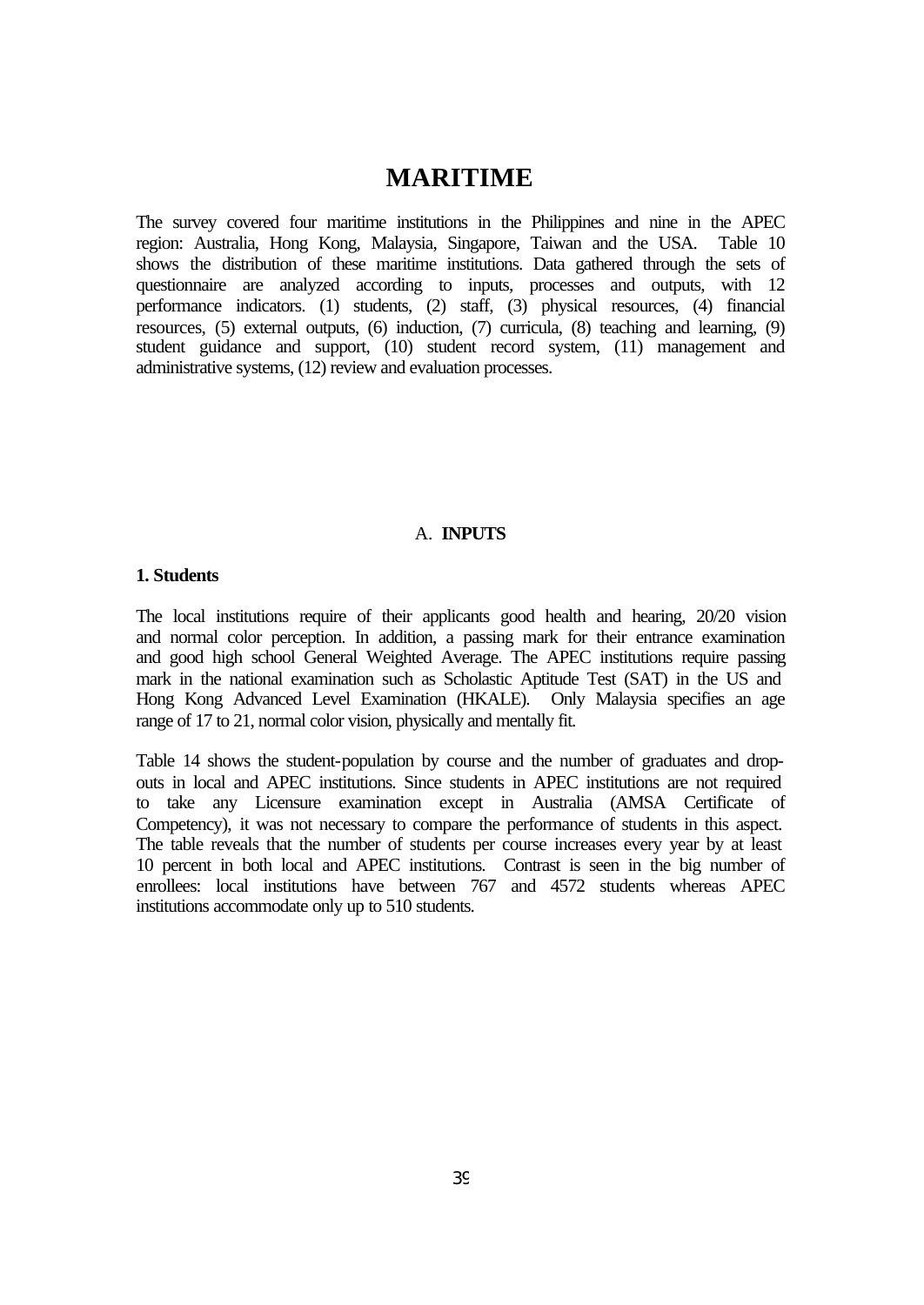| <b>INSTITUTION</b>                                      |                                                                            | <b>STUDENT</b>  |                   | <b>GRADUATES</b> |                  | <b>DROP OUTS</b> |                 |                 |                 |                 |
|---------------------------------------------------------|----------------------------------------------------------------------------|-----------------|-------------------|------------------|------------------|------------------|-----------------|-----------------|-----------------|-----------------|
|                                                         |                                                                            |                 | <b>POPULATION</b> |                  |                  |                  |                 |                 |                 |                 |
|                                                         |                                                                            | 1997            | 1998              | 1999             | 1997             | 1998             | 1999            | 1997            | 1998            | 1999            |
| University of<br>Cebu*                                  | Associate in.<br>Marine<br>Transportation                                  | 4291            | 4007              | 4400             | 759              | 198              | 637             | 976             | 902             | 842             |
|                                                         | Associate in<br>Marine<br>Engineering                                      | 767             | 910               | 731              | 198              | 133              | 135             | $\overline{2}$  | 277             | 10              |
| <b>Asian Institute</b><br>of Maritime<br><b>Studies</b> | B. S. Marine<br>Transportation                                             | 4572            | 3506              | 3680             | 655              | 576              | 553             | 171             | 175             | 113             |
|                                                         | <b>BS</b> Marine<br>Engineering                                            | 842             | 669               | 684              | 86               | 88               | $\overline{77}$ | $\overline{35}$ | 22              | $\overline{36}$ |
| Philippine<br>Merchant<br>Marine<br>Academy             | B. S. Marine<br>Transportation                                             | 461             | 429               | 486              | $\overline{111}$ | 80               | 63              | $\overline{1}$  | $\mathbf{0}$    | $\overline{0}$  |
|                                                         | <b>B.S</b> Marine<br>Engineering                                           | 445             | 387               | 492              | 81               | 99               | 83              | $\overline{0}$  | $\overline{0}$  | 1               |
| John B Lacson<br>Foundation                             | <b>BS</b> Marine<br>Engineering                                            | 2866            | 3113              | 4196             | $\overline{7}$   | $\overline{11}$  | 43              | 82              | 71              | 234             |
|                                                         | <b>BS</b> Marine<br>Transportation                                         | 4971            | 5109              | 5457             | 1161             | 707              | 1533            | 699             | 1040            | 816             |
| Australian<br>Maritime<br>College                       | BS Engg in:<br>Naval Archi,<br>Ocean Engg,<br>Maritime,<br>Offshore System | 158             | 165               | 176              |                  | 147              | 160             |                 | 4               | 17              |
| <b>Hong Kong</b><br>Polytechnic<br>University           | BS Int'l<br>Shipping<br><b>B.S</b> Transpo.<br>Logistics                   | $\overline{31}$ | 29                | $\overline{26}$  | 31               | 29               | $\overline{26}$ | 5%              | 5%              | 5%              |
|                                                         | Higher Dip. In<br>Int'l. Transport<br>& Logistics                          | 98              | 99                | 95               |                  | 99               | 95              | 5%              | 5%              | 5%              |
| Ngee Ann<br>Polytechnic                                 | Diploma in<br>Shipbuilding $&$<br>Offshore Engg                            | 462             | 450               | 462              | 124              | 134              | 94              | 38              | 29              | 29              |
| Singapore<br>Maritime<br>Academy                        | Diploma in<br>Marine Engg                                                  |                 |                   |                  | 100              | 100              | 100             | 20              | $\overline{20}$ | 20              |
| National<br>Taiwan<br>University                        | <b>BS</b> Naval<br>Architecture &<br>Ocean Engg                            | 20              | 20                | 20               | 34               |                  |                 | 17              |                 |                 |
|                                                         | <b>BS</b> Ocean<br>Engineering                                             | 10              | 10                | 10               |                  |                  |                 |                 |                 |                 |
| Kobe Univ. of<br>Mercantile<br>Marine                   | <b>B.S.</b> Maritime<br>Science                                            |                 |                   | 510              |                  |                  |                 |                 |                 |                 |
|                                                         | <b>B.S. Nautical</b><br>Science                                            |                 |                   |                  |                  |                  | 65              |                 |                 |                 |
|                                                         | B.S. Marine<br>Engg                                                        |                 |                   |                  |                  |                  | $\overline{35}$ |                 |                 |                 |

#### Table 14: Student-population by Course, Number of Graduates and Drop-outs from 1997 to 1999

\* No data provided for BS Maritime Transportation and BS Maritime Engineering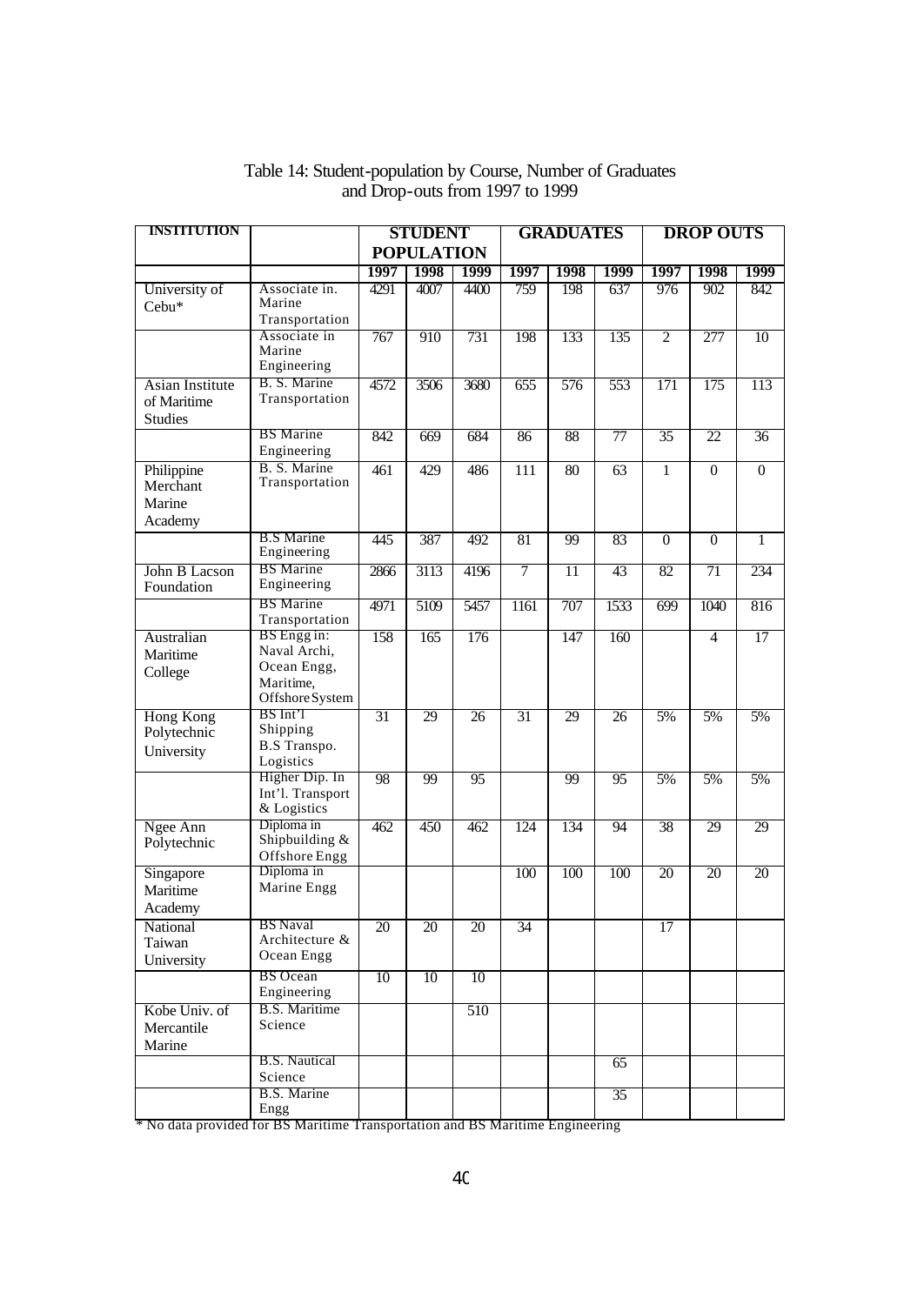Table 14 shows that two course majors are offered: BS Marine Engineering and BS Marine Transportation in local institutions. Population drastically dropped in 1998 due to the Asian financial crisis. Although there has been an increase in 1999, it could not equal the number in 1997. In all three years, it can be noted that BS Marine Transportation had a higher population reaching a total of 14,023 in 1999 than BS Marine Engineering with only 6,103 in 1999.

In the APEC institutions, courses other than BS Marine Transportation and BS Marine Engineering are offered such as BS International Shipping, BS Naval Architecture, BS Ocean Engineering, BS Maritime Science and BS Nautical Science. The Polytechnics in Singapore do not grant Bachelors Degree. Instead, they offer a three-year Diploma in Shipbuilding and Offshore Engineering, as well as Diploma in Marine Engineering. To earn an Advanced Diploma, one has to take an additional year of studies.

The table also shows that in the past three years, only roughly 20 percent of the total student population graduated, and another 20 percent dropped out in both the local Associate and Bachelors degree levels. In the APEC institutions, 95 percent of the total student population graduated and only 5 percent dropped out in both Diploma, Advanced Diploma and Bachelors degree levels.

#### **2. Staff**

Local institutions have between 53 and 213 full-time faculty members, each institution with one or two PhD degree holders and between six and eleven MA / MS degree holders. Most of their faculty members are Bachelor's degree holders. Some are working towards their MA / MS degree.

APEC institutions have between 19 and 70 full-time faculty members. PhD holders in these institution number from two to 10. Their field of specialization are in Shipping Economy, Maritime Law and Port Economy. Their MA / MS degrees are in Maritime Law, Maritime Electronics Engineering, Maritime Education and training and Shipping Management. Some of their faculty members have Bachelor's degree and are working towards their MA.

In the local institutions surveyed, teachers have degrees in either Psychology, Biology or Educational management. Most masters and doctorate degrees are not in the field of maritime education. Some have had training in nautical studies. All of the teachers are full-time with teaching experience ranging from two to 25 years. Teaching is mostly done in lecture, lecture-discussion and inquiry method. Experiments are rarely used while research is sometimes used. Course manuals, textbooks and projects are most commonly used as teaching materials. Exercises are sometimes used. In local institutions, entry salary for faculty members with PhD is from US\$ 83.75 to 394.75 per month at 24 units full-load. Those with MA / MS get a salary range of US\$ 47.45 to 289.75 whereas those with Bachelor's degree are paid between US\$ 33.50 and 248.95.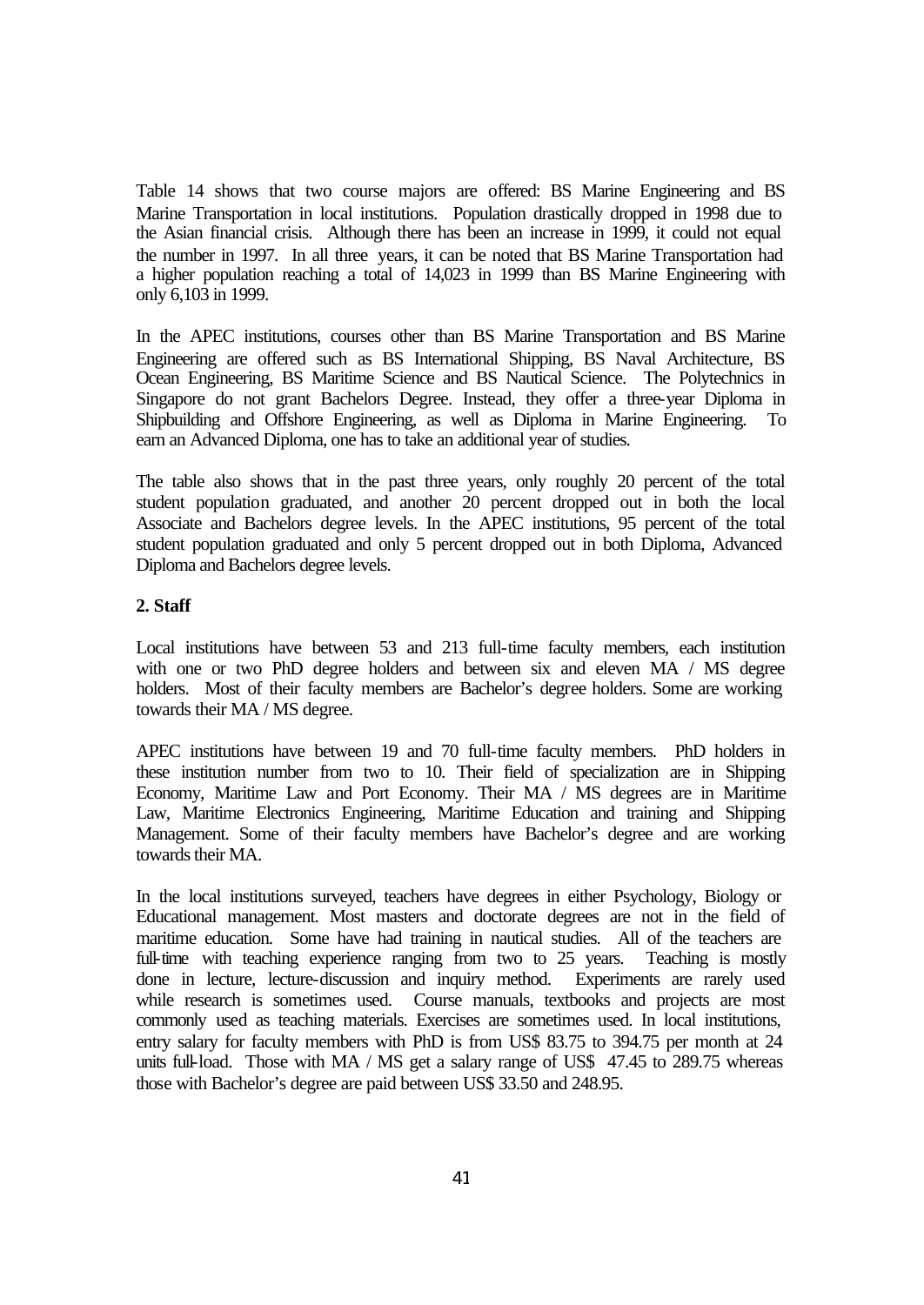Teachers surveyed in the APEC institutions have BS, MS and PhD degrees in maritime education from abroad. All of the teachers are full-time with teaching experience ranging from four to 30 years. All teach courses according to their specialization and training. APEC Institutions' entry salary for faculty members with PhD is from US\$ 3,284.30 to 5,897.43 per month at 12 units full-load. Those with MA / MS get a salary range of US\$ 2,000.00 to 2,666.66. Those with Bachelors degree get lower than US\$ 2,000.00. In Australia, salary is not related to qualifications but to market forces. EXCHANGE RATE at the time of the survey was:  $1 \text{ USS} = 43.00 \text{ Philipoine }$  Peso; 1.70 Australian Dollars; 7.80 Hong Kong Dollars; 1.78 Singaporean Dollars;30.50 National Taiwan.

#### *Faculty Development*

Teachers in the local institutions are very much involved in faculty development programs such as attendance in seminars, training and discussion of issues. Some have attended conferences related to maritime that are initiated by CHED, FAPE and COCOPEA and those organized by maritime associations such as AMETIAP. Few do consultancy work for industries and their government. Some of the administrators attend international conferences held abroad.

In the APEC institutions, some teachers are involved in faculty development programs such as research, committee meetings, consultancy and advisory. Some prefer to be involved in curriculum review while others lack the time and therefore fairly participate. Conferences that teachers attend are those maritime-related organized by maritime associations such as Martech and IMDC. The APEC institutions send faculty members to local and international conferences on technological exchange and advisory meetings on marine structures.

#### **3. Physical Resources**

All of the maritime institutions have more than one building. Those located ourside Manila are located in more than 3 hectares each, occupying from five to ten buildings ranging from four to 15 storey high. There are more than 40 classrooms that can accommodate between 40 and 50 students. All of the local institutions have auditorium, chapel, library, grandstand, swimming pool, guidance counselor's office, clinic, restrooms and canteen. Most of them have gym, track oval and student Accommodations. One institution has Gyro Compass, VHF Radio, Mock Bridge, Global Positioning System, Gas Welder, Lathe Machine, Ship Auxillary Machine. Three of the institutions have training ships.

Most of the APEC institutions are located in one campus within the university except for Australia and the USA. Most institutions have their own building within the university campus. Classrooms are shared with other departments except for the laboratories which are especially designed for maritime studies. Tutorial classes are held in small rooms for 20 students. Lectures are held in auditoriums and large classrooms that can accommodate up to 450 students. All of the APEC institutions have auditorium, library, grandstand, swimming pool, gym, track oval, restrooms and canteen and student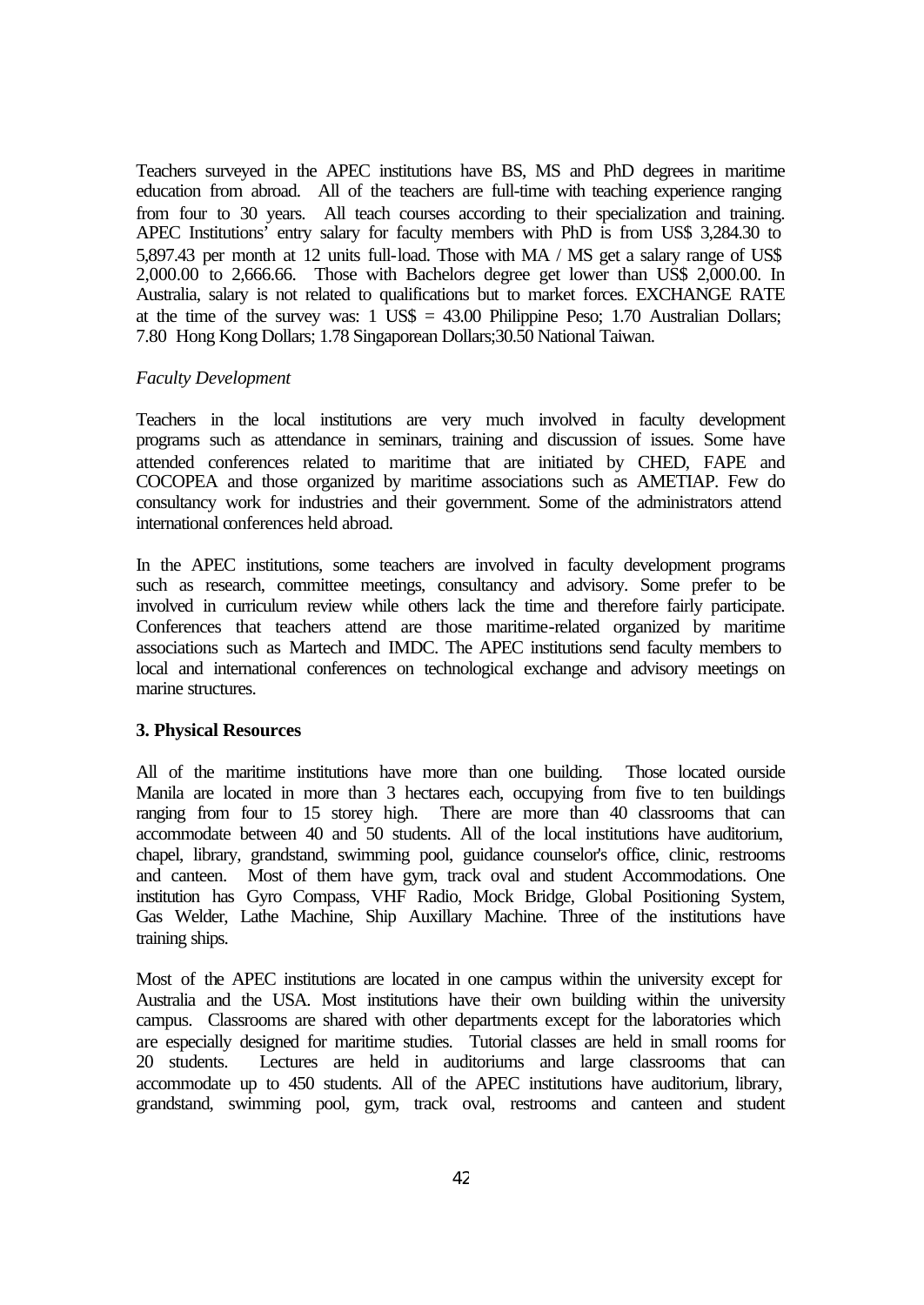accommodations. Some of them have a Guidance Counselor's Office and clinic. Only one has a chapel (Islamic). Table 15 shows that numerous maritime facilities and equipment are found in APEC institutions.

Table 15: APEC INSTITUTIONS' MARITIME FACILITIES AND EQUIPMENT

| <b>INSTITUTION</b>                     | <b>FACILITIES</b>                                                                                                                                                                                                                                                                                                                                                                                                                                                           |
|----------------------------------------|-----------------------------------------------------------------------------------------------------------------------------------------------------------------------------------------------------------------------------------------------------------------------------------------------------------------------------------------------------------------------------------------------------------------------------------------------------------------------------|
| <b>Australian Maritime</b><br>College  | cavitation tunnel, towing tank flume tank, model test basin marine engines, refrigeration units<br>GMDSS, control gear,, ECDIS RADAR, ARPA, Survival Training Center, Marine<br>Simulators and technical resource Center, Ship Hydrodynamics Center,<br>Thermodynamics Building, Electrotechnology laboratory, Cavitation Testing facility,<br>towing tank flume tank, model test basin marine engines, refrigeration units GMDSS,<br>control gear, ECDIS RADAR, ARPA, etc. |
| Hong Kong<br>Polytechnic<br>University | Navigation simulator lab GMDSS simulator lab ENA & Ship control lab Computer lab                                                                                                                                                                                                                                                                                                                                                                                            |
| Ngee Ann<br>Polytechnic                | Naval architecture lab, Strength of mate lab towing tank, steam & diesel power<br>mechanics & materials testing lab mini-submarine<br>NDT / Corrosion lab, 45-m ship model plant lab, fabrication workshop NC pipe<br>bending machine instrumentation & control lab mould lift rm., carpentry workshop,<br>computer lab, welding robot NC profile cutting machine NC water jet plate cutting<br>machine                                                                     |
| Singapore<br>Polytechnic               | marine machinery & navigation simulators, GMDSS simulator, Marine Safety Center,<br>video conferencing facility, campus computer network multimedia application center,<br>foreign language center, central library                                                                                                                                                                                                                                                         |
| California Maritime<br>Academy         | Vessels, cargo ships, charter boats drill ships, ferries, fishing industry vessels, gaming<br>& recreational boats, offshore oil supply & crew boats, oil tankers, research vess els,<br>towing vessels                                                                                                                                                                                                                                                                     |
| Maritime Academy<br>Malaysia           | Radar simulation, vessel traffic services simulator, radar room, engine room simulation, electronic<br>navigational aids lab., training vessel, jetty & boathouse, resource ctr., computer lab, language lab.,<br>maintenance wkshop, welding ctr., fittin g& machine wkshop, seamanship ctr., fire-fighting ctr.                                                                                                                                                           |

#### **4. Financial Resources**

Among the four local maritime institutions, three are privately owned and one is government-funded (public). The source of income of private institutions is primarily tuition fees and secondarily donations. The public institution gets government subsidy but requires students to pay for their own uniform. Tuition fee in private institutions ranges from US\$ 288.00 to US\$ 300.00 per year at 24 units per semester.

All of the nine APEC maritime institutions are partially government-funded (public). In Singapore, students are required to pay 10% of their tuition. In Australia, 65% of the institution funds come from government subsidy, 15% from students' tuition and 20% from commercial industries. California Maritime Academy is a public institution that charges students 100% tuition. Tuition fees range from US\$ 5,397.43 to US\$ 26,180.00 a year at the average of 24 units per semester.

Between 35 and 45 percent of budget allocation in local institutions go to salaries and professional fees. Twenty percent go to facilities and equipment. The rest of the institution's budget is allotted for library and teaching materials as well as overhead expenses. Eighty five percent of budget allocation in APEC institutions go to salaries and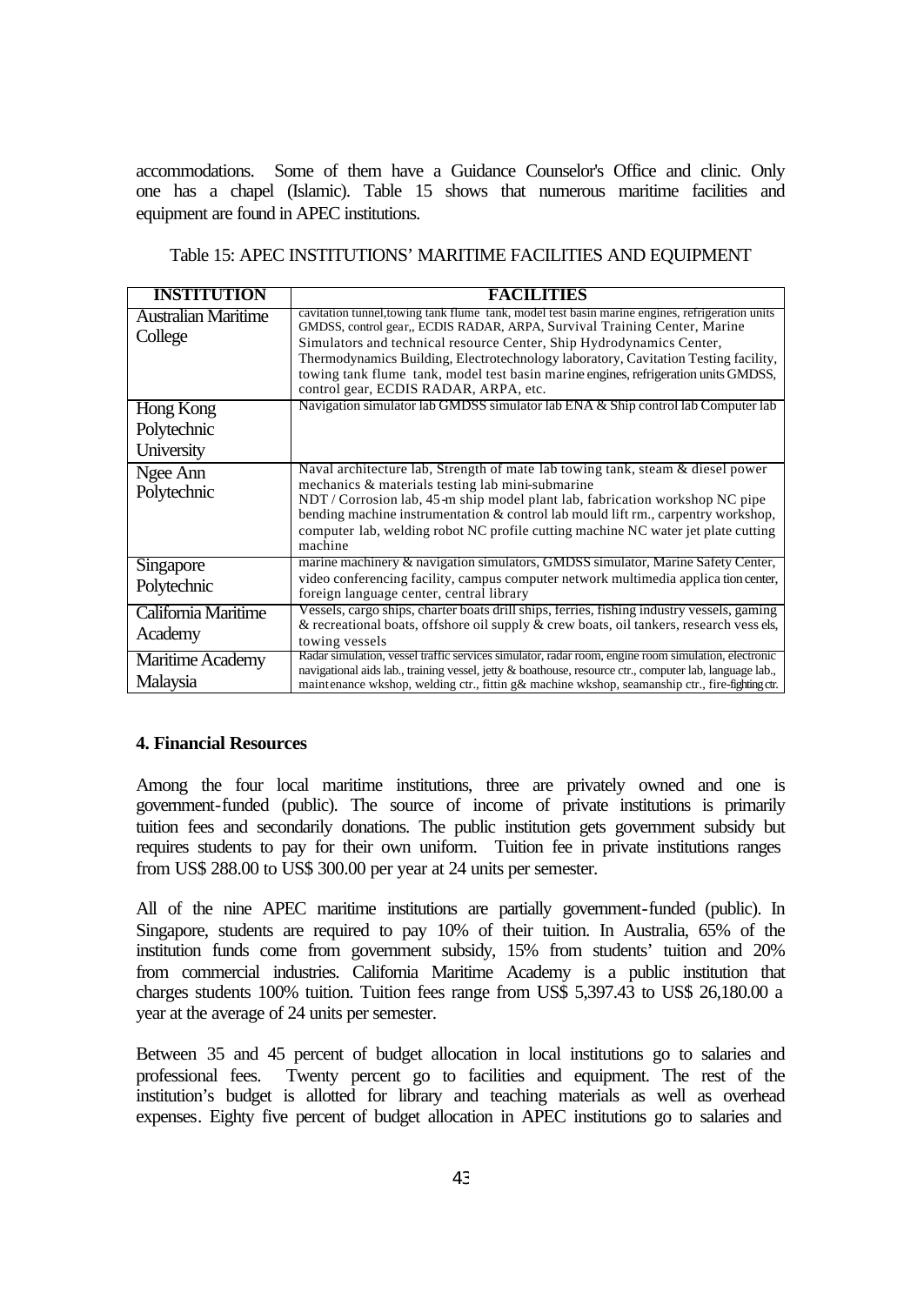professional fees. Ten percent go to equipment and upgrading of facilities. The rest of the institution's budget is allocated to teaching materials.

#### *Foreign Students and Scholarship Grants*

Three out of the four local institutions have between four and 11 scholars from Bangladesh. Scholarship grants from internal and external source are enjoyed by at least three percent of the local students in the private institutions. Students in the public institution get 100 percent tuition, miscellaneous fees and accommodations subsidy from the government. They, however, have to shoulder their own uniforms. Most of the external sources of scholarship grants are shipping companies such as Sulpicio Lines, TSM, K-Line and Project Alpha .

Foreign students from Germany, Malaysia, Indonesia, Burma and China are accepted every year in the APEC institutions which consists 3% of the student population. Australia has 247 foreign students from 44 different countries. Between 10 and 30 scholarship grants besides government subsidy are awarded every year. In the US, there are also several scholarship grants from private benefactors associated with the academy.

#### **5. External Inputs**

Three out of four local institutions are accredited by Philippine Accrediting Agencies while one is working towards it. Two out of four are accredited by Det Norske Veritas (DNV). All of the institutions comply with the ISO standards and are STCW compliant. Philippine Merchant Marine Academy is in the International Maritime Organization (IMO) list of institutions. All are affiliated with local associations of maritime All are affiliated with local associations of maritime institutions and organizations such as: SNAME, PATLEPAM, PACSA, PAMI and AMETIAP.

#### B. **PROCESSES**

#### **6. Induction**

The local institutions state as their vision their desire "to be a world-class maritime institution," "to provide quality marine education for sustained supply of global technical manpower." One institution focuses on education for the "total integration and formation of well-rounded individuals." Another sees its role in producing graduates who are internationally acceptable through quasi-military training.

The APEC institutions see themselves as part of the state and industry. This is expressed in their vision "to provide academic excellence for Hong Kong's shipping and logistics industries," "to educate in the highest standards of excellence to meet the technological, economic and social needs of Singapore." The American and Australian institutions aim for global leadership in maritime as they "provide quality education combining intellectual learning, applied technology, leadership development and global awareness"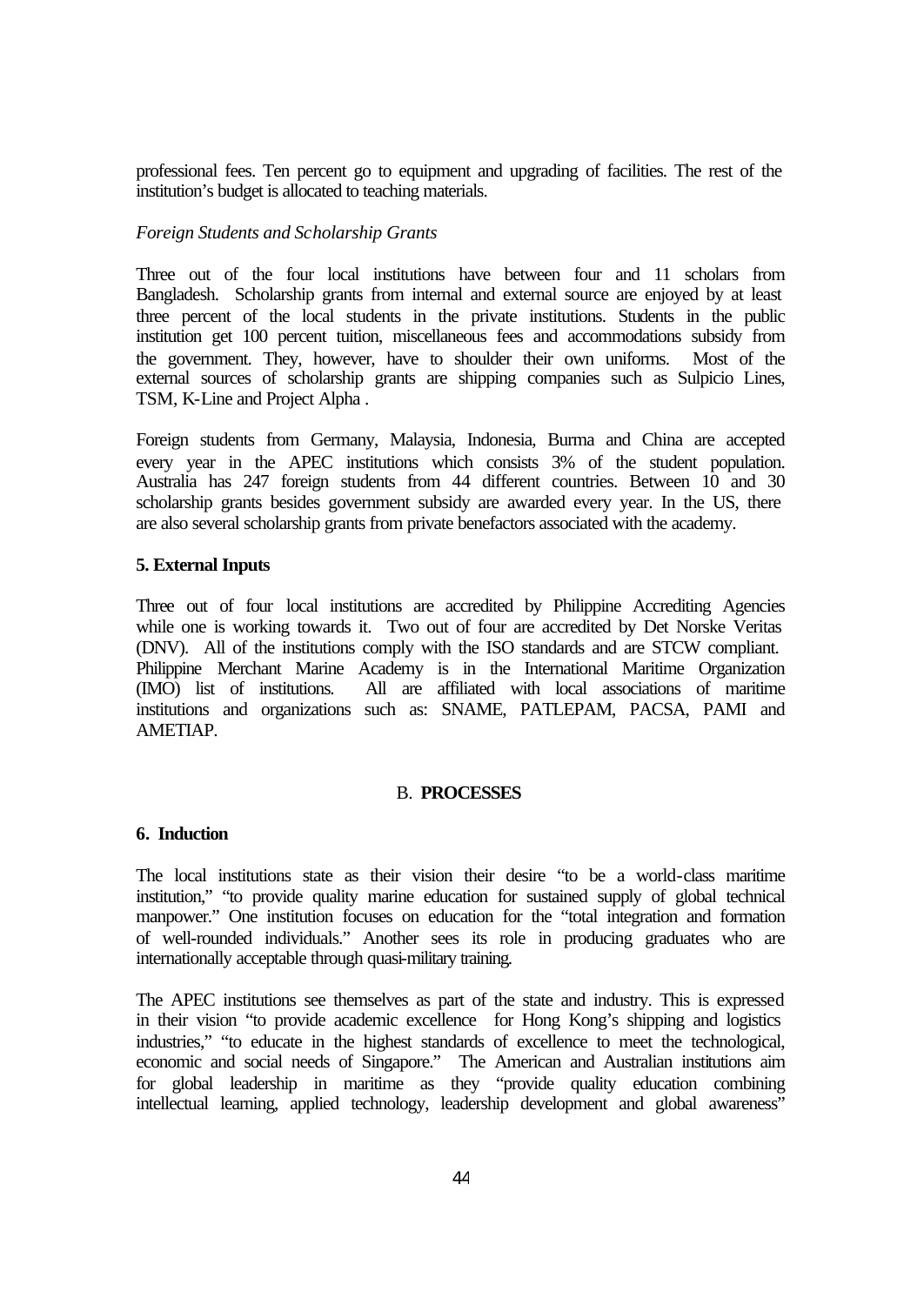and "to be the pre-eminent global maritime university and be recognized as Asia-Pacific's leading provider of maritime training, consultancy and research. Malaysia has for its vision, "the cultivation and promotion of a strong sense of responsibility, determination, endurance and team spirit to ensure safe and efficient shipping." Korea's vision is more skills-based: "to provide education for leaders of future maritime industries through extensive studies of science and technology on ship operation management."

#### **7. Curricula and Assessment**

Two out of four local institutions surveyed offer Masters Degree in Marine and Nautical Science, Shipping Business Management and in Maritime Education. All of them offer BS degree in Marine Engineering and BS Marine Transportation. One institution offers BS Customs Administration while the other offers Associate in Marine Transportation and Marine Engineering.

Only two institutions among the APEC institutions offer Doctor of Philosophy in Marine Management and Doctoral Course in Maritime and Transportation Systems Science. Three offer Master's Degree: Master of Philosophy / MBA in Marine Management, Higher Degree in Shipping Management Studies and Masters in Maritime Science. Several majors are offered under the Bachelors Degree: BS Engineering major in Naval Architecture, in Ocean and in Maritime and in Offshore System; BS Shipping Technology and Management; BS Marine Engineering Technology; Bachelor of Management in Maritime Transportation and BS Marine Transportation. Advanced diploma in Maritime Transportation is a two-year course granted to those who have a three-year-Diploma in either Maritime Transportation, Nautical Studies or Marine Engineering. Table 16 shows the distribution of curricular programs in the particular courses:

| <b>INSTITUTION</b>      | <b>CURRICULUM</b>             |     | <b>COURSES</b> in units |                 |             |                     |       |
|-------------------------|-------------------------------|-----|-------------------------|-----------------|-------------|---------------------|-------|
|                         | DECREE                        | YRS | <b>MAJOR</b>            | $CORE^*$        | COMP        | <b>OTHERS</b><br>** | TOTA  |
|                         |                               |     |                         |                 | <b>UTER</b> |                     | L     |
| University of Cebu      | <b>BS</b> Marine              | 4A  | 96                      | 58              |             | 6                   | 163   |
|                         | Engineering                   |     |                         |                 |             |                     |       |
|                         | <b>BS</b> Marine              | 4A  | 94                      | 42              | 3           | 6                   | 146   |
|                         | Transportation                |     |                         |                 |             |                     |       |
| Asian Institute of      | <b>BS</b> Marine              | 4A  | 93                      | 57              | 3           |                     | 153   |
| <b>Maritime Studies</b> | Transportation                |     |                         |                 |             |                     |       |
|                         | $\overline{\text{BS}}$ Marine | 4A  | 94.5                    | 62              | 3           |                     | 159.5 |
|                         | Engineering                   |     |                         |                 |             |                     |       |
| Philippine              | <b>BS</b> Marine              | 4A  | 192.5                   | 27              | $\Omega$    | 6                   | 225.5 |
| <b>Merchant Marine</b>  | Engineering                   |     |                         |                 | (integ)     |                     |       |
| Academy                 |                               |     |                         |                 |             |                     |       |
|                         | <b>BS</b> Marine              |     | 192.5                   | $\overline{27}$ | $\Omega$    | 6                   | 225.5 |
|                         | Transportation                |     |                         |                 | (integ)     |                     |       |
| John B Lacson           | <b>BS</b> Marine              | 4A  | 107                     | 46              | 3           | 3                   | 159   |
| Foundation              | Transportation                |     |                         |                 |             |                     |       |

| Table 16: Curricula Across Institutions |  |
|-----------------------------------------|--|
|-----------------------------------------|--|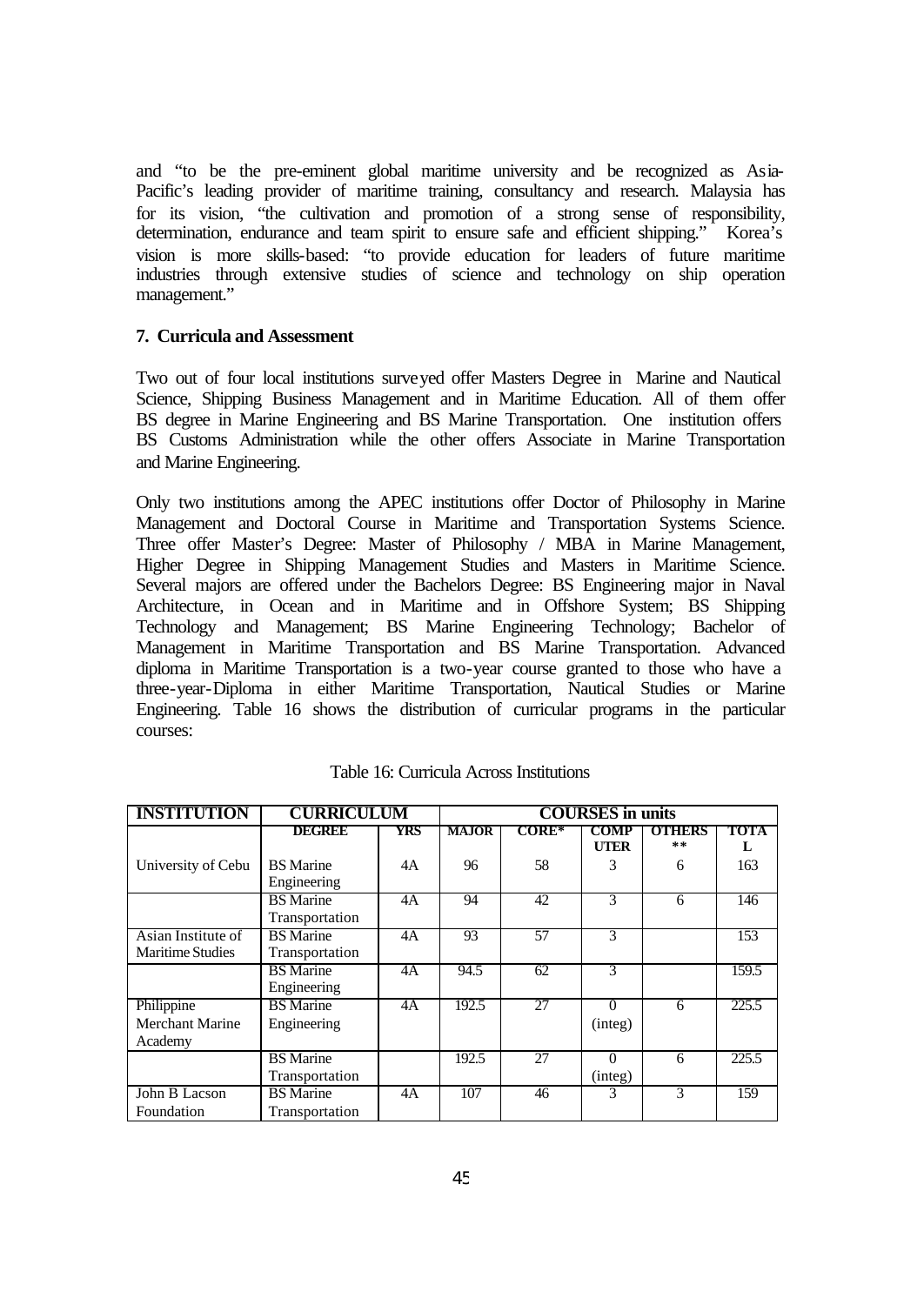|                                               | <b>BS</b> Marine<br>Engineering                                             | 4A             | 110                            | 51              | 3              | 3                             | 167             |
|-----------------------------------------------|-----------------------------------------------------------------------------|----------------|--------------------------------|-----------------|----------------|-------------------------------|-----------------|
| Australian<br>Maritime<br>College             | <b>BS</b> Engineering<br>(Marine &<br>Offshore Sys).                        | 4B             | 140                            |                 | $\overline{9}$ | 13<br>projects                | 168             |
|                                               | <b>BS</b> Engineering<br>(Naval Archi)                                      | 4B             | 150                            | 17              | $\overline{4}$ | 13<br>projects                | 184             |
|                                               | <b>BS</b> Engineering<br>(Ocean Engg)                                       | $\overline{4}$ | 139                            | 17              | $\overline{4}$ | 6<br>projects                 | 166             |
| <b>Hong Kong</b><br>Polytechnic<br>University | <b>BS</b> Shipping<br>Technology                                            | $\overline{3}$ | 78                             | 18              | $\overline{3}$ | 12A                           | 111             |
|                                               | Higher Diploma<br>in Shipping Mgt                                           |                | 48                             | $\overline{12}$ | $\overline{3}$ | $\overline{9}$                | $\overline{72}$ |
| Ngee Ann<br>Polytechnic                       | Diploma in<br>Shipbldg $&$<br>Offshore Engg<br>***                          | $\overline{3}$ | 47                             | $\overline{1}$  | 12             | $\sqrt{8}$                    | 68              |
| Singapore<br>Maritime<br>Academy              | Diploma in<br>Marine<br>Engineering                                         | 3              | 38                             | $\overline{3}$  |                |                               | 41              |
| California<br>Maritime<br>Academy             | Marine Engg<br>Technology<br>****                                           | $\overline{4}$ | 104.5                          | 34              | $\overline{4}$ | 12B                           | 154.5           |
|                                               | <b>BS</b> Marine<br>Transportation<br>****                                  | $\overline{4}$ | 115                            | 28              |                | 12B                           | 158             |
| Maritime<br>Academy of<br>Malaysia            | <b>Bachelor</b><br>of<br>Mgt.<br>Technology<br>(Maritime<br>Transportation) |                | $\overline{20}$<br>course<br>S | 2 courses       | $\Omega$       | 1 course<br>(Intro to<br>mgt) |                 |

\* Core: Philosophy, English, Math, Science, History, PE

\*\* Others: 6 units: General Psychology, Personnel Management

8 units: Industry Management, Social Economic Values, Office Communication & Interviews

9 units: Law, Accounting, Organization Management

12A units: Accounting, Economics

12B units: Engineering ethics, Engineering management, 6 Humanities

\*\*\* Some courses no credit but with laboratory & workshop

4A Three years course work + one year apprenticeship (training on board)

4B 4 Years with 12 weeks summer apprenticeship

Projects: 90 hrs. div by 16 wks=6 units

Table 16 reveals that all of the local institutions require three years of study and one year of apprenticeship in shipping companies in the Philippines to earn a Bachelor's degree either in Marine Transportation or in Marine Engineering. The number of course units for major courses range from 93 to 96. Between 42 and 62 units of core courses are required, including philosophy, english, math, science, history and physical education. All require a three-unit computer course and an additional three-unit-courses in general psychology and personnel management. This totals to a range of 146 to 163 units.

The APEC institutions require three years of study and apprenticeship done during the summer vacation in shipping companies in the country and abroad. Some institutions require laboratory courses for which the students do not earn credit / unit. The number of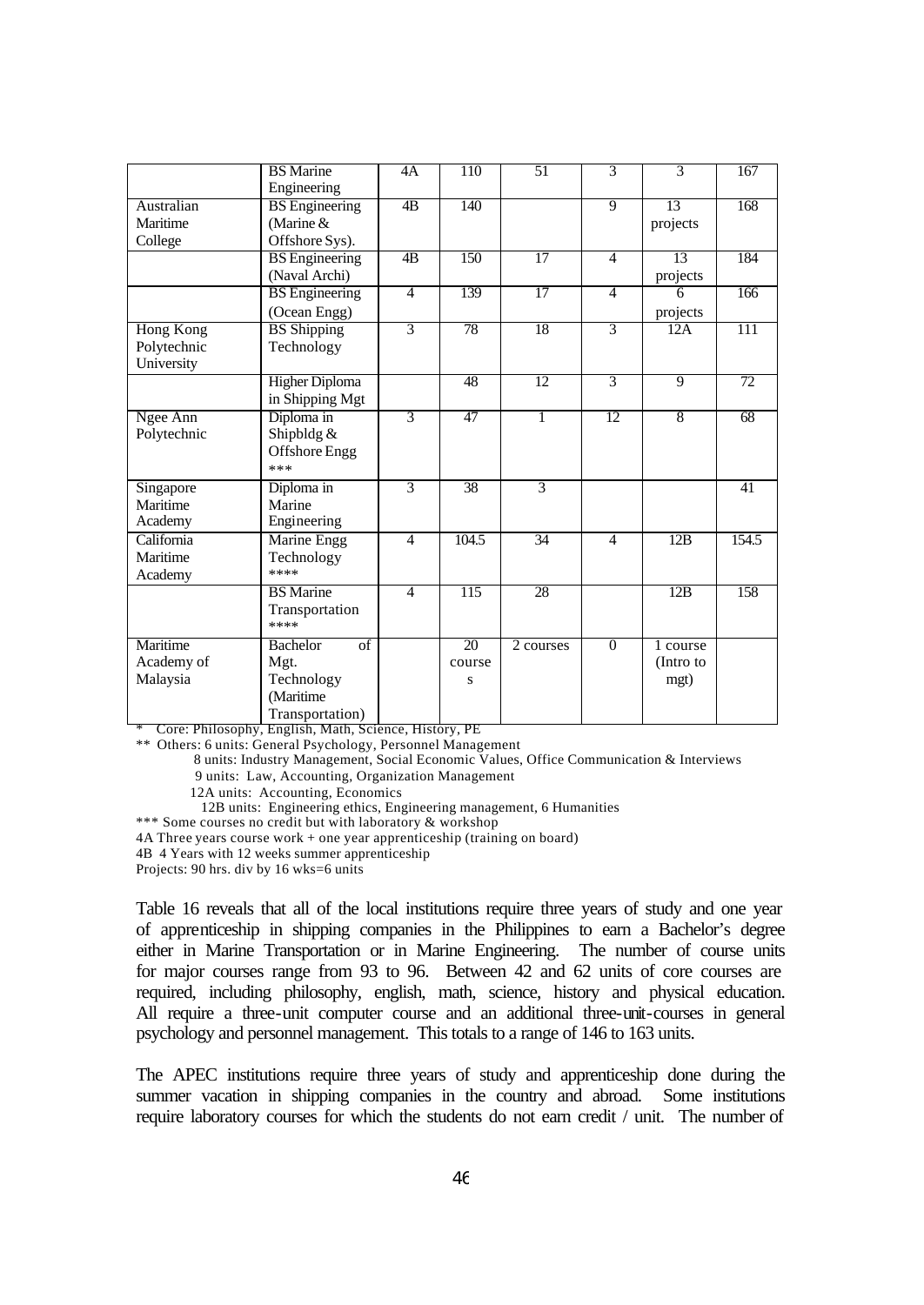units required for major courses range from 78 to 150 for Bachelor's degrees. Eighteen to 34 units of core courses are required. All require a three-unit computer course and additional units for other courses such as: accounting, economics, law, organization and management, and office communication and interviews. Only California Maritime Academy offers engineering ethics and six units of humanities.

#### **8. Teaching and Learning**

The medium of instruction in all of the local institutions is English. Students are exposed to books and other reading materials in English and are therefore required to write papers in English. Teaching is mostly in lecture, lecture-discussion and experimentation. Inquiry is never used. Research is sometimes used. Course manual, exercises and projects are the most common teaching materials. Both local and APEC institutions sometimes use case studies. All of the local institutions require their students one year of apprenticeship: seagoing service either after their third or fourth year of course study. The institutions have a list of local shipping companies that accommodate their students in the different departments of the shipping industry.

China, Malaysia, Taiwan, Japan and Korea use their native language as the medium of instruction. Australia, US, Singapore and Hong Kong like the Philippines, has English as Students are comfortable with technology since the institutions provide each student with a computer through student-loan, aside from the numerous computer stations around the campuses. Apprenticeship is required among their students either during summer break two months or "industrial attachment" with local shipping industries or overseas for 14 weeks. Hong Kong sends its students either to mainland China or to United Kingdom.

#### **9. Student Guidance and Support**

Upon admission into the maritime school, the students in local institutions are given orientation for one week. Handbooks and brochures are distributed to them. They have access to the university library which houses the books, journals and other reading materials in English. Three out of four maritime schools surveyed claim to have their own research journals.

In the APEC institutions, printed materials such as brochures, syllabi and readings are given to each student after the orientation. The libraries in Taiwan house books and other learning resources in the native language. In Hong Kong, Australia, Singapore and America, learning resources are in the English language. The students can have easy access to journals and articles from other countries that are printed in English.

#### **10. Student Record System**

There is a systematic recording system of student achievement and performance in both local and APEC institutions through the registrar and records section. This, however, is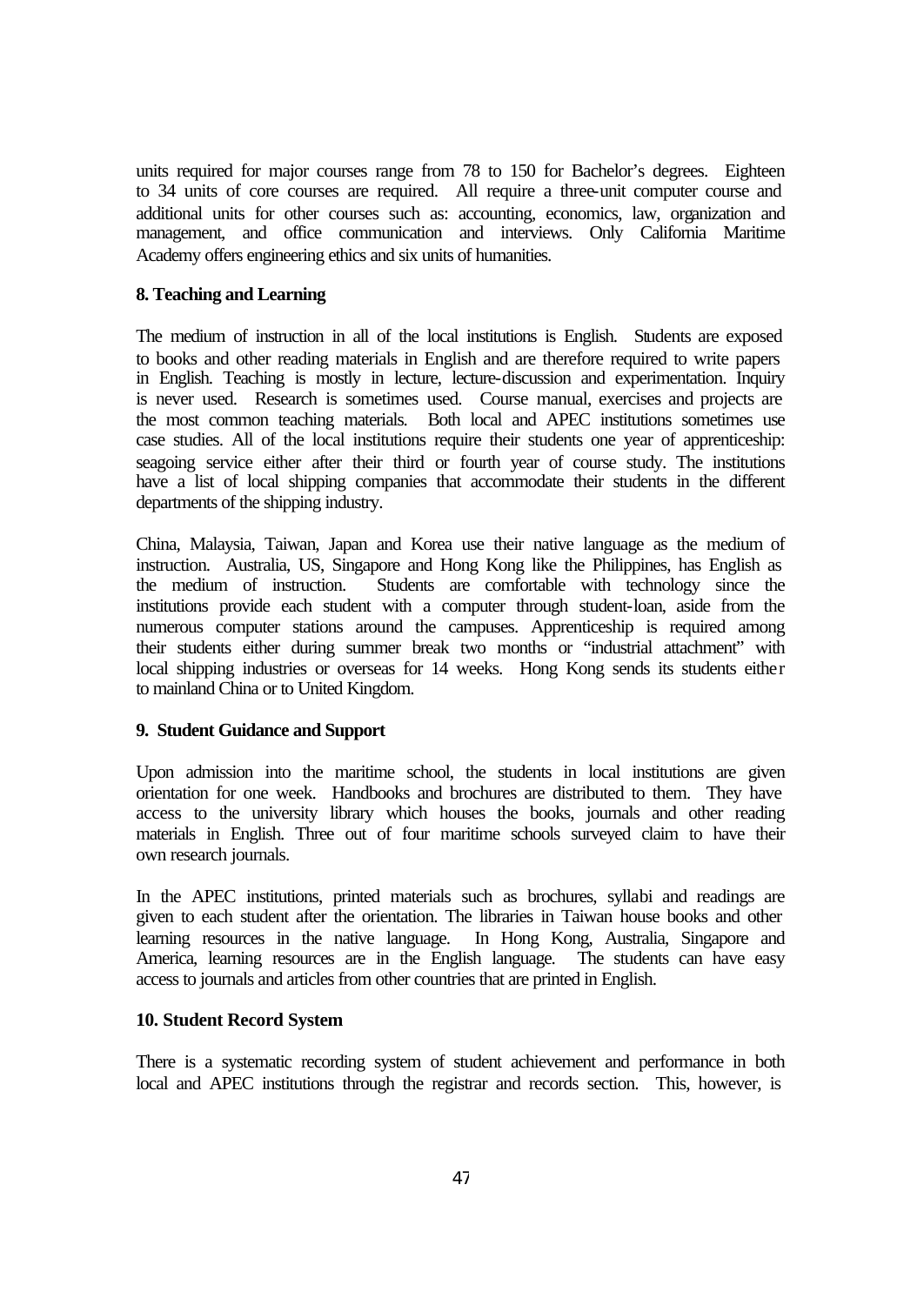effective only at the level of presently enrolled students. Not all institutions keep a reliable file of the students, once they graduate. The alumni are not systematically traced.

#### **11. Management and Administrative Systems**

Except for one institution, all of the Filipino administrators do not have formal studies in Maritime Education. They have either a BS, MA, MS of PhD in management or administration. All are full-time administrators and are not teaching any course. All have had administrative experience locally ranging from two to 28 years. All of the local institutions have administrative assistants, part-time doctor and nurse, accountant, counselor, librarians, chaplain, maintenance service providers and a lot of security guards

In the APEC institutions, most of the administrators have BS degree in Maritime Education. All have earned MS and PhD in Maritime Education abroad. Most administrators are teaching maritime courses according to their area of specialization. All have had administrative experience locally and abroad. APEC institutions likewise have administrative assistants, accountants, librarians and counselor. They do not have doctor, nurse, chaplain nor security guards. They do have a number of technicians and boat house managers.

#### **12. Review and Evaluation Processes**

In the local institutions, faculty evaluation is done by the students and department heads and or the dean. Some institutions do peer-evaluation.

The local Institutions are the top performing public and private maritime institutions as proven by their records in the Maritime Licensure Examination from 1983 to 1993. These institutions are accredited by local accrediting agencies such as PAASCU and PACUCOA and are Standards of Training, Certification and Watchkeeping for Seafarers (STCW) compliant.

Teachers in the APEC institutions are evaluated by internal and external examiners. Internal examiners are the students and staff / personnel. External evaluation is done by either a professional agency or a government authority yearly. The six maritime institutions in the Asia-Pacific region are members of the International Association of Being part of this Association, the institutions are expected to continuously upgrade their standards. The other participating institutions, Hong Kong Polytechnic University, Singapore Polytechnic, Ngee Ann Polytechnic and Maritime Academy Malaysia are the prime and government-supported Maritime Institutions in their respective countries and are systematically regulated by their respective Ministries of Education.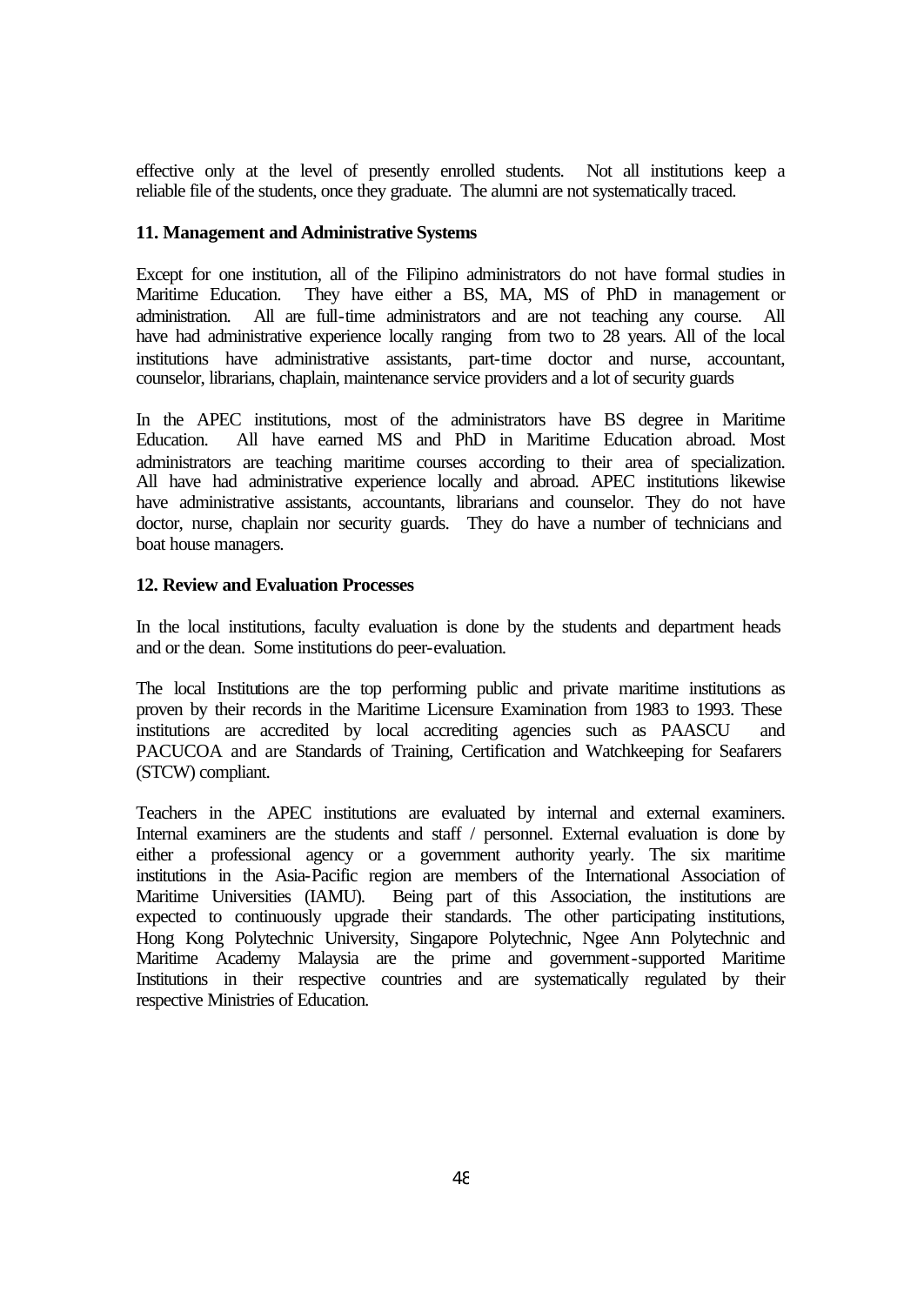#### D. **OUTPUTS**

#### **Students**

The local institutions do not keep a consistent track record of their graduate's employment. The researcher therefore derived data on seafaring employment from the Philippine Overseas Employment Administration (POEA). The report presents figures that represent employment rate regardless of educational background. Based on the "Supply and Demand Analysis of Filipino Seafarers," the total employed Deck and Engine Cadets in 1998 were recorded only at 2,280 and 1,700 respectively, or a total of 3,980; while total Registered Deck and Engine Cadets reached 66,649 and 81,082 respectively or a total of 147,731 (2.69%). The employment rate of Deck Cadets for 1997 is 3.85 percent while Engine Cadets is 2.18 percent. The average demand growth rate for both Deck and Engine Cadets stands at 5.02 percent.

Filipino seafarers are employed in the following job categories:

| Deck Department:          | Radio officers, Third Mates, Second Mates,<br>Ordinary Seamen, Chief Mates, Boatswain, AB /<br>QM and Carpenters                                                                 |
|---------------------------|----------------------------------------------------------------------------------------------------------------------------------------------------------------------------------|
| <b>Engine Department:</b> | Second Engineers, Chief Engineers,<br><b>Third</b><br>Engineers, Motormen, Firemen,<br>Fitters.<br>Pumpmen, Mechanics, Electricians, Greasers,<br>Engine Storekeepers and Oilers |
| Catering Department:      | Messmen, Assistant Cooks, Chief cooks, Utility<br>men / girls, Stewards, Waiters / waitresses                                                                                    |
| <b>Special Category:</b>  | <b>Fishermen and Special Ratings</b>                                                                                                                                             |

Source: Annual Employment Rate, POEA 1998

The APEC institutions have identified the following areas where their graduates are employed:

- 1. Shore-based employment in maritime & maritime-related industries
- 2. Offshore industries: process engineering, maintenance engineering and management, design engineering, planning engineering, R&D engineering, workshop administration, repair management, surveying, transportation logistics, storage, telecom manufacturing, port management, intermodal transportation & logistics marine insurance, finance, sales oceanographic orgs, biotech facility<br>engineering & manufacturing hospitals, power plants, engineering & manufacturing hospitals, power plants, environmental companies, warehousing, trade and commerce and thermal power plants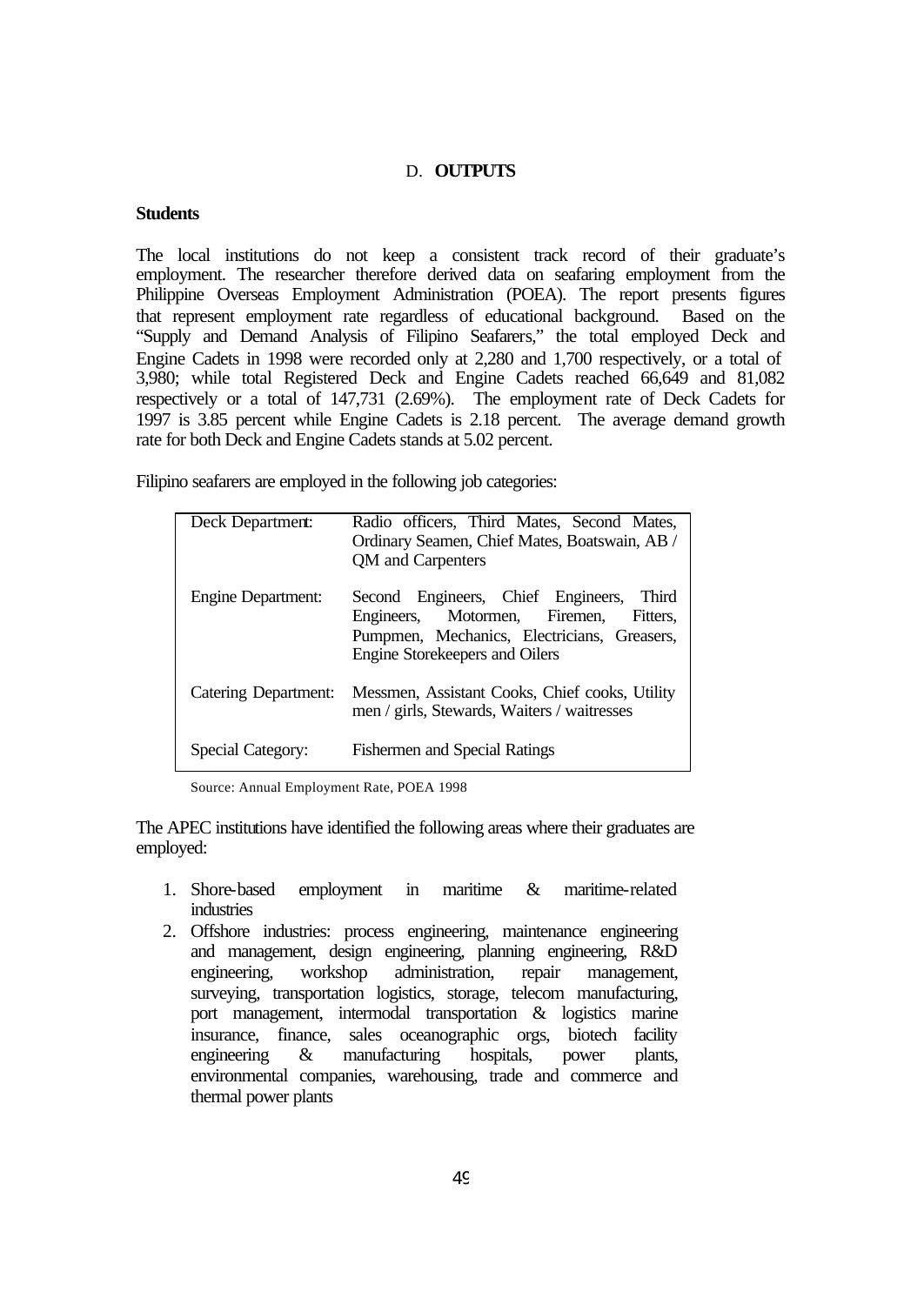Except for one, the Local institutions have no record of their graduates' employment status. This institution revealed that only 30 percent of its graduates are employed within their area of specialization while 70 percent are not.

Between 75 and 98 percent of the graduates of APEC institutions are employed within their area of specialization. Singapore closely monitors its graduates and reports that in the past 10 years, their graduates are employed as follows:

| Shipyard                                  | 20.69 |
|-------------------------------------------|-------|
| Marine-related Ind                        | 12.41 |
| Service (engg srvcs $\&$ equipment sales) | 9.66  |
| Min of Defense                            | 15.17 |
| Gov                                       | 9.66  |
| <b>Classification Society</b>             | .69   |
| others                                    | 13.79 |
| No response                               | 17.93 |
| Total                                     | 100%  |

Their survey shows that second to shipyard work is employment in the military.

#### *Graduates' characteristics, strengths and weaknesses*

According to the local institutions, their graduates' positive traits are: courtesy, humility, industry and being service-oriented. They are likewise determined, trustworthy, trainable, flexible and competent. They have knowledge of the English language and skills in the use of facilities. The teachers perceive their graduates as skilled in technical work, disciplined, diligent, hard-working. No institution has indicated their graduates' weaknesses. PMMA prides its graduates for having a quasi-military education in **Maritime** 

The APEC institutions take pride in their graduates who are competent in their field of specialization and who possess a sense of responsibility towards work. Australia equips its graduates with multi-cultural, multi-disciplinary knowledge with focus on things maritime. Their teachers perceive them to have analytical ability to think through the repercussions of their actions, to see the big picture and focus specifics where necessary. They possess basic knowledge and training in all nautical and marine engineering subjects through the use of state of the art facilities and good exposure to applied and theoretical studies. They are also able to communicate effectively.

#### **Staff**

#### *Research and Publication*

Due to the different priorities stated in the local institutions' vision, not all of them undertake research work. One institution has completed seven research projects in a span of three years, while the other does not apply for research grants but offers funding to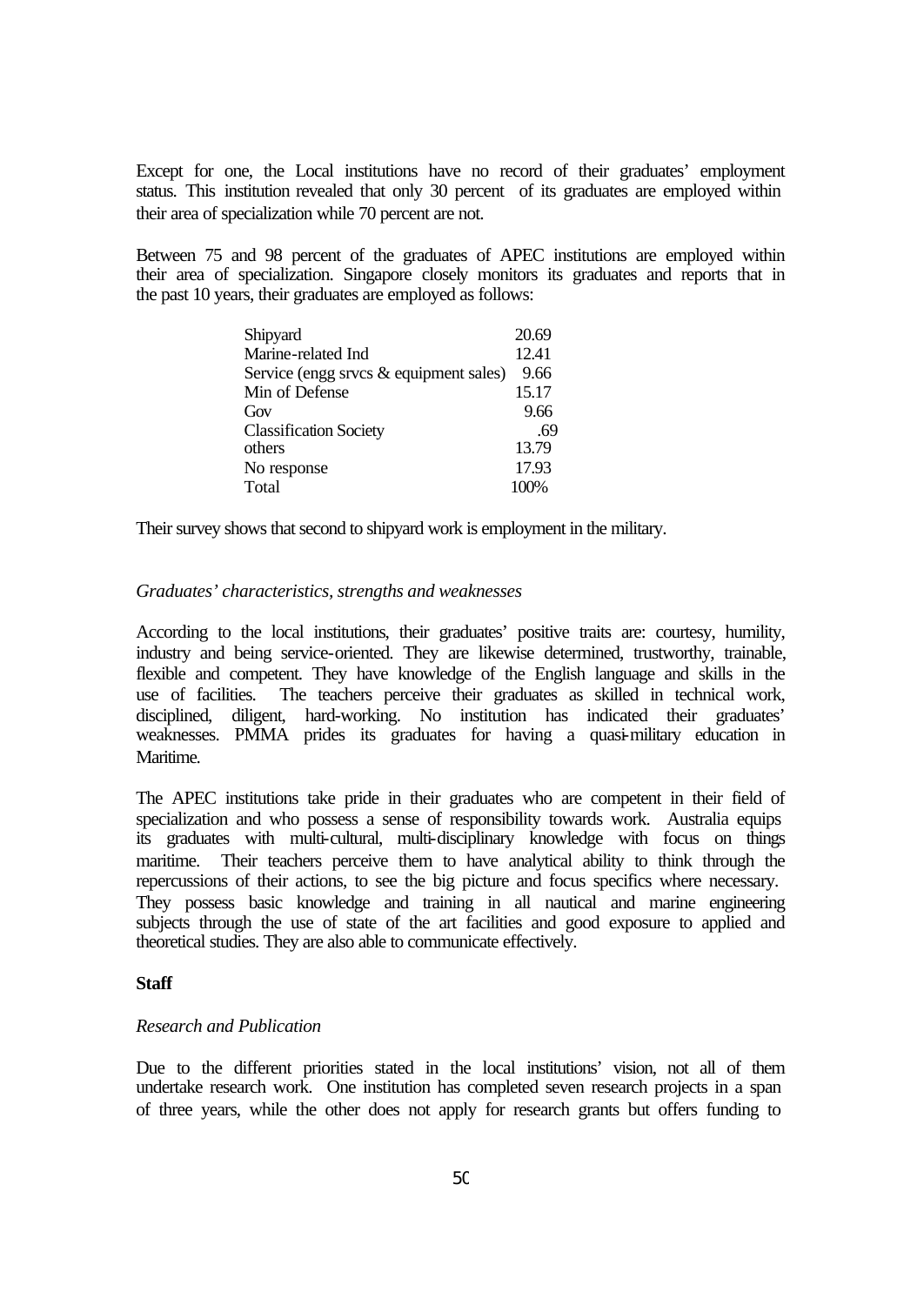major research projects on maritime-related studies. The Manila-based institution does not yet engage in research projects but keeps itself active in internal tracer studies as it focuses on teaching. There are research works initiated by individual faculty members such as those that pertain to waste management system, ocean clean-up and supply and demand of Filipino seafarers.

Most of the teachers in the APEC institutions are actively involved in funded research studies on topics related to ship and boat safety and structure, or pipe measurement. As these institutions are government funded, they are expected to produce as much research as they can every year. Institutional funding is linked to research output which is ultimately used by the government and local industries to improve the state of shipping and maritime in the country. Research grants range from US\$ 6,000.00 to 93,000.00 per year. Faculty members are very much involved in research on topics such as instrumentation of the diesel engine, ship / boat safety, intelligent pipe measuring system and causes of failure of ship structures. They are encouraged to do consultancy work while teaching in their respective institutions. Only some institutions have institutional publications. They opine that it is better to publish in international journals than go through the publication process.

#### *Extension Work*

All of the local institutions have institutional extension work such as waste management, herbal garden planting, stress management, coastal clean-up and ecological awareness activities. Some institutions do consultancy work service for accreditation agencies.

For APEC institutions, extension work is done in many different forms such as Ddistance Education Programs for indigenous students in the country, short courses for local industries, consultancy to shipyards, journal editorship and membership in committees for examination and external programs.

#### *Strengths and weaknesses of Maritime Institutions as perceived by administrators and teachers*

Local institutions consider as their strength the commitment of their teaching force, their laboratory and simulation facilities and their masters degree programs. They see as their weakness the lack of state-of-the art facilities and limited books in maritime education. They also recognize the need to upgrade their curriculum and salary structures to be able to expand their linkages and do more research. As perceived by the teachers, their institutions desire to produce quality graduates and be globally competitive in maritime education and industry. They provide spiritual, social and intellectual support for the students to be of help to national growth in the future. Some teachers think that their institutions have updated instructional materials and upgraded facilities while the others feel their equipment, simulators and laboratory facilities need upgrading. Instructors feel the need to update themselves on the changes in maritime technology, to continuously develop teaching and learning aids and to expand their research work. They recommend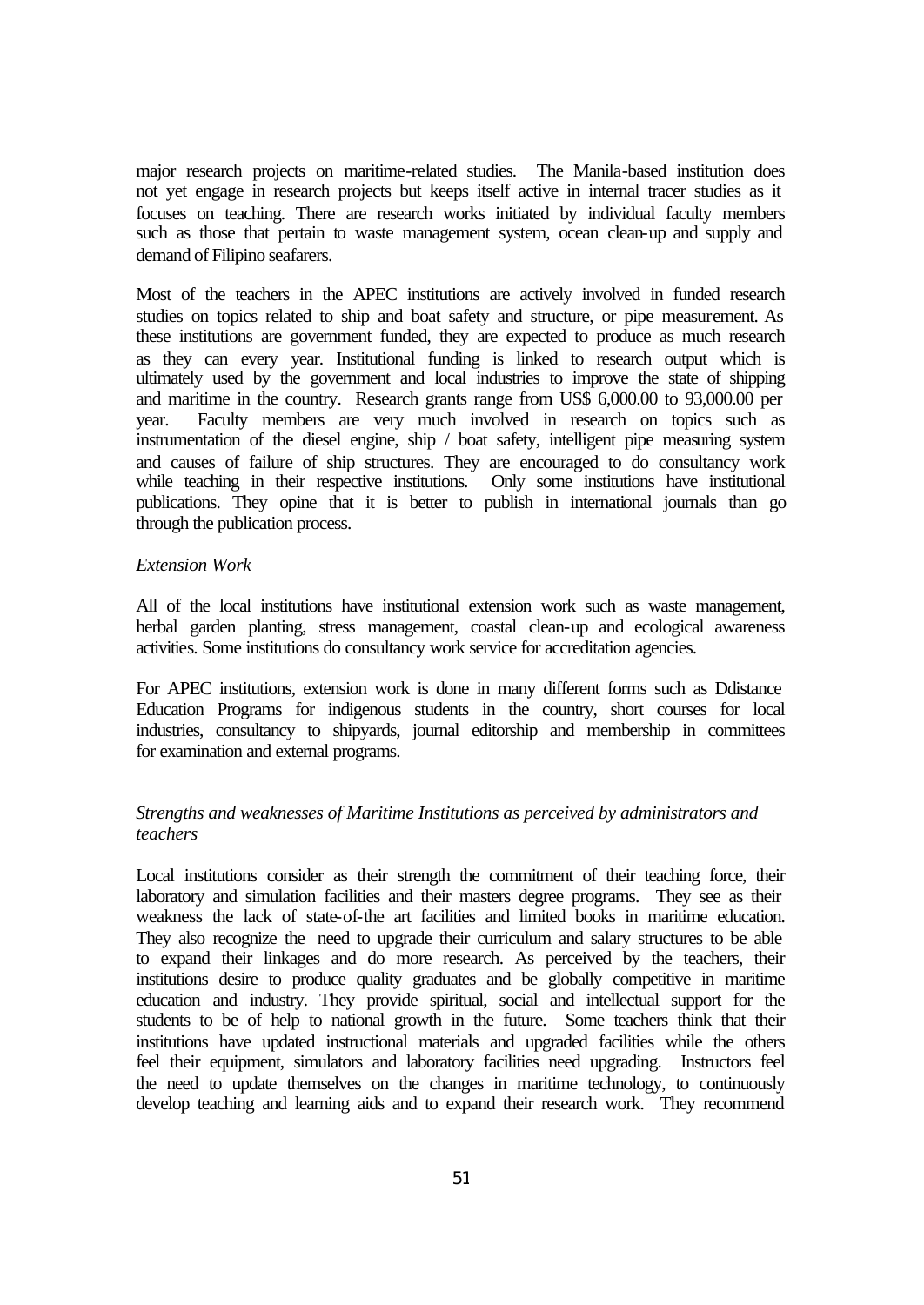continuous monitoring of all of the programs the institutions offer to be able to compete with the world market.

In the APEC institutions, distinction is made between off-shore and sea-going training. They see as their strength their qualified teaching force who, as teachers, are also actively involved in the industry through research and consultancy. They admit that they need to teach their own students how to do research. According to the teachers, there is a need to develop more distance learning programs, give the students more actual experience in ship design and construction, introduce more IT-related components and managementrelated topics to the curriculum to be able to respond to government and industry demands. The need is felt to diversify into oceanography and sea-farming and to strengthen links with institutions abroad. It is also perceived necessary to provide the teaching staff with opportunity for overseas training and exchange through sabbatical leave.

#### **PART V**

#### **A. CONCLUSIONS**

This study was primarily intended to benchmark educational practices in nursing and maritime in Philippine institutions with *best practices* in the APEC region using the Inputs, Processes and Outputs Framework; and secondarily, to determine the *comparative advantage* of local institutions in the areas specified.

#### **Comparative Advantage of Local Nursing Institutions**

Based on the findings of this study, the local nursing institutions prove to have the following comparative advantages:

- 1. The nursing professional is educated through a combination of competency-based and community-oriented BS Nursing curriculum. This kind of education offers much more than what a skills-based curriculum can.
- 2. The four-year-requirement to earn a Bachelor's degree in Nursing. Dr. Chir Faign, former president of National League for Nursing in the US, asserts that the minimum requirement for a professional nurse is four years of college education. This is due to the following reasons:
	- a. The general population demands generalist care givers who can function well in various clinical settings;
	- b. We need a pool of clinical specialists, leaders and researchers who are capable of receiving advanced training; and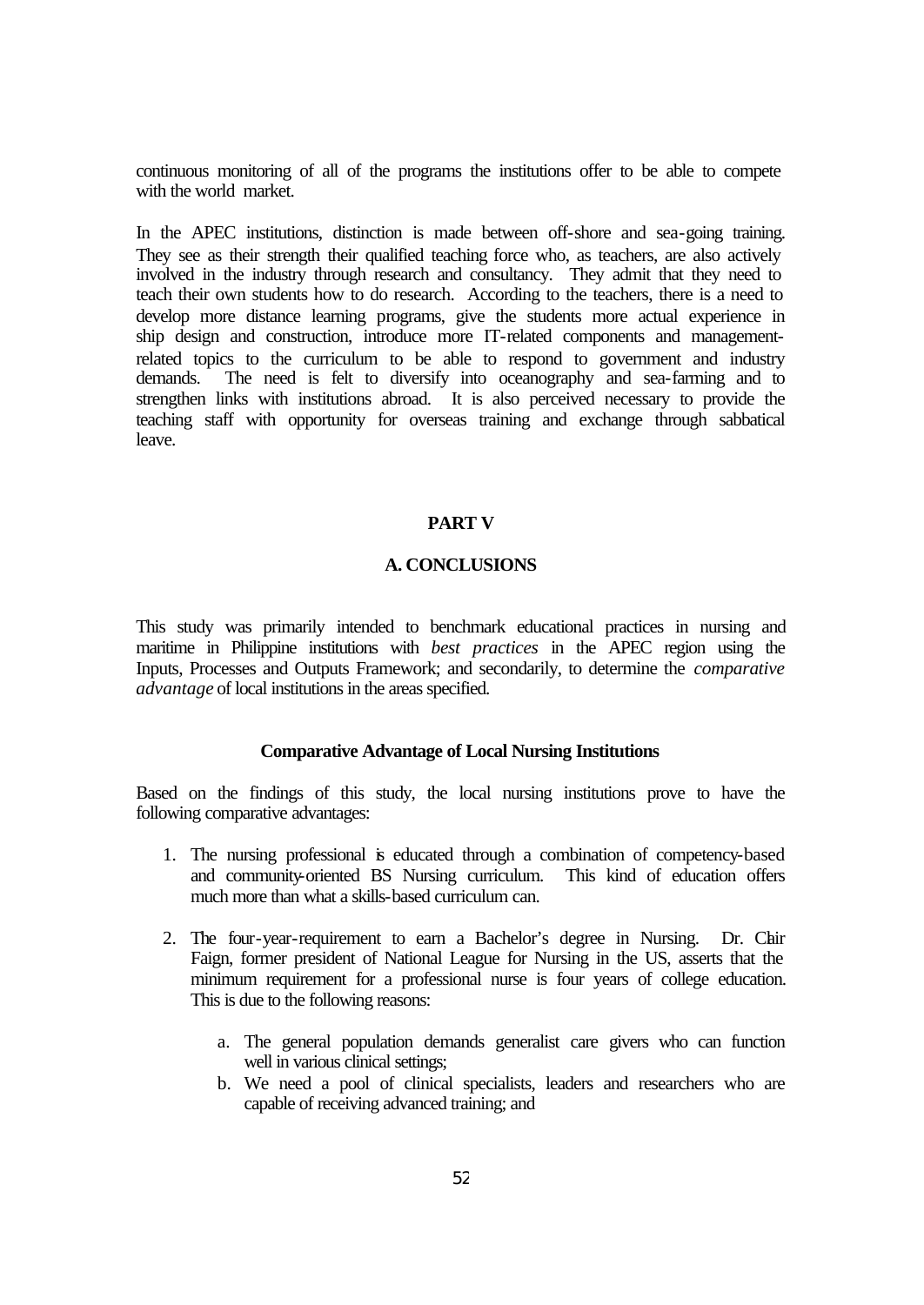c. For nursing to establish productive collaboration with health care workers who are as well-trained as other health workers.

In order to educate safe, capable and productive practitioners, it is the responsibility of the nursing profession to have a BS Nursing as an entry level of education for a professional nurse. (Kim, PJN 1997 Jan-June).

- 3. A General Education grounded in Liberal arts strengthens the character and values of the person as a care giver. This is another advantage over the purely skilled worker.
- 4. The medium of instruction in all of the local institutions, which is English not only prepares students for licensure examinations both national and international but also gives them access to the ever-growing literature in health sciences. Their communication skills, competence and confidence in the use of the English language certainly contributes to effective health care in any setting.
- 5. Capability to participate in research in nursing and other health sciences.
- 6. Flexibility in and openness to the use of new teaching approaches.
- 7. Active involvement in extension work that reaches out to multi-sectors.

#### **Comparative Advantage of Local Maritime Institutions**

Based on the findings of this study, the local maritime institutions prove to have the following comparative advantages:

- 1. The 3-1 Bachelor's degree program, consisting of general education, specialization courses and one-year apprenticeship where:
	- a. General education strengthens character and values necessary for students who will be serving locally and internationally
	- b. Specialization courses equip students with the necessary skills required in the field
	- c. Apprenticeship program provides the students with first-hand experience in the different departments of the shipping industry
- 2. The medium of instruction, which is English, enables them to communicate and participate in discourse and exchange of ideas. It also gives them access to the growing literature in the industry.
- 3. The emphasis of discipline, hard work and team work in maritime education, which are essential characteristics of servicemen in the industry.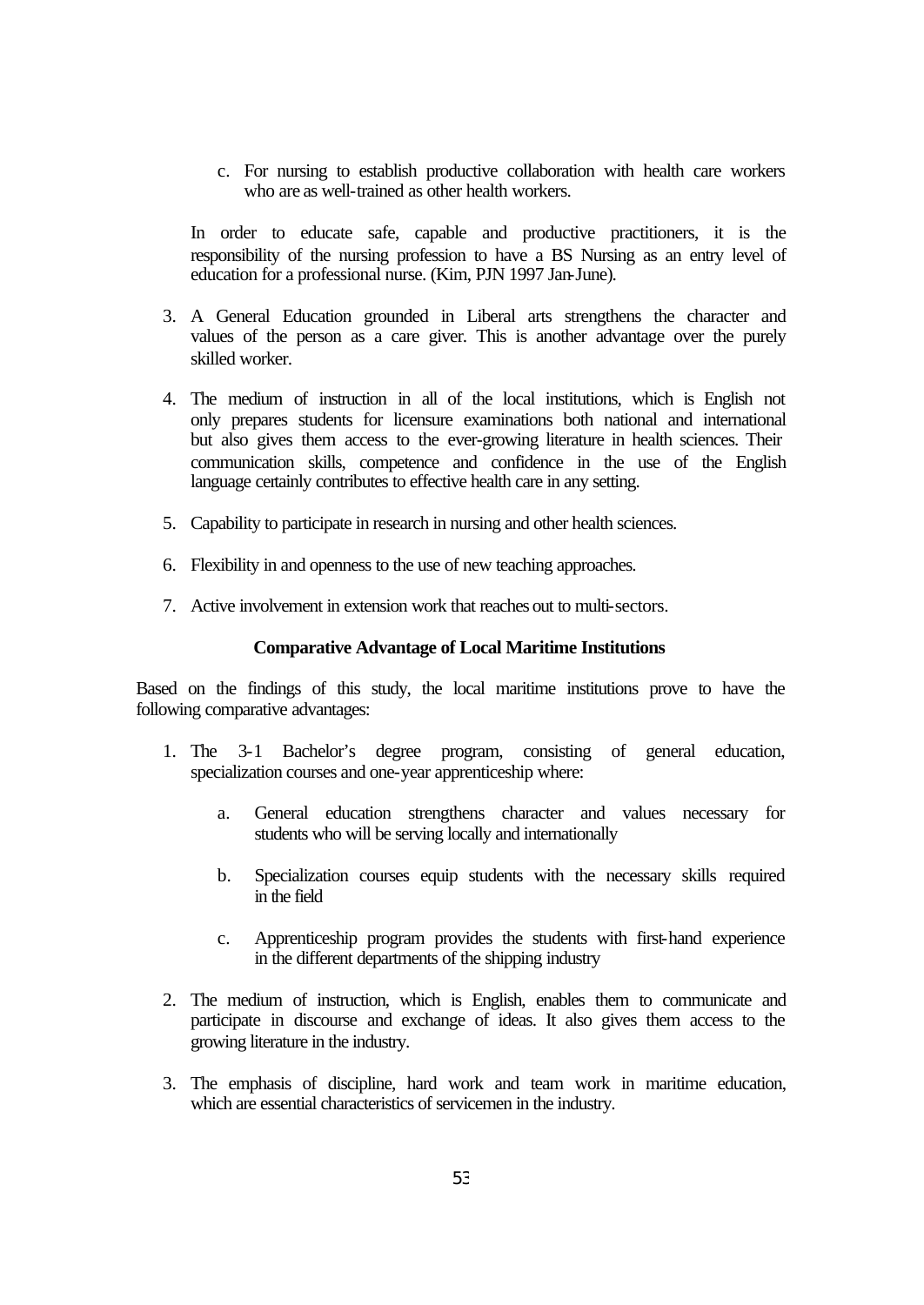4. The institutions' ties with shipping industries.

The comparative aspect of the study, however, revealed that the courses, especially pertinent to maritime industry, address various needs of the industry. For one, more developed regional economies like Hong Kong, Singapore, Australia and the United States have already transformed what they used to offer as maritime course, into **offshore and sea-based courses**. One example is Naval Architecture, which is basically oriented towards the construction and production of high-technology driven naval vessels. Our courses, on the other hand, remain inclined to produce the manpower needed to man the operations of these naval vessels. Hence, there is no basis for study of the competitive advantages of the local courses against those in the APEC economies.

#### B. RECOMMENDATIONS

On the basis of the significant findings of this study, the following recommendations are proposed:

1. Some educational inputs and processes have to be improved by the local nursing institutions to be able to turn out graduates who can compete in the global market.

#### INPUTS

- a. Include skills-based assessment in the selection process
- b. Adopt a strategic hiring process to attract competent local and foreign nursing practitioners and educational managers to teach
- c. Re-study the teachers' compensation scheme and benefits
- d. Invest in the use of IT self-directed learning and state of the art facilities
- e. Incorporate research units into the teachers' load and urge them to publish in refereed journals of national and international readership
- f. Send teachers to local and international conferences to interact with other practitioners in the APEC region
- g. Urge teachers to complete higher studies

#### **PROCESS**

a. Express in the school's vision the education and formation of the Filipino nurse who is highly competent to face the health demands of the global society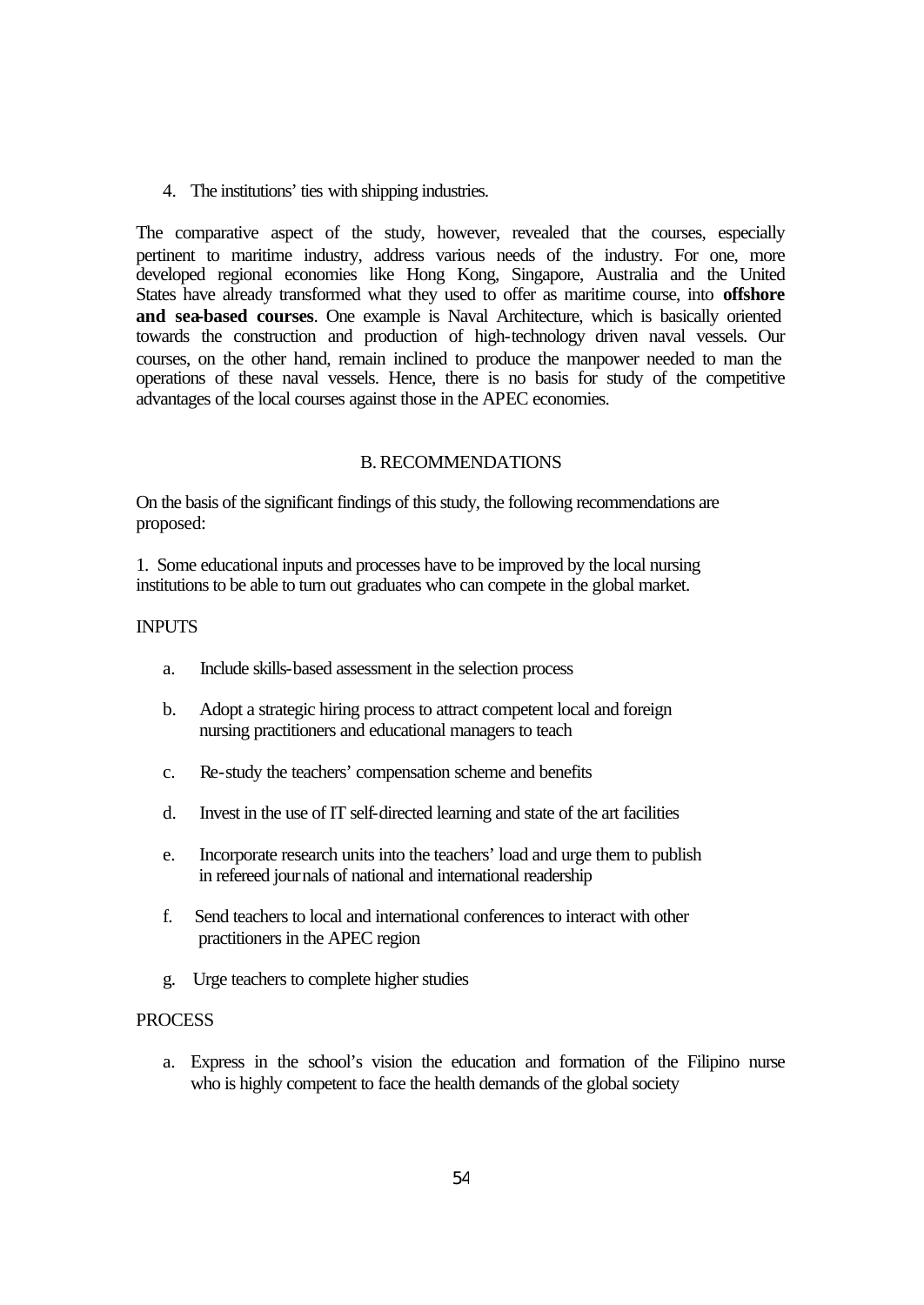- b. Strengthen the BS Nursing curriculum through periodic evaluation of inputs, processes and outputs
- c. Include a variety of elective courses on newly developed areas of study in the field of nursing such as Pain management, Nursing care for HIV-infected clients, Nursing in multicultural setting, Children and Health, Women and Health, Nursing in varied settings (eg: industry, schools, nursing homes, military)
- d. Integrate into the curriculum skills required of nurses operating in a multisectoral, complex health care system such as economics of health care, basic management skills, legal matters, data base maintenance, team work, multicultural studies, ethnic beliefs, health and social practices and applied research.
- e. Develop openness to new approaches in teaching nursing
- f. Seek membership in professional associations nationally and internationally

2. Some educational inputs and processes have likewise to be improved by the local maritime institutions to be able to turn out graduates who can compete in the global market.

#### INPUTS

- a. Restructure compensation scheme and benefits to attract qualified teachers. Employ practitioners in the industry to teach skills-based courses.
- b. Upgrade facilities and install simulators.
- c. Forge stronger ties with shipping industries for continuous upgrading of skills and updating of knowledge for both the teachers and the students.
- d. Provide teachers the opportunity for overseas training and education.
- e. Extend participation in local and international conferences to teachers to be able to interact with other practitioners and teachers in the APEC region.

#### **PROCESS**

a. Express in the vision and mission the education and formation of the Filipino maritime servicemen who are highly competent to face the demands of global maritime industry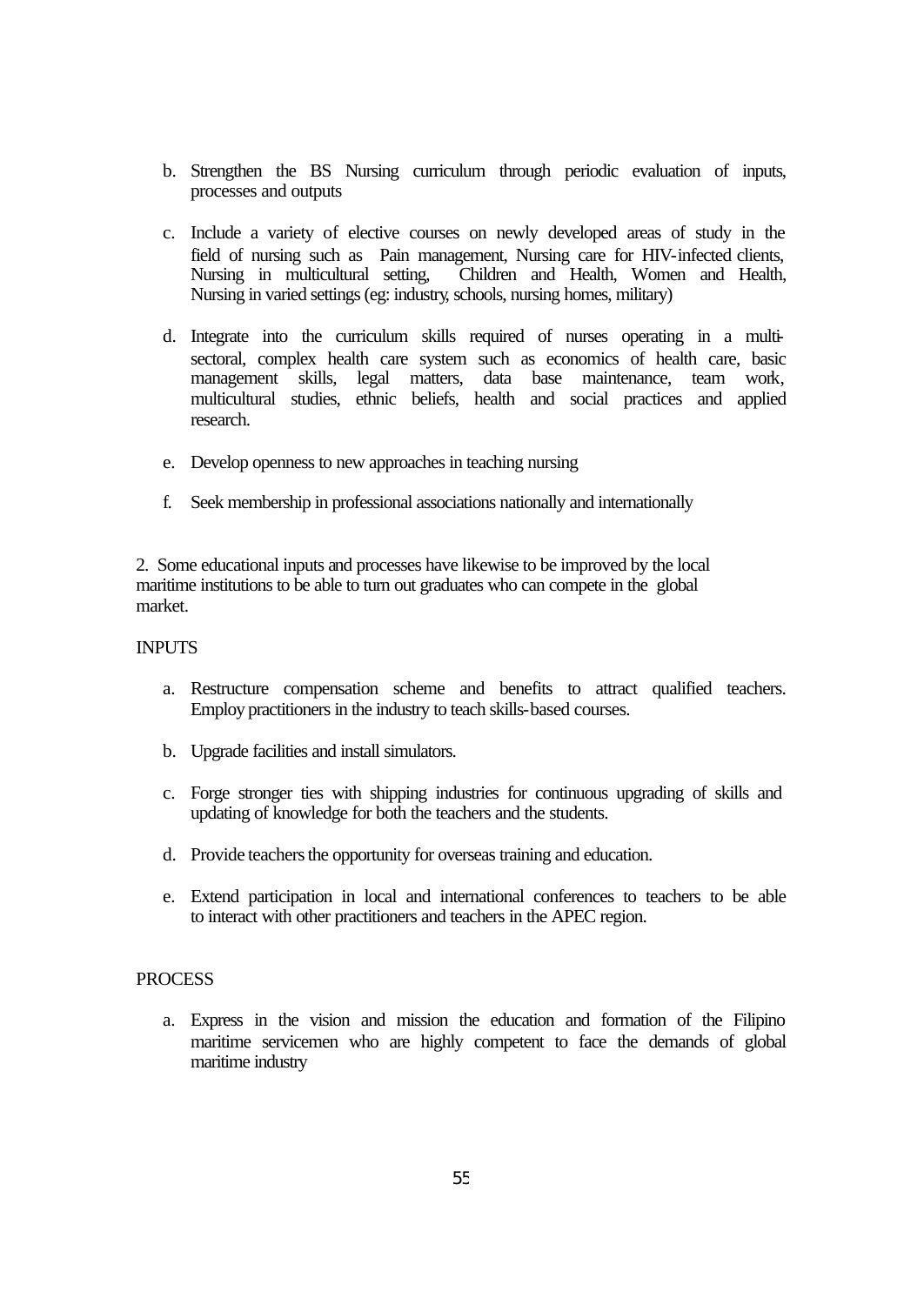- b. Systematically combine theoretical and practical aspects of maritime education to prepare the student for the variety of work exposure during apprenticeship in the industry
- c. Incorporate research findings in maritime courses taught to increase knowledge of the field.
- d. Encourage subscription to Journal publications and magazines
- e. Increase the use of IT in course work
- f. Membership in professional associations locally and internationally.
- g. Include a variety of elective courses on newly-developed areas of study in the field of Maritime such as Shore-based and Offshore management, Materials Technology and Computer-aided Design
- h. Integrate in the curriculum other skills and knowledge required of servicemen who operate in a complex, global system such as Data Base Maintenance, Planning and decision-making, ethics, multi-cultural relations and foreign languages other than English

3. Our immediate concern is internal efficiency, i.e., to upgrade the present state of our maritime and nursing institutions. The Commission on Higher Education (CHED) is the best government agency to provide mechanisms for their improvement. Once internal efficiency is achieved, our HEIs we can aim for a higher level of accreditation and recognition by International Accrediting Agencies.

4. A study on market supply and demand in both fields of nursing and maritime should be undertaken to guide forecasting, decision making and collaboration with the global market.

5. A study on the *competitive advantage* of our maritime graduates can be done with those from other developing regional economies such as Malaysia, Vietnam, Indonesia, and Thailand, which compete with the Philippines in supplying the lower-end manpower needs of the industry.

6. Likewise, a study on the *competitive advantage* of our nursing graduates can be done with those from the US, Japan, Korea and Thailand, which similarly supply careproviders and nurses.

7. In the light of the comparative advantages that surfaced through this benchmarking study, local accrediting bodies should now aim at regional accreditation and certification. This will pave the way for local Professional Associations to enter into MRA within the APEC region.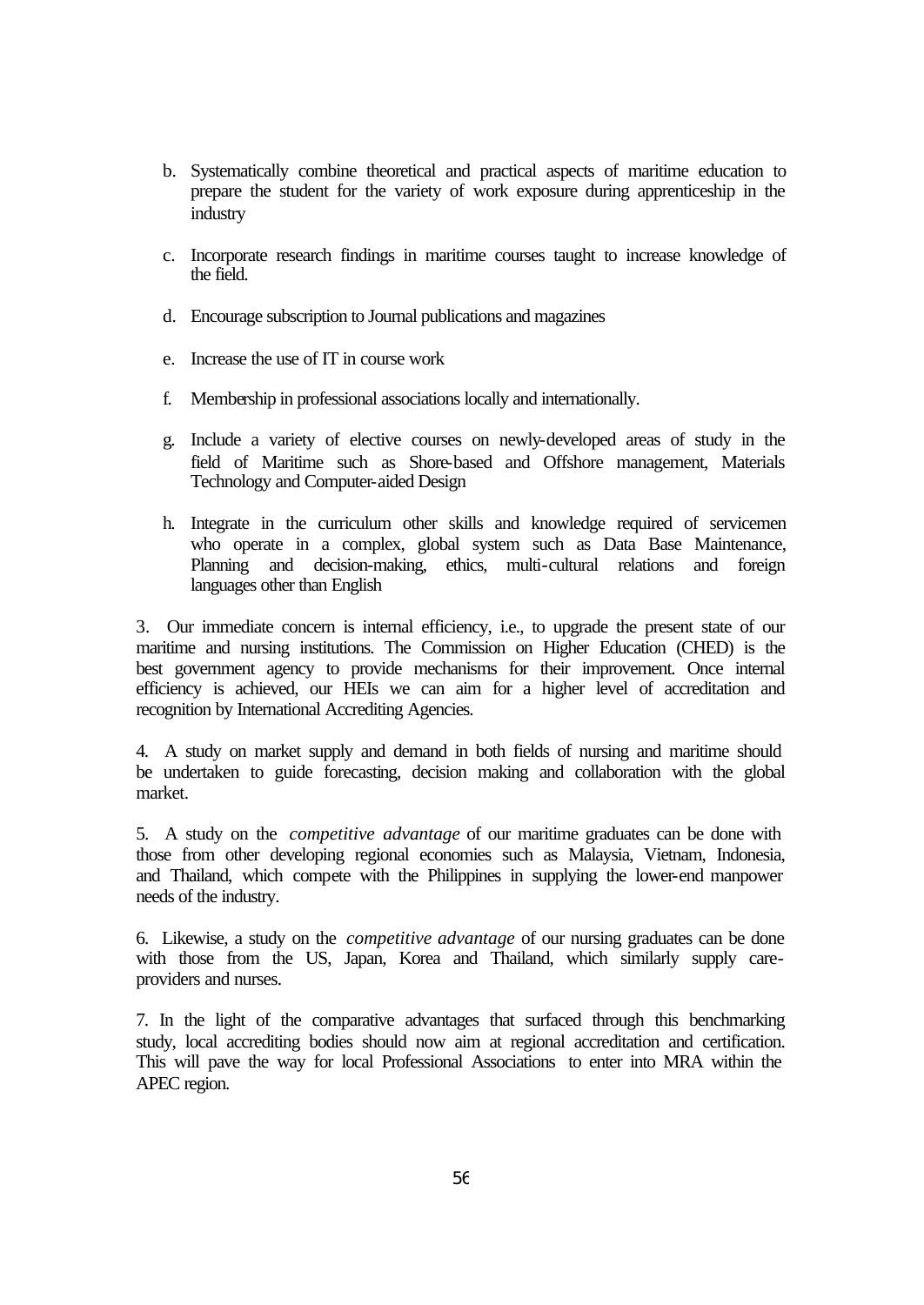8. In the light of the APEC Educational priority areas for cooperative activities, possibilities for Mutual Recognition Agreement (MRA) may now be worked out. MRA could be of particular interest to HEIs in the APEC region because through this, national standards can be aligned with international standards. It provides a venue for cooperation among the HEIs to better respond to the demands of the global market. Certainly, it can also encourage international harmonization of standards and regulation. Through MRA, graduates will have a wider opportunity and greater competitiveness to compete in the international arena. The entry of external students will serve as a challenge for the government and domestic industry in obtaining competitive reputation in the international arena.

MRA is certainly an important agenda for increasing mutual understanding within the APEC region. At this point in time however, maritime and nursing education in the Philippines have a number of challenges to address before entering into Mutual Recognition Agreements (MRA) with similar institutions in the APEC Region. .

It is therefore recommended that another study be conducted on the components and legal scope and implications of MRA as a process. The output of such a study can be an APEC FRAMEWORK FOR MUTUAL RECOGNITION ARRANGEMENTS between Higher Education Institutions in the Philippines and in the APEC Region.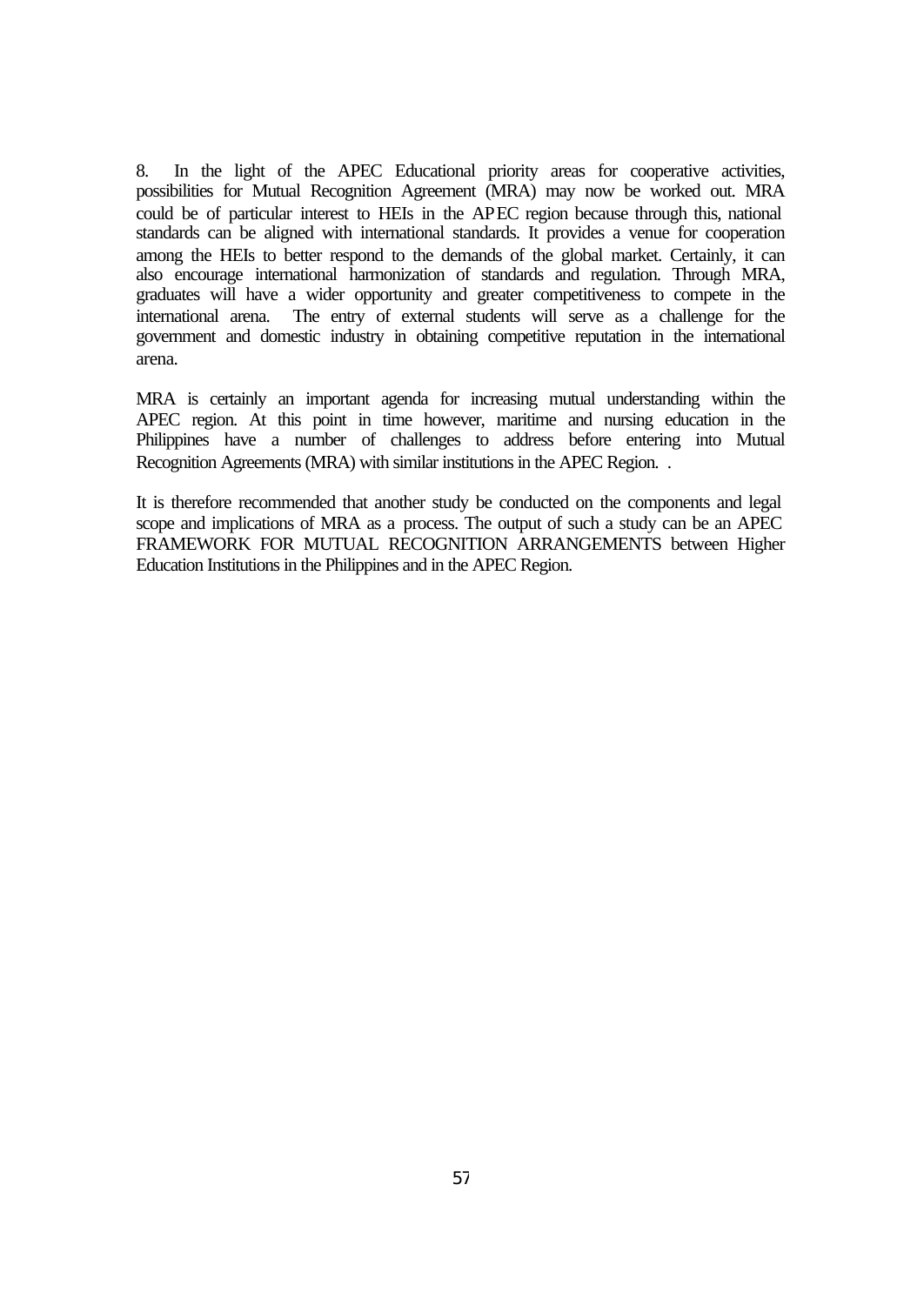#### **References**

| Altbach, P. (1988) "Comparative studies in higher education" in Encyclopedia of |
|---------------------------------------------------------------------------------|
| Comparative Education and National Systems Education. T. Neville Postlethwaite  |
| (Ed.) USA: Pergamon Press, Inc.                                                 |

- American Association of Colleges of Nursing. (1994). *Peterson's guide to nursing programs*. New Jersey: Peterson's.
- American Association of Colleges of Nursing. Publications. AACN Issue Bulletin. February 1998. http://www.aacn.nche.edu/Publications/issues/feb98.htm
- American Association of Colleges of Nursing. Media Relations. AACN News Releases. February 2000.

http://www.aacn.nche.edu/Media/NewsReleases/2000feb17.htm

ANCI National Nursing Competency Standards, 2000. http://anci.org.au

- APEC Education Forum, 1992. Document No. 1. *Toward Education Standards for the Twenty-first Century*. http://www.apecsec.org.sg
- APEC Education Forum, 1999. Document No. 2. *Education Standards in the Asia-Pacific Region* http://www.apecsec.org.sg
- APEC Education Forum, 1999. Document 3.*Opening Statement of Ministers at the APEC Education Ministerial* . http://www.apecsec.org.sg
- APEC Education Forum, 1999. Document No. 9. *Teacher Preparation and Professional Development in APEC Members: A Comparative Study*. http://www.apecsec.org.sg
- APEC Education Network, 2000. Document 1.*Education for Learning Societies in Century*. http://www.apecsec.org.sg
- Arcelo, A. (2000) High-performance maritime educational institutions. ALG & Associates Research and Development Corporation.
- ASEAN FRAMEWORK AGREEMENT ON MUTUAL RECOGNITION ARRANGEMENTS. December 16, 1998. Hanoi, Vietnam.
- Balmores, N. (1990) "The quality of higher education in the Philippines" in Manalang, P. (ed) 1992. *Promise and Performance*. Quezon City: UP Press.
- Basilio, E. and Reyes, P. (1996) "The revised STCW Convention and Philippine maritime education." *Economic Policy Papers*. No. 8
- Boxwell, R. (1994). *Benchmarking for Competitive Advantage*. NY: McGraw-Hill, Inc.
- Conference on Maritime Issues. Maritime Institute of Malaysia. December 13-14, 1999
- Corcega,T., Lorenzo, M., Yabes, J. Dela Merced, B., Vales, K. "Nurse supply and demand in the Philippines." *The UP Manila Journal*. Vol. 5 No. 1. Jan-March 2000.
- Dades, F. "Nurses' attitude towards computer-use in the hospital setting." *Philippine Journal of Nursing*. Vol. 67. Nos. 1-2. Jan-Jun 1997.
- Declaration about higher education in Asia and the Pacific, 1997. Regional Conference on Higher Education: National Strategies and Regional Cooperation for the  $21<sup>st</sup>$  Century. Tokyo, Japan, 8-10 July 1997.
- DETYA. Higher education report for the 2000 to 2002. Commonwealth Department of Education, Training and Youth Affairs. Australia: http://www.detya.gov.au
- Divinagracia, C. "President's annual report." *Philippine Journal of Nursing.*  Vol. 6 No.1 October 1996.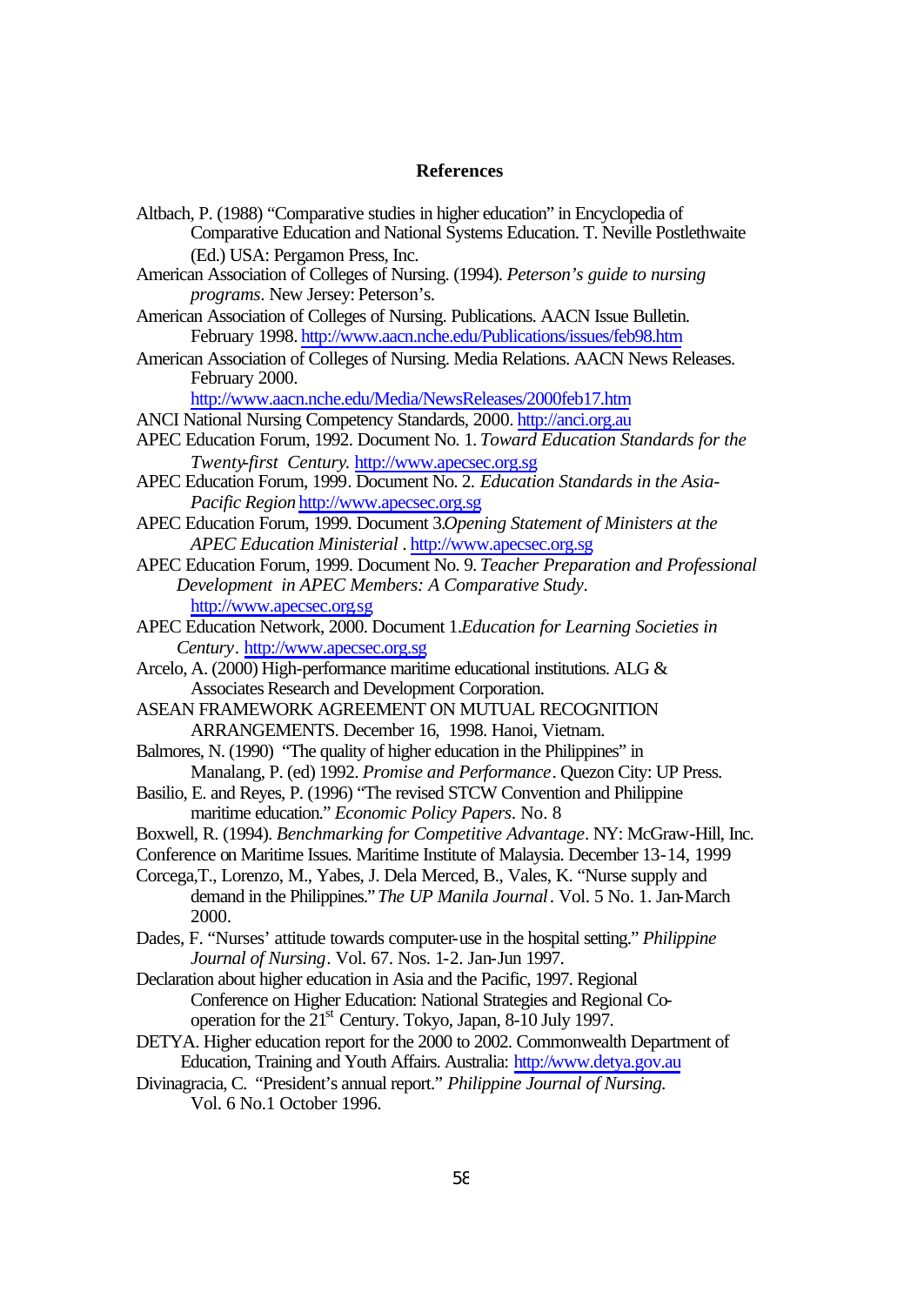- Domondon, A. "Globalization: A challenge for Filipino professionals*. Philippine Journal of Nursing*. Vol. 67 Nos 1-2 Jan-June 1997.
- EBI Studies, 1999. http://www.webebi.com/EBIStudies/TeacherEducation.htm
- Information Section, Information and Publication Division, Office of Policy, Planning, Research and Information, Commission on Higher Education, Pasig City November 2001
- International Skill Development Philippines Statistical Report Feb. 2000. http://www.isdphil.com/stats.html
- Jackson, N.J. (1998). "Introduction to benchmarking assessment practice." In Jackson, N. (ed.) *Pilot Studies in Benchmarking Assessment Practice in UK Higher Education.* Gloucester: Quality Assurance Agency.
- Jackson,N. & Lund, H. (2000). *Benchmarking for Higher Education*. Buckingham: Open University Press.
- Laurente, C. "Future direction of nursing education in the 21<sup>st</sup> century." *Philippine Journal of Nursing*. Vol 69 Nos. 3-4 July-Dec. 1998
- Loveday, M. (1993). "Measuring up to the model." In *Managing Service Quality*, Special Issue on Benchmarking, 41-44.
- Maglacas, A. "A vision for nursing's future." *Philippine Journal of Nursing*. Vol 67 Nos. 1-2 Jan-June 1997.
- Mo-Im Kim. "The future direction of nursing education in the  $21<sup>st</sup>$  century in Asia." *Philippine Journal of Nursing*. Vol 67 N0s. 1-2 Jan-Jun 1997
- National Council of State Boards of Nursing, Inc. http://www.ncsbn.org
- Nebres, B. "International comparability and mutual recognition of credentials" In *Proceedings of the World Congress on Higher Education*, June 23-25, 1997. Manila: Commission on Higher Education.
- Nebres, B. "From ivory tower to Silicon Valley." *Philippine Daily Inquirer*. October 26, 1997.
- Nebres, B. "Universities and the challenge of globalization." *Philippine Daily Inquirer*. December 3, 1996
- Office of the National Education Commission. "Higher Education to meet demands of globalization." Thailand.
- Philippine Overseas Employment Agency. Annual employment report. 1998.
- Philippine APEC Study Center Network Research Agenda 1999.
- Philippine Education for the 21<sup>st</sup> Century. 1998. World Bank and Asian Development Bank.
- Standards for Nursing Education. Nursing Education. February 2000. http://www.gov.sg/moh/nursing/std\_edu.htm
- Torralba, A. (1996). *Nationwide Survey of Philippine Maritime Schools and Training Centers.* Executive report submitted to Maritime Training Council. Unpublished manuscript.
- Tullao, T. (1999) *An evaluation on the readiness of Filipino professionals to meet international competition*. Monograph. Manila: De La Salle University.
- U.S. News and World Report, Inc. 2001. http://www.usnews.com
- Valisno, Mona. Technical Workshop on Education and Globalization. July 31, 2001.
- Venzon, L. (1992) *Professional nursing in the Philippines*. Quezon City: Lydia Venzon.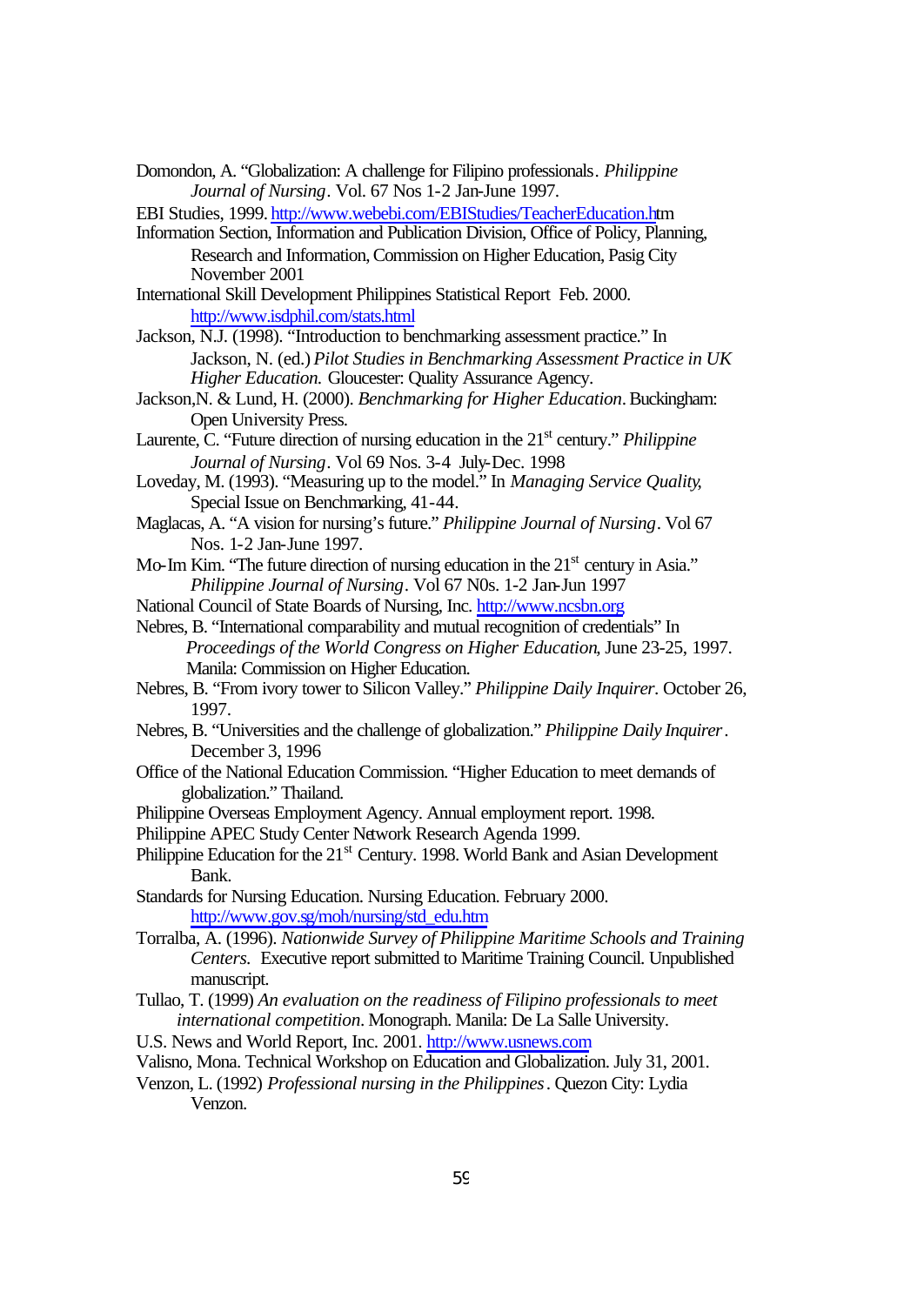Websites of Institutions:

| California Maritime Academy          | Http://www.csum.edu                            |
|--------------------------------------|------------------------------------------------|
| Hallym University School of Nursing  |                                                |
| Keio Junior College of Nursing       |                                                |
| Kobe University of Mercantile Marine |                                                |
| Maritime Academy Malaysia            |                                                |
| Nanyang Polytechnic                  |                                                |
| National Taiwan University           |                                                |
| National Yang-Ming University        | http://www.ym.edu.tw                           |
| Seoul National University            |                                                |
| University of Hong Kong              | http://www.hku.hk/facmed/nursing               |
| University of Hawaii                 | http://www.hawaii.edu/vtour/Manoa/walktour.jpg |
| University of Western Sydney Nepean  | http://www.uac.edu.au/                         |

BROCHURES and other print materials from respondent schools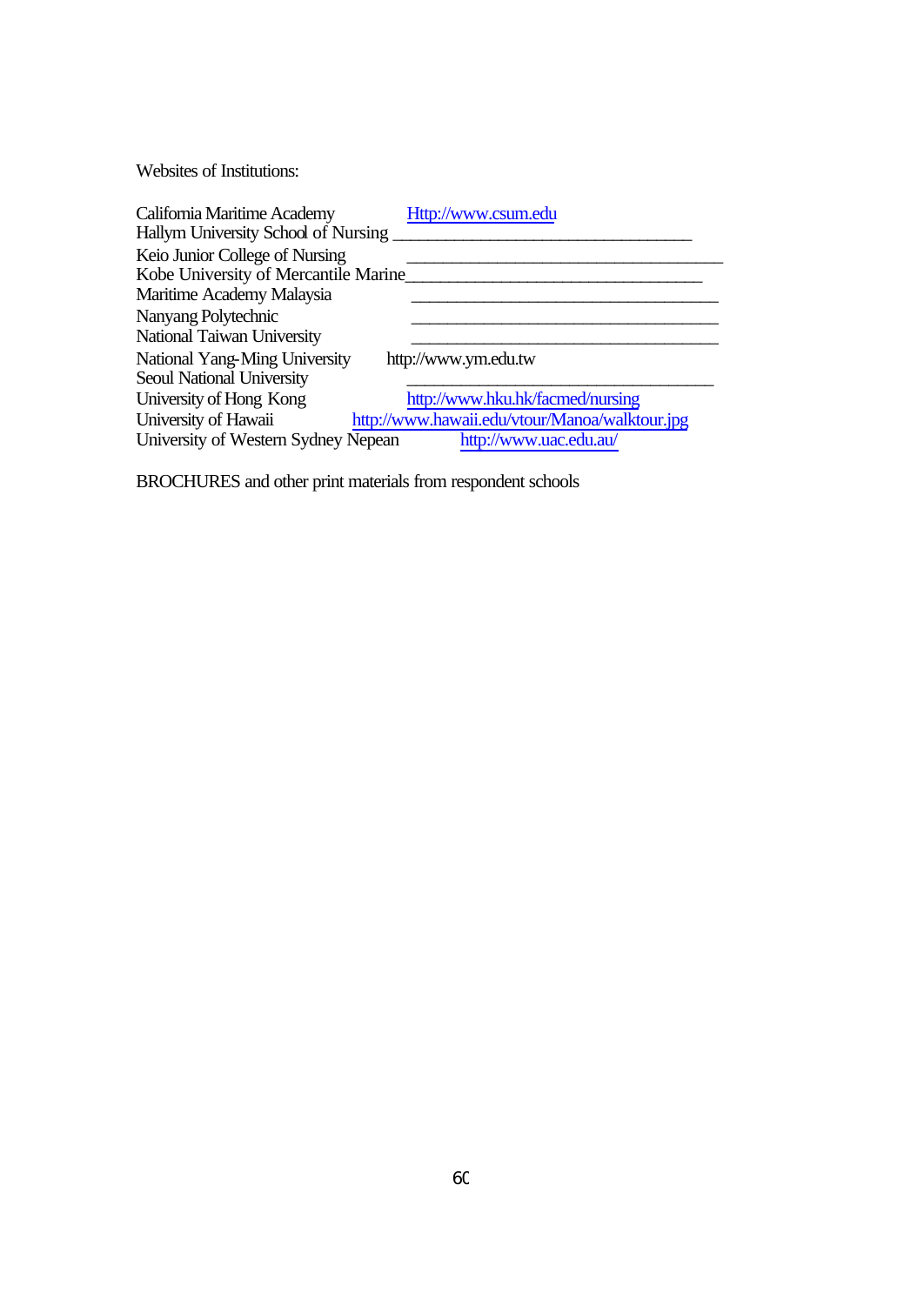# **APPENDICES**

**Nursing Data Tables Maritime Data Tables**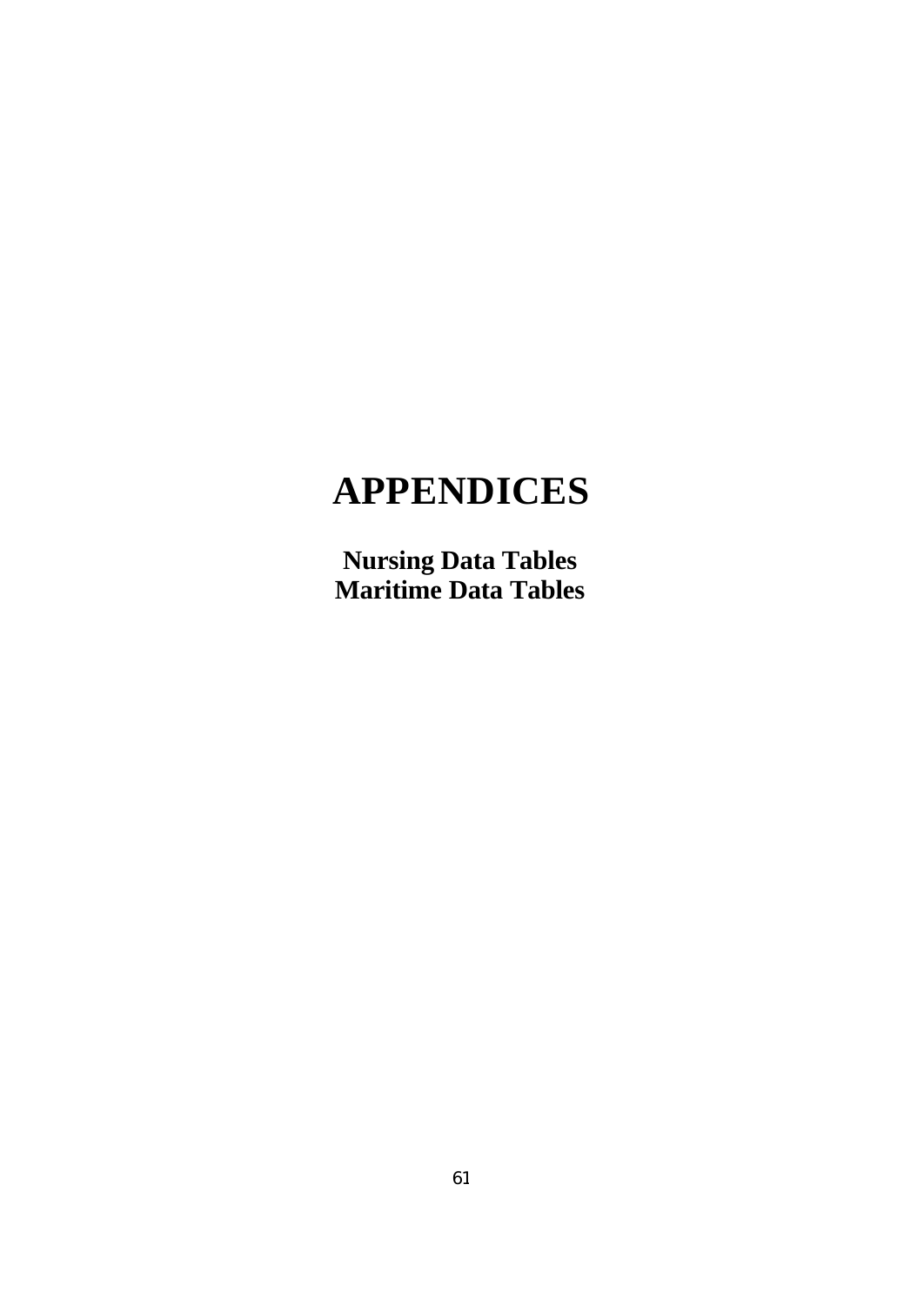## **NURSING**

**(Only Institutions that provided data are recorded)**

### Table 1: **PROFILE OF ADMINISTRATOR**

| <b>INSTITUTION</b> | Area /                     | <b>Year Hired</b> | <b>Status when</b> | <b>Rank</b>                |
|--------------------|----------------------------|-------------------|--------------------|----------------------------|
|                    | <b>Discipline</b>          |                   | <b>Hired</b>       |                            |
| University of      | <b>Nursing</b>             | 1979              | FТ                 | Dean and                   |
| the Philippines    |                            |                   |                    | Professor                  |
| Ateneo de          | Nursing                    | 1979              | FT                 | Teacher                    |
| Zamboanga          |                            |                   |                    |                            |
| St. Louis          | Nursing                    | 1982              | FT                 | Senior Instructor          |
| University         |                            |                   |                    |                            |
| Silliman           | Nursing                    | 2000              | FT                 | <b>Assistant Professor</b> |
| University         |                            |                   |                    |                            |
| Hong Kong          | Nursing &<br>HealthScience | 1989              | FT                 | Associate Head             |
| Polytechnic        |                            |                   |                    |                            |
| University         |                            |                   |                    |                            |
| UCLA               | Nursing                    | 1984              | FT                 | Professor                  |
|                    |                            |                   |                    |                            |

## Table 2: **INVOLVEMENT IN TEACHING and ADMINISTRATION**

| <b>INSTITUTION</b>                     | Subjects taught                                                                                | <b>Admin positions held</b>                                                                       | <b>Present Admin</b>     |
|----------------------------------------|------------------------------------------------------------------------------------------------|---------------------------------------------------------------------------------------------------|--------------------------|
|                                        | from 1997 to 2000                                                                              |                                                                                                   | position                 |
| University of<br>the Philippines       | Adv Pathophysiology, Adv<br>Adult Health Nursing,<br><b>Dynamics of Nursing Practice</b>       | Head, Teaching Program<br>College Secretary                                                       | Dean, College of Nursing |
| Ateneo de<br><b>Zamboanga</b>          | Fundamentals of Nursing,<br>Maternal-Child Nursing,<br>Leadership and Mgt, Nursing<br>Research | Dean, College of Nursing                                                                          | Dean, College of Nursing |
| St. Louis<br>University                | Maternal and Child Nursing                                                                     | Dept. Head, Community<br><b>Clinical Practice</b><br>Executive Director, Mobile<br>Nursing Clinic | Dean, College of Nursing |
| Silliman<br>University                 | Nursing 105, Community<br>Health, Health Care, Socio-<br>cultural dimensions of Health         |                                                                                                   | OIC                      |
| Hong Kong<br>Polytechnic<br>University | Nursing development and<br>research                                                            | Section Head<br>Associate Head                                                                    | Associate head           |
| <b>UCLA</b>                            | Doctoral Research Seminars                                                                     | Associate Dean for<br>Academic Affairs<br>Associate Dean for<br>Research                          | Associate Dean           |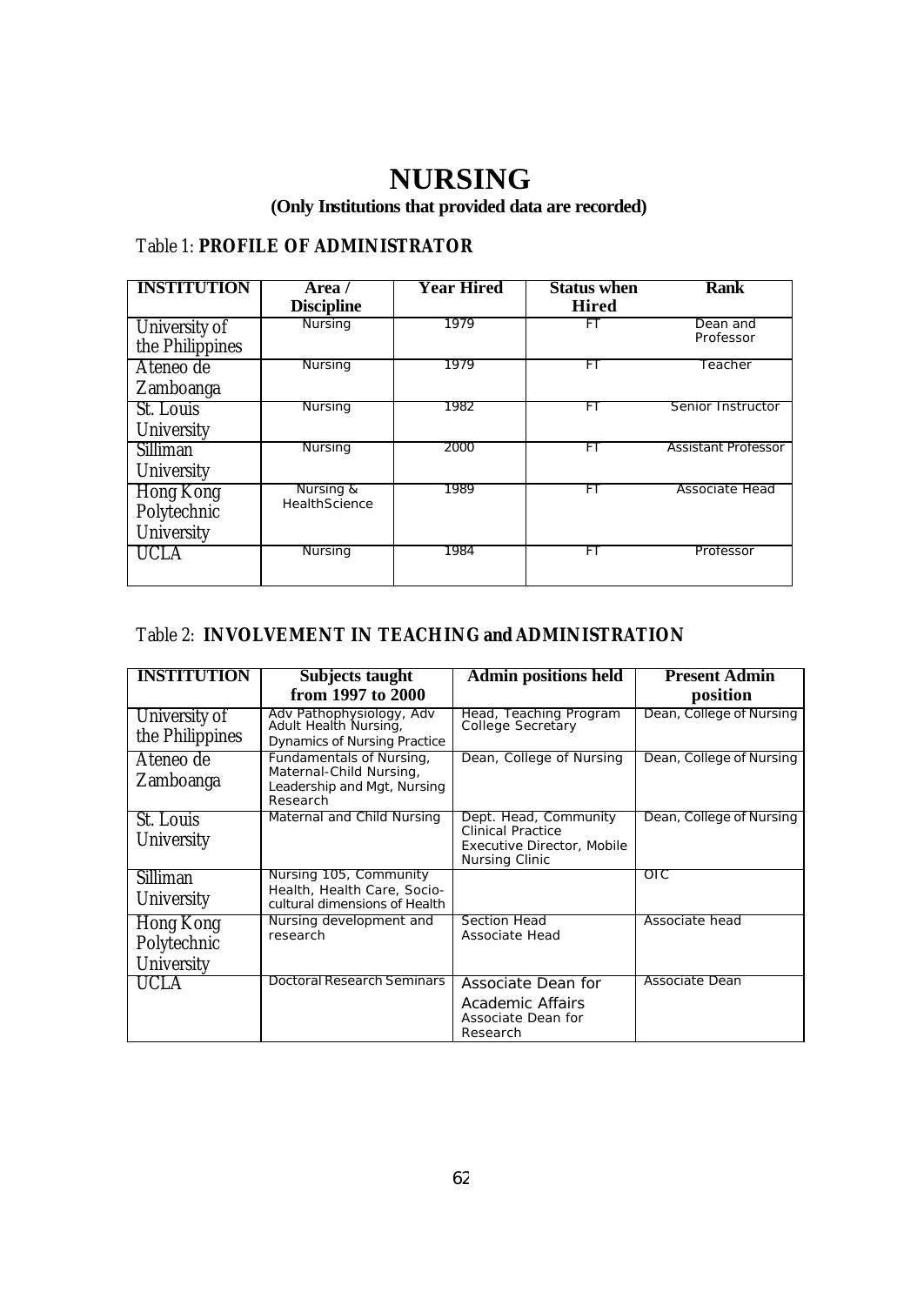## Table 3: **EDUCATIONAL BACKGROUND**

| <b>INSTITUTION</b>                     | PhD                                                   | <b>MA/MS</b>                                            | <b>Bachelor's Degree</b>                                                                                                    |
|----------------------------------------|-------------------------------------------------------|---------------------------------------------------------|-----------------------------------------------------------------------------------------------------------------------------|
| University of<br>the Philippines       | PhD Nursing UP Manila 1996                            | MA Nursing UP Manila<br>1973                            | <b>BS Nursing UP Manila</b><br>1967                                                                                         |
| Ateneo de<br>Zamboanga                 | EdD Candidate<br>Western Mindanao State<br>University | <b>MA Nursing</b><br><b>ADZU 1991</b>                   | <b>BS Nursing</b><br><b>WMSU 1979</b><br><b>Graduate Nursing</b><br>Zamboanga General<br>Hospital School of<br>Nursing 1977 |
| St. Louis<br>University                | PhD Candidate<br><b>Education SLU</b>                 | MA Nursing UP Manila<br>1985                            | BS Nursing UST 1974<br><b>BS Community Health</b><br>UP Tacloban 1982                                                       |
| Silliman<br>University                 |                                                       | MA Health Social Science<br><b>DLSU 1996</b>            | <b>BS Nursing</b><br>Silliman University<br>1979                                                                            |
| Australian<br>Catholic<br>University   | <b>PhD UNSW</b>                                       | GradDipAppSc<br>Sydney CAE                              | RN, BSc<br>Philippines                                                                                                      |
| Hong Kong<br>Polytechnic<br>University | Chinese University of Hong<br>Kong 1997               | Chinese University of Hong<br>Kong 1989                 | St. Olaf College USA<br>1979                                                                                                |
| UCLA                                   | Case Western Research<br>1983                         | <b>MSNursing</b><br><b>SUNY at Stony Brooks</b><br>1978 | Hunter Bellevue 1973                                                                                                        |

## Table 4: **FACULTY PROFILE**

| <b>INSTITUTION</b>               | R | <b>YEAR</b><br><b>HIRED</b> | <b>STAT</b><br>US | <b>RANK</b>                | <b>SUBJECTS TAUGHT FROM 1997</b>                                                          |
|----------------------------------|---|-----------------------------|-------------------|----------------------------|-------------------------------------------------------------------------------------------|
| University of<br>the Philippines |   | 1993                        | ŦΤ                | Associate Professor        | Comm. Health Nursing, Nursing Interventions<br>Theoretical Foundations of N, Found of N   |
|                                  | 2 | 1986                        | FT                | Assistant Professor        | Foundations of N, Adv. Pathophysiology<br>Intensive Care N , Intensive Clinical Practicum |
|                                  | 3 | 1989                        | FT                | <b>Assistant Professor</b> | Comm. Health, Foundations of N                                                            |
|                                  | 4 | 1977                        | FI                | Associate Professor        | Family Health, Mental Health, Clinical Teaching                                           |
| Ateneo de<br>Zamboanga           |   | 1987                        | FI                | <b>Assistant Professor</b> | Nursing 101, Drugs & Solution 100                                                         |
|                                  | 2 | 1987                        | FI                | Instructor II              | Research, Statistics, Health Care                                                         |
|                                  | З | 1987                        | ŦΤ                | Instructor I               | <b>Nursing Care Mgt</b>                                                                   |
| St. Louis<br>University          |   | 1994                        | FT                | <b>Assistant Professor</b> | Organization & Mgt<br><b>Health Care</b>                                                  |
|                                  | 2 | 1989                        | FI                | Associate Professor        | Research, Org & Mgt, Ethics, Statistical<br>Methods, Ecology, Admin of Nursing Services   |
|                                  | З | 1987                        | FI                | Associate Professor        | Avd Pathophysiology, Adv Medical-surgical N<br>Nursing Research, Nursing Administration   |
|                                  | 4 | 1989                        | FI                | Associate Professor        | Nursing Practice, Critical Care                                                           |
|                                  | 5 | 1977                        | FI                | Professor                  | Preventive Nursing, Care Mgt                                                              |
| Silliman Univ.                   |   | 1985                        | FT                | Instructor                 | Psychopathophysiology, Nursing Care Mgt                                                   |
|                                  | 2 | 1975                        | FT                | Assistant Professor        | Nursing Research, Nursing Leadership                                                      |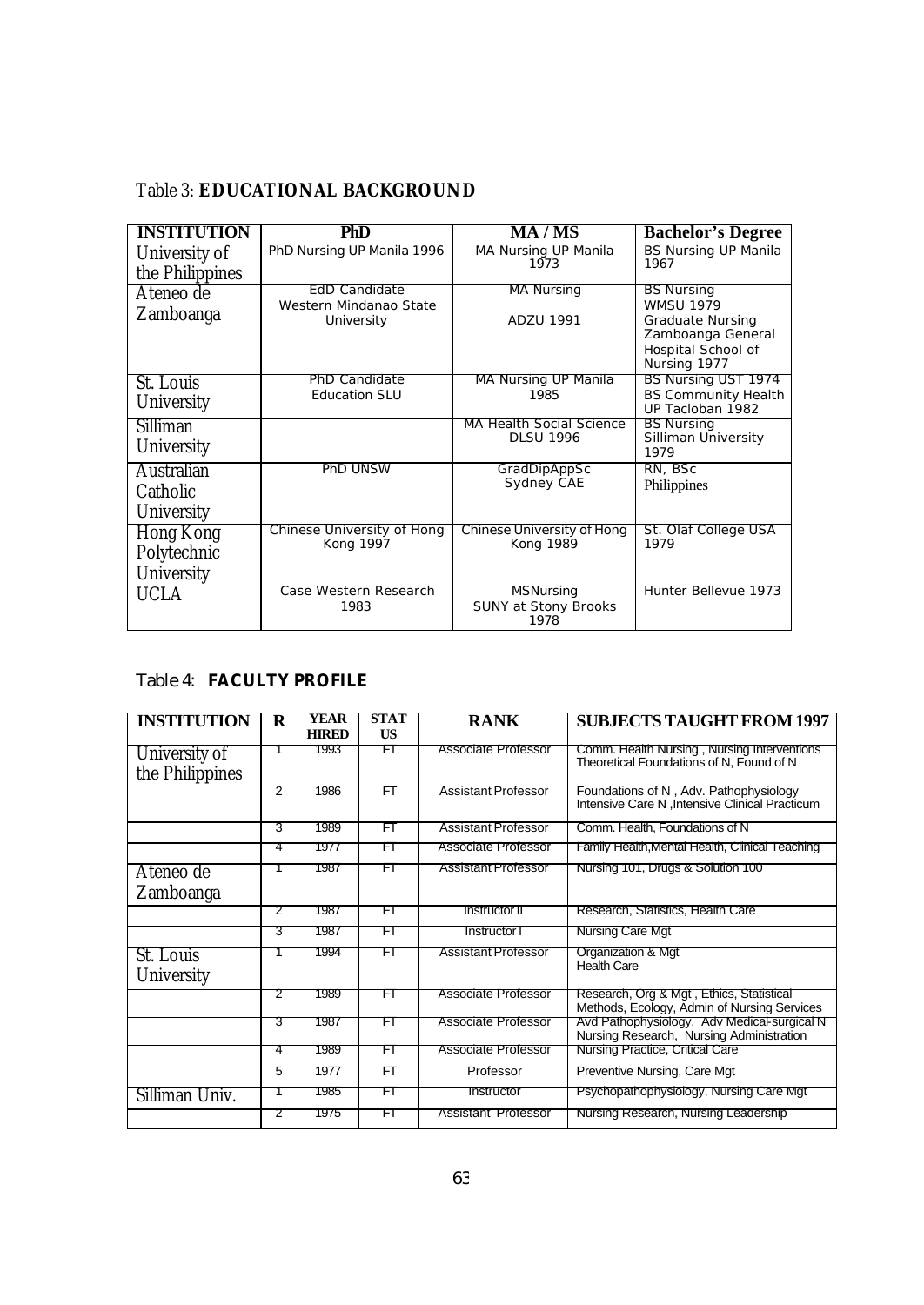|                                        |   |      |    |                            | <b>Nursing Mgt</b>                                                                                                       |
|----------------------------------------|---|------|----|----------------------------|--------------------------------------------------------------------------------------------------------------------------|
|                                        | 3 | 1985 | ۲I | <b>Associate Professor</b> | Comm. Health Nursing, Public Health Ad-n<br><b>Research Methods</b>                                                      |
| Hong Kong<br>Polytechnic<br>University |   | 1993 | FI | Asst. Prof                 | <b>Health Assessment &amp; Nursing Process</b><br>Fundamentals, Nursing Concepts                                         |
|                                        |   | 1996 | FI | Lecturer                   | Nursing Subjects, Caring Concepts                                                                                        |
| Catholic<br>University of<br>America   |   | 1978 | FI | <b>Associate Professor</b> | Doctorate and Master's Program Clinical<br>Research                                                                      |
|                                        |   | 1973 | FI | Associate Professor        | Med / Surgical Nursing, Professional practice,<br>Midlife and Older adults, Nutrition, Physical<br>assessment and skills |

## Table 5: **FACULTY EDUCATIONAL BACKGROUND**

| <b>INSTITUTION</b>              | R | PhD                                                                  | <b>MA/MS</b>                                 | <b>Bachelor's Degree</b>                                  |
|---------------------------------|---|----------------------------------------------------------------------|----------------------------------------------|-----------------------------------------------------------|
| University of                   | 1 |                                                                      | MA UP 1978                                   | <b>BSN UP 1972</b>                                        |
| the Philippines                 |   |                                                                      |                                              |                                                           |
|                                 | 2 | Doctorate in Public Health UP                                        | <b>MAN UP</b>                                | <b>BSN UP</b>                                             |
|                                 | 3 |                                                                      | Public Health UP                             | <b>BSN UP</b>                                             |
|                                 | 4 | PhD UP                                                               | <b>MAN UP</b>                                | <b>BSN UP</b>                                             |
| Ateneo de                       | T |                                                                      | <b>MAN Western Mindanao State</b>            | BSN ADZU 1980                                             |
| Zamboanga                       |   |                                                                      | U 97                                         |                                                           |
|                                 | 2 |                                                                      | <b>MAN</b> Western Mindanao State<br>U 97    | BSN Silliman U 1978                                       |
|                                 | З |                                                                      | Ateneo de Zamboanga 2000                     | <b>BSN Western Mindanao</b>                               |
| St. Louis                       | T | <b>SLU units</b>                                                     | <b>SLU 1998</b>                              | State U 86<br><b>SLU 1984</b>                             |
| University                      |   |                                                                      |                                              |                                                           |
|                                 | 2 | <b>SLU units</b>                                                     | <b>SLU 1998</b>                              | <b>SLU 1984</b>                                           |
|                                 | 3 | SLU units                                                            | <b>SLU 1999</b>                              | <b>SLU 1980</b>                                           |
|                                 | 4 |                                                                      | <b>SLU 1999</b>                              |                                                           |
|                                 | 5 | UP units                                                             | <b>SLU 98</b>                                | SLU 76 GN UP 1974                                         |
| Silliman                        | T |                                                                      | MA Nursing Silliman U 1999                   | BSN Silliman U 1981                                       |
| University                      |   |                                                                      |                                              |                                                           |
|                                 | 2 |                                                                      | MA Nursing Silliman U 1986                   | BSN Silliman U 1972                                       |
|                                 | 3 |                                                                      | MA Nursing Silliman U 1972                   |                                                           |
| <b>Hong Kong</b><br>Polytechnic |   | HK Chinese Univ 1999                                                 |                                              |                                                           |
|                                 |   |                                                                      |                                              |                                                           |
| University                      | 2 | Univ of Sydney Ongoing                                               | Univ of Sydney 1996                          | Univ of Sydney 1994                                       |
|                                 | 1 |                                                                      |                                              | St. John College 1964                                     |
| Catholic                        |   | DNSc Doctor of Nursing<br>Science CUA 1980                           | Master of Nursing Science<br><b>CUA 1976</b> |                                                           |
| University of                   |   |                                                                      |                                              |                                                           |
| America                         |   |                                                                      |                                              |                                                           |
|                                 | 2 | PhD Health Education:<br>Aging-Stress<br>University of Maryland 1988 | <b>MSN Nursing Education CUA</b><br>1961     | <b>BSN Nursing Education</b><br>St. Louis University 1953 |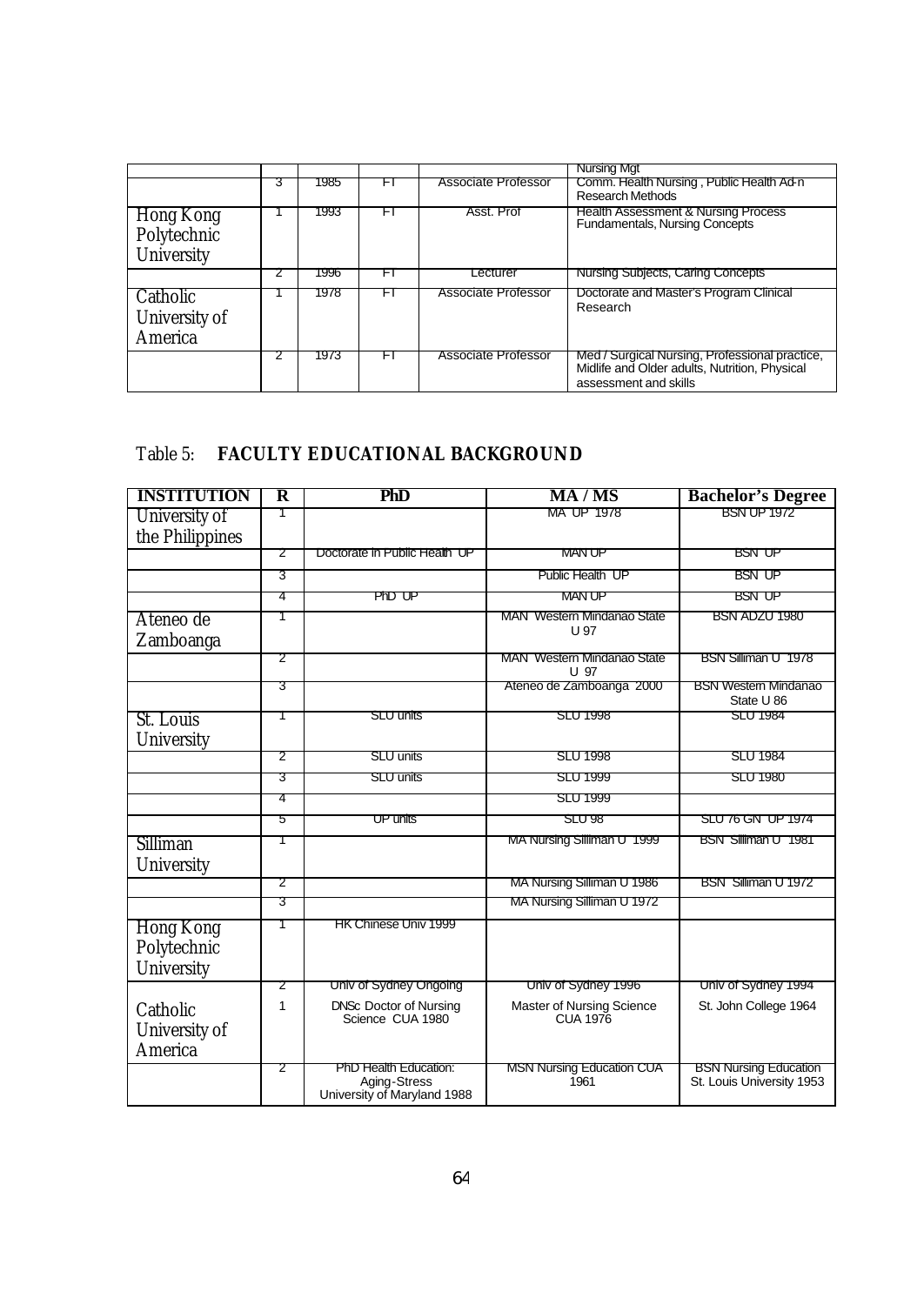## Table 6: **METHODS OF TEACHING**

|                                               | R | Lectu | Lec-     | Inquir    | Case           | <b>Experi</b> | Field | Resear         | Others                                                                           |
|-----------------------------------------------|---|-------|----------|-----------|----------------|---------------|-------|----------------|----------------------------------------------------------------------------------|
|                                               |   | re    | discuss  | ${\bf y}$ | <b>Studies</b> | ment          | Work  | ch             |                                                                                  |
| University of                                 | 1 | Y     | ion<br>Y |           | Y              |               | Y     | Y              |                                                                                  |
| the Philippines                               |   |       |          |           |                |               |       |                |                                                                                  |
|                                               | 2 |       | Y        |           | Y              |               |       |                |                                                                                  |
|                                               | 3 | Y     | Y        |           | Y              |               | Y     |                | COACHING,<br><b>MENTORING</b>                                                    |
|                                               | 4 |       | Y        | Y         |                |               | Y     | Y              | <b>EXPERIENTIAL</b>                                                              |
| Ateneo de<br>Zamboanga                        | 1 | Y     | Y        |           | Y              |               | Y     |                |                                                                                  |
|                                               | 2 | Y     | Y        | Y         | Y              |               | Y     | Y              |                                                                                  |
|                                               | 3 | Y     | Y        | Ÿ         | Y              |               | Y     | Ÿ              |                                                                                  |
| St. Louis<br>University                       | 1 |       | Y        | Υ         |                | Y             | Y     |                | Case Study, games,<br>exercises, community<br>visits, interview, film<br>viewing |
|                                               | 2 | Y     | Y        |           | Y              |               |       | Y              |                                                                                  |
|                                               | 3 |       | Y        | Y         |                | Y             |       | Y              | workshops                                                                        |
|                                               | 4 |       | Y        | Y         |                | Y             | Y     | Y              |                                                                                  |
|                                               | 5 |       | Y        | Y         | Y              |               |       |                | Demo, games, story-<br>telling, small-group<br>discussions, role play            |
| Silliman<br>University                        | 1 | Y     | Y        |           | Y              |               | Y     |                | Demo, film viewing                                                               |
|                                               | 2 | Y     | Y        |           |                |               |       |                |                                                                                  |
|                                               | 3 | Y     |          |           |                |               |       | Y              |                                                                                  |
| Australian<br>Catholic<br>University          | 1 |       |          |           |                |               |       |                | Problem solving<br>approach, team work,<br>theoretical and<br>practical learning |
| <b>Hong Kong</b><br>Polytechnic<br>University | 1 |       | y        |           | y              |               | y     | y              |                                                                                  |
|                                               | 2 | y     | y        |           | y              |               |       | $\overline{y}$ |                                                                                  |
| Catholic<br>University of<br>America          | 1 |       |          | Y         | Y              |               | y     | Y              | Seminar questions                                                                |
|                                               | 2 | у     | Y        |           | у              |               | Y     | y              |                                                                                  |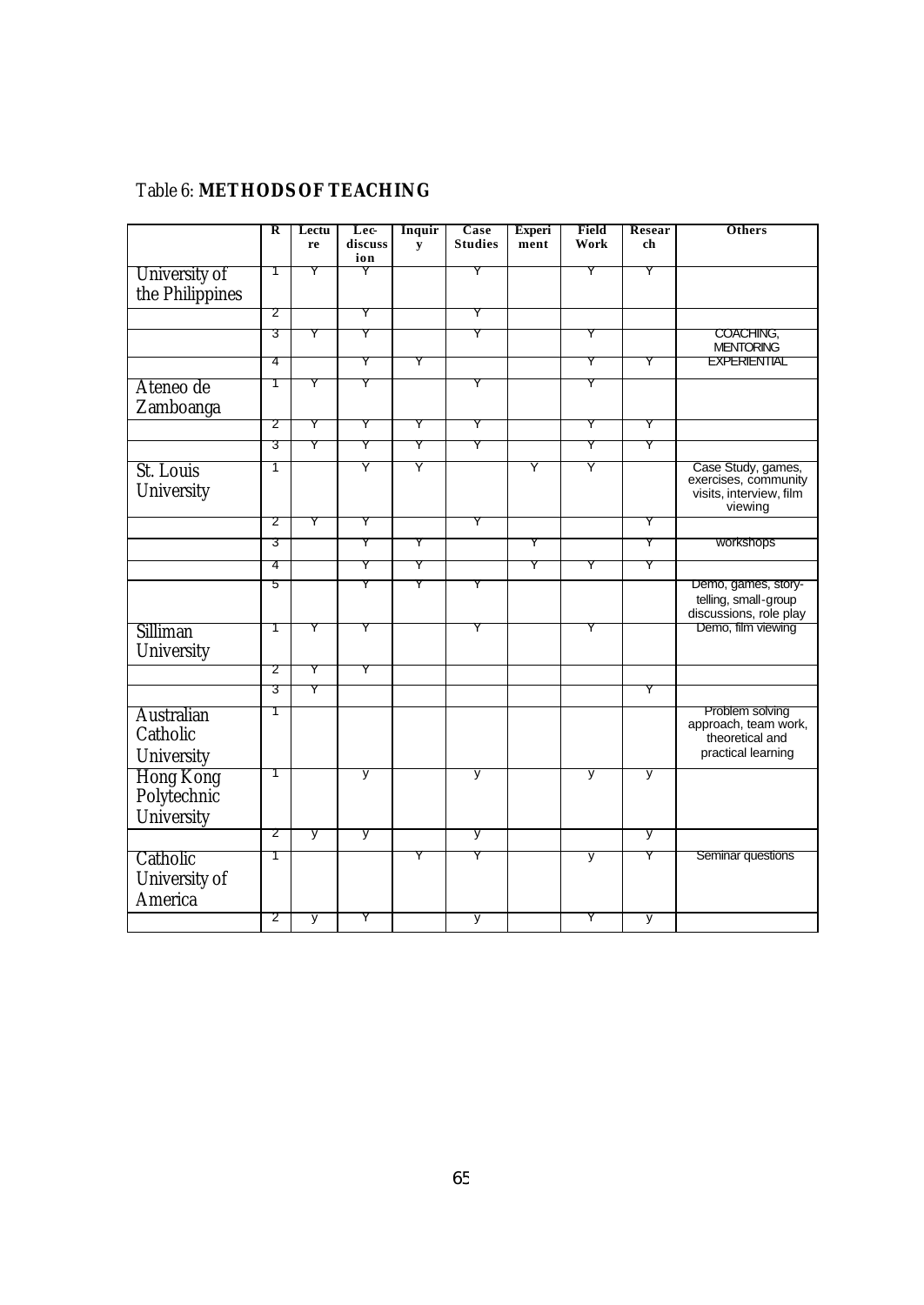## Table 7: **TEACHING MATERIALS**

| <b>INSTITUTION</b>                     | $\overline{\mathbf{R}}$ | Course<br>Manual | Text<br>books | Selected<br>Rdgs | Exercises | Realia | Projects | others                                                       |
|----------------------------------------|-------------------------|------------------|---------------|------------------|-----------|--------|----------|--------------------------------------------------------------|
| University of<br>the Philippines       | 1                       |                  | Y             | Y                |           |        | Y        |                                                              |
|                                        | 2                       | Y                |               |                  | Y         |        | Y        |                                                              |
|                                        | उ                       |                  | Y             | Y                | Y         |        | Y        | <b>JOURNALS</b>                                              |
|                                        | 4                       |                  |               | Y                | Y         |        | Y        |                                                              |
| Ateneo de<br>Zamboanga                 | 1                       |                  | Y             | Y                | Y         |        | Y        |                                                              |
|                                        | 2                       |                  | Y             | Y                | Y         |        | Y        |                                                              |
|                                        | 3                       |                  | Ÿ             | Y                | Y         |        | Y        |                                                              |
| St. Louis<br>University                | Τ                       | Y                |               | Y                | Y         |        |          | collage making, puppet show                                  |
|                                        | 2                       |                  | Y             | Y                | Y         |        |          | instructional computer progs<br>slides, film, transparencies |
|                                        | 3                       |                  | Y             | Y                | Y         |        |          |                                                              |
|                                        | 4                       |                  | Y             | Y                | Y         |        |          |                                                              |
|                                        | $\overline{5}$          |                  | Y             | Y                | Y         | Y      | Y        |                                                              |
| Silliman<br>University                 | 1                       |                  | y             | у                |           |        | Y        | worksheets                                                   |
|                                        | 2                       |                  | у             | y                |           |        |          | unpubished researches                                        |
|                                        | 3                       |                  | Y             | Y                |           |        |          |                                                              |
| Nanyang<br>Polytechnic                 |                         |                  |               |                  |           |        |          |                                                              |
| Hong Kong<br>Polytechnic<br>University | 1                       |                  |               | $\overline{y}$   | y         |        |          | Problem-based learning                                       |
|                                        | 2                       | у                |               | у                |           |        | у        |                                                              |
| Catholic<br>University of<br>America   | 1                       |                  |               | y                |           |        | Y        | Pertinent readings                                           |
|                                        | 2                       |                  | y             | Υ                |           |        | у        |                                                              |

## Table 8: **SCHOOL PRACTICES and ACTIVITIES**

| <b>INSTITUTION</b> | R | <b>Faculty Evaluation</b> | <b>Faculty Development Program</b>                                                     |
|--------------------|---|---------------------------|----------------------------------------------------------------------------------------|
| University of      |   |                           |                                                                                        |
| the Philippines    |   |                           |                                                                                        |
|                    |   | student, peer, dean       | participant, trainor                                                                   |
|                    |   | student, peer, dean       | Continuing Ed & Extn Services Program Head                                             |
|                    |   | student                   | Making development plans                                                               |
| Ateneo de          |   | peers, students, chair    | interesting admin supportive                                                           |
| Zamboanga          |   |                           |                                                                                        |
|                    |   | peers, students, chair    | supportive and participative for achievement<br>of institutional goal & for prof'l dev |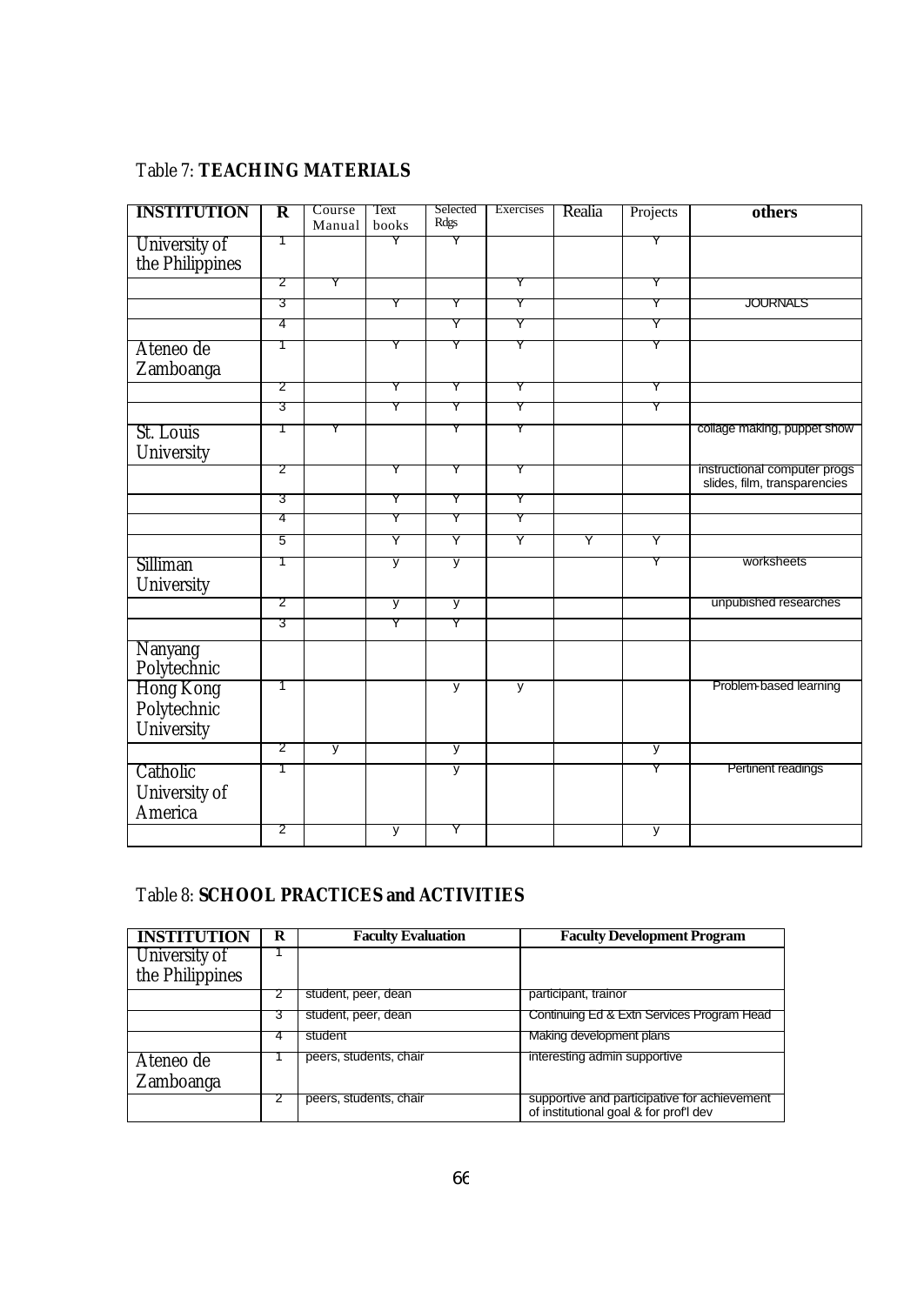|                   | 3              | peers, students, chair                                                    |                                                                                             |
|-------------------|----------------|---------------------------------------------------------------------------|---------------------------------------------------------------------------------------------|
| St. Louis         |                | regularly done to improve teaching                                        | need to be more involved                                                                    |
| University        |                |                                                                           |                                                                                             |
|                   | 2              | dean, DH, students                                                        | 100% planning, imple & eval                                                                 |
|                   | 3              | every semester                                                            | active as planner, organizer, participanT                                                   |
|                   | 4              | twice a year                                                              | very much                                                                                   |
|                   | 5              | 35% ss35 DH30 Dean                                                        |                                                                                             |
| Silliman          | 1              | done by students, supervisor peer, self                                   |                                                                                             |
| University        |                |                                                                           |                                                                                             |
|                   | 2              | done by students, supervisor, peer,<br>self                               | intense as faculty and as acting dean                                                       |
|                   | З              | done by students, supervisor, peer,<br>self                               | Chair of Continuing Education                                                               |
| Hong Kong         | 1              | Departmental every 3-5 years                                              | 1 very passive since it needs to involve<br>budget allocation for clinical supervision      |
| Polytechnic       |                |                                                                           |                                                                                             |
| <b>University</b> |                |                                                                           |                                                                                             |
|                   | 2              | Student-feedback yearly, yearly<br>appraisal                              | Involved in brainstorming, planning and<br>development                                      |
| Catholic          | $\overline{1}$ | Need stronger peer evaluation<br>program. Students evaluate courses,      | High: attend pertinent workshops; focus on<br>maintaining current expertise through reading |
| University of     |                | Summary of annual faculty                                                 | and practice                                                                                |
| America           |                | responsibilities and professional<br>activities                           |                                                                                             |
|                   | 2              | Annual and semi-annual meetings of<br>Deans, Informal process which needs | Limited- 3 years ago involved in writing<br>evaluations of faculty                          |
|                   |                | more structure                                                            | Working on developing mentoring program                                                     |
|                   |                |                                                                           | with a small committee                                                                      |

## Table 9: **RESEARCH and CONFERENCES**

| <b>INSTITUTION</b> | $\bf{R}$ | <b>RESEARCH</b>                                                | <b>CONFERENCES</b>                                                             |
|--------------------|----------|----------------------------------------------------------------|--------------------------------------------------------------------------------|
| University of      |          |                                                                |                                                                                |
| the Philippines    |          |                                                                |                                                                                |
|                    | 2        | Eval of asthma educ progs                                      | Intl Nursing Council, Canada<br>Conf in China, Korea, Manila                   |
|                    | З        | not for the moment                                             |                                                                                |
|                    | 4        | Improvement of Program policies                                | Malaria Control Convention (Natl)                                              |
| Ateneo de          |          | none                                                           | <b>PNA</b>                                                                     |
| Zamboanga          |          |                                                                |                                                                                |
|                    | 2        | yes- to improve nursing care                                   | 5 incl. AHSE                                                                   |
|                    | 3        |                                                                | I incl. AHSE                                                                   |
| St. Louis          |          | not at the moment                                              | none                                                                           |
| University         |          |                                                                |                                                                                |
|                    | 2        | advising                                                       | Project Cycle mgt Training                                                     |
|                    | 3        | status of nursing research                                     | Council for Adult & Experiential Lrng USA<br>Intl Convention of Nurses         |
|                    | 4        | dissertation                                                   |                                                                                |
|                    | 5        | dissertation                                                   |                                                                                |
| Silliman           |          | n <sub>o</sub>                                                 | Intl Convention of Nurses                                                      |
| University         |          |                                                                |                                                                                |
|                    | 2        | yes. To generate information and share through<br>publications | Council for Adult & Experiential Lrng USA<br>Prior Leearning assessment CANADA |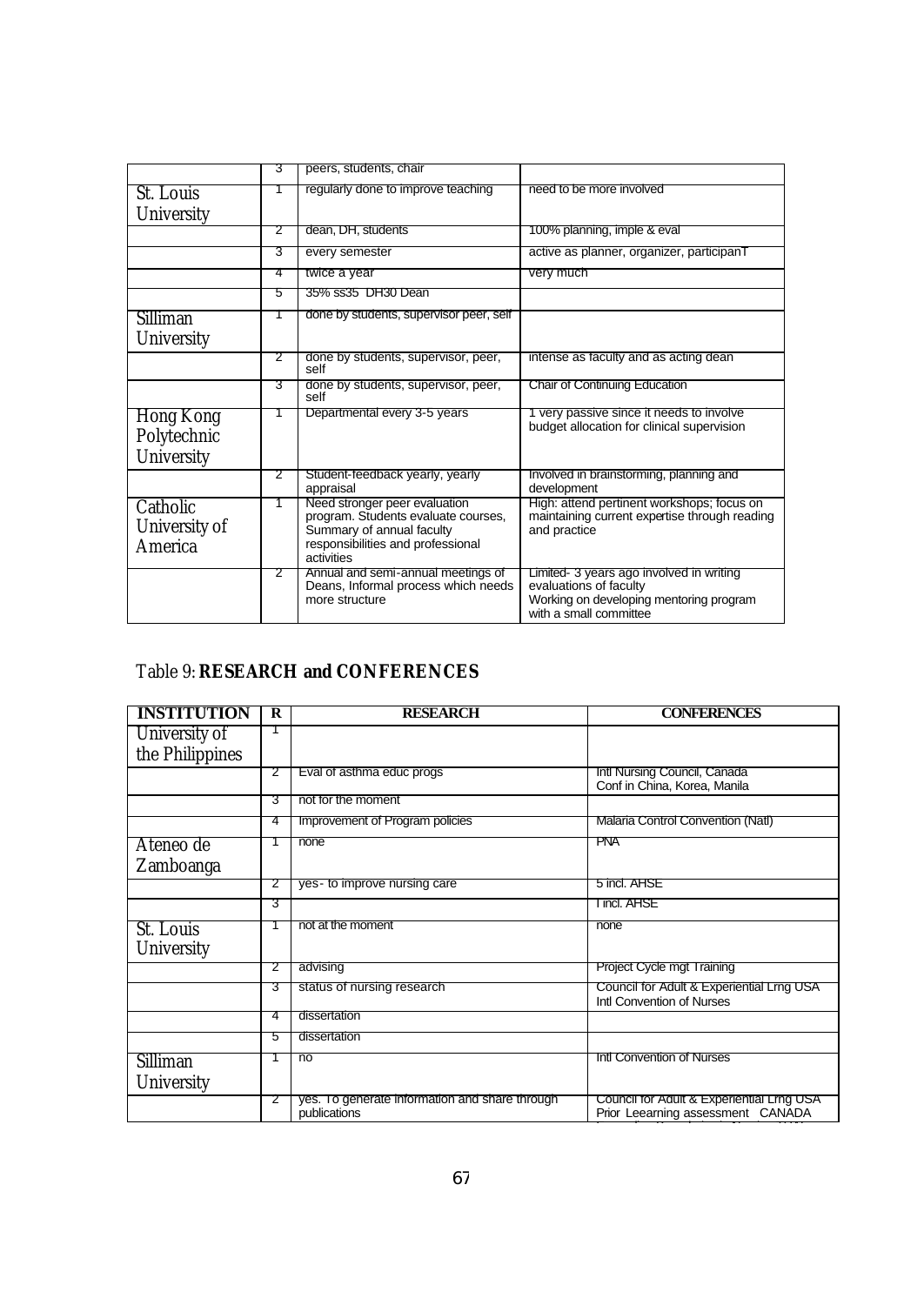|                                        |   |                                                                                                                        | Expanding Boundaries in Nursing THAT<br>Nursing towards 2000 JORDAN                     |
|----------------------------------------|---|------------------------------------------------------------------------------------------------------------------------|-----------------------------------------------------------------------------------------|
|                                        | 3 | yes for income generating projects                                                                                     |                                                                                         |
| Hong Kong<br>Polytechnic<br>University |   | es. Three articles in journal publications, develop<br>web-based clinics for resource center                           | Nursing as a new wave in Beijing<br>Behavioral & community health sciences in<br>Sydney |
|                                        |   | res. Yearly in journals                                                                                                |                                                                                         |
| Catholic<br>University of<br>America   |   | Research on education of nurses. Area of interests:<br>accrediting Nursing programs in terms of outcome<br>achievement |                                                                                         |
|                                        |   | Yes. Publications recommended changes in practice<br>eg: Home Care of Congestive Heart Patients post<br>discharge      | Community and public health conferences<br>nationally and locally                       |

## Table 10: **THE GRADUATES**

| <b>INSTITUTION</b>                  | R | <b>STRENGTHS AS PROVEN IN</b>                                                                                                                                                   | <b>CHARACTERISTICS</b>                                                                               |
|-------------------------------------|---|---------------------------------------------------------------------------------------------------------------------------------------------------------------------------------|------------------------------------------------------------------------------------------------------|
|                                     |   | <b>THE WORKPLACE</b>                                                                                                                                                            |                                                                                                      |
| University of the                   | T | clinical, research, teaching                                                                                                                                                    | self-directed, competent, resourceful                                                                |
| Philippines                         |   |                                                                                                                                                                                 |                                                                                                      |
|                                     | 2 | clinical nursing, research, occupation<br>requiring interaction with people<br>resourcefulness, systematic I<br>independent, decision-making ability<br>self-directed, diligent | Independence, academic excellence                                                                    |
|                                     | З | nursing practice, research, administration                                                                                                                                      |                                                                                                      |
|                                     | 4 | nursing practice, research,<br>teaching capability for critical thinking<br>effective community leadership                                                                      |                                                                                                      |
| Ateneo de                           | 1 | nursing practice                                                                                                                                                                | strong sense of value, commitment,                                                                   |
| Zamboanga                           |   |                                                                                                                                                                                 | patient diligent, optimistic, energetic<br>men and women for others                                  |
|                                     | 2 | nursing practice                                                                                                                                                                | value-oriented and strong sense of<br>determination                                                  |
|                                     | 3 | nursing practice                                                                                                                                                                | hospital-based clinical practice                                                                     |
| <b>St. Louis University</b>         | 1 | hospital nursing practice                                                                                                                                                       | competence, caring                                                                                   |
|                                     | 2 | nursing, jobs requiring good therapeutic,<br>community skills techniques                                                                                                        | good comm. Skills, nursing care                                                                      |
|                                     | 3 | professional competence, professionalism                                                                                                                                        | concern for clients<br>dedication to work commitment to<br>nursing practice                          |
|                                     | 4 | hospital nursing<br>nursing ed                                                                                                                                                  | acquired K & well-rounded<br>personality                                                             |
|                                     | 5 | bedside nursing                                                                                                                                                                 | assertiveness                                                                                        |
| Silliman University                 | 1 | nursing service                                                                                                                                                                 | integrity, dedication, compassion                                                                    |
|                                     | 2 | hospital & comm. Health programs                                                                                                                                                | competent in nursing practice<br>critical thinking and problem-solving<br>accountability, commitment |
|                                     | 3 | missionary work in dev'g countries                                                                                                                                              | respect for human individuality<br>resourcefulness                                                   |
| Hong Kong<br>Polytechnic University | 1 | Adaptation, good working attitude, seek<br>information                                                                                                                          | Critical mind, patience, initiative to<br>learn                                                      |
|                                     | 2 | Clinical / hospital                                                                                                                                                             | <b>Clinical expertise</b>                                                                            |
| Catholic Univ. of America           | 1 | As nurse educators and nurse researchers                                                                                                                                        |                                                                                                      |
|                                     | 2 |                                                                                                                                                                                 |                                                                                                      |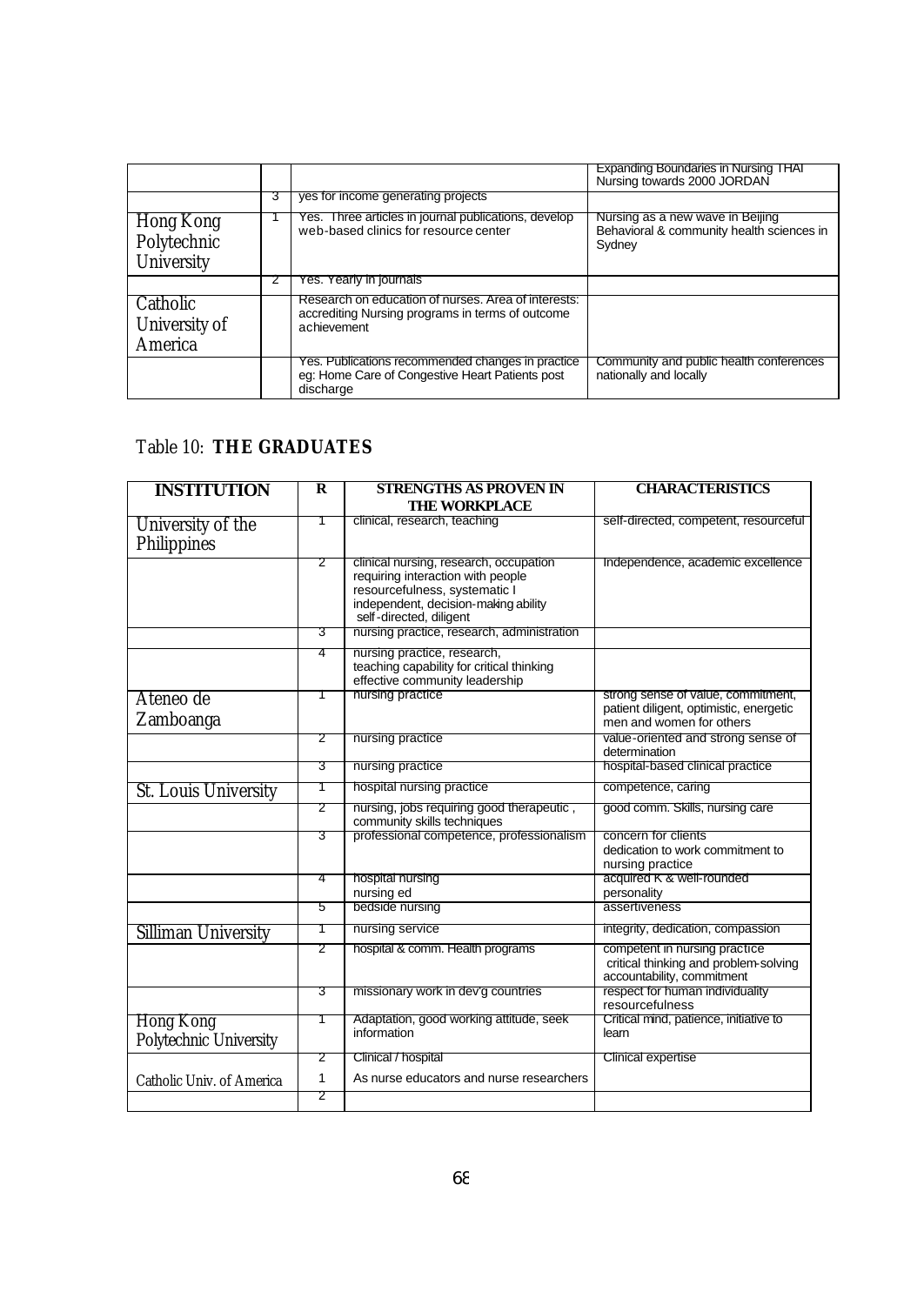## Table 11: **THE INSTITUTION**

| <b>INSTITUTION</b>                       | $\overline{\mathbf{R}}$ | <b>STRENGTHS</b>                                                                                                                                                                                                                                                                                                                                                                                                                                                                                                                     | WEAKNESSES                                                                                                                                                                                                    |  |
|------------------------------------------|-------------------------|--------------------------------------------------------------------------------------------------------------------------------------------------------------------------------------------------------------------------------------------------------------------------------------------------------------------------------------------------------------------------------------------------------------------------------------------------------------------------------------------------------------------------------------|---------------------------------------------------------------------------------------------------------------------------------------------------------------------------------------------------------------|--|
| University of the<br>Philippines         | Τ                       | dev of competency-based, community<br>oriented BSN courses Distance Ed Prog for<br>MA PhD faculty FT                                                                                                                                                                                                                                                                                                                                                                                                                                 | more research activities publication<br>in refereed journals faculty salary                                                                                                                                   |  |
|                                          | 2                       | competency-based curriculum                                                                                                                                                                                                                                                                                                                                                                                                                                                                                                          | more funding for research<br>more admin support<br>more opportunities to practice N                                                                                                                           |  |
|                                          | 3                       | trailblazer in introducing I<br>nnovations in nursing ed                                                                                                                                                                                                                                                                                                                                                                                                                                                                             | MA program geared towards<br>clinical specialization                                                                                                                                                          |  |
|                                          | 4                       | clinical expertise                                                                                                                                                                                                                                                                                                                                                                                                                                                                                                                   | resources salaries                                                                                                                                                                                            |  |
| Ateneo de<br>Zamboanga                   | 1                       | board exam results<br>experienced fac members<br>well-planned progs for related learning<br>experience                                                                                                                                                                                                                                                                                                                                                                                                                               | instruction, faculty, curriculum                                                                                                                                                                              |  |
|                                          | 2                       | board exam results<br>experienced fac members<br>well-planned progs for related learning<br>experience                                                                                                                                                                                                                                                                                                                                                                                                                               | instruction, faculty, curriculum                                                                                                                                                                              |  |
|                                          | 3                       | Atenean value: In the service of God and<br>country                                                                                                                                                                                                                                                                                                                                                                                                                                                                                  | instruction, faculty, curriculum                                                                                                                                                                              |  |
| St. Louis University                     | 1                       | trng, clinical & community health setting<br>extension services (MNC) immersion<br>program                                                                                                                                                                                                                                                                                                                                                                                                                                           | AHSE curriculum implementation                                                                                                                                                                                |  |
|                                          | 2                       | qualified faculty facilities / equipment<br>internet lab                                                                                                                                                                                                                                                                                                                                                                                                                                                                             | research                                                                                                                                                                                                      |  |
|                                          | 3                       | extensive training on nursing research<br>extension service faculty training & dev<br>facilities                                                                                                                                                                                                                                                                                                                                                                                                                                     | academic qualifications of faculty                                                                                                                                                                            |  |
|                                          | 4                       | experienced faculty to provide basic nursing<br>ed                                                                                                                                                                                                                                                                                                                                                                                                                                                                                   | library, learning envi facilities eg skills<br>lab more classrooms                                                                                                                                            |  |
|                                          | 5                       | good fac dev program updated trends                                                                                                                                                                                                                                                                                                                                                                                                                                                                                                  | faculty research more hands-on<br>projects on clinical practice research,<br>mgt.                                                                                                                             |  |
| Silliman University                      | 1                       | dedicated faculty with MA recent edition of<br>books & other learning resources<br>Guidance & Counseling progrs                                                                                                                                                                                                                                                                                                                                                                                                                      | physical facilities & lab equipment                                                                                                                                                                           |  |
|                                          | 2                       | committed faculty responsive comm.<br>Extension prog innovations in teaching<br>integration bet theory & practice Christian<br>orientation                                                                                                                                                                                                                                                                                                                                                                                           | faculty qualifications, research<br>opportunities, more publications, less<br>teaching load                                                                                                                   |  |
|                                          | З                       | Center of Excellence because of<br>Performance in National Board Exam                                                                                                                                                                                                                                                                                                                                                                                                                                                                | facilities publication<br>reduce faculty load                                                                                                                                                                 |  |
| Hong Kong<br>Polytechnic<br>University   | 1                       | Wide range of network<br>experienced local staff including clinical<br>teaching                                                                                                                                                                                                                                                                                                                                                                                                                                                      | Communication between senior /<br>junior staff for development of<br>department<br>More focus                                                                                                                 |  |
|                                          | 2                       | Supportive to do research<br>Mentoring system in research                                                                                                                                                                                                                                                                                                                                                                                                                                                                            | More evidence-based research                                                                                                                                                                                  |  |
| Catholic University of<br>America        | 1                       | Strong graduate curriculum to prepare<br>nurse educators and academic<br>administrators (to train would-be teachers)                                                                                                                                                                                                                                                                                                                                                                                                                 |                                                                                                                                                                                                               |  |
| Australian Catholic<br><b>University</b> | 2<br>1                  | Strong tradition of teaching moral / ethical<br>values of teaching leadership and clinical<br>skills of producing nurses who are<br>dedicated and professional with a strong<br>Nursing identity<br>Produces many nursing leaders throughout<br>the world<br>Emphasis on personal and professional<br>development of students, Focus on<br>professional and ethical practice, reflective<br>practice, enabling team work, problem-<br>solving, Has well-established procedures<br>for evaluating performance and ensuring<br>quality | Using computer technology more<br>effectively<br>More inter-disciplinary collaboration<br>in teaching and research<br>Using our material resources more<br>effectively given our location in<br>Washington DC |  |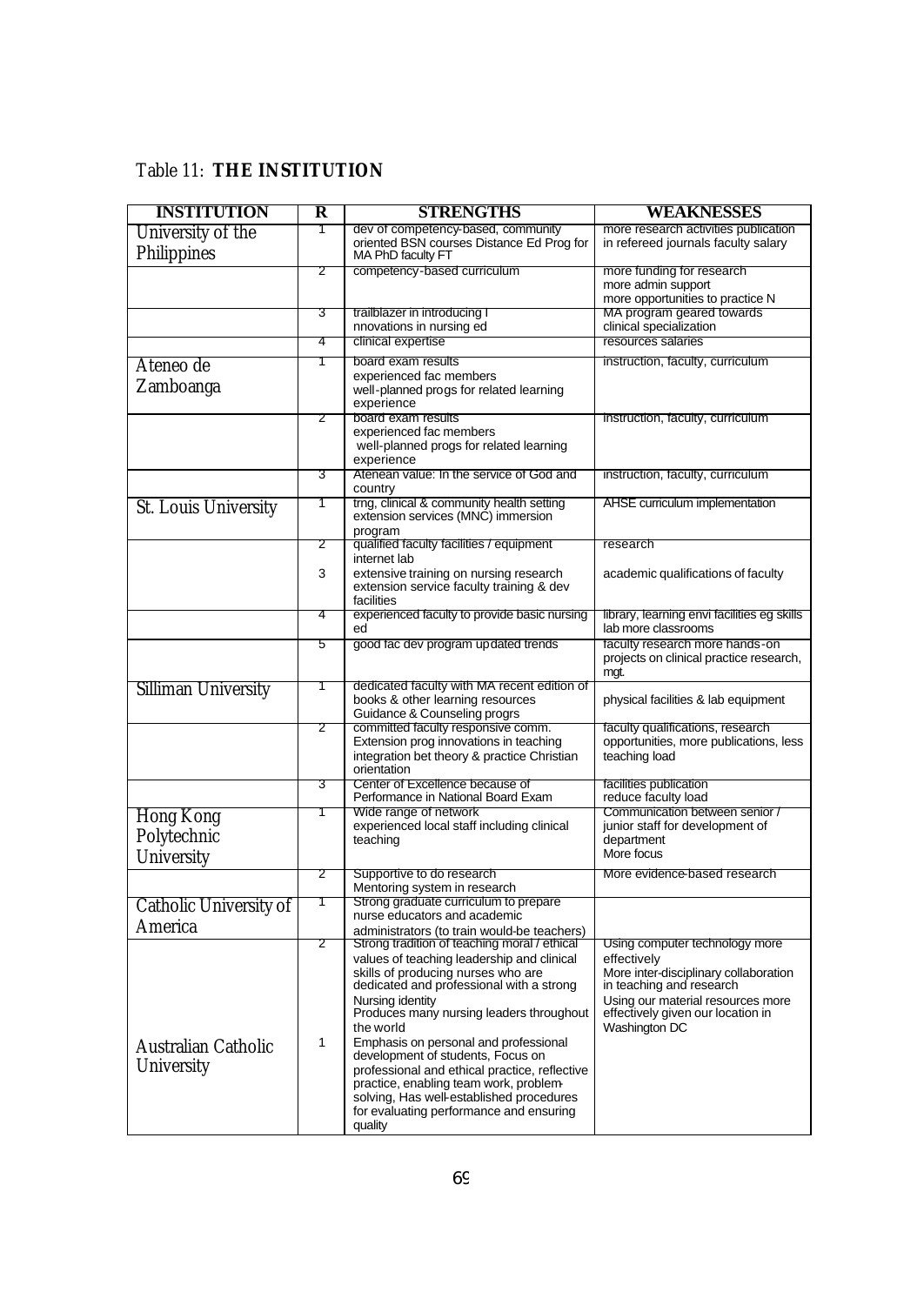#### Table 12: **TYPE OF INSTITUTION, YEAR ESTABLISHED, SOURCES OF INCOME AND TUITION FEES**

| <b>INSTITUTION</b>                      | <b>TYPE OF</b> | YEAR               | <b>INCOME</b>           | <b>TUITION*</b>                |
|-----------------------------------------|----------------|--------------------|-------------------------|--------------------------------|
|                                         | <b>SCHOOL</b>  | <b>ESTABLISHED</b> |                         |                                |
| University of the                       | Public         | 1948               | Government /            | 5.80 / unit                    |
| Philippines                             |                |                    | tuition                 |                                |
| Ateneo de                               | Private        | 1916               | Tuition                 | 6.65                           |
| Zamboanga                               |                |                    |                         |                                |
| St. Louis University                    | Private        | 1911               | Tuition / grants        | 5.13                           |
|                                         |                |                    | Belgian                 |                                |
|                                         |                | 1901               | benefactors             |                                |
| Silliman University                     | Private        |                    | Tuition / grants        | 8.25 / unit                    |
| Nanyang Polytechnic                     | Public         | 1992               | Government /<br>tuition | 1,691 / yr less gov<br>subsidy |
| Hong Kong                               | public         |                    | Government /            | 5,397.45                       |
| Polytechnic                             |                |                    | tuition                 |                                |
| University                              |                |                    |                         |                                |
| Universiti                              | <b>Public</b>  | 1996               |                         |                                |
| Kebangsaan Malaysia                     |                |                    |                         |                                |
| UCLA                                    | Public         | 1949               | Tuition /               | Non-resident:                  |
|                                         |                |                    | government,             | 4,768.00 / quarter             |
|                                         |                |                    | grants, donations       | Resident: 1,231.00             |
| Australian Catholic                     | Public         | 1991               |                         | 2,216.25                       |
| University                              |                |                    |                         |                                |
| National Yang-Ming                      | Public         | 1971               | Government              |                                |
| Medical University<br>Taiwan            |                |                    |                         |                                |
| <b>Seoul National</b>                   | Public         | 1946               | Government              |                                |
| University                              |                |                    |                         |                                |
| Korea                                   |                |                    |                         |                                |
| <b>Hallym University</b>                | Private        | 1994               | Tuition                 |                                |
| Korea                                   |                |                    |                         |                                |
| Keio Junior College                     | <b>Public</b>  | 1858               | Tuition / donations     |                                |
| of Nursing Japan                        |                |                    |                         |                                |
| University of Hong                      | Public         | 1995               |                         |                                |
| Kong                                    |                | (Nursing)          |                         |                                |
| University of Hawaii                    | Public         | 1932               | 15%<br>Tuition          | Resident:                      |
| <b>USA</b>                              |                |                    | State gen funds 43      | 1,464.00 per                   |
|                                         |                |                    | Federal funds<br>20     | semester                       |
|                                         |                |                    | Grants: private 2       | Non-resident:                  |
|                                         |                |                    | Others<br>20            | 4,704.00 per                   |
|                                         |                |                    |                         | semester                       |
| University of Western                   | Public         | 1989               |                         |                                |
| Sydney Nepean<br>Catholic University of |                |                    |                         |                                |
|                                         | Private        | 1932               | tuition                 | FT per sem:<br>10,025.00       |
| America                                 |                |                    |                         | PT per sem credit              |
|                                         |                |                    |                         | hr: 770.00                     |

\*in US Dollars

1 US\$ = 43.00 Philippine Peso

= 1.70 Australian Dollars

= 7.80 Hong Kong Dollars

= 1.78 Singaporean Dollars

= 30.50 National Taiwan Dollars

= 1.76 Japan Yen

= .52 Australian Dollars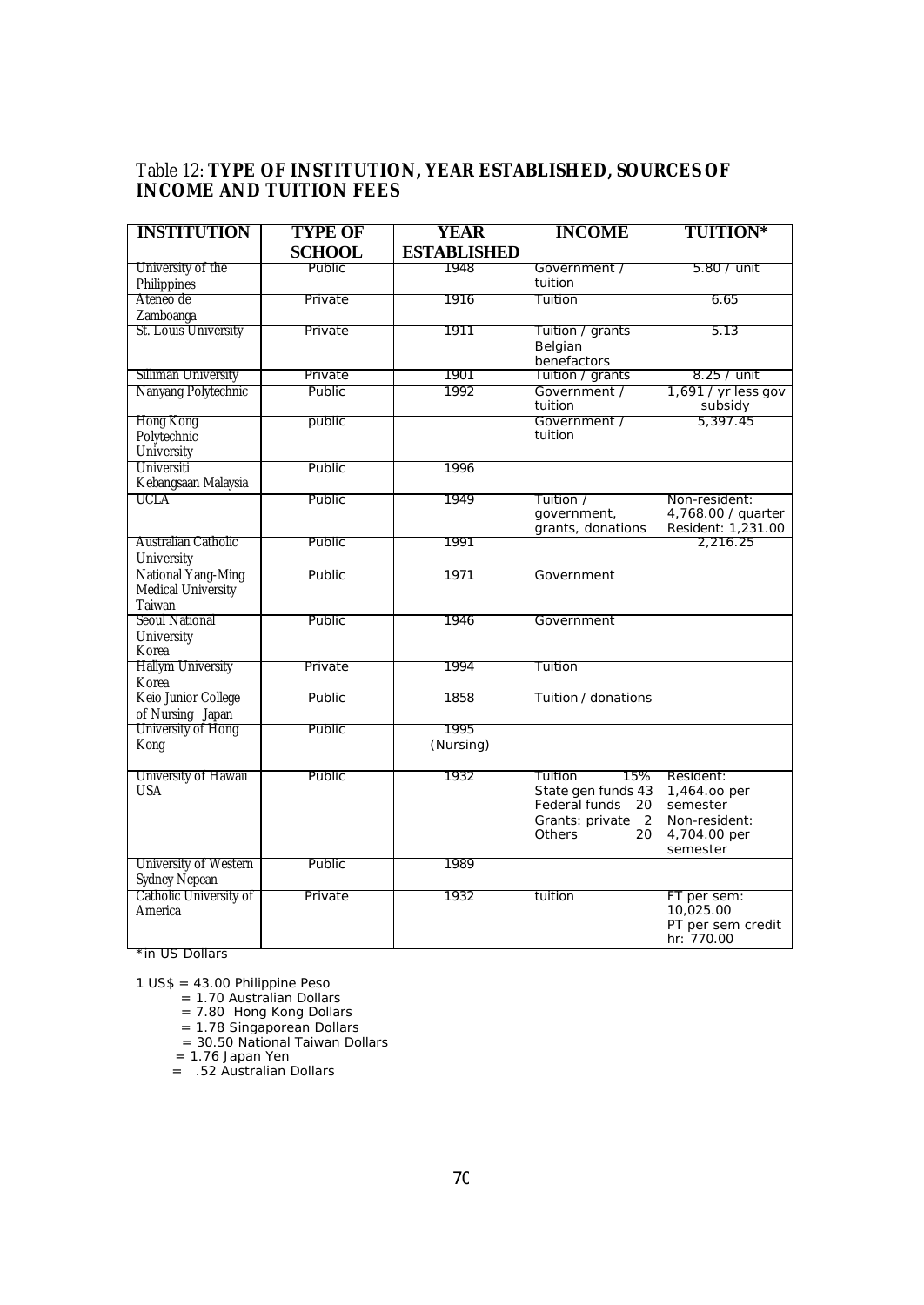| <b>INSTITUTION</b> | VISION                                                       | <b>MISSION</b>                                            | <b>ADMISSION</b>                              |  |  |  |
|--------------------|--------------------------------------------------------------|-----------------------------------------------------------|-----------------------------------------------|--|--|--|
|                    |                                                              |                                                           | <b>REQUIREMENTS</b>                           |  |  |  |
| University of      | To strengthen the<br>capabilities of its individual          | To provide leadership and<br>excellence in nursing        | <b>UPCAT</b>                                  |  |  |  |
| the Philippines    | members and the society as                                   | education, research,                                      |                                               |  |  |  |
|                    | a whole                                                      | continuing education,                                     |                                               |  |  |  |
|                    |                                                              | community service &                                       |                                               |  |  |  |
| Ateneo de          | To form men and women of                                     | nursing development<br>To provide educ that is a          | College entrance                              |  |  |  |
|                    | God, for others & serving as                                 | process of formation that                                 | exam80% HS average,                           |  |  |  |
| Zamboanga          | an agent of change in                                        | develops in the person the                                | upper 40% of HS                               |  |  |  |
|                    | bringing about peace                                         | knowledge, skills &<br>orientation needed for a           | physically and mentally<br>healthy            |  |  |  |
|                    |                                                              | life of dedicated service                                 |                                               |  |  |  |
| St. Louis          | Integral human formation<br>directed towards a Christian     | To promote human dignity                                  | College Entrance Exam<br>Good HS scholastic   |  |  |  |
| University         | dev of KSA of the youth who                                  | and happiness through<br>research instruction &           | records Good moral                            |  |  |  |
|                    | will become mature                                           | comm service leading to                                   | character                                     |  |  |  |
|                    | Christians and active<br>members of Church                   | the dev of the total person<br>able to take up one's      |                                               |  |  |  |
|                    |                                                              | responsibility in the church                              |                                               |  |  |  |
|                    |                                                              | and world                                                 |                                               |  |  |  |
| Silliman           | (UNIV) committed to total<br>human development for           | to provide opportunities for<br>all members of the acad.  | HS Gen ave 85% top<br>40% of grad class       |  |  |  |
| University         | societal and environmental                                   | Community to seek truth,                                  | <b>Entrance Exam</b>                          |  |  |  |
|                    | well-being                                                   | justice, love to pursue                                   |                                               |  |  |  |
|                    |                                                              | academic excellence in<br>every dimension of inquiry,     |                                               |  |  |  |
|                    |                                                              | learning & teaching                                       |                                               |  |  |  |
| Nanyang            | To provide quality ed and                                    | Total dev of grads to their                               | GCE "O" level holders                         |  |  |  |
| Polytechnic        | trng to prepare grads for life<br>and work by equipping them | fullest potential and ensure<br>that they contribute to   | English, elementary +<br>Math, Science with   |  |  |  |
|                    | to contribute to the                                         |                                                           | Grades between 1-7                            |  |  |  |
|                    | technological economic and<br>social dev of Singapore        |                                                           |                                               |  |  |  |
| <b>Hong Kong</b>   | To become internationally                                    | To contribute to the well-                                | <b>HKALE Chinese</b>                          |  |  |  |
| Polytechnic        | recognized for excellence in                                 | being of HK community be                                  | Literature, AS-level in                       |  |  |  |
| University         | applied research teaching<br>and community services in       | providing a range of high<br>quality, flexible, practice- | English, Passed in 2<br>other HKALE subjects, |  |  |  |
|                    | health-related issues                                        | oriented progs                                            | one being Biology                             |  |  |  |
|                    | strengthen our linkages with<br>business and industry        |                                                           | Passed HKCEE                                  |  |  |  |
| <b>Universiti</b>  | To be the leader in nursing                                  |                                                           |                                               |  |  |  |
| Kebangsaan         | and a center of excellence                                   |                                                           |                                               |  |  |  |
| Malaysia           | for nursing education and<br>nursing practice                |                                                           |                                               |  |  |  |
|                    |                                                              |                                                           |                                               |  |  |  |
| <b>UCLA</b>        |                                                              | To advance nursing                                        |                                               |  |  |  |
|                    |                                                              | science through the<br>conduct and dissemination          |                                               |  |  |  |
|                    |                                                              | of research and expand its                                |                                               |  |  |  |
|                    |                                                              | national and international<br>leadership in educational   |                                               |  |  |  |
|                    |                                                              | preparation of nurses                                     |                                               |  |  |  |
| Australian         | To prepare students who can                                  | To develop a graduate who                                 | Aus. Year 12 Certificate.                     |  |  |  |
| Catholic           | work in a variety of<br>institutional and community          | will, at beginning level, be<br>an independent learner, a | Passing Entrance and<br>Gen. Math             |  |  |  |
| University         | settings and who have                                        | competent practitioner, a                                 | 21 years of age                               |  |  |  |
|                    | acquired the ability to reflect                              | creative and critical thinker                             |                                               |  |  |  |
|                    | upon and develop Christian<br>values, appropriate to the     | and a motivated<br>researcher                             |                                               |  |  |  |
|                    | practice of nursing                                          |                                                           |                                               |  |  |  |

# Table 13: **VISION, MISSION AND ADMISSION REQUIREMENTS**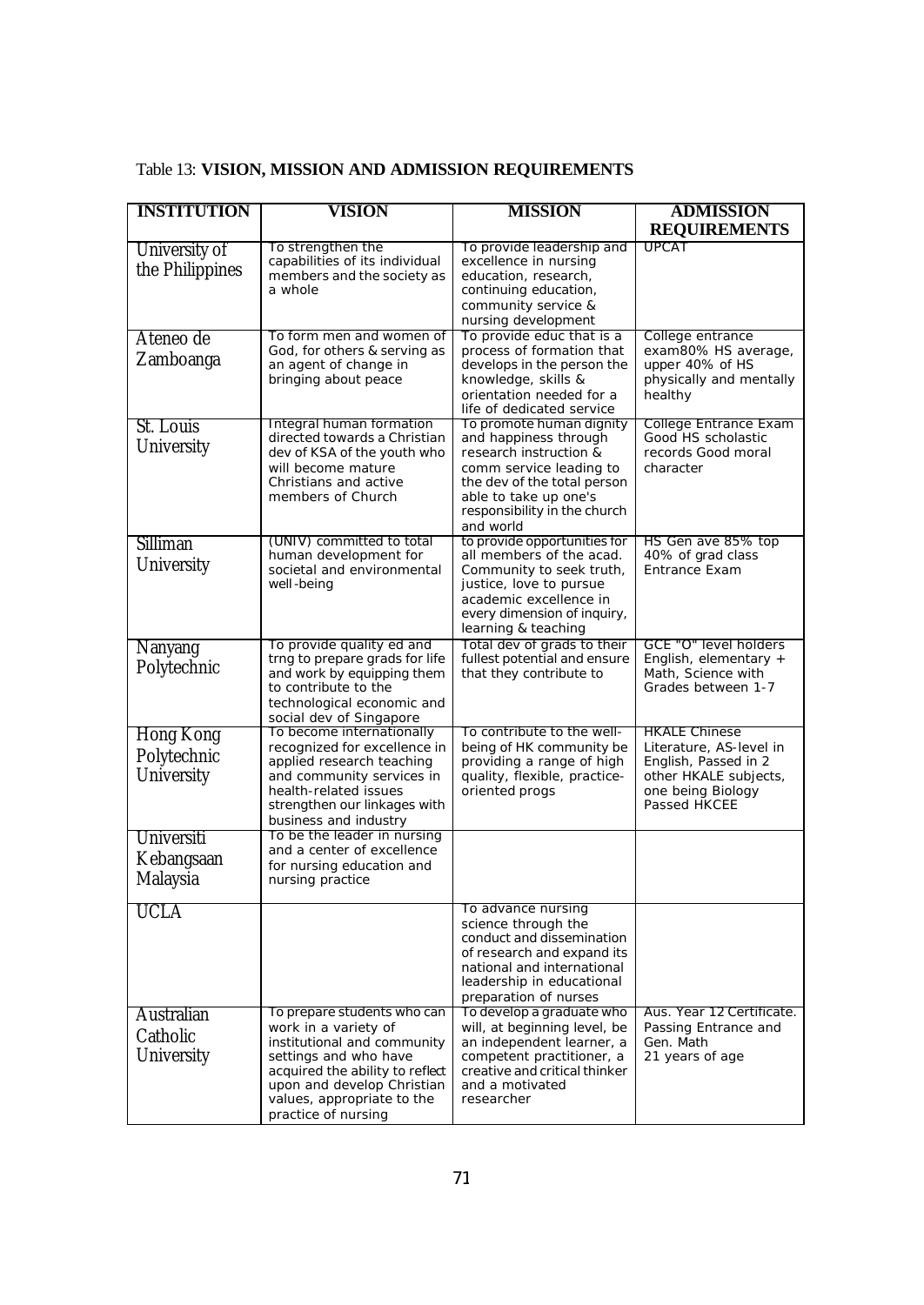| <b>National Yang-</b><br>Ming Medical<br>University<br>Taiwan<br><b>Seoul National</b><br>University<br>Korea | To equip health personnel fir<br>sound professional skills and<br>high moral standards by<br>stressing both theoretical<br>and practical aspects of<br>training, and by emphasizing<br>the importance of<br>humanities<br>To provide students with a<br>sound understanding of<br>humankind and the world; to<br>educate them with broad<br>perspective concerning<br>natural and social<br>phenomena to foster a<br>creative and intellectual<br>mind through a systematic |                                                                                                                                                                            | 12 years of education<br>College Scholastic<br>Aptitude Test                                                                                                              |
|---------------------------------------------------------------------------------------------------------------|-----------------------------------------------------------------------------------------------------------------------------------------------------------------------------------------------------------------------------------------------------------------------------------------------------------------------------------------------------------------------------------------------------------------------------------------------------------------------------|----------------------------------------------------------------------------------------------------------------------------------------------------------------------------|---------------------------------------------------------------------------------------------------------------------------------------------------------------------------|
|                                                                                                               | approach to learning<br>The focus is on the adaptive                                                                                                                                                                                                                                                                                                                                                                                                                        |                                                                                                                                                                            | GPA 2.0                                                                                                                                                                   |
| Hallym<br>University<br>Korea                                                                                 | system of persons, families<br>and communities in all<br>settings                                                                                                                                                                                                                                                                                                                                                                                                           |                                                                                                                                                                            | Comprehensive<br>examination                                                                                                                                              |
| Keio Junior<br>College of<br>Nursing Japan                                                                    | To offer a consistent<br>education for promising<br>nurses to effectively cope<br>wiith advanced medical<br>knowledge and techniques<br>with professional confidence<br>and a high level of<br>proficiency                                                                                                                                                                                                                                                                  |                                                                                                                                                                            | University entrance<br>exam<br>HS academic transcript<br>Letter of recognition<br>Letter of quarantee<br>Certificate of health<br>Jap Language proficiency<br>test result |
| University of<br>Hong Kong                                                                                    | To prepare competent<br>beginning practitioners at<br>the baccalaureate level,<br>advanced practitioners at<br>the master's level and nurse<br>scientists at the doctoral<br>level who will help share and<br>direct the development of<br>nursing and health care                                                                                                                                                                                                          |                                                                                                                                                                            | Qualifying test of<br>language ability<br>and nursing<br>knowledge                                                                                                        |
| University of<br>Hawaii USA                                                                                   | To provide an environment<br>in which faculty and<br>students can discover,<br>examine critically, preserve<br>and transmit the knowledge,<br>wisdom and values that will<br>help ensure the survival of<br>the present and future<br>generations with<br>improvement in the quality<br>of life                                                                                                                                                                             |                                                                                                                                                                            | GPA 2.5<br>SAT, ACT or GRE<br>Pre-admission exam                                                                                                                          |
| University of<br>Western Sydney<br>Nepean                                                                     | To build an institution that<br>responds to the needs of its<br>region and enhances the<br>region's cultural, industrial,<br>environmental and<br>educational development                                                                                                                                                                                                                                                                                                   | To develop a broad<br>knowledge base in the<br>theory and practice of<br>nursing                                                                                           |                                                                                                                                                                           |
| Catholic<br>University of<br>America                                                                          | To cultivate and impart an<br>understanding of the<br>Christian faith within the<br>context of all forms of<br>human inquiry and values.<br>To assure, in an institutional<br>manner, the proper                                                                                                                                                                                                                                                                            | To prepare professionally<br>educated nurses who are<br>capable of the moral,<br>intellectual and<br>professional leadership<br>needed to provide<br>continuing quality in | <b>SAT or ACT scores</b><br>GPA 2.5<br>RN license                                                                                                                         |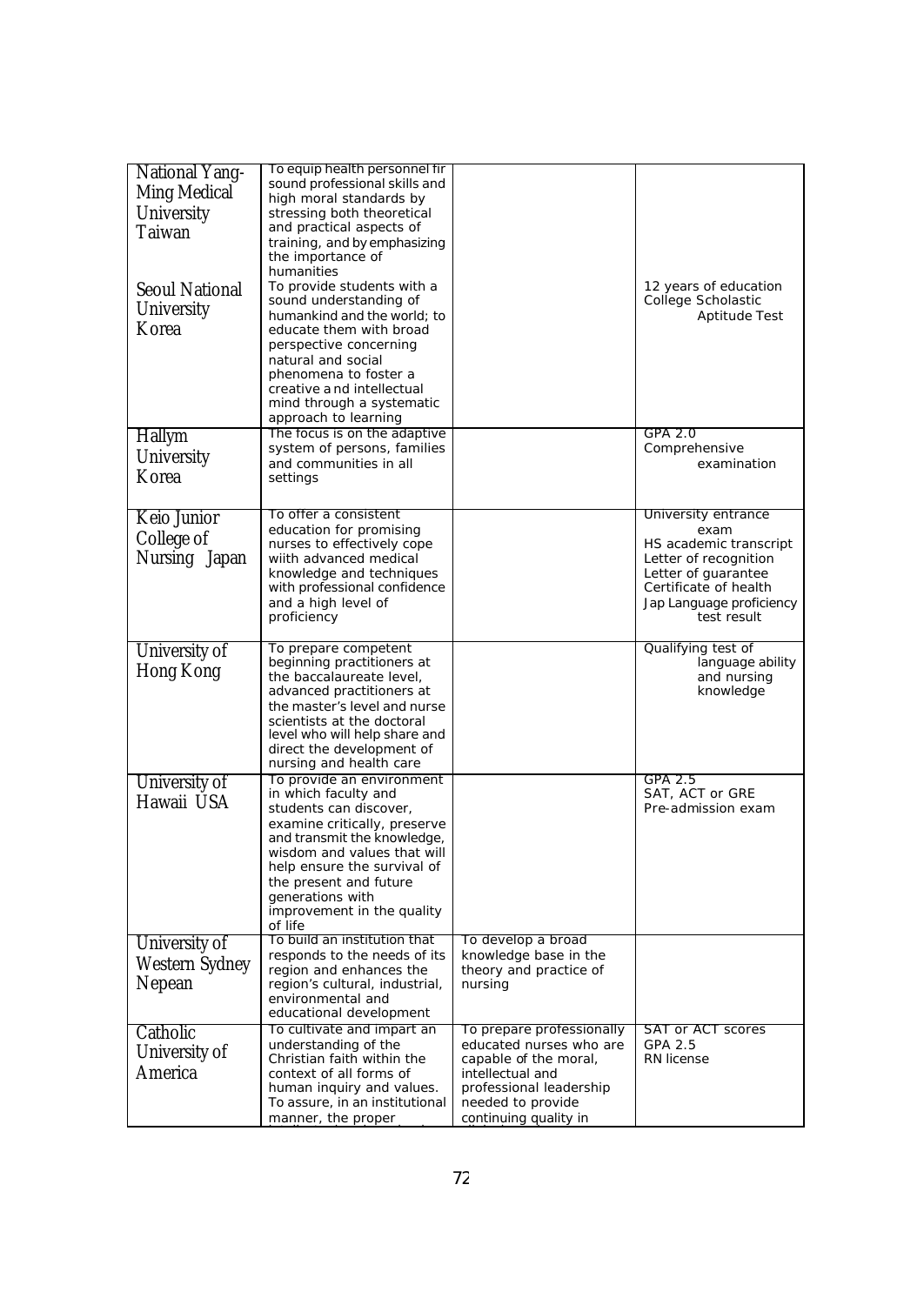| intellectual and academic      | clinical nursing care, |  |
|--------------------------------|------------------------|--|
| witness to Christian           | nursing education and  |  |
| inspiration in individuals and | nursing service.       |  |
| in the community and to        |                        |  |
| provide a place for            |                        |  |
| continuing reflection, in the  |                        |  |
| light of Christian faith, upon |                        |  |
| the growing treasure of        |                        |  |
| human knowledge.               |                        |  |

# Table 15: **COURSE OFFERINGS**

| <b>INSTITUTION</b>    | MA                         | <b>Bachelor's</b>                              | <b>Non-Degree</b>        |
|-----------------------|----------------------------|------------------------------------------------|--------------------------|
| University of the     | PhD Nursing MA Nursing     | <b>BS Nursing</b>                              |                          |
| Philippines           | Distance Ed for MA Nursing |                                                |                          |
| Ateneo de             |                            | <b>BS Nursing</b>                              |                          |
| Zamboanga             |                            |                                                |                          |
| St. Louis             | <b>MS Nursing</b>          | <b>BS Nursing</b>                              |                          |
| University            |                            |                                                |                          |
| Silliman              | <b>BS Nursing</b>          |                                                | Associate in             |
| University            |                            |                                                | <b>Health Science Ed</b> |
| Nanyang               |                            | Advanced Diploma in Nursing(1                  |                          |
| Polytechnic           |                            | yr Full-time)<br>Diploma in Nursing in         |                          |
| Hong Kong             |                            | Bachelor of Science in Nursing                 |                          |
| Polytechnic           |                            |                                                |                          |
| University            |                            |                                                |                          |
| UCLA                  | PhD Nursing, MA Nursing    | <b>BS Nursing</b>                              |                          |
| Australian            |                            | <b>BS Nursing</b>                              |                          |
| Catholic Univ.        |                            |                                                |                          |
| National Yang-        |                            | <b>BS Nursing</b>                              |                          |
| <b>Ming Medical</b>   |                            |                                                |                          |
| Univ. Taiwan          |                            |                                                |                          |
| <b>Seoul National</b> |                            | BS Community Health Nursing,                   |                          |
| University            |                            | Maternity Health Nursing,<br>Pediatric Nursing |                          |
| Korea                 |                            | Adult Nursing, Psychiatric                     |                          |
|                       |                            | Mental Health nursing                          |                          |
| Hallym Univ.          |                            | Nursing Management<br><b>BS Nursing</b>        |                          |
| Korea                 |                            |                                                |                          |
| Keio Junior           |                            | <b>Basic Nursing Program</b>                   |                          |
| College of            |                            | Bachelor of Nursing                            |                          |
| Nursing Japan         |                            |                                                |                          |
| University of         |                            | <b>Bachelor of Nursing</b>                     |                          |
| Hong Kong             |                            |                                                |                          |
| University of         |                            | <b>Bachelor of Nursing</b>                     |                          |
| Hawaii USA            |                            |                                                |                          |
| University of         |                            | Bachelor of Science in Nursing                 |                          |
| Western Sydney        |                            | Bachelor of Health Science                     |                          |
| Nepean                |                            |                                                |                          |
| Catholic Univ. of     | Doctor of Nursing Science  | Bachelor of Science in Nursing                 |                          |
| America               | <b>MS Nursing</b>          |                                                |                          |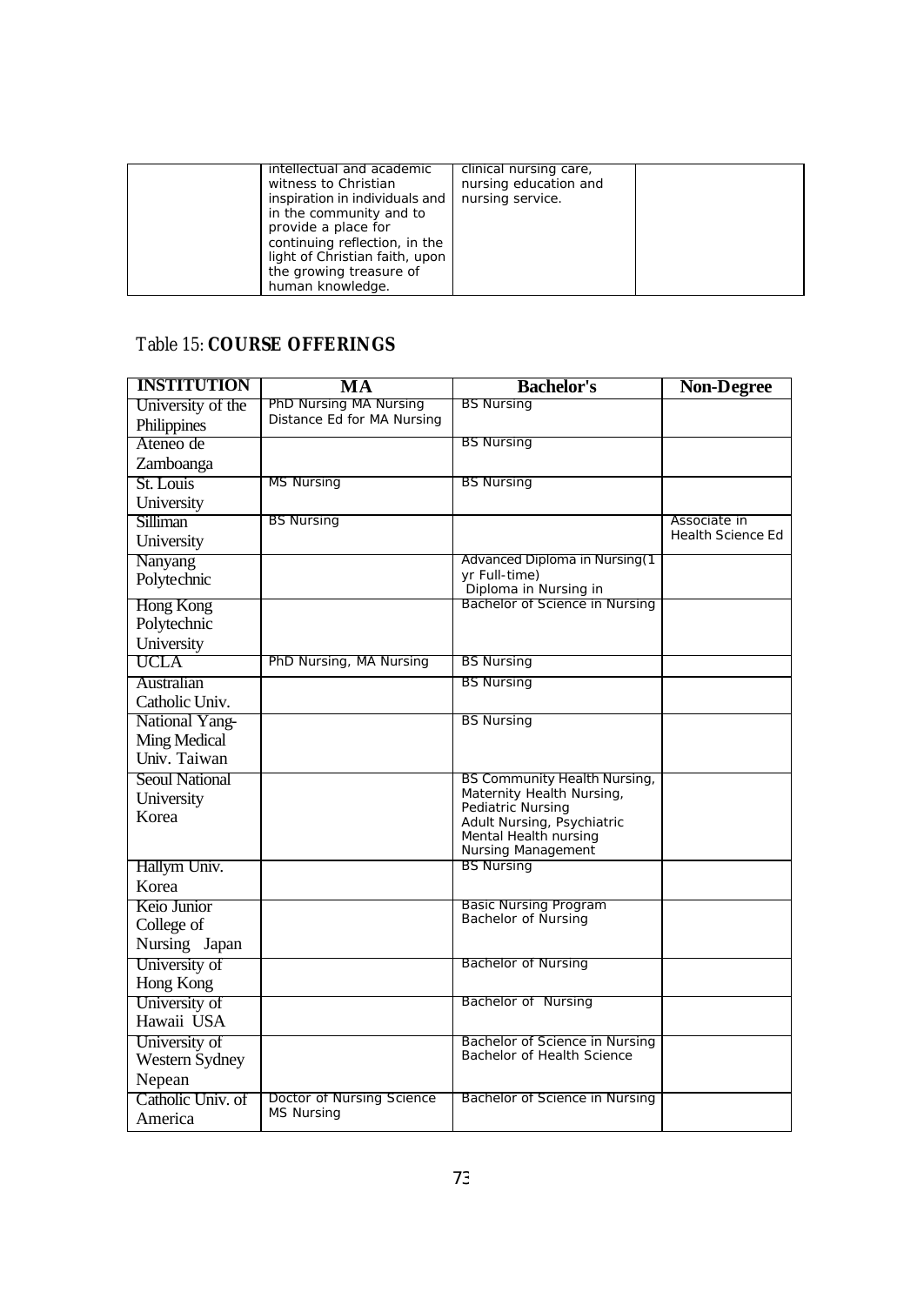| <b>INSTITUTION</b>                               | <b>Local Affiliations</b>                                                                          | <b>Intl Affiliations</b>                                                                                                                                                                                       | <b>Accreditation</b>                                 |
|--------------------------------------------------|----------------------------------------------------------------------------------------------------|----------------------------------------------------------------------------------------------------------------------------------------------------------------------------------------------------------------|------------------------------------------------------|
| Ateneo de<br>Zamboanga                           |                                                                                                    |                                                                                                                                                                                                                | PAASCU Level III                                     |
| St. Louis<br>University                          |                                                                                                    |                                                                                                                                                                                                                | <b>PAASCU Level 111</b>                              |
| Silliman<br>University                           |                                                                                                    | John Hopkins International<br><b>Education for Reproductive</b><br>Health                                                                                                                                      | PAASCU Level III<br>CHED Center of<br>Escellence     |
| Nanyang<br>Polytechnic                           | Lion Befrienders, Central<br>Dev Council                                                           | collaboration with University<br>of Sydney                                                                                                                                                                     | ISO 2002 Standards                                   |
| <b>UCLA</b>                                      | Department of<br>Baccalaureate and Higher<br>Degree Programs of the<br>National League for Nursing |                                                                                                                                                                                                                |                                                      |
| Australian<br>Catholic<br>University             | Royal College of Nursing<br>Association                                                            | Collaborative Arrangements<br>with: University of<br>Incarnate Word, San<br>Antonio, Texas; West<br>Virginia University, USA;<br>Lund University, Sweden;<br>Georgian College and State<br>University, America | <b>State Nurses</b><br><b>Registration Authority</b> |
| University of<br><b>Western Sydney</b><br>Nepean | Area Health Services<br>Greater Western Sydney<br>Alliance for Nursing<br>Advancement (GWANA)      |                                                                                                                                                                                                                |                                                      |
| Catholic<br>University of<br>America             | <b>Consortium of Universities</b><br>of the Washington<br>Metropolitan Area                        |                                                                                                                                                                                                                | National League for<br>Nursing                       |

# Table 16: **AFFILIATIONS AND ACCREDITATIONS**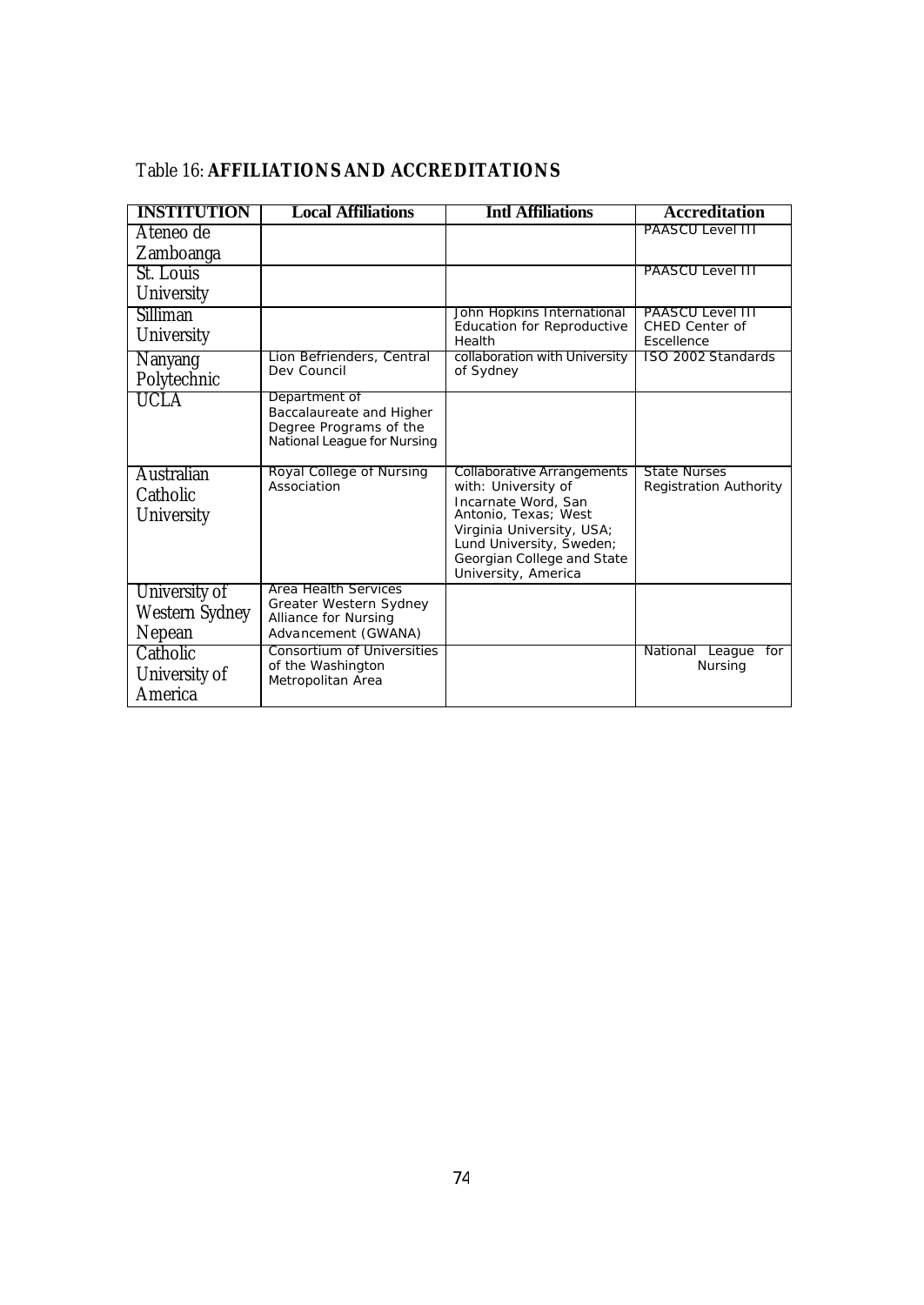| <b>INSTITUTION</b>                                | F<br>T   | $\overline{\text{P}}$<br>T | Total | PhD             | <b>Entry</b><br>salar y<br>$/$ mo. | <b>PhD</b><br>units | <b>Entry</b><br>salary<br>$/$ mo. | MA<br><b>MS</b> | <b>Entry</b><br>salary<br>$/$ mo. | MA<br><b>MS</b><br>Units | Entry<br>salary/<br>mo.                                            | BS             |                      |
|---------------------------------------------------|----------|----------------------------|-------|-----------------|------------------------------------|---------------------|-----------------------------------|-----------------|-----------------------------------|--------------------------|--------------------------------------------------------------------|----------------|----------------------|
| University of the<br>Philippines                  | 22       | 2                          | 24    | 8               |                                    | 6                   |                                   | 9               |                                   |                          |                                                                    |                |                      |
| Ateneo de<br>Zamboanga                            | 37       | 1                          | 38    | $\overline{0}$  |                                    | 3                   | 153.8<br>5                        | 7               | 148.7<br>5                        | 23                       |                                                                    | 1              | 146.5                |
| St. Louis<br>University                           | 34       | 2                          | 36    |                 | 430.2<br>3                         |                     | 430.2<br>3                        | 14              | 372.0<br>9                        | 74                       | 360.4<br>6                                                         |                | 337.2<br>$\mathbf 0$ |
| Silliman University                               | 15       |                            |       | 1               | 418.6<br>O                         |                     | 383.7<br>$\mathbf{O}$             |                 | 271.0<br>5                        |                          | 220.9<br>0                                                         |                |                      |
| Hong Kong<br>Polytechnic<br>University            | 49       | 9                          | 58    | 20              |                                    |                     |                                   | 29              |                                   |                          | For both PhD and MA<br>Lecturer: 4,126.90<br>Asst. Prof: 5, 921.80 |                |                      |
| <b>UCLA</b>                                       | 45       | 15                         |       | 9               | 5,000<br>$/$ mo                    |                     |                                   | 80              | 4,833<br>$/$ mo                   |                          | 58,00<br>0                                                         |                | 58,00<br>$\mathbf 0$ |
| <b>Seoul National</b><br>University<br>Korea      | 12<br>48 | 64<br>3                    |       |                 |                                    |                     |                                   |                 |                                   |                          |                                                                    |                |                      |
| Hallym University<br>Korea                        |          |                            |       | $\overline{10}$ |                                    |                     |                                   |                 |                                   |                          |                                                                    |                |                      |
| Keio Junior<br><b>College of Nursing</b><br>Japan |          |                            | 107   | 4               |                                    |                     |                                   | 5               |                                   |                          |                                                                    | 9              |                      |
| University of<br>Hawaii USA                       |          |                            | 2002  | 26              |                                    |                     |                                   | 92              |                                   |                          |                                                                    | $\overline{0}$ |                      |
| University of<br>Western Sydney<br>Nepean         | 20       |                            |       | 7               |                                    |                     |                                   | 10              |                                   |                          |                                                                    | 5              |                      |
| Catholic<br>University of<br>America              | 21       |                            |       | 7               |                                    |                     |                                   |                 |                                   |                          |                                                                    | 21             |                      |

# Table 17: **TEACHERS' QUALIFICATIONS and COMPENSATION**

\* in US \$ per month at 24 units Full-load

\*\* Salary not related to qualifications but to market forces

# Table 18: **FACULTY SPECIALIZATION**

| <b>INSTITUTION</b>       |                                                                                                                                       |
|--------------------------|---------------------------------------------------------------------------------------------------------------------------------------|
| Ateneo de                | MA Nursing, M Nursing, MA G&C                                                                                                         |
| Zamboanga                |                                                                                                                                       |
| St. Louis University     | MA Maternal & Child Nursing, MA Mental Hygiene & Psychiatric Nursing, MA Adult Health<br>Nursing                                      |
| Sillman University       | 14 Adult Health Nursing, Psychiatric Nursing, Parent-child Nursing, Nursing<br><b>PhD</b><br>Administration, Community Health Nursing |
| Nanyang Polytechnic      |                                                                                                                                       |
| Hong Kong<br>Polytechnic | 10 PhD Nursing 4 PhD Psychology 6 PhD Biomedical Science<br>23 MA Nursing 6 MA Biomedical Science                                     |
| University               |                                                                                                                                       |
| <b>UCLA</b>              | 33 PhD<br>MD<br>5 EDD<br>31                                                                                                           |
| Australian Catholic      | (NSW only) 3 PhD, 12 MS Bioethics, Teach, etc.                                                                                        |
| University               |                                                                                                                                       |
| Catholic University of   | 7 PhD<br>13 MSN, MS<br>9 DNSc                                                                                                         |
| America                  |                                                                                                                                       |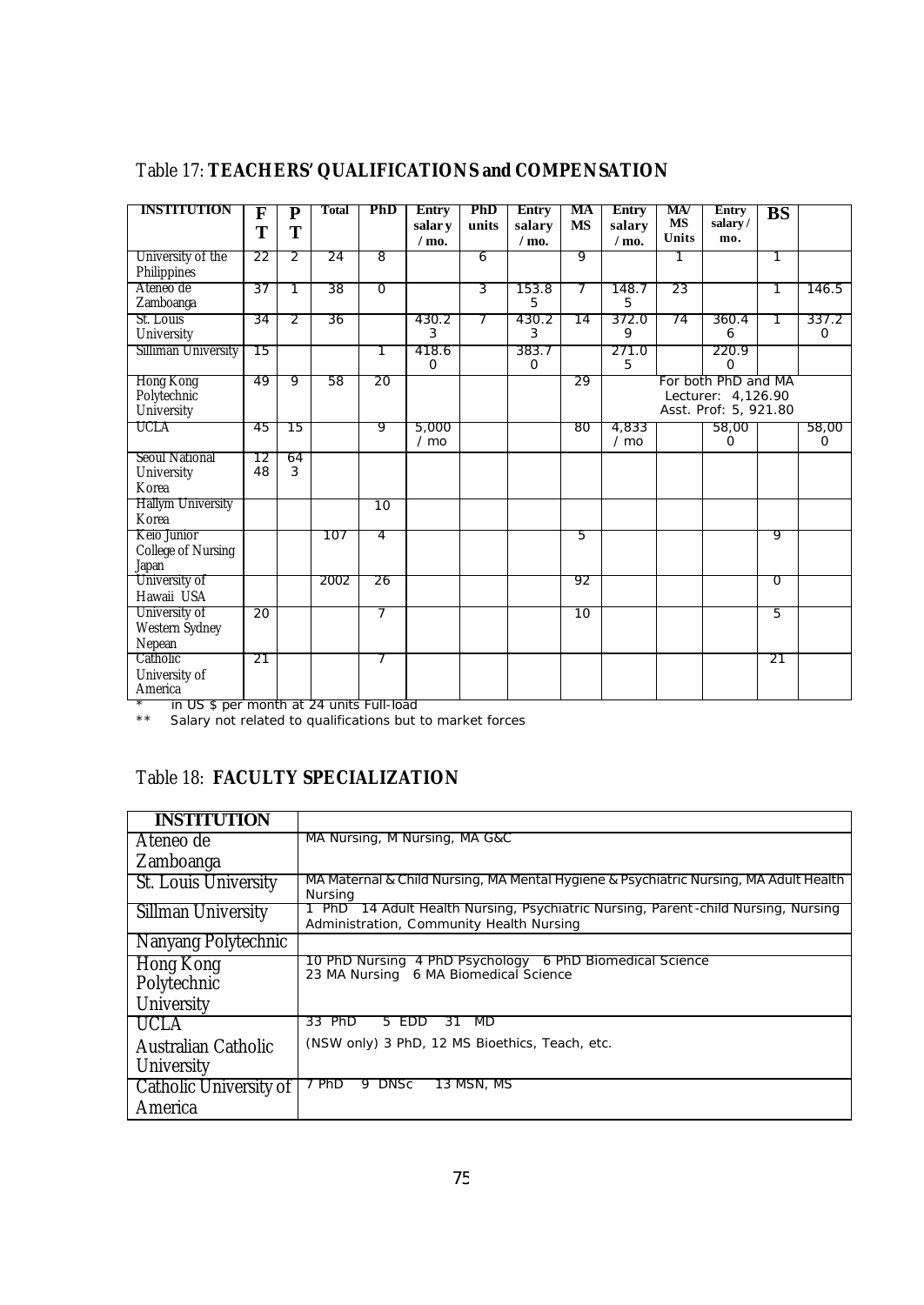## Table 19: **PHYSICAL CAPACITY**

| <b>INSTITUTION</b>                       | No. of          | Area              | No. of           | No. of         | No. of            | <b>Students</b>               |
|------------------------------------------|-----------------|-------------------|------------------|----------------|-------------------|-------------------------------|
|                                          | <b>Campuses</b> |                   | <b>Buildings</b> | <b>Floors</b>  | <b>Classrooms</b> | per room                      |
| University of                            |                 |                   |                  | 3              | 10                |                               |
| the Philippines                          |                 |                   |                  |                |                   |                               |
| Ateneo de                                |                 | 4 hectares        | 13               | 4              | 90                | 40                            |
| Zamboanga                                |                 |                   |                  |                |                   |                               |
| St. Louis                                | 1               | 4.5 hectares      | 13               | 4              | 257               | 50                            |
| University                               |                 | for whole<br>univ |                  |                |                   |                               |
| Silliman                                 | 1               | 1000 sq. m        | 2                | 2              | 10                | 10-40                         |
| University                               |                 |                   |                  |                |                   |                               |
| Nanyang Polytechnic                      |                 |                   |                  |                |                   | Lecture rm:                   |
|                                          |                 |                   |                  |                |                   | 400<br>Tutorials: 20          |
| Hong Kong<br>Polytechnic                 | 1               |                   | 23               | $5 - 7$        | 120               | Lecture: 200<br>Tutorials: 20 |
| University                               |                 |                   |                  |                |                   |                               |
| UCLA                                     |                 | 35 acres          | 1                | 6              |                   | 5-140                         |
|                                          |                 |                   |                  |                |                   |                               |
| Australian Catholic<br>University        |                 |                   | 3 (NSW)          |                |                   |                               |
| National Yang-Ming<br>Medical University |                 |                   |                  |                |                   |                               |
| Taiwan                                   |                 |                   |                  |                |                   |                               |
| <b>Seoul National</b>                    | 3               | EACH 4.3          |                  |                |                   | 23                            |
| University                               |                 | <b>KM</b>         |                  |                |                   |                               |
| Korea<br><b>Hallym University</b>        | 5 teaching      |                   |                  |                |                   |                               |
| Korea                                    | hospitals       |                   |                  |                |                   |                               |
|                                          |                 |                   |                  |                |                   |                               |
| Keio Junior College                      | 5               |                   |                  |                |                   |                               |
| of Nursing Japan<br>University of Hawaii | 3               |                   |                  |                |                   |                               |
| <b>USA</b>                               | university      |                   |                  |                |                   |                               |
|                                          | 7 comm.         |                   |                  |                |                   |                               |
|                                          | Colleges        |                   |                  |                |                   |                               |
| University of Western                    | 6               |                   | 26               |                |                   |                               |
| Sydney Nepean<br>Catholic University of  | 1               |                   | 1                | $\overline{4}$ | $\overline{11}$   | 10-279                        |
| America                                  |                 |                   |                  |                |                   |                               |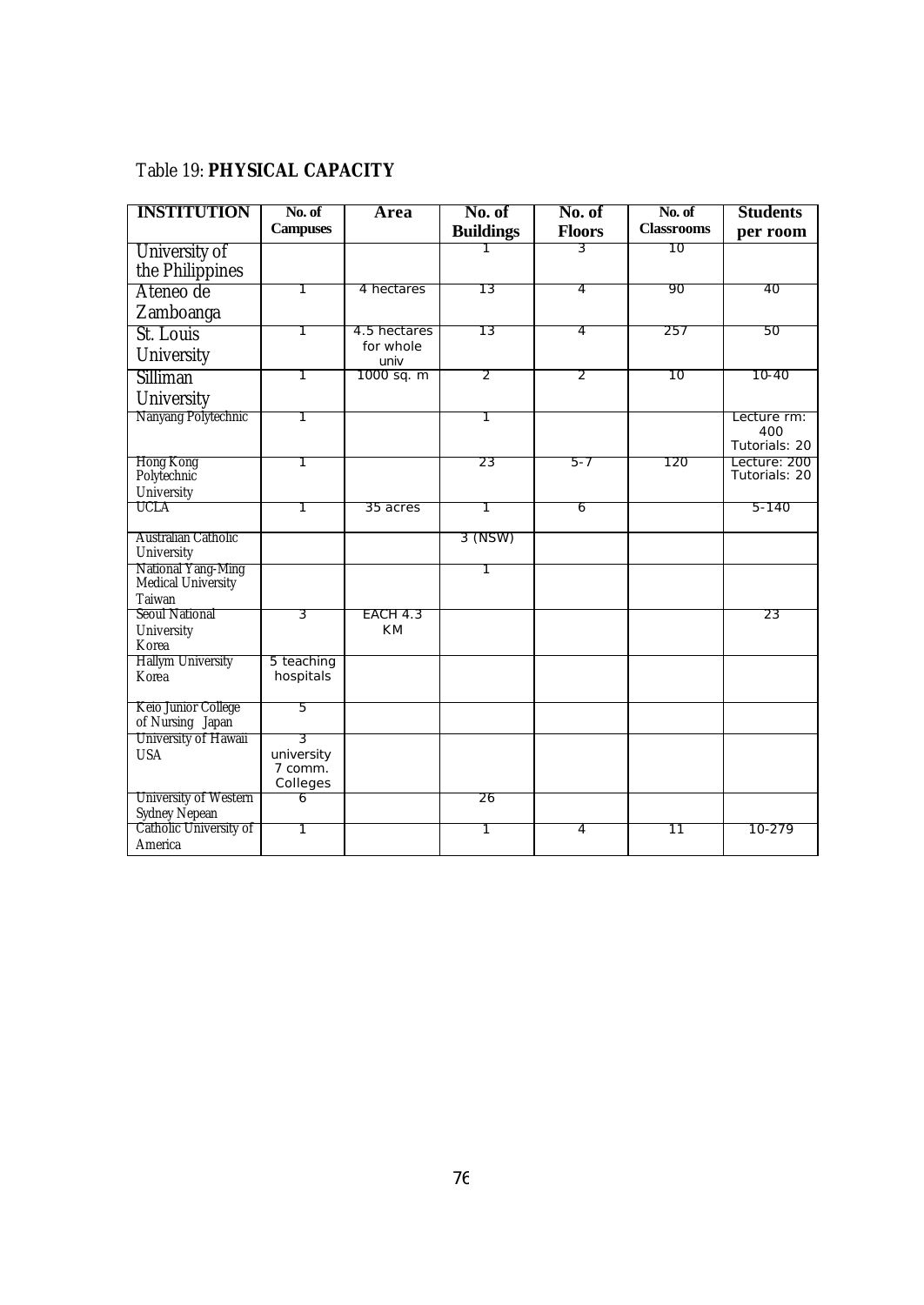#### Table 20: **PERSONNEL**

| <b>INSTITUTION</b>                                        | Admin<br>Asst   | Doc<br>tor         | <b>Nurse</b>                     | Accou<br>ntant | Coun<br>selor | Libra<br>rian | Chapla<br>in | <b>Mainte</b><br>nance | Security<br>Guards | others                              |
|-----------------------------------------------------------|-----------------|--------------------|----------------------------------|----------------|---------------|---------------|--------------|------------------------|--------------------|-------------------------------------|
| University of<br>the Philippines                          |                 |                    |                                  |                |               |               |              | 3                      | 5                  |                                     |
| Ateneo de<br>Zamboanga                                    |                 | 3 PT               | 2FT<br>1 PT                      |                | 9             | 5             | 3            | 29                     | 17                 |                                     |
| St. Louis<br>University                                   |                 | 37                 |                                  |                |               |               |              |                        |                    |                                     |
| Silliman<br>University                                    | 3               | In<br>hosp<br>ital | $\overline{\ln}$<br>hospit<br>al | 5              | 12            | 16            | 2            | 87                     | 40                 |                                     |
| Hong Kong<br>Polytechnic<br>University                    | 2               | 6                  | $\overline{2}$                   | 8              | 8             | 39            |              | 6                      | 20-30              |                                     |
| <b>UCLA</b>                                               | FT: 20<br>PT: 2 | π                  | С                                | L              | Α             | em            | pl           | oyees                  |                    |                                     |
| National Yang-Ming<br><b>Medical University</b><br>Taiwan | 1               | 1                  | 1                                | 1              | 1             | 1             |              |                        |                    | Person<br>al/<br>clinical<br>tutors |
| <b>Hallym University</b><br>Korea                         | 1               |                    |                                  |                |               |               |              |                        |                    |                                     |
| University of Hawaii<br><b>USA</b>                        | 1               | 1                  | 1                                | 1              | 1             | 1             |              |                        |                    |                                     |
| Catholic University of<br>America                         | $\overline{4}$  |                    |                                  |                |               | 3             |              |                        |                    |                                     |

## Table 21: **FACILITIES**

| <b>INSTITUTION</b> | 1            | 2            | 3 |              | 5            | h |              | x            |              |   |        |                |        | <b>Others</b>                                           |
|--------------------|--------------|--------------|---|--------------|--------------|---|--------------|--------------|--------------|---|--------|----------------|--------|---------------------------------------------------------|
|                    |              |              |   |              |              |   |              |              |              | 0 | 1      | $\overline{2}$ | 3      |                                                         |
| University of      | $\mathsf{V}$ | $\mathsf{v}$ |   | $\mathsf{v}$ |              |   | y            | y            | <b>V</b>     |   |        |                | Y      | Conference rm., faculty -<br>admin lounge, reading      |
| the Philippines    |              |              |   |              |              |   |              |              |              |   |        |                |        | rm., computer rm.                                       |
| Ateneo de          | y            |              | y | y            |              |   | $\vee$       | $\mathsf{v}$ | y            | Y |        |                |        | Computers, OHP, TV VCR                                  |
| Zamboanga          |              |              |   |              |              |   |              |              |              |   |        |                |        |                                                         |
| St. Louis          | y            | y            | y | y            |              |   | $\mathsf{v}$ | $\mathsf{v}$ | y            | y |        |                | $\vee$ | Center for Culture and the                              |
| University         |              |              |   |              |              |   |              |              |              |   |        |                |        | Arts, Post Office,<br>Museum, Hospital                  |
| Silliman           | y            | $\mathsf{v}$ | y | y            | $\mathsf{v}$ | y | $\vee$       | h            | <b>V</b>     | y | $\vee$ | y              | $\vee$ | LRC, Reproductive Health                                |
| University         |              |              |   |              |              |   |              | O<br>S       |              |   |        |                |        | Trng Ctr, Adolescent<br>Reproductive Health,            |
|                    |              |              |   |              |              |   |              | р            |              |   |        |                |        | Nursing Arts Lab                                        |
| Hong Kong          | $\mathsf{V}$ | $\mathsf{v}$ |   | y            |              | y | $\mathsf{V}$ | $\mathsf{V}$ | $\mathsf{v}$ | y | $\vee$ | y              | y      |                                                         |
| Polytechnic        |              |              |   |              |              |   |              |              |              |   |        |                |        |                                                         |
| University         |              |              |   |              |              |   |              |              |              |   |        |                |        |                                                         |
| UCLA               | y            | y            |   | У            |              | y | $\mathsf{v}$ | y            | y            | У | y      |                |        | <b>Biomedical Lab</b>                                   |
|                    |              |              |   |              |              |   |              |              |              |   |        |                |        | Research Center                                         |
| <b>Australian</b>  | $\mathsf{v}$ | y            | y | y            |              | y | y            | y            | y            |   |        | y              | $\vee$ | <b>Simulated Client Care</b><br>Labs, Lecture theaters, |
| Catholic           |              |              |   |              |              |   |              |              |              |   |        |                |        | Anatomy, Physiology,                                    |
| <b>University</b>  |              |              |   |              |              |   |              |              |              |   |        |                |        | Microbiology and Physical                               |
|                    |              |              |   |              |              |   |              |              |              |   |        |                |        | Science Lab                                             |
|                    |              |              |   |              |              |   |              |              |              |   |        |                |        |                                                         |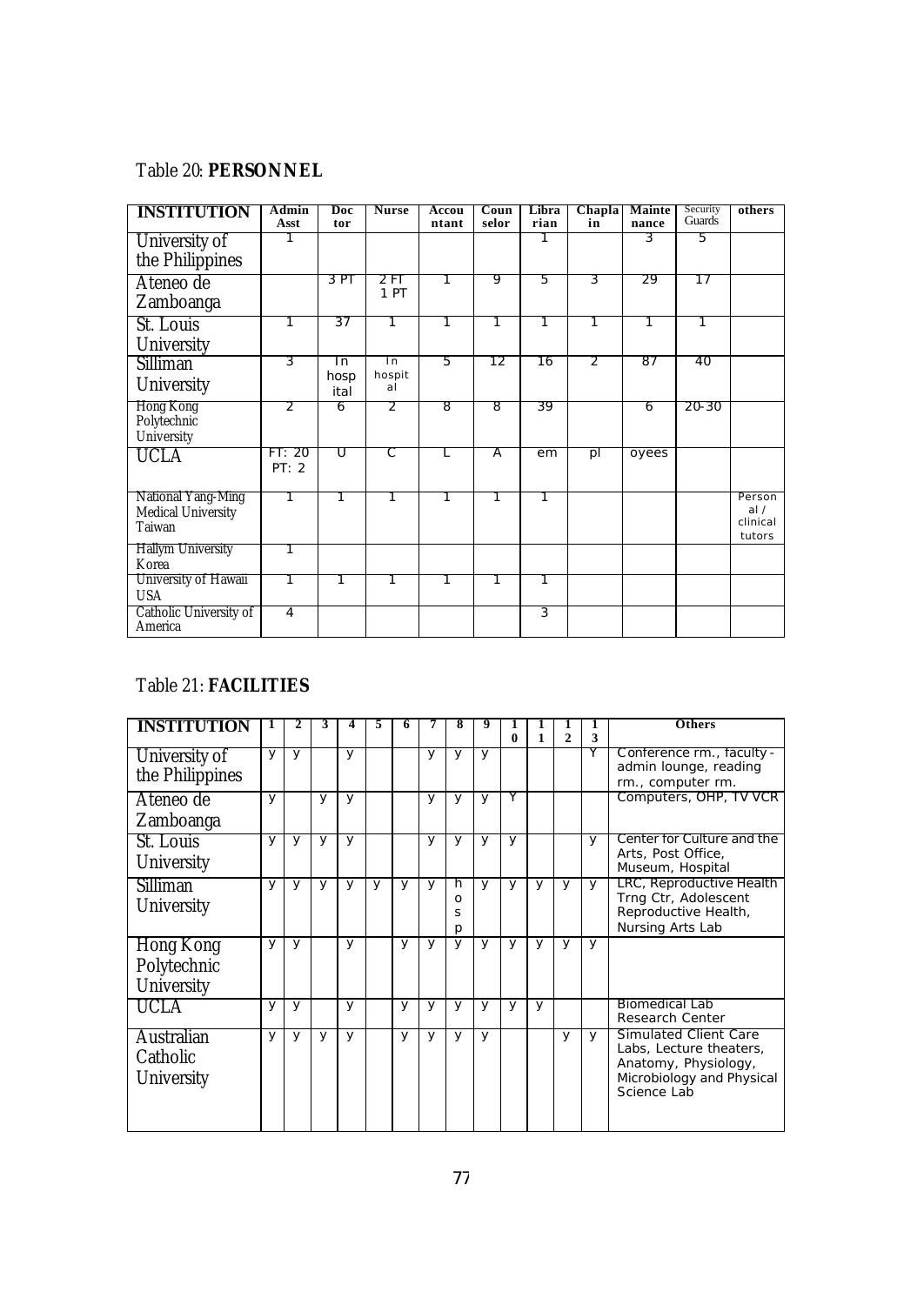| <b>National Yang-</b><br>Ming Medical<br>University<br>Taiwan | y            | У |   | у | У | У | У | У |   | У | У |          |                                                                                                                                                                                |
|---------------------------------------------------------------|--------------|---|---|---|---|---|---|---|---|---|---|----------|--------------------------------------------------------------------------------------------------------------------------------------------------------------------------------|
| <b>Seoul National</b><br>University<br>Korea                  | y            |   |   | У | y | y |   | y | y |   | У | <b>V</b> | Experimental farm<br>Arboretum<br>Veterinary hospital<br>University hospital<br>Museum                                                                                         |
| Hallym<br>University<br>Korea                                 | y            |   |   | y |   |   |   | y |   |   | y | y        | Computer room, health<br>club, tennis court, welfare<br>facilities: broadcasting<br>station, hospital,<br>museum, univ health ctr,<br>music rm                                 |
| Keio Junior<br>College of<br>Nursing Japan                    | $\mathsf{v}$ |   |   | y |   |   | y | y |   |   | y | Y        |                                                                                                                                                                                |
| University of<br>Hawaii USA                                   | $\mathsf{v}$ | Υ |   | y | y | y | y | y | y | y | У | <b>V</b> | Learning lab, simulated<br>hospital. clinic, student<br>lounge, on-line<br>registration, tennis court,<br>student services                                                     |
| Catholic<br>University of<br>America                          | y            | У | y | y | y | y | y | y |   |   | y | <b>V</b> | Campus ministry,<br>Counseling Center,<br>Student Health Center.<br>Multicultural and<br><b>International Student</b><br>services, Career Services,<br>Modern Fitness Facility |

1. Laboratory 2. Auditoriums 3. Chapel 4. Library 5. Grandstand 6. Swimming Pool 1. Laboratory 2. Auditoriums 3. Chapel<br>12. Guidance Counselor's Office 8. Clinic<br>12. Canteen 13. Student Accommodations

7. Guidance Counselor's Office 8. Clinic 9. Restrooms 10. Gym 11. Track oval

## Table 22: **BUDGET ALLOCATION in PERCENT**

| <b>INSTITUTION</b> | person<br>nel<br>salary | profe<br>sional<br>fees | Faciliti<br>es                    | equip<br>ment | KIB.<br>mater<br>ials | overh<br>ead       | tchng<br>materi<br>als | <b>Others</b> | <b>TOTAL</b>    |
|--------------------|-------------------------|-------------------------|-----------------------------------|---------------|-----------------------|--------------------|------------------------|---------------|-----------------|
| University of      | 72.86                   | 20.8                    | 35.4                              | 39.8          | 33.3                  | 0.01<br>9          | 58.18                  | 47.7          | 100             |
| the Philippines    |                         |                         |                                   |               |                       |                    |                        |               |                 |
| St. Louis          | 58.75                   | 15.3                    |                                   | 0.46          | 2.09                  | 15.4               | 1.64                   | 6.3           | 100             |
| University         |                         | 5                       |                                   |               |                       |                    |                        |               |                 |
| Silliman           | 30                      |                         | 10                                | 15            | 10                    | 10                 | 15                     | 10            | Crt for<br>Exce |
| University         |                         |                         |                                   |               |                       |                    |                        |               | CHED            |
|                    |                         |                         |                                   |               |                       |                    |                        |               | funds           |
| University of      |                         |                         | 36% Instruction budget            |               |                       | Organized research |                        | 21%           |                 |
| Hawaii USA         |                         |                         | for wages, honoraria, facilities, |               |                       | Public service     |                        | 6             |                 |
|                    |                         |                         | equipment, teaching materials     |               | Academic support      |                    |                        | 9             |                 |
|                    |                         |                         |                                   |               | Student services      |                    |                        | 5             |                 |
|                    |                         |                         |                                   |               | Others                |                    |                        | 23            |                 |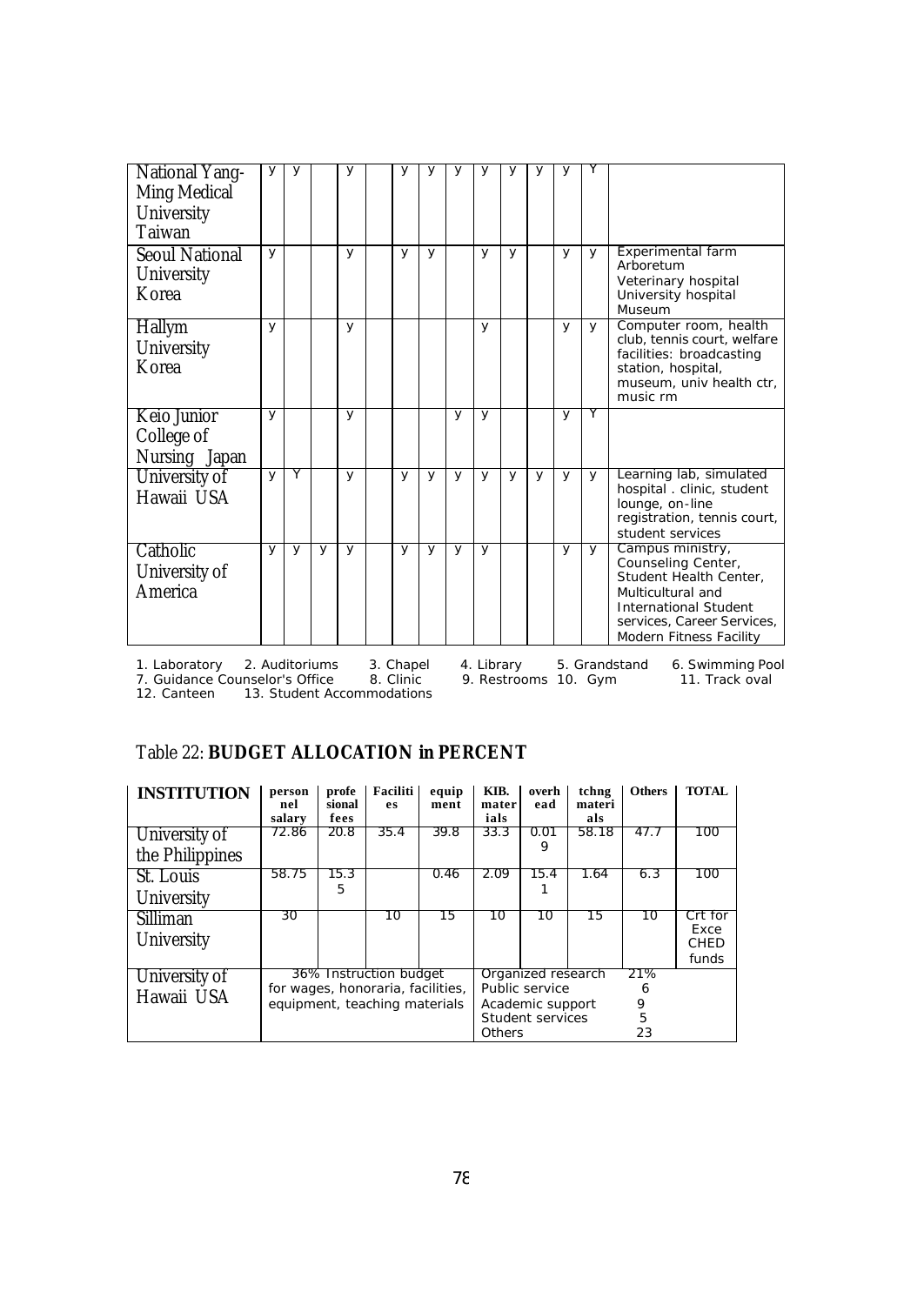| <b>INSTITUTION</b>                            | FULL-<br><b>LOAD</b>                          | <b>COURSES</b>                                               | <b>STUDENT POPULATION</b> |                 |                 |
|-----------------------------------------------|-----------------------------------------------|--------------------------------------------------------------|---------------------------|-----------------|-----------------|
|                                               |                                               |                                                              | 1997                      | 1998            | 1999            |
| University of<br>the Philippines              | 18                                            | <b>BS Nursing</b>                                            | 257                       | 189             | 203             |
|                                               |                                               | <b>MS Nursing</b>                                            | 108                       | 105             | 73              |
|                                               |                                               | PhD Nursing                                                  | 10                        | 15              | 10              |
| Ateneo de<br>Zamboanga                        | 24                                            | <b>Bs Nursing</b>                                            | 348                       | 326             | 331             |
| St. Louis<br>University                       | 24                                            | <b>BS Nursing</b>                                            | 683                       | 438             | 430             |
|                                               |                                               | <b>MS Nursing</b>                                            | 91                        | 59              | 49              |
| Silliman<br>University                        | 23                                            | <b>BS Nursing</b>                                            | 173                       | 100             | 170             |
| <b>Hong Kong</b><br>Polytechnic<br>University | 18<br>contact<br>$hrs + 1$<br>day<br>clinical | <b>MS Nursing</b><br><b>BS Nursing</b><br>Diploma in Nursing | 29<br>50<br>119           | 21<br>50<br>117 | 30<br>52<br>120 |
| Keio Junior<br>College of<br>Nursing Japan    |                                               | Undergraduate students<br>Graduate students                  |                           | 608<br>125      |                 |
| University of<br>Hawaii USA                   | 15                                            | <b>BS Nursing</b>                                            |                           | 2528            |                 |
| University of<br>Western Sydney<br>Nepean     |                                               | Health and Nursing                                           | 1307                      | 1248            | 1330            |
| Catholic<br>University of<br>America          | 15-18<br>credits                              | <b>BS Nursing</b>                                            | 178                       | 153             | 135             |

## Table 23: **STUDENT-POPULATION BY COURSE**

#### Table 24: **FOREIGN STUDENTS & SCHOLARSHIP GRANTS**

| <b>INSTITUTION</b> | No. of<br><b>Students</b> | <b>Country of Origin</b> | <b>Scholarship Grants</b>                                                              |
|--------------------|---------------------------|--------------------------|----------------------------------------------------------------------------------------|
|                    | Enrolled                  |                          |                                                                                        |
| University of      | 1999                      | Australia                | CHED Ceaserea Tan Scholarship Fabella                                                  |
| the Philippines    | 4                         |                          | Ignacio Scholarship UPCNAAI Scholarship                                                |
| Ateneo de          | $\Omega$                  |                          | Academic Scholarships, Financial Assistance                                            |
| Zamboanga          |                           |                          |                                                                                        |
| St. Louis          | Ο                         |                          | Academic, Special, Faculty scholarship                                                 |
| University         |                           |                          |                                                                                        |
| Silliman           |                           | Fil-American             | Grant-in-aids, 2 Academic Scholarships, Full<br>scholarship, Tuition fee assistance, 1 |
| University         |                           |                          | Foundation, 9 Private Endowment funds,                                                 |
| Nanyang            | 1999                      | Australia                |                                                                                        |
| Polytechnic        | 4                         |                          |                                                                                        |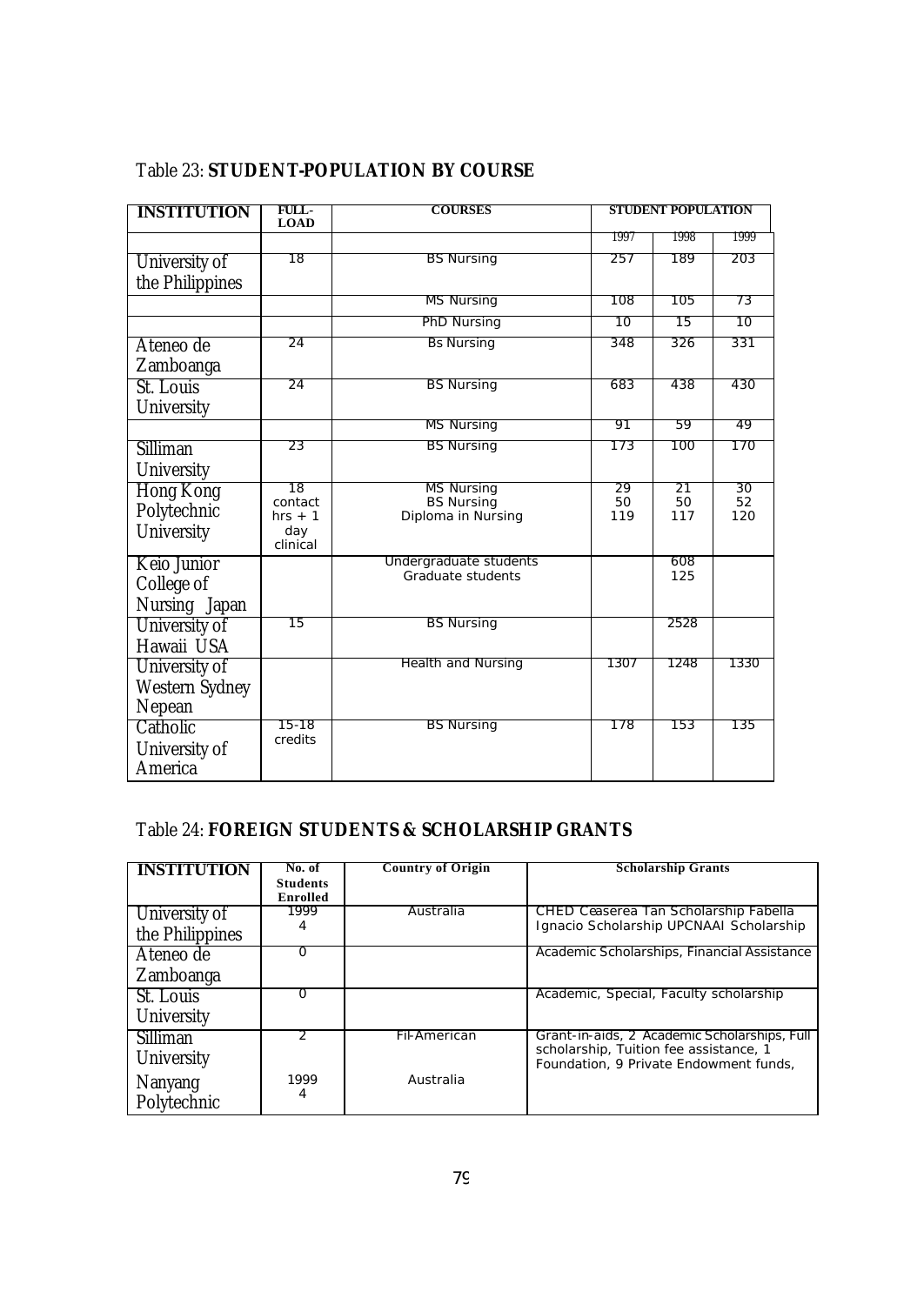| UCLA                   | 5                 | Middle East                             | Moseley Scholarship, Chancellor's                                                     |
|------------------------|-------------------|-----------------------------------------|---------------------------------------------------------------------------------------|
|                        |                   |                                         | Scholarship, 15 private endowment funds,<br>Alumni scholarship fund, UCLA scholarship |
| Australian             |                   |                                         | Anne Lyons Memorial Fund, ACU Equity                                                  |
| Catholic               |                   |                                         | Scholarship Program, Philip Malong Perpetual                                          |
| University             |                   |                                         | Scholarship.<br>High Achiever Prize, 8 different prizes,                              |
|                        |                   |                                         | Harcourt Royal Life Saving Society, St.                                               |
|                        |                   |                                         | Vincent's Hospital, Zonta Club of Sydney,                                             |
|                        |                   |                                         | Centaur Memorial, Palliative Care Asso. Of<br>Qld., Qld. Orthopaedic Nurses, Qld.     |
|                        |                   |                                         | Paediatric Nurses                                                                     |
| <b>Seoul National</b>  | 44                |                                         | Honor scholarship = $3$                                                               |
| University             |                   |                                         | Alumni scholarship $= 5$<br>Excellent graduate $= 1$                                  |
| Korea                  |                   |                                         | Private benefactor = $77$                                                             |
|                        |                   |                                         | Faculty scholarship = $2$                                                             |
|                        |                   |                                         | Department scholarship = $1$                                                          |
| <b>Hallym</b>          |                   | USA, Canada, Germany,<br>Denmark, UK    | University scholarship<br>donations                                                   |
| University             |                   | Mongolia, China, Japan,                 |                                                                                       |
| Korea                  |                   | Taiwan, Australia                       |                                                                                       |
|                        |                   |                                         |                                                                                       |
| Keio Junior            | 567<br>(inclusive | Korea, China, USA,<br>Taiwan, Thailand, | Academic scholarship<br>Yamaoka Scholarship                                           |
| College of             | of all years      | Indonesia, Germany,                     | Japan Ministry Education scholarship for                                              |
| Nursing Japan          | $\Omega$          | Australia, Malaysia, France             | international students                                                                |
|                        | operation)        |                                         |                                                                                       |
| University of          |                   | 20%<br>Caucasian<br>20<br>Japanese      | Education<br>Association<br>Hawaii                                                    |
| Hawaii USA             |                   | 15<br>Filipino                          | Scholarship                                                                           |
|                        |                   | 32<br><b>Others</b>                     | NCAA Sports Journalism Scholarship<br>Veterenary Memorial Fund                        |
|                        |                   |                                         | 3 PERSONAL Memorial Fund Scholarships                                                 |
| Catholic University of | 5                 | Japanese, Nigerian,                     | Federal Funds, Variety of Scholarship grants,                                         |
| America                |                   | Etrhiopia                               | loans and work opportunities                                                          |

## Table 25: **GRADUATES / DROP-OUTS**

| <b>INSTITUTION</b>                     |                                      |      | <b>Graduates</b>                     |                 | <b>Drop Outs</b> |                            |                    | <b>Licensure Exam</b> |                                |           |
|----------------------------------------|--------------------------------------|------|--------------------------------------|-----------------|------------------|----------------------------|--------------------|-----------------------|--------------------------------|-----------|
|                                        |                                      | 1997 | 1998                                 | 1999            | 1997             | 1998                       | 1999               | 1997                  | 1998                           | 1999      |
| University of<br>the Philippines       | BSN                                  | 74   | 37                                   | 27              | 3                | 10                         | 11                 | 43                    | 66                             | 32        |
|                                        | MAN                                  | 4    | 13                                   | 18              | 47               | 38                         | 22                 |                       |                                |           |
|                                        | PhDN                                 |      |                                      | 3               |                  | 3                          |                    |                       |                                |           |
| Ateneo de<br>Zamboanga                 | BSN                                  | 103  | 85                                   | 51              |                  |                            |                    | 76/9<br>6             | 89/9<br>9                      | 42/5<br>5 |
| St. Louis<br>University                | <b>BSN</b>                           | 191  | 150                                  | 99              | 495              | 219                        | 94                 | 172                   | 181                            | 141       |
| Silliman<br>University                 | <b>BSN</b>                           | 41   | 61                                   | 23              | Can'             | be                         | dete<br>rmin<br>ed | 41                    | 61                             | 23        |
| Hong Kong<br>Polytechnic<br>University | MSN<br><b>BSN</b><br>Diploma<br>in N | 39   | $\overline{\phantom{a}}$<br>48<br>97 | 11<br>46<br>121 |                  | $\overline{0}$<br>$\Omega$ | $\Omega$           |                       | $\overline{\phantom{a}}$<br>97 |           |
| UCLA                                   |                                      |      |                                      | 136             |                  |                            |                    |                       |                                |           |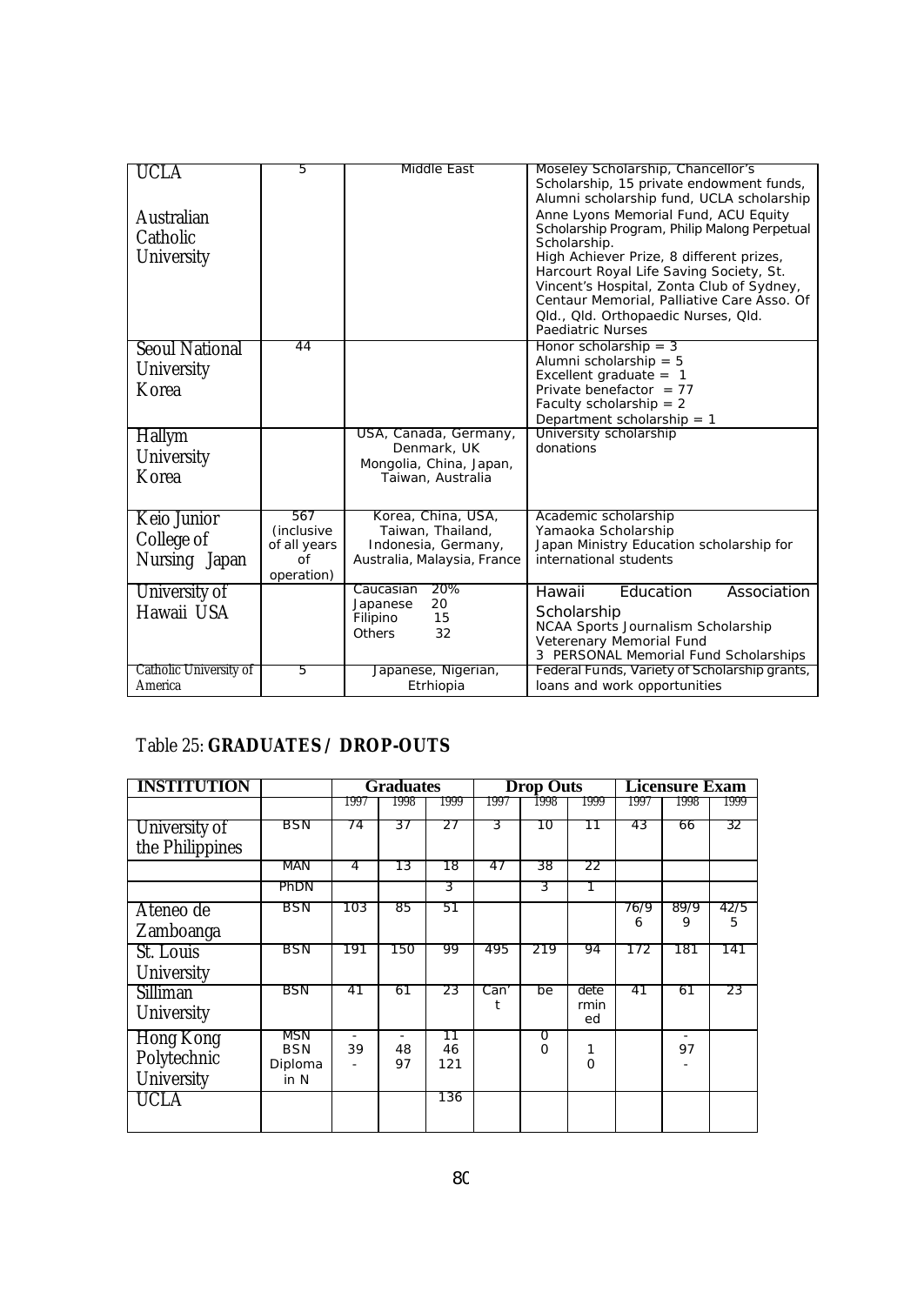| <b>Seoul National</b><br>University<br>Korea  | Clinical<br>Nursing      |     |     | 2406 |    |   |      |     |  |
|-----------------------------------------------|--------------------------|-----|-----|------|----|---|------|-----|--|
| University of Western<br><b>Sydney Nepean</b> | Health<br>and<br>Nursing | 295 | 321 | 263  |    |   |      |     |  |
| Catholic University of<br>America             | BSN                      | 56  | 42  | 35   | 5. | ŏ | כ. י | 4 I |  |

# Table 26: **APPRENTICESHIP / CLINICAL PLACEMENT**

| <b>INSTITUTION</b>         | <b>Apprenticeship / Clinical Placement</b>                                                                                                            |
|----------------------------|-------------------------------------------------------------------------------------------------------------------------------------------------------|
| University of the          | Philippine General Hospital                                                                                                                           |
| Philippines                |                                                                                                                                                       |
| Ateneo de                  | Hospitals and community centers                                                                                                                       |
| Zamboanga                  |                                                                                                                                                       |
| St. Louis                  | St. Louis Hospital                                                                                                                                    |
| University                 |                                                                                                                                                       |
| <b>Silliman University</b> | Private / Public hospital, City rural health units, Barangay Health Centers,<br>Mental Rehabilitation Centers, Shelters for abused women and children |
| <b>Hong Kong</b>           | Hospitals and clinics in Hong Kong                                                                                                                    |
| Polytechnic                |                                                                                                                                                       |
| University                 |                                                                                                                                                       |
| <b>UCLA</b>                | 16 sites in the community                                                                                                                             |
| Australian Catholic        | Community sites, health centers, hospitals                                                                                                            |
| University                 |                                                                                                                                                       |
| <b>National Yang-</b>      | Veteran's General Hospital, National Taipei Nursing College                                                                                           |
| <b>Ming Medical</b>        |                                                                                                                                                       |
| University                 |                                                                                                                                                       |
| Taiwan                     |                                                                                                                                                       |
| <b>Seoul National</b>      | Family, community, aggregated populations in public health centers                                                                                    |
| <b>University Korea</b>    |                                                                                                                                                       |
| <b>Hallym University</b>   | 5 university foundation hospitals                                                                                                                     |
| Korea                      |                                                                                                                                                       |
| Keio Junior                | Keio university hospital, mental institutions, community health agencies                                                                              |
| <b>College of Nursing</b>  |                                                                                                                                                       |
| Japan                      |                                                                                                                                                       |
| University of              | 11 hospitals, community health centers, social service centers and settlements                                                                        |
| Hong Kong                  |                                                                                                                                                       |
| University of              | University Health Services Clinic (paid and to fulfill academic requirements)                                                                         |
| Hawaii USA                 |                                                                                                                                                       |
| Catholic                   | 200 clinical contracts with major health centers. Community health agencies                                                                           |
| University of              | and managed care centers                                                                                                                              |
| America                    |                                                                                                                                                       |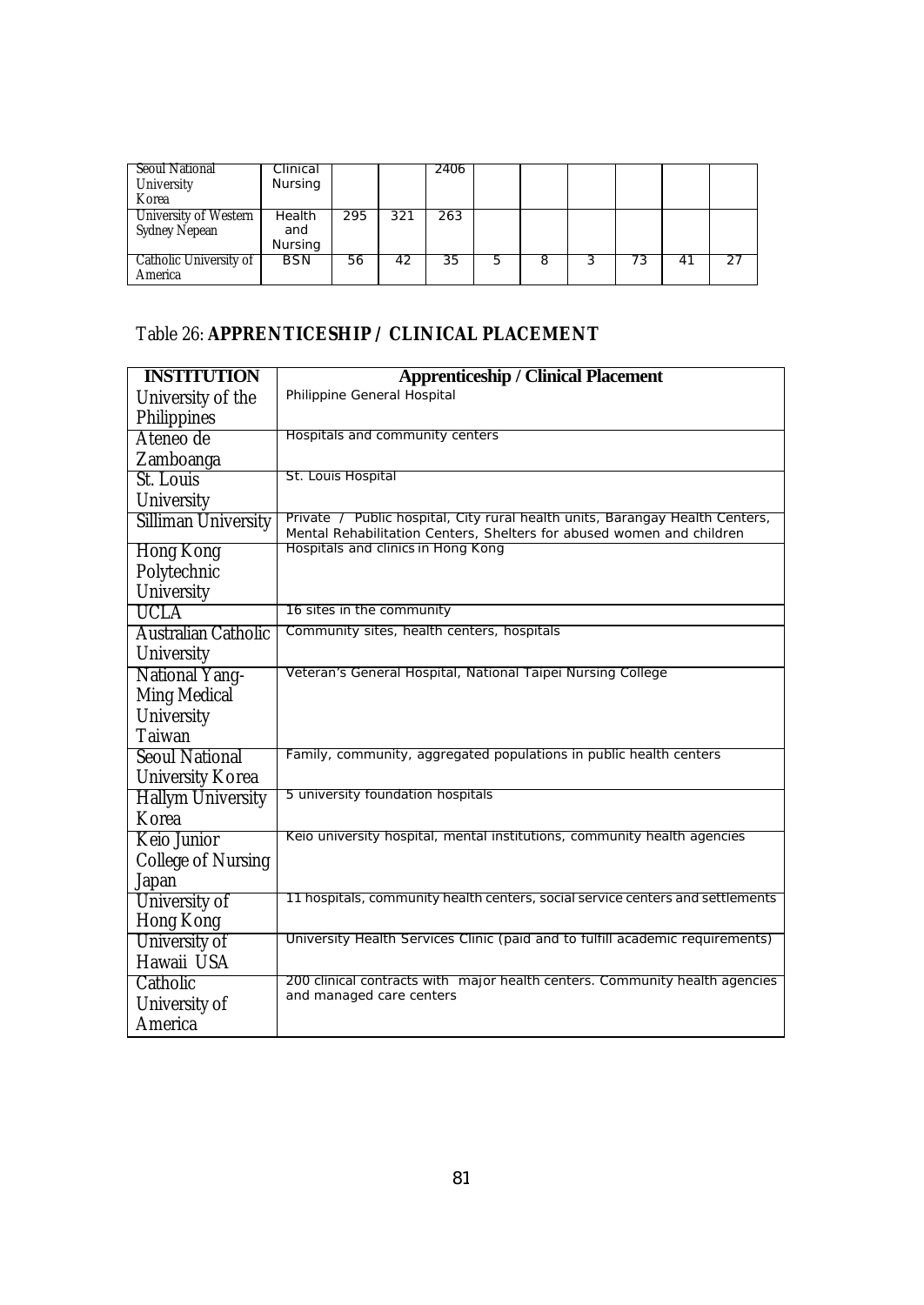## Table 27: **GRADUATES' EMPLOYMENT**

| <b>INSTITUTION</b>                                             |                  |                                                              | <b>Graduates' Employment</b>                                                                                                                                           |                      |
|----------------------------------------------------------------|------------------|--------------------------------------------------------------|------------------------------------------------------------------------------------------------------------------------------------------------------------------------|----------------------|
|                                                                | LOCAL            | ABROAD                                                       | JOB TYPE                                                                                                                                                               | SALARY*              |
| University of                                                  |                  |                                                              | No track record                                                                                                                                                        |                      |
| the Philippines                                                |                  |                                                              |                                                                                                                                                                        |                      |
| Ateneo de                                                      |                  |                                                              | No track record                                                                                                                                                        |                      |
| Zamboanga                                                      |                  |                                                              |                                                                                                                                                                        |                      |
| St. Louis                                                      |                  |                                                              | No track record                                                                                                                                                        |                      |
| University                                                     |                  |                                                              |                                                                                                                                                                        |                      |
| <b>Silliman</b><br>University                                  | Cebu,<br>Manila  | Canada,<br>UK, Middle<br>East, Asia,<br>Australia.<br>Europe | Hospital staff, supervisory /<br>administration<br>Clinic, school, occupational nursing,<br>nursing education / administration,<br>business entrepreneurs, consultants |                      |
| <b>Nanyang</b><br>Polytechnic                                  |                  |                                                              | any health care setting in hospital<br>home, office, industry in Singapore<br>or abroad                                                                                |                      |
| Hong Kong<br>Polytechnic<br>University                         |                  |                                                              | Registered Nurse<br>160 in government<br>3 in Private                                                                                                                  | 2,307.70<br>2,051.30 |
| <b>UCLA</b>                                                    |                  |                                                              | Private Physician's offices,<br>Hospitals, clinics                                                                                                                     | 65,000 -<br>100,000  |
| <b>Seoul National</b><br>University<br>Korea<br>ND No December | $*L$ IIC Dellerg | 339                                                          | Clinical nursing<br>1341<br>School health teachers 132<br>Professors and researchers 113<br>Housewives 384                                                             |                      |

 $NR = No$  Records  $*In US$  Dollars

#### Table 28: **GRADUATES' PROFILE**

| <b>INSTITUTION</b> | % Within area of          | $%$ Not<br>Within area | $\frac{0}{0}$<br><b>UNEMP</b> | <b>AREA OF EXCELLENCE</b>                            |
|--------------------|---------------------------|------------------------|-------------------------------|------------------------------------------------------|
|                    | spec                      | of spec                | <b>LOYED</b>                  |                                                      |
| St. Louis          | 80                        | 15                     | 5                             | hospital and community nursing                       |
| University         |                           |                        |                               |                                                      |
| <b>Silliman</b>    | 60                        | 20                     | 20                            | Clinical, Community health education,                |
| University         |                           |                        |                               | research, trainings, continuing<br>education program |
| Hong Kong          | 100%                      | O                      | $\overline{0}$                | Innovative projects<br>Research                      |
| Polytechnic        |                           |                        |                               | Computer skills                                      |
| University         |                           |                        |                               |                                                      |
| UCLA               | 85%                       | 15%                    | 1 – 5%                        | Advanced practice                                    |
|                    |                           |                        |                               |                                                      |
| Seoul National     | 55.7%                     | 24.3                   | 20                            | Clinical nursing                                     |
| University Korea   |                           |                        |                               |                                                      |
| University of      | FT employment             |                        |                               | Median starting salary Aus \$ 29,000                 |
| Western Sydney     | 74.20 %<br>FT study 10.40 |                        |                               |                                                      |
| Nepean             |                           |                        |                               |                                                      |
| Catholic Univ.     | 99%                       | 1%                     | <b>NA</b>                     | Management of patient care                           |
| of America         |                           |                        |                               |                                                      |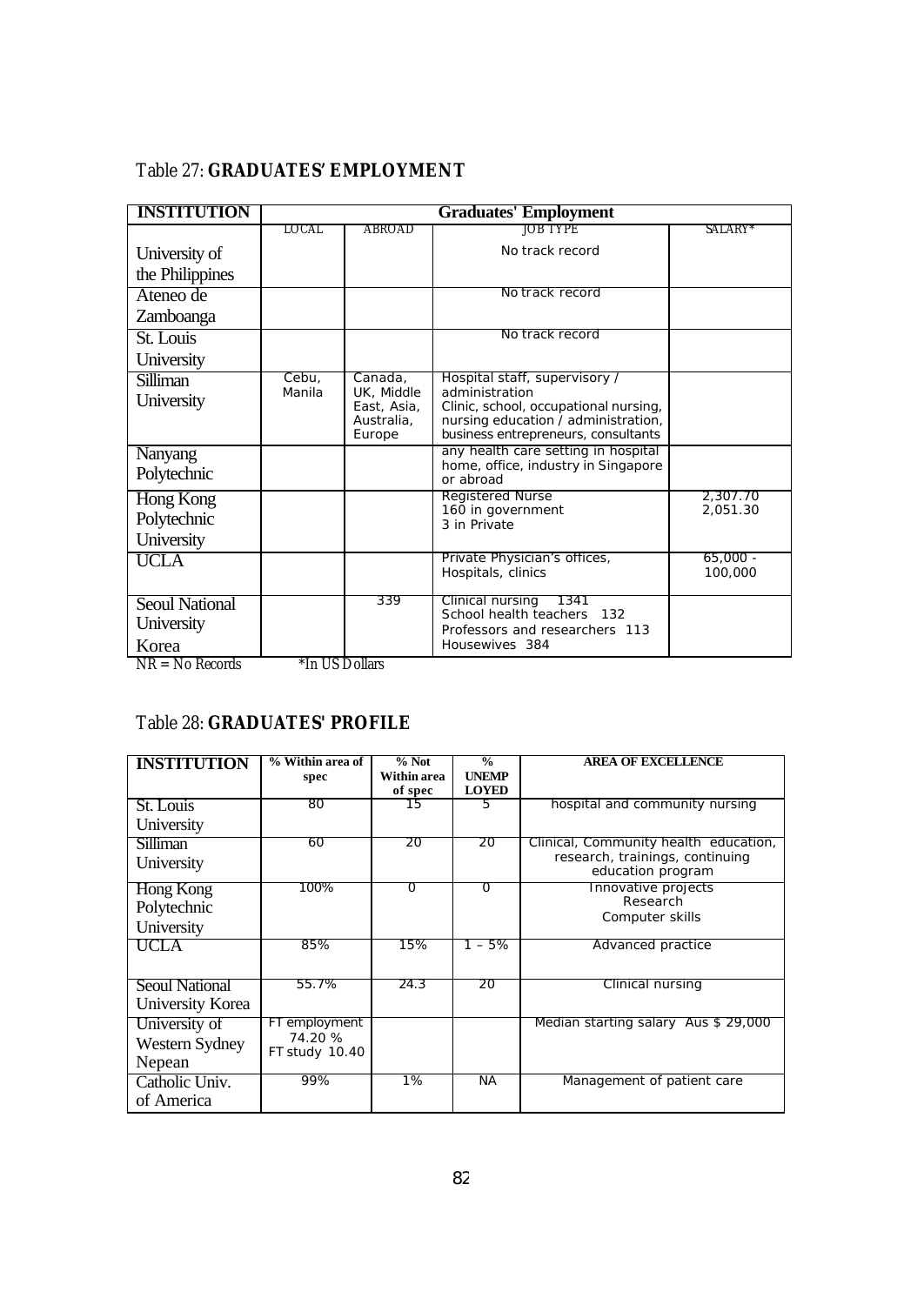| Table 29: GRADUATES' CHARACTERISTICS, STRENGTHS AND |  |  |
|-----------------------------------------------------|--|--|
| <b>WEAKNESSES</b>                                   |  |  |

| <b>INSTITUTION</b>                                        | <b>CHARACTERISTICS</b>                                                                                                                                                                                  | <b>STRENGTHS</b>                                                                                                     | <b>WEAK</b><br><b>NESSES</b> |
|-----------------------------------------------------------|---------------------------------------------------------------------------------------------------------------------------------------------------------------------------------------------------------|----------------------------------------------------------------------------------------------------------------------|------------------------------|
| University of the<br>Philippines                          | Flexible, dependable, independent                                                                                                                                                                       |                                                                                                                      |                              |
| Ateneo de<br>Zamboanga                                    | service to others, initiative, dependable                                                                                                                                                               |                                                                                                                      |                              |
| St. Louis University                                      | punctual and good attendance<br>commitment to duty competent, caring,<br>industry                                                                                                                       |                                                                                                                      |                              |
| Silliman University                                       | Knowledge, skills, attitudes in nursing<br>process, documentation, communication                                                                                                                        |                                                                                                                      |                              |
| Nanyang Polytechnic                                       | confident, knowledgeable to meet the<br>challenge and changes of modern<br>advances in good medical technology<br>understanding human biology and<br>behavior able to solve probs and make<br>decisions |                                                                                                                      |                              |
| Hong Kong<br>Polytechnic Univ.                            | Critical mind<br>Computer knowledge                                                                                                                                                                     |                                                                                                                      |                              |
| UCLA                                                      | Cultural sensitivity, community-based                                                                                                                                                                   | Community-based,<br>nursing care in a<br>culturally diverse<br>society                                               |                              |
| Australian Catholic<br>University                         |                                                                                                                                                                                                         | Professional and ethical<br>practice, reflective<br>practice, enabling,<br>teamwork, problem-<br>solving             |                              |
| National Yang-Ming<br><b>Medical University</b><br>Taiwan | Self-confidence in the practice of their<br>profession                                                                                                                                                  |                                                                                                                      |                              |
| <b>Seoul National</b><br>University<br>Korea              |                                                                                                                                                                                                         | Good skills, enough<br>knowledge needed in<br>their profession<br>Good leadership skills,<br>Creativity, cooperation |                              |
| Catholic University of<br>America                         | Skill, responsibility                                                                                                                                                                                   |                                                                                                                      |                              |

#### Table 30: **RESEARCH AND PUBLICATIONS**

Higher Ed

| <b>INSTITUTION</b>               | <b>COMPLETED</b>                                                                                                 | ON-<br><b>GOING</b> | <b>INSTITUTIONAL</b><br><b>PUBLICATIONS</b> |
|----------------------------------|------------------------------------------------------------------------------------------------------------------|---------------------|---------------------------------------------|
| University of the<br>Philippines | Component Study for Pasay City 1988<br>by an Italian NGO<br>4 completed                                          |                     | UP Manila Journal<br>Quarterly              |
| Ateneo de Zamboanga              | 1997:1<br>1998:0<br>1999:2                                                                                       | っ                   |                                             |
| St. Louis University             | 13                                                                                                               |                     | <b>SLU Research Journal</b>                 |
| Silliman University              | <b>CARE: Philippine Young Adult Sexuality</b><br>Project<br><b>DOST-PCHRD</b><br>CHED, United Board of Christian |                     | <b>SUCN Research</b><br>Abstracts           |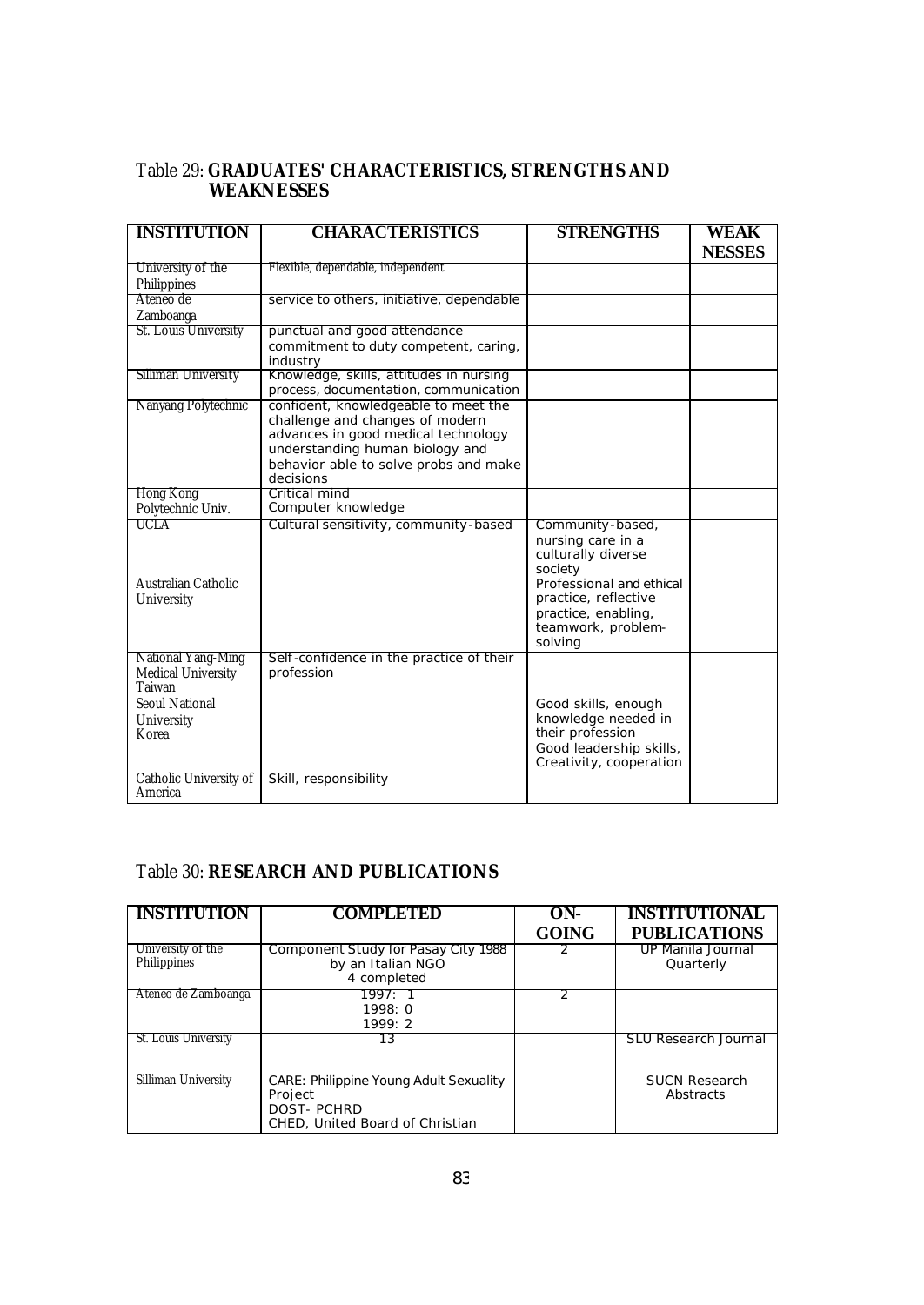|                                               | Higher Ed                                                                |                                              |
|-----------------------------------------------|--------------------------------------------------------------------------|----------------------------------------------|
|                                               | Parents' Readiness to Provide Sex                                        |                                              |
|                                               | Education.                                                               |                                              |
|                                               | <b>Curricular Competencies</b>                                           |                                              |
| Hong Kong Polytechnic                         | See booklet (more than 100                                               | ASIAN JOURNAL OF                             |
| University                                    | researches)                                                              | <b>NURSING</b>                               |
|                                               | CERG grant                                                               |                                              |
|                                               | <b>Health Promotion Grant</b>                                            |                                              |
| UCLA                                          |                                                                          |                                              |
|                                               | Each faculty member does research<br>and publishes in scholarly journals | Faculty publish in<br>several Journals of OB |
|                                               |                                                                          | & Neonatal Nursing,                          |
|                                               |                                                                          | Clinical Nursing, Cancer                     |
|                                               |                                                                          | Nursing, etc.                                |
| Seoul National                                | Effect of Planned indoctrination<br>٦.                                   |                                              |
| University                                    | Program on the role transition of                                        |                                              |
| Korea                                         | new graduate nurses 1997                                                 |                                              |
|                                               | Clinical competency for directing<br>2.                                  |                                              |
|                                               | of RN national exam 1998                                                 |                                              |
|                                               | 3 <sub>1</sub><br>Curriculum revision 1998                               |                                              |
|                                               | 4.<br>Survey on the needs of health                                      |                                              |
|                                               |                                                                          |                                              |
| University of Hong                            | promotion of Kang-buk ku 1998                                            |                                              |
| Kong                                          | Clinical Nursing $= 2$                                                   |                                              |
|                                               | Nursing $ed = 1$                                                         |                                              |
|                                               | Community Health $= 2$                                                   |                                              |
|                                               | Student learning $= 4$                                                   |                                              |
|                                               | Women's health $= 4$                                                     |                                              |
|                                               | Tobacco and health $= 2$                                                 |                                              |
| University of Western<br><b>Sydney Nepean</b> | Research centers:                                                        |                                              |
|                                               | <b>Clinical Development Unit</b>                                         |                                              |
|                                               | Oncology and Palleative Care Nursing                                     |                                              |
|                                               | Centre for Evidence Based Pediatric                                      |                                              |
|                                               | <b>Nursing Practice</b>                                                  |                                              |

## Table 31: **CONFERENCES AND EXTENSION WORK**

| <b>INSTITUTION</b> | <b>CONFERENCES</b>                              | <b>EXTENSION WORK</b>                                                |
|--------------------|-------------------------------------------------|----------------------------------------------------------------------|
| University of      |                                                 | Service for street children training of                              |
| the Philippines    |                                                 | BHWs & RHU personnel Asthma                                          |
|                    |                                                 | education Radio program DZLB                                         |
|                    |                                                 | community immersion at Nagcarlan<br>Laguna, Health promotion through |
|                    |                                                 | nursing clinics                                                      |
| St. Louis          | 19 local                                        | Mobile Nursing Clinic (MNC) for health                               |
| University         |                                                 | service delivery                                                     |
| Silliman           |                                                 | Reproductive Health and Adolescent                                   |
|                    |                                                 | reproductive health services                                         |
| University         |                                                 | Primary health care services                                         |
|                    |                                                 | Family and domestic Violence                                         |
|                    |                                                 | Breast cancer, germtology                                            |
| Hong Kong          | Intl courses on New Century Perspective         | Hospital authority - clinical research                               |
| Polytechnic        | on Nursing                                      | course                                                               |
| University         | The Nurse as a Caring scholar: the New<br>world | Community advisers of hospitals                                      |
|                    |                                                 | Macau- Planning of Prfl Deploma in<br>Nursing                        |
|                    |                                                 | Joint appointments with health                                       |
| University of      |                                                 | individual partners to support practice                              |
| Western Sydney     |                                                 | based research in Western Sydney                                     |
| Nepean             |                                                 |                                                                      |
|                    |                                                 |                                                                      |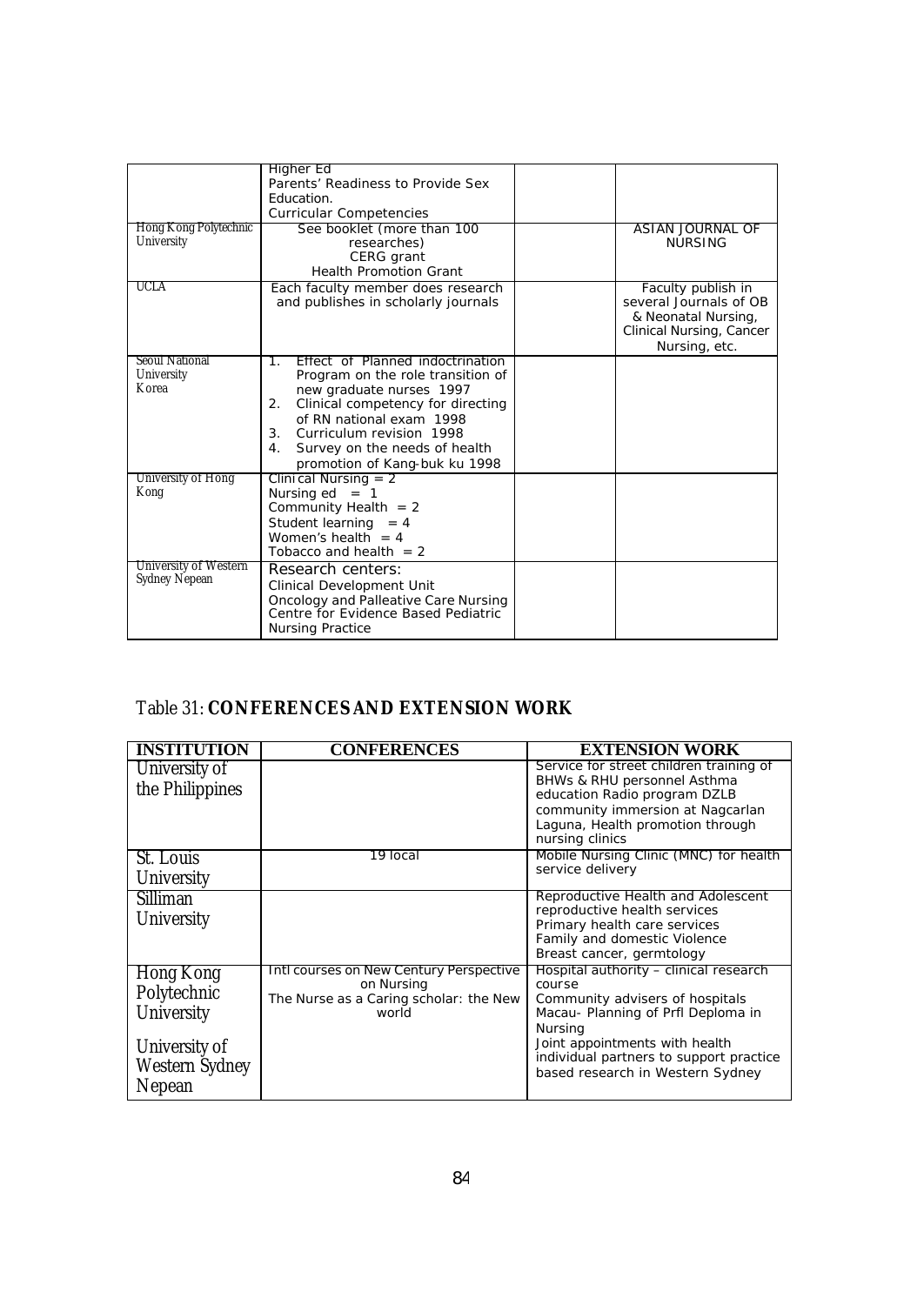| <b>INSTITUTION</b>                                 | <b>STRENGTHS</b>                                                                                                                                                                                                                                                                                                                                                                                                                    | WEAKNESSES                                                                                                                         |
|----------------------------------------------------|-------------------------------------------------------------------------------------------------------------------------------------------------------------------------------------------------------------------------------------------------------------------------------------------------------------------------------------------------------------------------------------------------------------------------------------|------------------------------------------------------------------------------------------------------------------------------------|
| Ateneo de Zamboanga                                | passing rate in Board exam committed and experienced<br>teachers sufficient and varied related learning exposure                                                                                                                                                                                                                                                                                                                    | Instruction, faculty, curriculum                                                                                                   |
| St. Louis University                               | Dev the student terminal competencies through effective<br>classroom mgt & ongoing intramural & extramural faculty ed.                                                                                                                                                                                                                                                                                                              | team teaching, faculty use of IT<br>self-directed learning                                                                         |
| Silliman University                                | Community health nursing, Training Ctr for reproductive<br>health in Region VII<br>Leadership in curriculum innovation, holistic education,                                                                                                                                                                                                                                                                                         |                                                                                                                                    |
|                                                    | Integration of theory and practice, linkages with local,<br>regional, national and international organizations /                                                                                                                                                                                                                                                                                                                    |                                                                                                                                    |
|                                                    | institutions<br>Practice-oriented training                                                                                                                                                                                                                                                                                                                                                                                          |                                                                                                                                    |
| Nanyang Polytechnic                                |                                                                                                                                                                                                                                                                                                                                                                                                                                     |                                                                                                                                    |
| Hong Kong Polytechnic<br>University                | Incorporate diff teaching methods<br>Web-based technology<br>Problem-based learning<br>Availability of simulations                                                                                                                                                                                                                                                                                                                  | Research outputs especially in<br>the area of publications in<br>refereed journals                                                 |
| UCLA                                               | Niche is community-based advanced practice Nursing,                                                                                                                                                                                                                                                                                                                                                                                 | International collaboration,                                                                                                       |
|                                                    | Intensive research environment<br>BS Program: strong in the sciences with community -based<br>and cultural diversity focused<br>Responsiveness to the health needs of the multicultural<br>community of greater LA<br>Responsiveness to the educational needs of associate<br>degree and diploma nurse graduates in California<br>Provides a solid foundation for graduate education at MS<br>degree                                | Revising BS program objectives<br>to better reflect expected<br>program competencies in<br>community skills and ethical<br>conduct |
| Australian Catholic<br>University                  | Balance of theoretical and practical experience to enable<br>students to meet professional and or industry requirements<br>Students undertake clinical experience, supervised by<br>qualified practitioners in a variety of Catholic hospitals and<br>other public, private and specialty organizations.<br>Access to latest technology and equipment<br>Small student body which results in a friendly and informal<br>atmosphere. |                                                                                                                                    |
| National Yang-Ming<br>Medical University<br>Taiwan | creating a balance in students' life: sports<br>organization<br>involvement,<br>and<br>extra-<br>curricular activities<br>student counseling, tutorial system, clinical tutorial<br>L,<br>system<br>humanities program                                                                                                                                                                                                              |                                                                                                                                    |
| <b>Seoul National</b>                              | liberal arts program<br>$\bar{a}$                                                                                                                                                                                                                                                                                                                                                                                                   |                                                                                                                                    |
| University<br>Korea                                | facilities in the university hospital<br>$\frac{1}{2}$                                                                                                                                                                                                                                                                                                                                                                              |                                                                                                                                    |
| <b>Hallym University</b><br>Korea                  | extensive practical application<br>$\overline{\phantom{a}}$<br>hands-on training<br>$\bar{a}$<br>excellent faculty - PhDs<br>÷,                                                                                                                                                                                                                                                                                                     |                                                                                                                                    |
| Keio Junior College of<br>Nursing Japan            | practicum in university hospitals, mental institutions,<br>community health agencies                                                                                                                                                                                                                                                                                                                                                |                                                                                                                                    |
| University of Hawaii                               | Medical assisting programs via internet and tv                                                                                                                                                                                                                                                                                                                                                                                      |                                                                                                                                    |
| USA                                                | <b>INTERESTING COURSES</b><br>Essential Oils & Aromatherapy<br>ä,                                                                                                                                                                                                                                                                                                                                                                   |                                                                                                                                    |
|                                                    | Meditation, Healing Touch, Yoga for Health and<br>$\overline{a}$<br>Wellness, Consumer Health Online                                                                                                                                                                                                                                                                                                                                |                                                                                                                                    |
|                                                    | Women and Health, Pain management                                                                                                                                                                                                                                                                                                                                                                                                   |                                                                                                                                    |
|                                                    | Nursing in the multicultural milieu<br>$\bar{a}$<br>Nursing care for HIV infected client<br>$\bar{a}$                                                                                                                                                                                                                                                                                                                               |                                                                                                                                    |
|                                                    | Chronic Illness in children and adolescents<br>$\bar{a}$                                                                                                                                                                                                                                                                                                                                                                            |                                                                                                                                    |
| University of Western                              | Management for health professional<br>$\bar{a}$<br>academic staff do teaching and research and have a<br>$\overline{\phantom{a}}$                                                                                                                                                                                                                                                                                                   |                                                                                                                                    |
| <b>Sydney Nepean</b>                               | close relationship with significant health-related                                                                                                                                                                                                                                                                                                                                                                                  |                                                                                                                                    |
|                                                    | industries, high employment rate of graduates<br>offers combined degrees in Health Science / law and<br>$\overline{a}$<br>Nursing / law                                                                                                                                                                                                                                                                                             |                                                                                                                                    |

## Table 32: **INSTITUTION'S STRENGTHS & WEAKNESSES**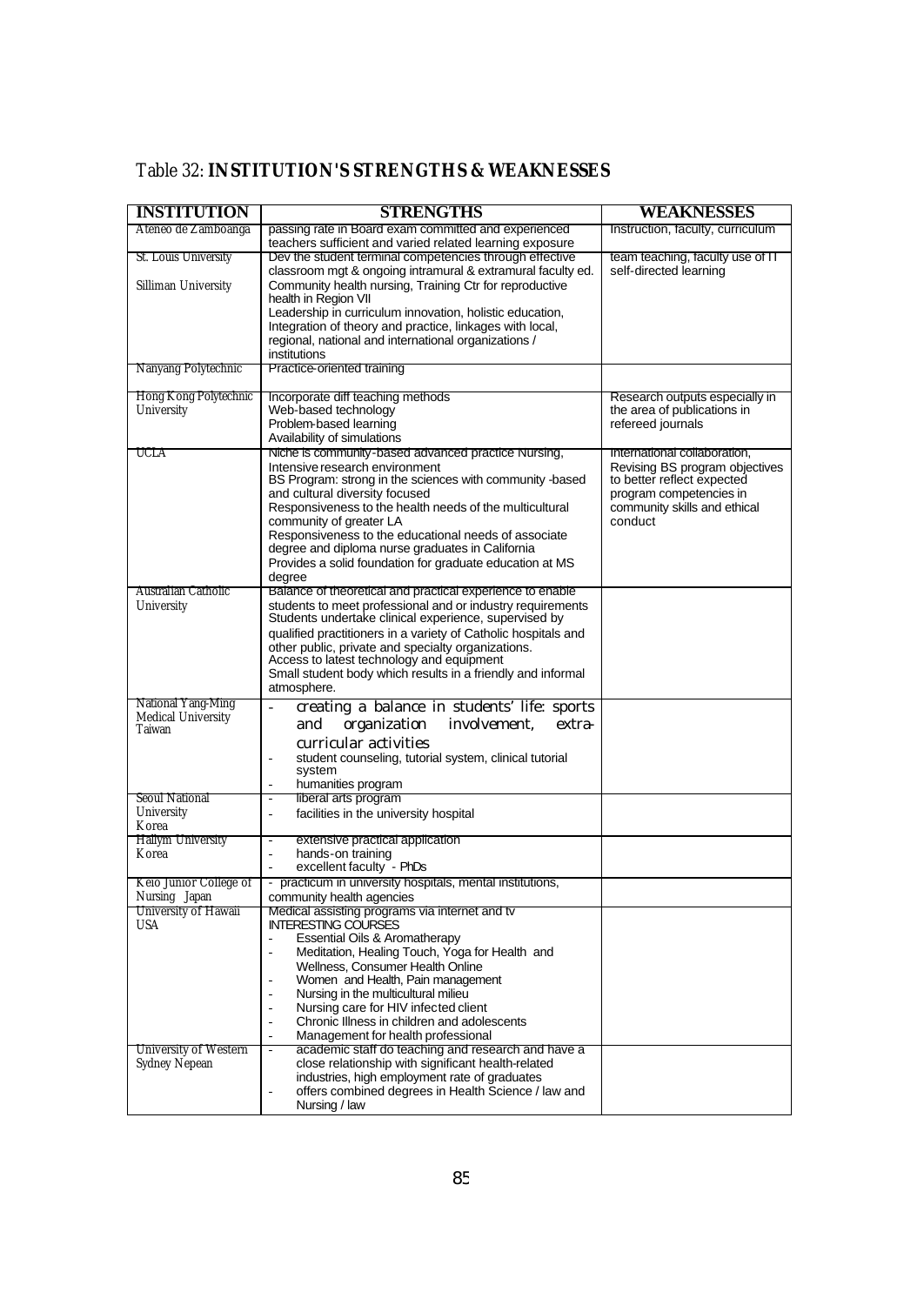### Table 33: **CURRICULUM**

| <b>INSTITUTION</b>                      | <b>CURRICULUM</b>                                                 | <b>COURSES</b>                   |                                          |                                                                                                                                                                                                                                                                                      |                     |                            |                   |
|-----------------------------------------|-------------------------------------------------------------------|----------------------------------|------------------------------------------|--------------------------------------------------------------------------------------------------------------------------------------------------------------------------------------------------------------------------------------------------------------------------------------|---------------------|----------------------------|-------------------|
|                                         | DEGREE                                                            | NO.<br>OF<br><b>YEA</b><br>RS    | MAJOR                                    | Gen Ed<br><b>CORE</b><br>(Philo/English<br>/Math/Science<br>/ History/PE                                                                                                                                                                                                             | COMPU<br><b>TER</b> | OTHERS                     | TUTAL             |
| University of the<br>Philippines        | BSN                                                               | 4                                | 99                                       | 70                                                                                                                                                                                                                                                                                   |                     |                            | 169               |
| Ateneo de<br>Zamboanga                  | <b>BSN</b>                                                        | 4                                | 104                                      | 76                                                                                                                                                                                                                                                                                   | 3                   | 18<br>Theology             | 201               |
| St. Louis University                    | <b>BSN</b>                                                        | $\overline{4}$                   | 87                                       | 84.5                                                                                                                                                                                                                                                                                 |                     | 12<br>Theology             | 183.5             |
| Silliman University                     | BSN                                                               | 4                                | 101                                      | 95                                                                                                                                                                                                                                                                                   |                     | Religion<br>6<br>Arts 3 u. | 196               |
| Nanyang Polytechnic                     | Diploma in<br>Nursing                                             | 3                                |                                          |                                                                                                                                                                                                                                                                                      |                     |                            |                   |
|                                         |                                                                   |                                  |                                          | $I = 5$ nursing courses 6 hrs / wk + 1 computer<br>$II = 5$ nursing courses + research methods + applied<br>$III = 5$ nursing courses $+ 1$ Nursing project                                                                                                                          | statistics          |                            |                   |
| Hong Kong<br>Polytechnic<br>University  | BSN                                                               | 3                                | 63                                       | Q                                                                                                                                                                                                                                                                                    |                     |                            | 72                |
| UCLA                                    | BSN                                                               | 3                                | 91                                       | 89                                                                                                                                                                                                                                                                                   |                     |                            | 180               |
| Australian Catholic<br>University       | BSN                                                               | 3                                | Nursing<br>Professional                  | practice:<br>nursing<br>points; Science: 100 credit pts.; Clinical<br>practicum: 5 sems 50 credit points<br>Electives: Aboriginal Health Issues; Health<br>Promotion; Info. Mgt in comm. Settings;<br>Transcultural nursing; Women's Health Issues;<br>Complementary Nursing Therapy | 70<br>Dev:          | credit<br>90               | points;<br>credit |
| <b>Hallym University</b><br>Korea       | <b>BS Nursing</b><br>1 year general<br>education<br>3 years major |                                  | 102                                      | 41                                                                                                                                                                                                                                                                                   |                     |                            | 143<br>credits    |
| Keio Junior College<br>of Nursing Japan | <b>Basic Nursing</b><br>Program                                   |                                  | 98<br>require<br>d<br>27<br>electiv<br>е |                                                                                                                                                                                                                                                                                      |                     |                            | 125<br>credits    |
| University of Hong<br>Kong              | Bachelor of<br>Nursing                                            | $\overline{4}$                   |                                          | Nursing Therapeutics !, II, III, IV<br>Clinical Nursing I, II, III, IV<br>Behavioral Sciences 1, II, III, IV<br>Life Sciences 1, II. III. IV<br>Nursing Practicum                                                                                                                    | I, II, III, IV      |                            |                   |
| University of Hawaii<br><b>USA</b>      | Bachelor of<br><b>Nursing</b>                                     | $3+$<br>1<br>year<br>gen<br>educ | 71                                       | $24 +$<br>General<br>education<br>40                                                                                                                                                                                                                                                 |                     |                            | 121               |
| University of Western<br>Sydney Nepean  | Bachelor of<br>Nursing                                            | 3<br>sem<br>ester<br>S           | 8<br>major<br>subject<br>S               | 4 electives                                                                                                                                                                                                                                                                          |                     |                            |                   |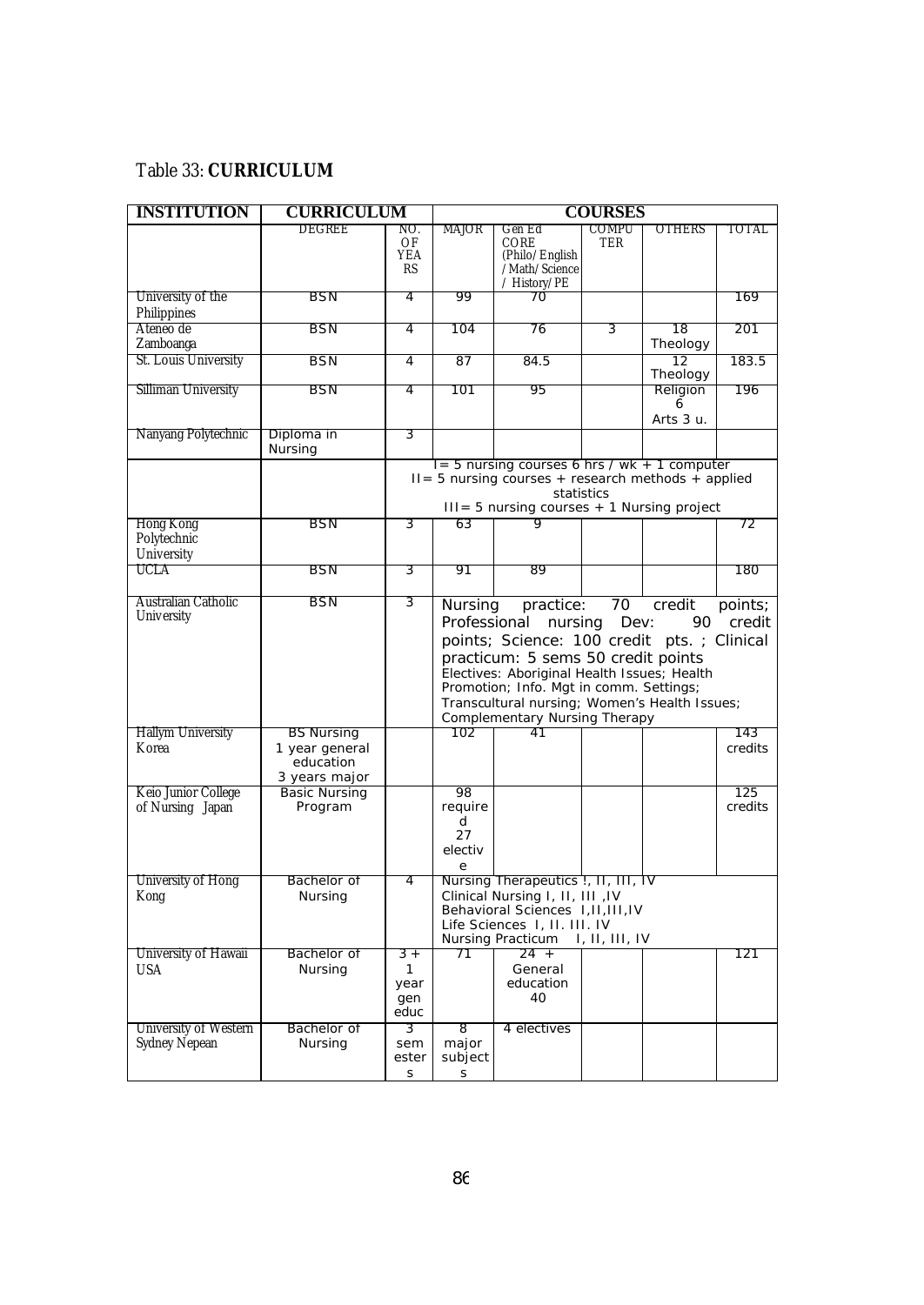# **MARITIME**

#### **(Only Institutions that provided data are recorded)**

## Table 1: **PROFILE OF ADMINISTRATORS**

| <b>INSTITUTION</b>                              | Area /<br><b>Discipline</b>                    | <b>Year Hired</b> | <b>Status when</b><br><b>Hired</b> | <b>Rank</b>                                                     |
|-------------------------------------------------|------------------------------------------------|-------------------|------------------------------------|-----------------------------------------------------------------|
| University of<br>Cebu                           | <b>Maritime Education</b><br>& Trng Ctr        | 1995              | FT                                 | Dean<br>Quality<br>Management<br>Representative                 |
| Asian Institute of<br><b>Maritime Studies</b>   | Maritime Education                             | 1993              | FT                                 | Treasurer                                                       |
| Philippine<br><b>Merchant Marine</b><br>Academy | Maritime Education<br>and Training             | 1999              | PT                                 | Professor                                                       |
| John B Lacson<br>Foundation                     | <b>Maritime Education</b>                      | 1972              | FT                                 | Faculty<br><b>Executive Director</b>                            |
| Australian<br><b>MaritimeCollege</b>            | <b>Maritime Education</b>                      | 1979              | FT                                 | Director, Faculty of<br>Maritime<br>Transportation and<br>Engg  |
| Hong Kong<br>Polytechnic<br>University          | Shipping &<br><b>Transport Logistics</b>       | 1998              | FT                                 | Professor and<br>Head                                           |
| Ngee Ann<br>Polytechnic                         | Shipbuilding and<br>Offshore<br>Engineering    | 1985              | FT                                 | Department Head,<br>Shipbuilding and<br>Offshore<br>Engineering |
| <b>Singapore</b><br>Polytechnic                 | Engineering: Heat<br>Thermodynamics            | 1996              | FТ                                 | Lecturer                                                        |
| National Taiwan<br>University                   | Naval Architecture<br>and Ocean<br>Engineering |                   | FT                                 | Professor                                                       |

### Table 2: **INVOLVEMENT IN TEACHING and ADMINISTRATION**

| <b>INSTITUTION</b>                              | <b>Subjects taught</b><br>from 1997 to 2000                            | <b>Admin positions held</b>                                                                                     | <b>Present Admin</b><br>position                    |
|-------------------------------------------------|------------------------------------------------------------------------|-----------------------------------------------------------------------------------------------------------------|-----------------------------------------------------|
| University of<br>Cebu                           | none                                                                   |                                                                                                                 | Dean<br><b>Quality Management</b><br>Representative |
| Asian Institute of<br><b>Maritime Studies</b>   | none                                                                   | Treasurer                                                                                                       | President                                           |
| Philippine<br><b>Merchant Marine</b><br>Academy | Voyage Planning and Ship<br>Routing<br>Marine Transportation<br>System | Dean, College of Maritime<br>Studies, Westbay College<br>President, K-Line<br>Maritime Training<br>Corporation, | President, PMMA                                     |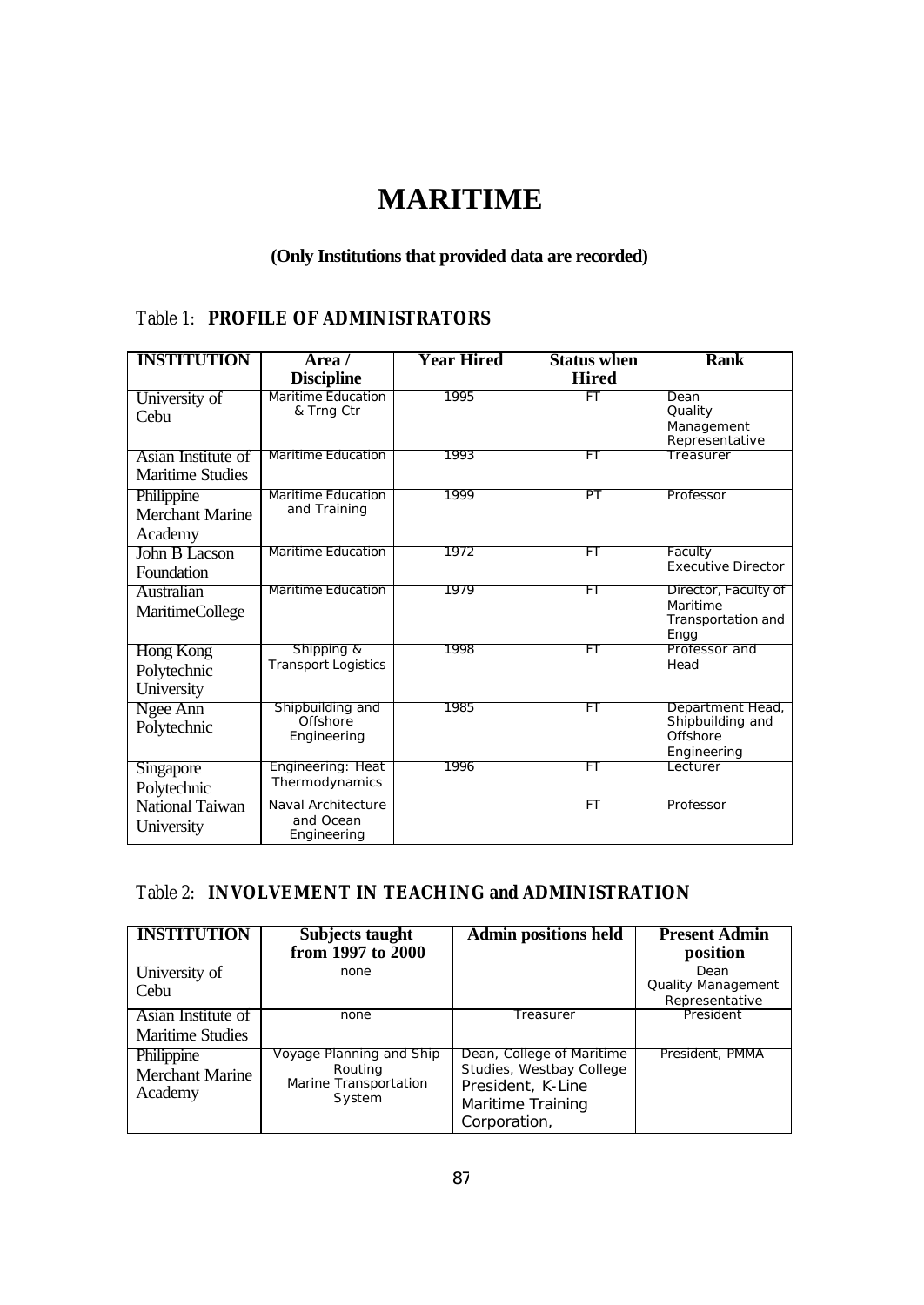|                        |                                            | <b>Ventis Maritime</b><br>Corporation, Bona |                                          |
|------------------------|--------------------------------------------|---------------------------------------------|------------------------------------------|
|                        |                                            | Maritime Inc.                               |                                          |
| John B Lacson          |                                            | VP Academic Affairs                         | Administrator                            |
| Foundation             |                                            | Director, Human Resource                    |                                          |
| Australian             | Commercial Shipping, Port                  | Director, Asia-Pacific                      | Director, Faculty of                     |
| <b>MaritimeCollege</b> | and Terminal Mgt,                          | Maritime Centre                             | Maritime                                 |
|                        | Management                                 | Director, AMC Search Ltd.                   | Transportation and<br>Engg               |
| Hong Kong              | Maritime Economics                         | Head, Centre for Intl                       | Head, Shipping and                       |
| Polytechnic            |                                            | Shipping and Transport                      | <b>Transport Logistics</b>               |
| University             |                                            | University of Plymouth                      |                                          |
| Ngee Ann               | Naval Architecture                         | Department Head,                            | Department Head,                         |
| Polytechnic            |                                            | Shipbuilding and Offshore<br>Engineering    | Shipbuilding and<br>Offshore Engineering |
| Singapore              | Control Engineering,                       | Curriculum Development                      | l ecturer                                |
| Polytechnic            | Instrumentation and<br>Control, Mechanical | Representative                              |                                          |
|                        | Engineering:                               |                                             |                                          |
|                        | hermodynamics, Applied                     |                                             |                                          |
|                        | Heat                                       |                                             |                                          |
| National Taiwan        | Engineering Mechanics,                     | Department Chair                            | Department chair                         |
| University             | <b>Structure Dynamics</b>                  |                                             |                                          |

# Table 3: **ADMINISTRATORS' EDUCATIONAL BACKGROUND**

| <b>INSTITUTION</b>                               | <b>PhD</b>                                                                                         | <b>MA/MS</b>                                                                                                                                      | <b>Bachelor's</b>                                                                                                           |
|--------------------------------------------------|----------------------------------------------------------------------------------------------------|---------------------------------------------------------------------------------------------------------------------------------------------------|-----------------------------------------------------------------------------------------------------------------------------|
| University of<br>Cebu                            | Doctorate in Organization<br>Development<br>Cebu Doctor's College<br>2000                          | Masters in Dev Administration<br>Australia National University<br>1995<br>Masters in Buss.<br><b>Administration Pepperdine</b><br>University 1985 | <b>BS Management</b><br>Ateneo de Manila Univ<br>1983                                                                       |
| Asian Institute<br>of Maritime<br><b>Studies</b> | Ph.D candidate<br><b>Educatioanl Mgt</b><br>De La Salle University                                 | Management<br>Asian Institute of Management<br>1996                                                                                               | Architecture<br>Far Eastern University<br>1982<br><b>Interior Design</b><br>Phil School of Interior<br>Design 1982          |
| Philippine<br>Merchant<br>Marine<br>Academy      |                                                                                                    | Master in Shipping Business<br>Management PMMA 1995                                                                                               | <b>BSMT</b><br><b>DMMA 1968</b>                                                                                             |
| John B Lacson<br>Foundation                      |                                                                                                    | CAR<br>Xavier Univ                                                                                                                                | AB History / English<br>Univ of San Agustin 1968                                                                            |
| Australian<br><b>MaritimeCollege</b>             | <b>PhD Port Waterfront</b><br>Redevelopment<br><b>Strategies</b><br>University of Wales UK<br>1997 | Post Grad Diploma in<br>Education<br>University of Technology,<br>Sydney 1979                                                                     | <b>BS Nautical Science</b><br>University of Plymouth UK<br>1973<br><b>Master Mariner</b><br>Plymouth Polytechnic UK<br>1970 |
| Hong Kong<br>Polytechnic<br>University           | <b>Ph.D Financial Economics</b><br>University of Plymouth<br>1987                                  | MS International Shipping<br>University of Plymouth 1984                                                                                          | <b>BS Applicable Maths</b><br>University of Plymouth<br>1990<br><b>BA Business</b><br>University of Plymouth<br>1983        |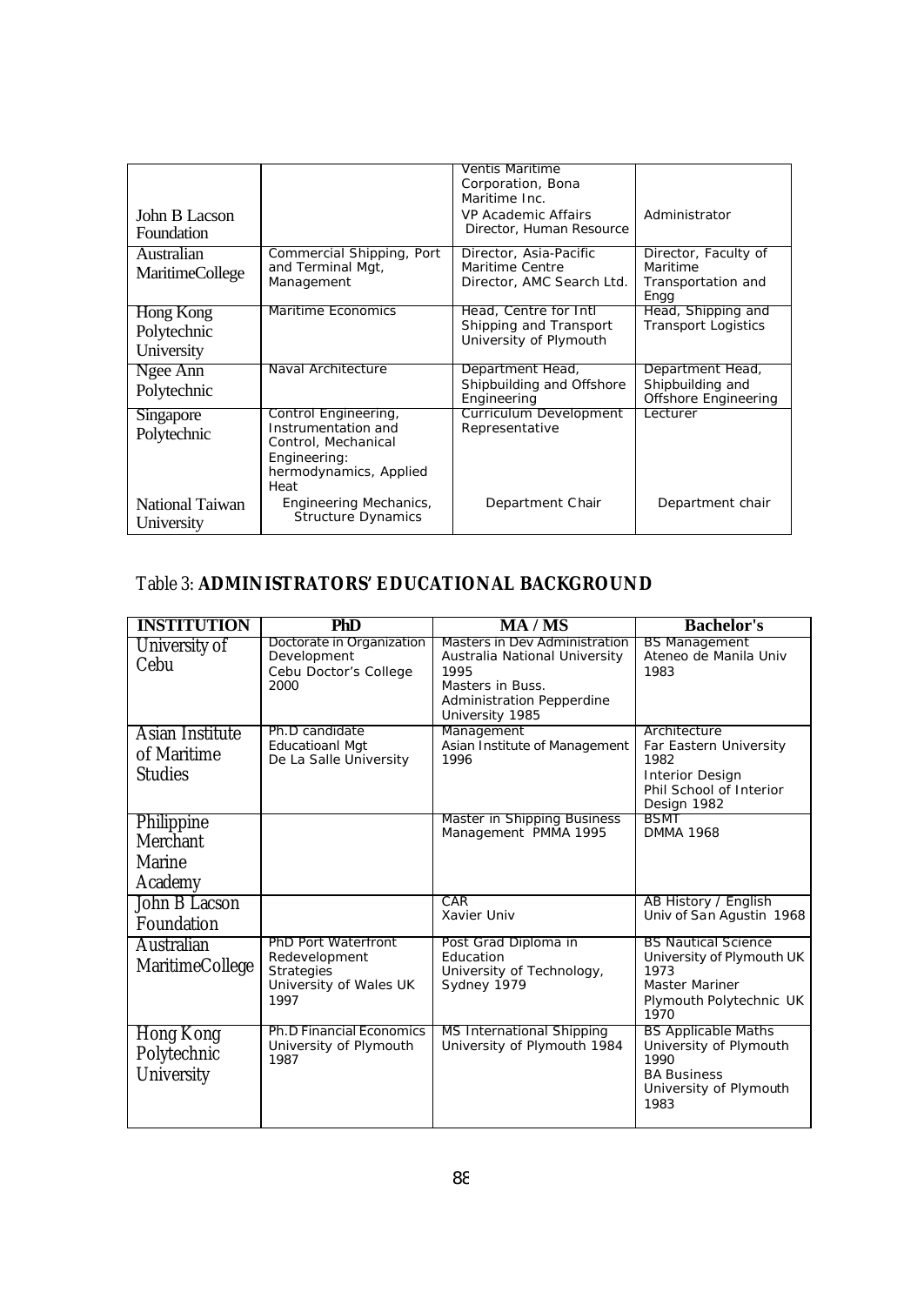| Ngee Ann<br>Polytechnic              |                                                                     | MS Shipping & Maritime<br><b>Studies</b> | Post-Diploma in Naval<br>Architecture                                                                                                              |
|--------------------------------------|---------------------------------------------------------------------|------------------------------------------|----------------------------------------------------------------------------------------------------------------------------------------------------|
| <b>Singapore</b>                     | Ph.D in Engineering<br>Univ. of New Castle, UK                      | Liverpool Polytechnic 1979               | Sunderland Polytechnic<br>UK 1976<br>Higher Diploma in Naval<br>Archi<br>South Hampton College of<br>Technology UK 1971<br><b>BS</b> in Mechanical |
| Polytechnic                          | 1994                                                                |                                          | Engineering, Univ. of<br>New Castle 1986<br>Certificate in Mechanical<br>Engineering HK Poly<br>1983                                               |
| <b>National Taiwan</b><br>University | Ph.D Naval Architecture<br>and Ocean Engineering<br><b>NTU 1989</b> | MS NAOE NTU 1985                         | BS NAOE 1980                                                                                                                                       |

## Table 4: **FACULTY PROFILE**

| <b>INSTITUTION</b>                            | $\mathbf R$    | <b>YEAR</b>  | <b>STA</b> | <b>RANK</b>                                | <b>SUBJECTS TAUGHT FROM</b>                                                                                                       |
|-----------------------------------------------|----------------|--------------|------------|--------------------------------------------|-----------------------------------------------------------------------------------------------------------------------------------|
|                                               |                | <b>HIRED</b> | <b>TUS</b> |                                            | 1997                                                                                                                              |
| University of Cebu                            | 1              | 1984         | FT         | I don't know                               | Marine Laws and Marine Politics                                                                                                   |
|                                               | 2              | 1995         | FT         | Assistant<br>Professor B                   | Chemistry, Physics, Math                                                                                                          |
|                                               | 3              | 1991         | FT         | Sen. Instructor<br>А                       | Hydromechanics, Thermodynamics,<br>Engg materials, Drawing, Math, Physics                                                         |
| Asian Institute of<br><b>Maritime Studies</b> | 1              | 1994         | FT         | Professor 2                                | Law, Soc Sci                                                                                                                      |
|                                               | 2              | 1995         | FT         | Department<br>Head                         | Marine Engg                                                                                                                       |
|                                               | 3              | 1997         | FT         | Professor 2                                | Navigation, Seamanship, Safety                                                                                                    |
|                                               | 4              | 1996         | FT         |                                            | Physics, Chem                                                                                                                     |
| <b>PMMA</b>                                   | 1              | 1990         | FT         | <b>Assist Professor</b>                    | Physics, Algebra, Trigo, Calculus                                                                                                 |
|                                               | 2              | 1998         | FT         | <b>Assist Professor</b>                    | Radar 1, Cargo Storage and Handling                                                                                               |
|                                               | 3              | 1999         | <b>FT</b>  | Asso. Professor                            | Celestial Navy, Deckwatch Keeping,<br>Radar, Arpa and Ship Stability                                                              |
|                                               | $\overline{4}$ | 1997         | FT         | Asso. Professor                            | Trim and Stability, Ship handling                                                                                                 |
| John B Lacson<br>Foundation                   | 1              | 1998         | FT         | Master Mariner                             | <b>Advanced Fire Fighting</b><br>Radar Simulator Course, Radar<br>Observers' Course, Personal Safety and<br>Social Responsibility |
|                                               | 2              | 1996         | FT         | Master Mariner                             | ROP, ARPA, Deck Watchkeeping, PSSR,<br>Adv. Fire Fighting                                                                         |
|                                               | 3              | 1975         | FT         | Captain                                    | Engg materials<br>Mechanics                                                                                                       |
|                                               | 4              | 1989         | FT         | Quality<br>Assurance<br>Officer            | Drawing, Computer                                                                                                                 |
|                                               | 5              | 1975         | FT         | Licensed<br>Mechanical Engr                | <b>Professional Subjects</b>                                                                                                      |
| Australian<br>MaritimeCollege                 | 1              | 1994         | FT         | Lecturer B                                 | management, strategic mgt, customer<br>services, managing people                                                                  |
|                                               | 2              | 1991         | FT         | senior lecturer<br>& Course<br>coordinator | ship stability & dynamics cargo<br>construction & Stress                                                                          |
|                                               | 3              | 1989         | FT         | Lecturer                                   | Engg mgt, Machine Design Applied<br>Mechanics, Project Mgt Mgt & Maritime<br>Law                                                  |
|                                               | 4              | 1983         | FT         | Level D                                    | Intro to Mar Engg Profession Applied                                                                                              |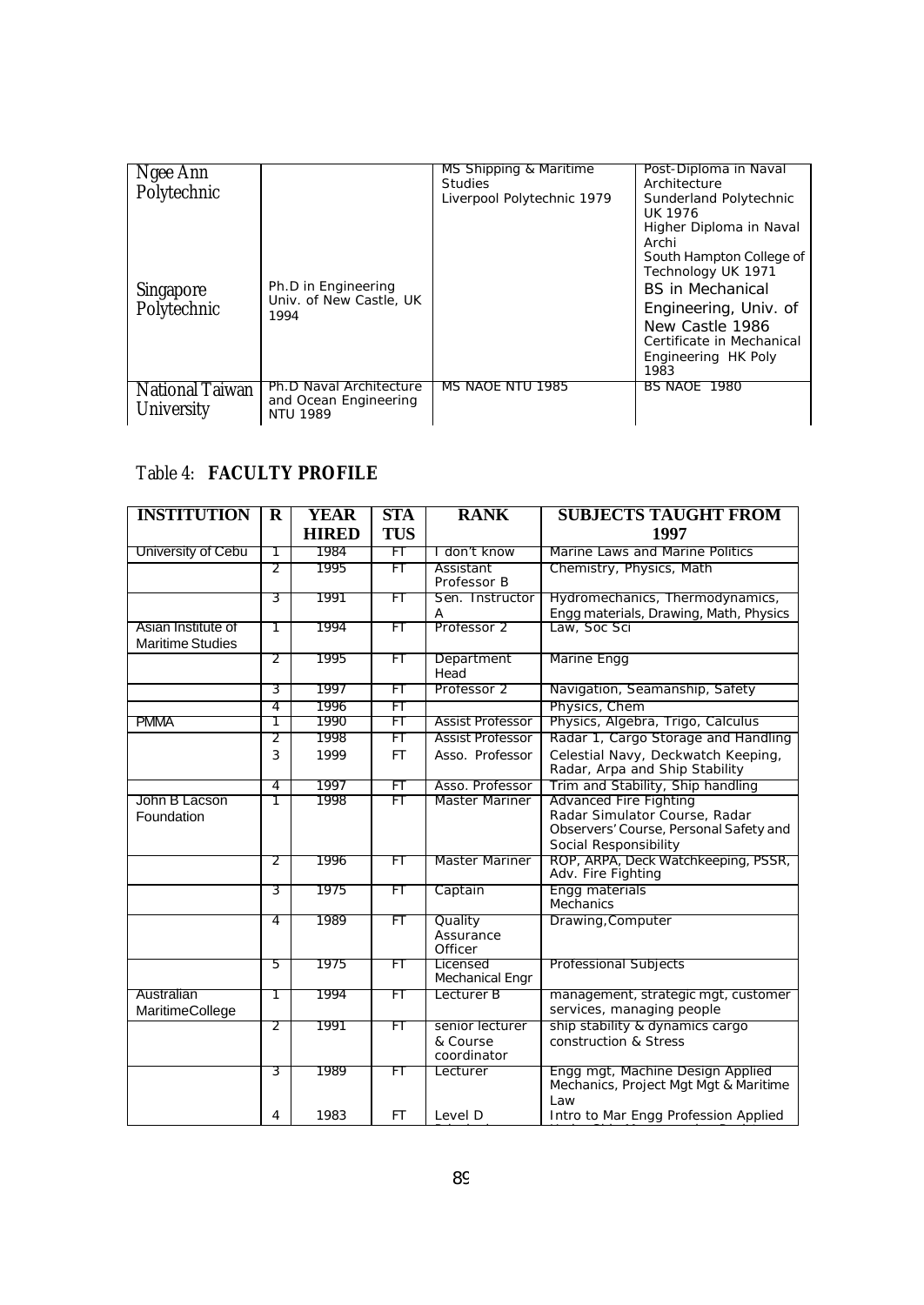|                          |   |      |     | Principal<br>Lecturer | Hydro Ship Manoeuvering Resistance<br>and Production Seakeeping                                            |
|--------------------------|---|------|-----|-----------------------|------------------------------------------------------------------------------------------------------------|
|                          | 5 | 1990 | F١  | Senior Lecturer       | Thermodynamics, Strength of Materials<br>Heat Transfer Finite element analysis                             |
| Ngee Ann<br>Polytechnic  |   | 1993 | F I | Lecturer 3            | Computer-aided design 1,2,3                                                                                |
|                          |   | 1970 | F I | Lecturer 1            | Naval archi, computer application in<br>naval archi, Dynamics                                              |
|                          | 3 | 1982 | H.  | Semi-Lecturer         | Structures industrial mgt, CAD                                                                             |
|                          | 4 | 1994 | F١  | Lecturer              | Thermodynamics, Mechanics,<br>Occupational Health Module                                                   |
| Singapore<br>Polytechnic |   | 1996 | FT  | Lecturer              | Thermodynamcs, Applied Heat,<br>Mechanical Engg Science, control Engg,<br>Instrumentation and Control Heat |
|                          | 2 | 1995 | F١  |                       |                                                                                                            |

\*in US Dollars

1 US\$ = 43.00 Philippine Peso

= 1.70 Australian Dollars

= 7.80 Hong Kong Dollars

= 1.78 Singaporean Dollars

= 30.50 National Taiwan

#### Table 5: **FACULTY EDUCATIONAL BACKGROUND**

| <b>INSTITUTION</b>                            | $\overline{\mathbf{R}}$ | $\overline{\text{Ph}}$ . $\overline{\text{D}}$ | <b>MA/MS</b>                                                                 | <b>Bachelor's Degree</b>                                                  |
|-----------------------------------------------|-------------------------|------------------------------------------------|------------------------------------------------------------------------------|---------------------------------------------------------------------------|
| University of<br>Cebu                         | 1                       |                                                | MA History Univ. of San<br>Carlos 1987 Candidate                             | <b>AB History</b><br>Univ. of Cebu 1984                                   |
|                                               | 2                       |                                                | MA Ohysics Univ. of San<br>Carlos 1999                                       | BS Chemical Engg MSU 1991                                                 |
|                                               | 3                       |                                                | MS Math Univ of Cebu<br>On-going                                             | <b>USJR 1987</b><br>Civil Engg                                            |
| Asian Institute of<br><b>Maritime Studies</b> | 7                       | Psychology<br><b>MLOU 1998</b>                 | Psychology MLQU<br>MBA Gen Mgt MLQU                                          | Psychology MLQU                                                           |
|                                               | 2                       | Edl Mgt PUP<br>ongoing                         | Marine Transportation<br><b>PMMA 1972</b>                                    |                                                                           |
|                                               | 3                       |                                                |                                                                              | Marine Transportation<br>IMA<br>1976                                      |
|                                               | 4                       |                                                | Edl Mgt PUP ongoing                                                          | Biology Notre Dame fo Marbel<br>U 1985                                    |
| <b>PMMA</b>                                   | 1                       |                                                | MAME (Candidate) PMMA<br>1995                                                | B. Mechanical Engg UE 1986                                                |
|                                               | 2                       |                                                | MD Mar. Ed & Trng                                                            | BS Mar Trans PMMA 1990                                                    |
|                                               | 3                       |                                                |                                                                              | BS Mar Trans PMMA 1982                                                    |
|                                               | 4                       |                                                | MSc Mar Admin & envi.<br>Protection, World<br>Maritime Univ., Sweden<br>2000 | <b>BS Mar Trans PMMA 1992</b>                                             |
| John B Lacson<br>Foundation                   | 1                       |                                                |                                                                              | <b>Nautical Graduate</b><br>(Not BS)<br>Iloilo Maritime Academy 1969      |
|                                               | 2                       |                                                |                                                                              | Associate in Nautical Science<br>(Not BS) Iloilo Maritime<br>Academy 1974 |
|                                               | 3                       |                                                | MA Maritime Ed JBLC<br>Ongoing                                               | <b>BS Mechanical Engg</b><br>University of San Agustin 1975               |
|                                               | 4                       |                                                |                                                                              | Civil Engg<br>University of San Agustin 1982                              |
|                                               | 5                       |                                                | MA College Teaching CEU<br>1991                                              | <b>BSME 1975</b><br>BS Mar Engg 1995 JBLCF                                |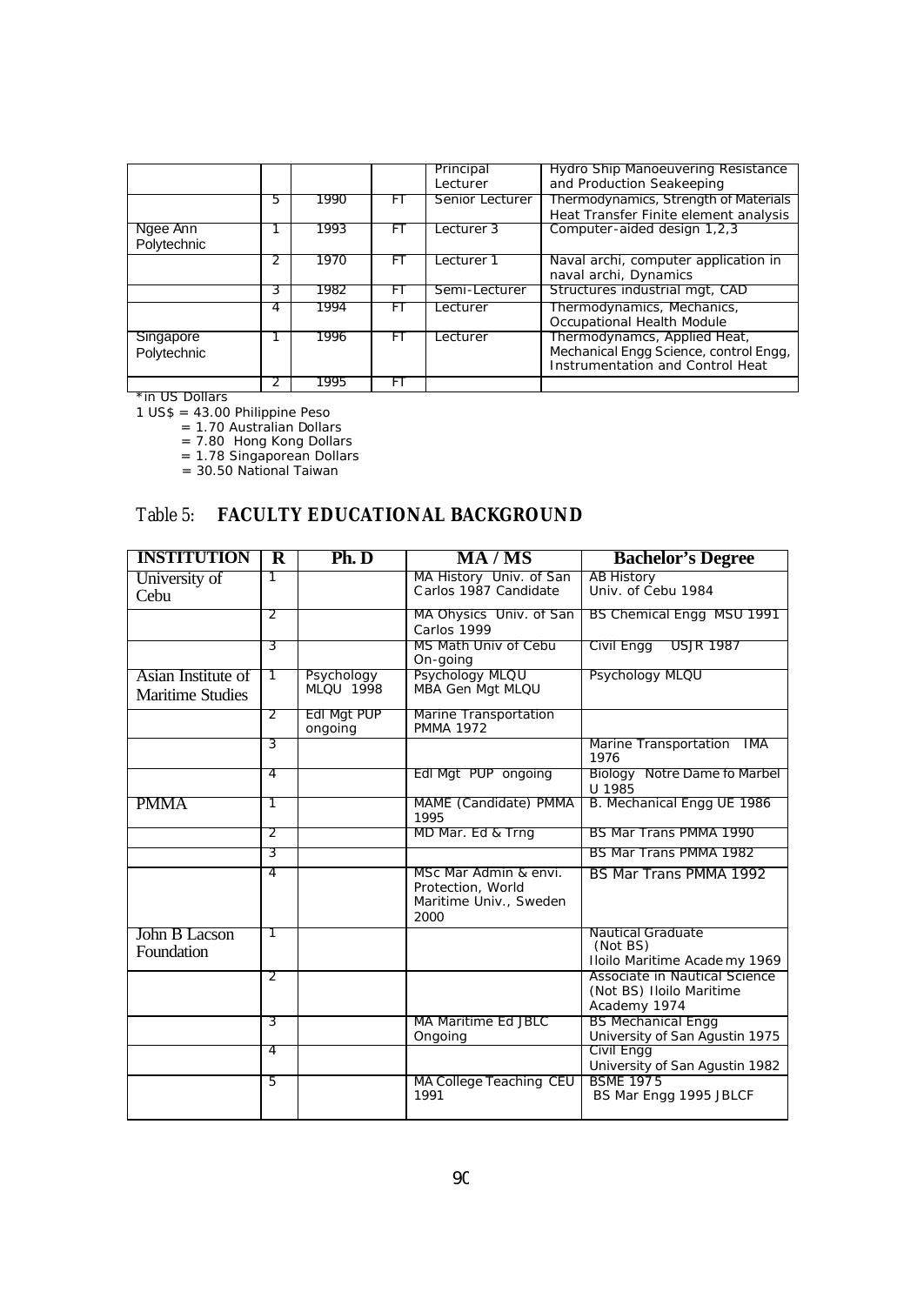| Australian<br>Maritime   |                |                                           |                                              |                                                       |
|--------------------------|----------------|-------------------------------------------|----------------------------------------------|-------------------------------------------------------|
| College                  |                |                                           |                                              |                                                       |
|                          | 2              |                                           |                                              | Certificate of Competence<br>1968                     |
|                          | 3              |                                           | MBA Deakun 1994                              | BE Uni of Rooskee 1969                                |
|                          | 4              | U. of Glasgow<br>1981                     |                                              | U. of Glasgow 1978                                    |
|                          | 5              | Brighton Univ<br><b>UK 1988</b>           | MSC U of Strathclyde<br>Scotland 1978        | Univ of Cardiff Wales 1975                            |
| Ngee Ann<br>Polytechnic  | 1              |                                           | Post-grad diploma in<br>Higher ed NYP 95     | <b>BS Marine Engg</b><br>Shanghai Jiao Tung Univ 1967 |
|                          | 2              | Kyushu Univ<br>1977                       | Kyushu Univ 1972                             | Kyushu Univ 1970                                      |
|                          | 3              |                                           | <b>MSE NUS 1987</b>                          |                                                       |
|                          | $\overline{4}$ |                                           | <b>MS Mechanical Engg</b><br><b>NUS 1992</b> |                                                       |
| Singapore<br>Polytechnic |                | Newcastle<br>University UK<br>1995        |                                              | <b>Newcastle University UK</b><br>1986                |
|                          | $\mathcal{P}$  | <b>Newcastle</b><br>University UK<br>1994 |                                              | Newcastle University UK 1986                          |

# Table 6: **METHODS OF TEACHING**

| <b>INSTITUTION</b>                              | R              | Lectu<br>re | Lec-<br>discuss | Inquir<br>${\bf v}$ | Case<br><b>Studies</b> | <b>Experi</b><br>ment | Field<br>Work | <b>Research</b> | others                                                                         |
|-------------------------------------------------|----------------|-------------|-----------------|---------------------|------------------------|-----------------------|---------------|-----------------|--------------------------------------------------------------------------------|
|                                                 |                |             | ion             |                     |                        |                       |               |                 |                                                                                |
| University of Cebu                              | T              | Y           |                 |                     |                        |                       |               |                 |                                                                                |
|                                                 | 2              | Y           | Υ               | Υ                   |                        | Y                     | Υ             | γ               | SIMULATION                                                                     |
|                                                 | 3              | Υ           | Υ               | Υ                   |                        | Υ                     |               |                 |                                                                                |
| Asian Institute of<br><b>Maritime Studies</b>   | T              | Υ           | Υ               | Υ                   | Υ                      |                       |               | Υ               |                                                                                |
|                                                 | $\overline{2}$ |             | Y               |                     |                        |                       |               |                 |                                                                                |
|                                                 | 3              | Υ           | Υ               |                     |                        | Υ                     | Υ             |                 | <b>DEMONSTRATION</b>                                                           |
|                                                 | $\overline{4}$ |             | Υ               | Υ                   |                        | Υ                     |               | Υ               |                                                                                |
| Philippine<br><b>Merchant Marine</b><br>Academy | 1              |             | Υ               | Y                   |                        |                       |               |                 |                                                                                |
|                                                 | 2              |             | Υ               |                     |                        |                       |               |                 |                                                                                |
|                                                 | 3              | Y           | Y               |                     |                        |                       | Y             |                 |                                                                                |
|                                                 | $\overline{4}$ | Υ           | Y               | Υ                   |                        |                       |               | $\overline{y}$  |                                                                                |
| John B Lacson<br>Foundation                     | 1              |             | Y               |                     | Y                      |                       |               |                 |                                                                                |
|                                                 | 2              | Y           | Υ               | Y                   | Υ                      |                       |               |                 | DEMONSTRATION,<br>SIMULATION,<br>ROLE-PLAYING                                  |
|                                                 | 3<br>4         | Υ           | Υ<br>Y          | Υ                   |                        |                       |               |                 | <b>INTERACTIVE</b><br><b>BOARD WORK</b><br><b>HANDS-ON</b><br><b>OPERATION</b> |
|                                                 | 5              | Y           | Υ               | Y                   |                        |                       |               | Y               | HANDS-ON                                                                       |
| Australian<br>MaritimeCollege                   | 1              | Y           | Υ               |                     | Υ                      |                       |               |                 |                                                                                |
|                                                 | 2              | Y           |                 |                     |                        |                       |               |                 |                                                                                |
|                                                 | 3              | Y           | Υ               |                     |                        |                       |               |                 |                                                                                |
|                                                 | 4              | Y           |                 |                     |                        | Y                     | Y             | Y               |                                                                                |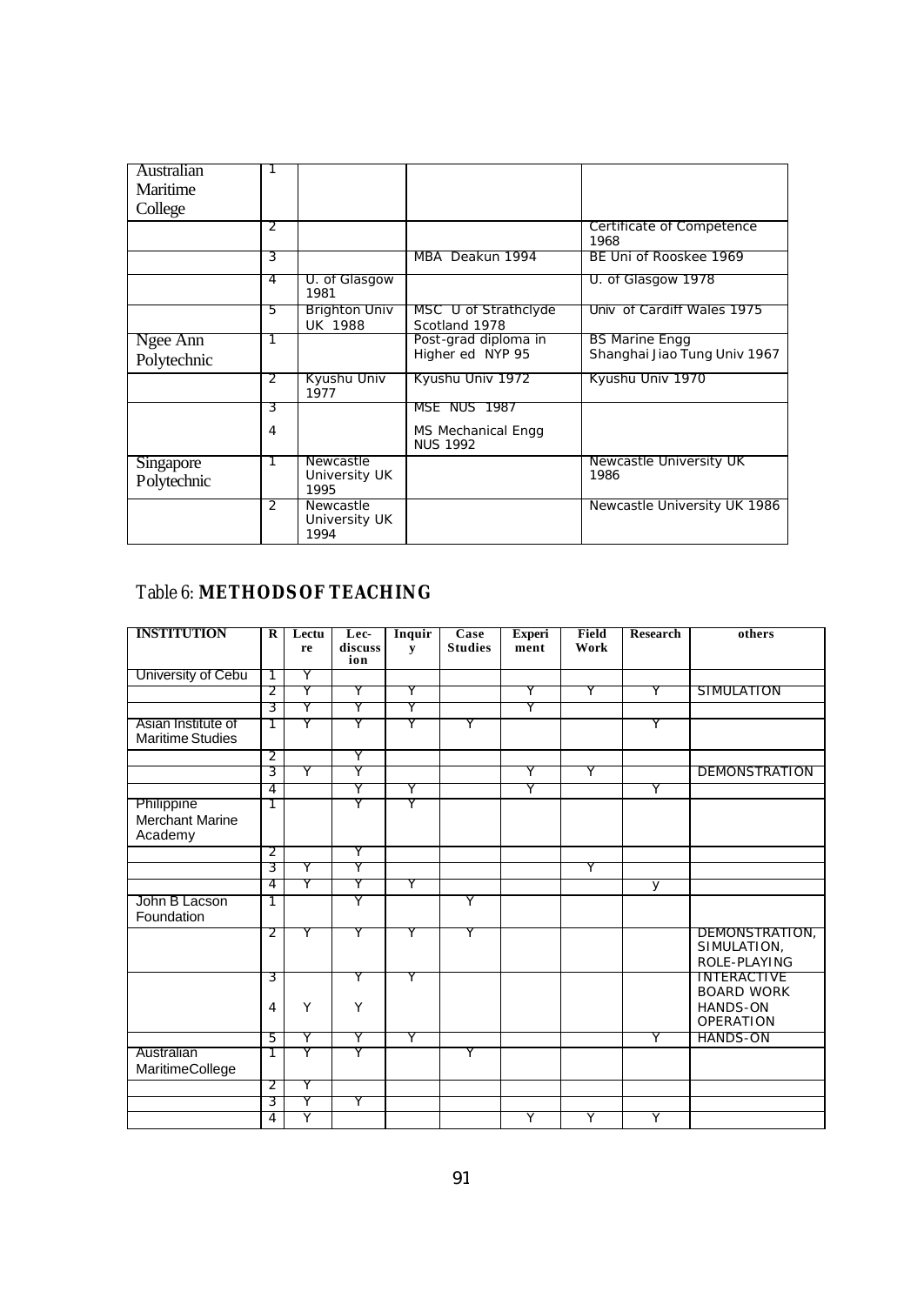|                          | b |  |  |  |  |
|--------------------------|---|--|--|--|--|
| Ngee Ann<br>Polytechnic  |   |  |  |  |  |
|                          |   |  |  |  |  |
|                          |   |  |  |  |  |
|                          |   |  |  |  |  |
|                          | ┚ |  |  |  |  |
| Singapore<br>Polytechnic |   |  |  |  |  |
|                          |   |  |  |  |  |
|                          |   |  |  |  |  |

## Table 7: **TEACHING MATERIALS**

| <b>INSTITUTION</b>            | $\overline{\mathbf{R}}$ | <b>Course</b><br>Manua<br>1 | <b>Textboo</b><br>ks | Selected<br><b>Readings</b> | <b>Exercises</b> | Realia | Projects | Others                      |
|-------------------------------|-------------------------|-----------------------------|----------------------|-----------------------------|------------------|--------|----------|-----------------------------|
| University of                 | T                       | Ÿ                           | Y                    |                             |                  |        |          |                             |
| Cebu                          |                         |                             |                      |                             |                  |        |          |                             |
|                               | $\overline{2}$          | Υ                           | Υ                    | Υ                           | Υ                |        | Υ        |                             |
|                               | 3                       | Υ                           | Y                    |                             | Υ                |        | Υ        |                             |
| Asian Institute of            | T                       | Υ                           |                      |                             |                  |        | Υ        |                             |
| <b>Maritime Studies</b>       |                         |                             |                      |                             |                  |        |          |                             |
|                               | 2                       | Υ                           | Y                    |                             |                  |        | Υ        |                             |
|                               | 3                       | Ÿ                           | Ϋ                    |                             | Υ                |        | Ÿ        | SIMULATION                  |
|                               | 4                       |                             |                      | Υ                           | Ϋ                |        | Y        |                             |
| Philippine                    | T                       |                             | Υ                    |                             | Υ                |        |          |                             |
| <b>Merchant Marine</b>        |                         |                             |                      |                             |                  |        |          |                             |
| Academy                       |                         |                             |                      |                             |                  |        |          |                             |
|                               | $\overline{2}$          | Υ                           | Υ                    |                             | Υ                |        |          |                             |
|                               | 3                       | Y                           | Υ                    |                             | Υ                |        | Υ        |                             |
|                               | 4                       | Υ                           | Υ                    | Υ                           | Υ                |        |          |                             |
| John B Lacson                 | 1                       | Υ                           |                      |                             |                  |        |          | Role-playing, demonstration |
| Foundation                    |                         |                             |                      |                             |                  |        |          |                             |
|                               | 2                       | y                           |                      |                             |                  |        |          | Transparencies              |
|                               | 3                       | Y                           | Υ                    |                             |                  |        |          |                             |
|                               | 4                       | Υ                           | Y                    | Υ                           |                  |        | Υ        | Hands-on                    |
|                               | 5                       | Υ                           | Υ                    |                             | Υ                |        |          | OHP TRANSPARENCY            |
| Australian<br>MaritimeCollege | T                       | Υ                           | Υ                    | Υ                           | Υ                |        | Υ        |                             |
|                               | 2                       | Υ                           |                      |                             | Υ                |        |          |                             |
|                               | 3                       | Υ                           | Υ                    |                             | Υ                |        | Υ        |                             |
|                               | 4                       | Υ                           |                      |                             | Υ                |        | Υ        |                             |
|                               | 5                       | Υ                           | Υ                    |                             | Υ                |        |          |                             |
| Ngee Ann<br>Polytechnic       | 1                       | Υ                           |                      |                             | Υ                |        | Υ        |                             |
|                               | $\overline{2}$          | Υ                           |                      |                             | Υ                |        | Υ        |                             |
|                               | 3                       | Υ                           | Y                    |                             | Υ                |        | Υ        |                             |
|                               | 4                       | Υ                           |                      |                             | Υ                |        |          |                             |
| Singapore<br>Polytechnic      | 1                       | Υ                           | Υ                    |                             | Υ                |        | Υ        |                             |
|                               | 2                       | Υ                           |                      |                             |                  | Υ      | Υ        |                             |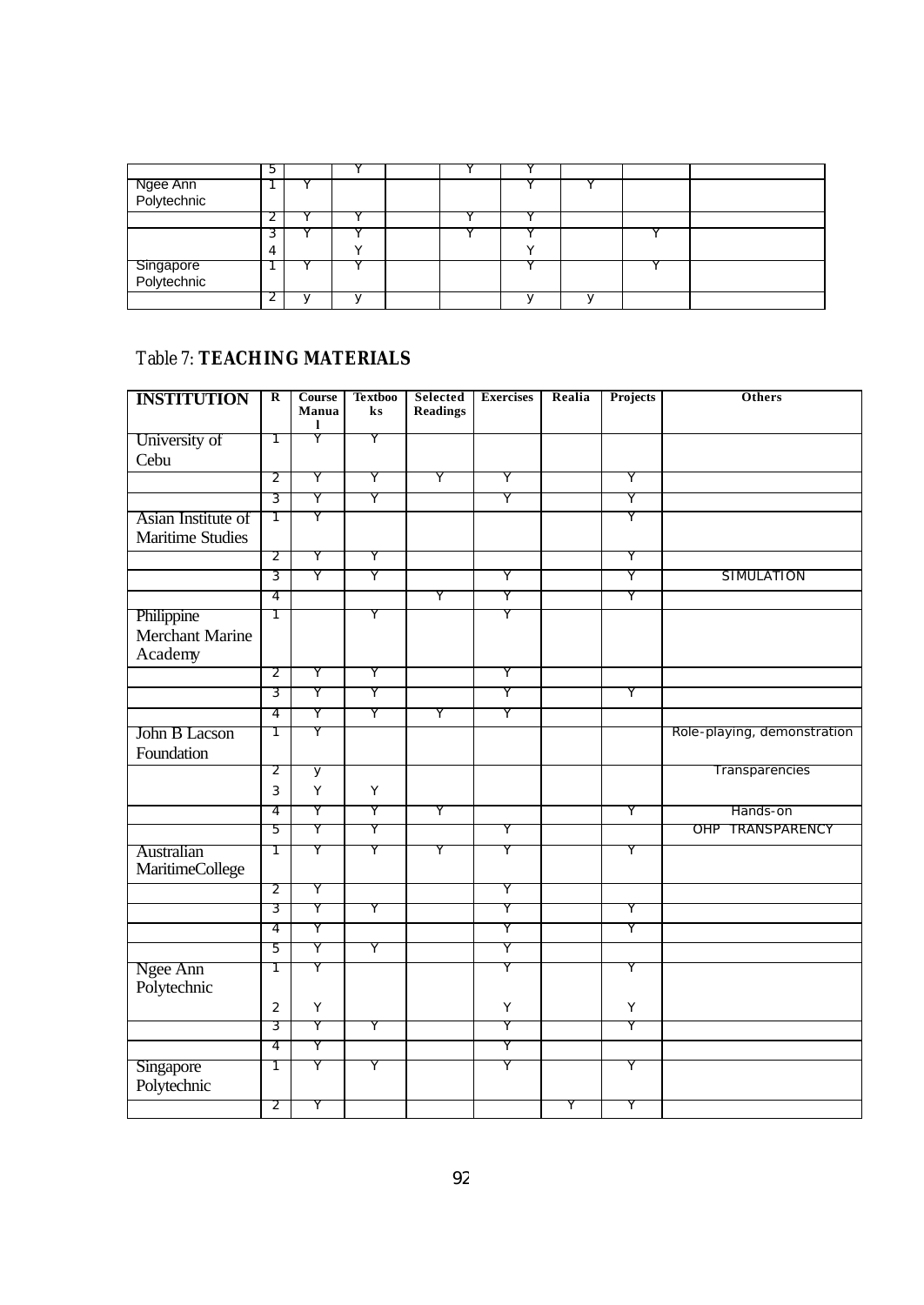| Table 8: SCHOOL PRACTICES and ACTIVITIES |  |
|------------------------------------------|--|
|------------------------------------------|--|

| <b>INSTITUTION</b>                       | $\overline{\textbf{R}}$ | <b>Faculty Evaluation</b>                                                                                                                                                                                        | <b>Faculty Development Program</b>                                                                                                                                                               |
|------------------------------------------|-------------------------|------------------------------------------------------------------------------------------------------------------------------------------------------------------------------------------------------------------|--------------------------------------------------------------------------------------------------------------------------------------------------------------------------------------------------|
| University of Cebu                       | 1                       | students                                                                                                                                                                                                         | Not really involved                                                                                                                                                                              |
|                                          | 2                       | Students and dean                                                                                                                                                                                                | Workshops help in developing<br>teaching skills                                                                                                                                                  |
|                                          | 3                       | Class observation                                                                                                                                                                                                | Ok for professional instructors but<br>none for gen ed teachers                                                                                                                                  |
| Asian Institute of                       | Τ                       | students and superior                                                                                                                                                                                            |                                                                                                                                                                                                  |
| <b>Maritime Studies</b>                  |                         |                                                                                                                                                                                                                  |                                                                                                                                                                                                  |
|                                          | 2                       | students and department head                                                                                                                                                                                     | recommending seminars, trainings                                                                                                                                                                 |
|                                          | 3                       | students and department heads                                                                                                                                                                                    |                                                                                                                                                                                                  |
|                                          | 4                       |                                                                                                                                                                                                                  |                                                                                                                                                                                                  |
| Philippine<br>Merchant Marine<br>Academy | 1                       | Students and immediate superior                                                                                                                                                                                  | Syllabus and program evaluation                                                                                                                                                                  |
|                                          | 2                       | Department Head, internal<br>assessors                                                                                                                                                                           |                                                                                                                                                                                                  |
|                                          | 3                       | <b>Students</b>                                                                                                                                                                                                  |                                                                                                                                                                                                  |
|                                          | 4                       | Bi-annual per class, president,<br>deans, heads                                                                                                                                                                  | Fairly taken into consideration                                                                                                                                                                  |
| John B Lacson<br>Foundation              | 1                       | Critique Form from the students,<br>Peer-rating                                                                                                                                                                  | Supportive and cooperative in faculty<br>development program for career<br>advancement and enhancement                                                                                           |
|                                          | 2                       | Classroom or practicum<br>observation                                                                                                                                                                            |                                                                                                                                                                                                  |
|                                          | 3                       | Self-peer, area head, dean and<br>administrators, students                                                                                                                                                       | Helps in Classroom activities                                                                                                                                                                    |
|                                          | 4                       | Every semester through<br>classroom observation, evaluation<br>checklist                                                                                                                                         | Conduct intense audit and train<br>faculty                                                                                                                                                       |
| Australian<br><b>MaritimeCollege</b>     | 1                       | student eval, feedback                                                                                                                                                                                           | very much involved faculty issues                                                                                                                                                                |
|                                          | 2                       | yearly audit by government<br>authority representatives who<br>issue Certificate of Competency                                                                                                                   | ensure that all courses are up to date                                                                                                                                                           |
|                                          | 3                       | Operational Plan                                                                                                                                                                                                 | Through various committee meetings                                                                                                                                                               |
|                                          | 4                       | student questionnaire foraml staff<br>appraisal which is not taken<br>seriously                                                                                                                                  | none. Too difficult and limited                                                                                                                                                                  |
|                                          | 5                       |                                                                                                                                                                                                                  | involved in curr and subject dev                                                                                                                                                                 |
| Ngee Ann<br>Polytechnic                  | 1                       | yearly by Dept & HR                                                                                                                                                                                              | very much involved: research &<br>consultancy to help Sing industries                                                                                                                            |
|                                          | 2                       | personnel. Sometimes objective,<br>sometimes subjective                                                                                                                                                          | panel: other dept members & ind   advisory role. Final decision made by<br>the head regardless of meeting<br>decision                                                                            |
|                                          | 3                       | review by officers & students                                                                                                                                                                                    | not much involved. Lack time                                                                                                                                                                     |
|                                          | 4                       | Internal and External professional<br>agency                                                                                                                                                                     | Fairly participate                                                                                                                                                                               |
| Singapore<br>Polytechnic                 | 1                       | <b>EXTERNAL examiners are invited</b><br>to assess facilities, course<br>syllabus, exam papers, discussion<br>with staff & students. Feedback<br>report is evaluated by<br>department for further<br>improvement | Heavily involved in the DCMT<br>(Department Course Management<br>Team) Module Course / Syllabus and<br>material are significantly reviewed<br>every 5 years for major changes and<br>development |
|                                          | 2                       | External examiner who carries<br>out annual review and audit for<br>the course                                                                                                                                   | Five year-review is done across<br>departments and external review<br>annually                                                                                                                   |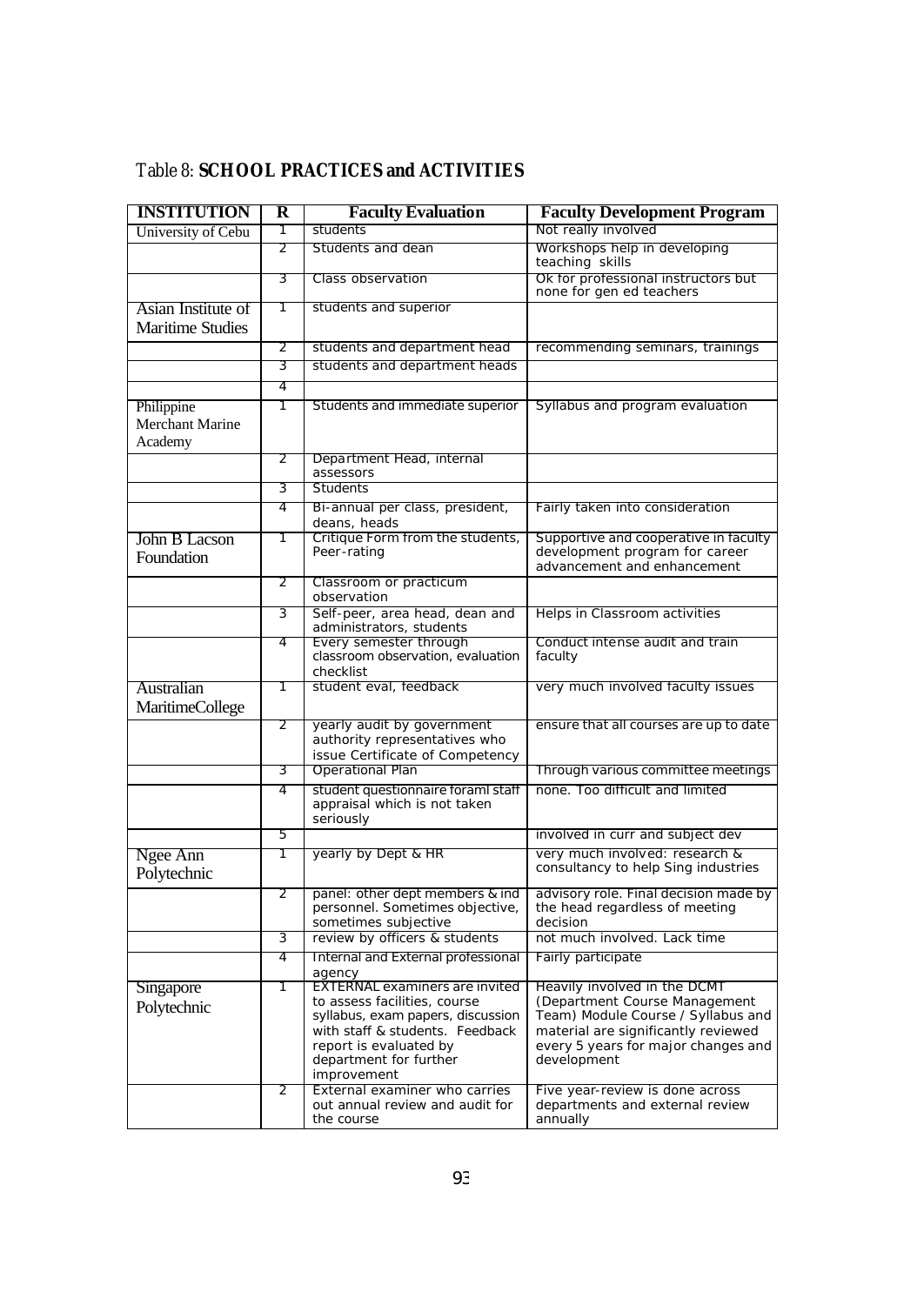| <b>INSTITUTION</b>      | $\overline{\textbf{R}}$ | <b>RESEARCH</b>                                                   | <b>CONFERENCES</b>                                                |
|-------------------------|-------------------------|-------------------------------------------------------------------|-------------------------------------------------------------------|
| University of           | 1                       | none                                                              | I don't know                                                      |
| Cebu                    |                         |                                                                   |                                                                   |
|                         | 2                       | Yes. Laboratory guide for students                                | Simulator's course, Ship Handling and                             |
|                         | 3                       |                                                                   | Maneuvering, PACUCOA                                              |
|                         |                         | n <sub>o</sub>                                                    |                                                                   |
| Asian Institute of      | 1                       | yes for academic community                                        |                                                                   |
| <b>Maritime Studies</b> |                         |                                                                   |                                                                   |
|                         | 2<br>3                  | NO.<br>NO.                                                        |                                                                   |
|                         |                         |                                                                   |                                                                   |
|                         | 4                       | waste mgt system<br>College Algebra, Marketability of Filipino    | AMETIAP                                                           |
| Philippine              | 1                       | Seamen                                                            | Philippine-Canada Maritime Confab;<br><b>MARINA</b>               |
| <b>Merchant Marine</b>  |                         |                                                                   |                                                                   |
| Academy                 |                         |                                                                   |                                                                   |
|                         | 2                       | No                                                                | No                                                                |
|                         | 3                       | No                                                                | No                                                                |
|                         | 4                       | yes                                                               | International Maritime Lectures<br>Association Conf. Sweden       |
| John B Lacson           | 1                       |                                                                   | IMO Model Course 6.09, 3.12                                       |
| Foundation              |                         |                                                                   | Seminar -workshop for the                                         |
|                         |                         |                                                                   | improvement of Maritime Education,<br>Research and Module Making, |
|                         |                         |                                                                   | Competency Assessment, ISM Seminar,                               |
|                         |                         |                                                                   | Test Construction                                                 |
|                         | 2                       |                                                                   | Various including IMO Model Co. 6.09                              |
|                         | 3                       |                                                                   |                                                                   |
|                         | 4                       |                                                                   | <b>IQCS Certification for Assessor</b><br>Singapore               |
|                         |                         |                                                                   | Management Dev CHED, FAPE,                                        |
|                         |                         |                                                                   | <b>COCOPEA</b>                                                    |
|                         |                         |                                                                   | IMO Model Course 6.09<br>PACUCOA, NIS, ASO, ATEP                  |
| Australian              | 1                       | NO.                                                               |                                                                   |
| <b>MaritimeCollege</b>  |                         |                                                                   |                                                                   |
|                         | 2                       | no but consultancy yes in cargo terminal                          |                                                                   |
|                         |                         | dev & Training                                                    |                                                                   |
|                         | 3                       | Instrumentation of the Diesel Engine                              |                                                                   |
|                         | 4                       | Many topics related to ship / boat safety                         |                                                                   |
|                         | 5                       | publish research articles in journals &<br>conference proceedings |                                                                   |
| Ngee Ann                |                         | NSTB research project "Intelligent pipe                           | ICCAS, IMDC, TEAMS                                                |
| Polytechnic             |                         | measuring system"                                                 |                                                                   |
|                         | $\overline{2}$          |                                                                   | <b>ASMI, SNAMES CMIT</b>                                          |
|                         | 3                       | Possible causes of failure of ship                                |                                                                   |
|                         |                         | structures                                                        |                                                                   |
|                         | 4                       | Consultancy work from the industry<br>which requires research     |                                                                   |
| Singapore               | 1                       |                                                                   | Martech 1998, 2000                                                |
| Polytechnic             |                         |                                                                   |                                                                   |
|                         | 2                       | All students are involved in projects                             | Seminar on personal development, info                             |
|                         |                         |                                                                   | tech, specialization courses                                      |

# Table 9: **RESEARCH and CONFERENCES**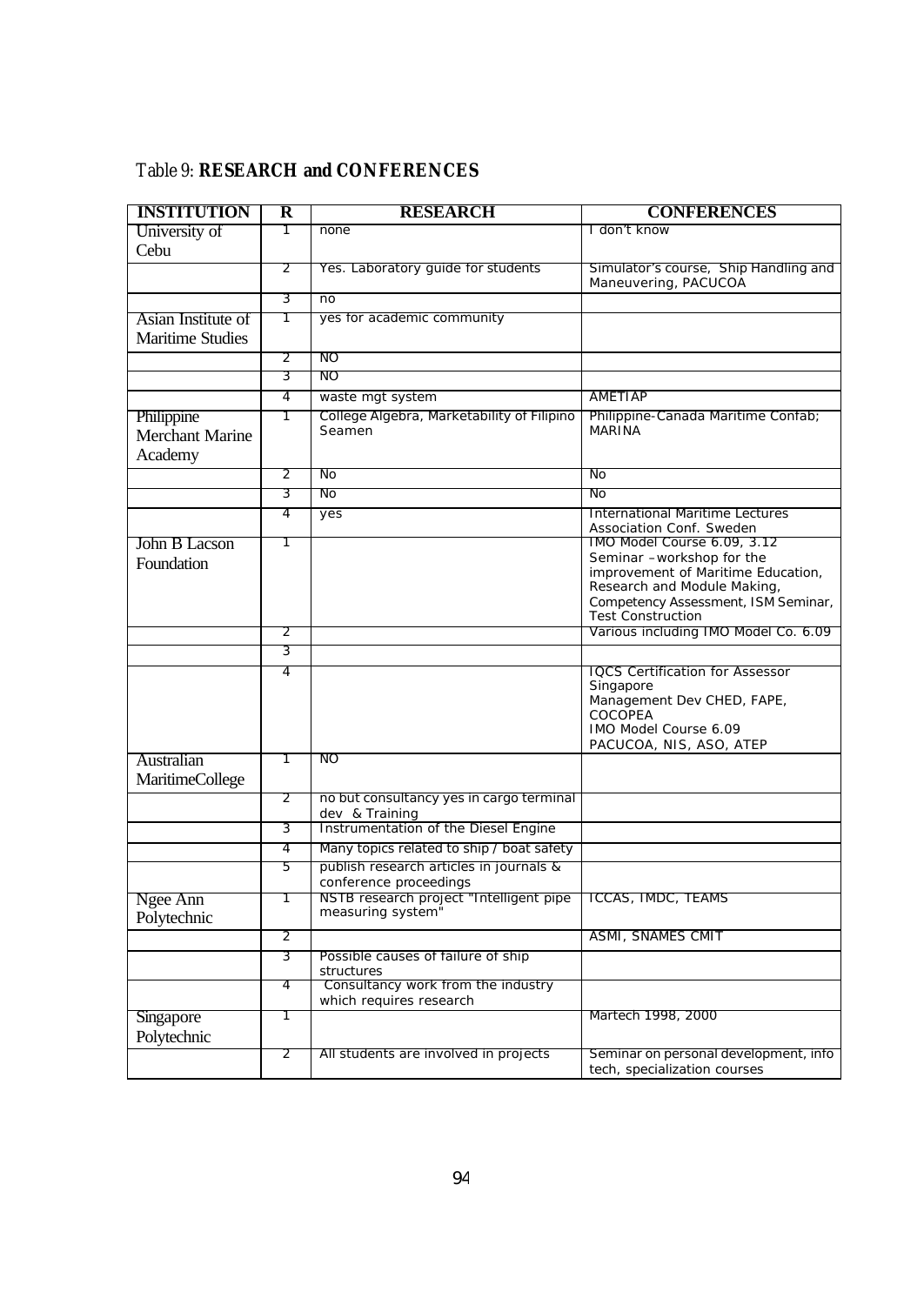# Table 10: **THE GRADUATES**

| <b>INSTITUTION</b>                            | $\bf{R}$ | <b>STRENGTHS AS PROVEN IN</b><br><b>WORK</b> as perceived by teachers                                                                                                                                   | <b>CHARACTERISTICS</b>                                                                                                      |
|-----------------------------------------------|----------|---------------------------------------------------------------------------------------------------------------------------------------------------------------------------------------------------------|-----------------------------------------------------------------------------------------------------------------------------|
| University of Cebu                            | 1        | seafaring                                                                                                                                                                                               | perseverance                                                                                                                |
|                                               | 2        | academic and practical work                                                                                                                                                                             | Confidence and discipline                                                                                                   |
|                                               | 3        | Deck and engine                                                                                                                                                                                         | Determination to learn, discipline,<br>perseverance, honesty and loyalty                                                    |
| Asian Institute of<br><b>Maritime Studies</b> |          | Navigation                                                                                                                                                                                              | well-disciplined                                                                                                            |
|                                               | 2        | all marine engineering fields                                                                                                                                                                           | disciplined                                                                                                                 |
|                                               | 3        | knowledge of technical work                                                                                                                                                                             | discipline positive attitude good basic<br>knowledge                                                                        |
|                                               | 4        | all fields of marine engg                                                                                                                                                                               | discipline                                                                                                                  |
| <b>Philippine Merchant</b><br>Marine Academy  | 1        | Merchant Marine Officers, Naval Officers,<br>Police Officers, Shipyard Executives                                                                                                                       | Knowledge gained, perseverance, hard-<br>working                                                                            |
|                                               | 2        | Trained in practice and theory                                                                                                                                                                          | Initiative to learn                                                                                                         |
|                                               | 3        | Most Shipping / crewing agencies in<br>Philippines are manned by PMMA<br>graduates                                                                                                                      | Knowledge, discipline                                                                                                       |
|                                               | 4        |                                                                                                                                                                                                         | Well-disciplined, innovative, hard-working                                                                                  |
| John B Lacson<br>Foundation                   | 1        | Seafaring                                                                                                                                                                                               | Quality educational bkgd.<br>Updated, upgraded facilities and training,<br>correct attitude towards their chosen<br>career. |
|                                               | 2        | Quality training, Seafarer's competence is<br>upgraded                                                                                                                                                  | Proficient in safety aspects<br>Disciplined                                                                                 |
|                                               | 3        | Practical side                                                                                                                                                                                          | Industrious, easy to go with                                                                                                |
|                                               | 4        | Hands-on skills                                                                                                                                                                                         | Discipline, diligence                                                                                                       |
|                                               | 5        | Knowledge of the job, punctuality,<br>productivity                                                                                                                                                      | Disciplined and ahrdworking                                                                                                 |
| <b>Australian Maritime</b><br>College         | 1        | analytical ability to think through the<br>repercussions of their actions                                                                                                                               | Ability to see big picture and focus<br>specifics where necessary                                                           |
|                                               | 2        | sea-going Deck Officers for all types of<br>ships                                                                                                                                                       | Proven and solid basic knowledge and<br>training in all nautical subjects                                                   |
|                                               | 3        | Marine engg                                                                                                                                                                                             | technical skills                                                                                                            |
|                                               | 4        | ship bldg & design                                                                                                                                                                                      | sound knowledge of basics & ability to<br>communicate also motivation                                                       |
|                                               | 5        | design                                                                                                                                                                                                  | good exposure to applied and theoretical<br>hydro mechanics plus design techniques                                          |
| Ngee Ann Polytechnic                          |          | pipe design, hull design & construction                                                                                                                                                                 | desire to continue to learn                                                                                                 |
|                                               | 2<br>3   | most of them run their own business or<br>agencies only 5% obtain degree & work in<br>maritime industries versatile talents and<br>strong adaptability in working competition<br>safety, mgt, marketing | good engg bkgd & communication skills                                                                                       |
|                                               | 4        | Maritime engg, naval architecture and<br>CADCAM and safety mgt                                                                                                                                          | Knowledge in Maritime calculation related<br>to shipbuilding, CADCAM application and<br>safety mgt training                 |
| Singapore Polytechnic                         | 1        | Graduates are sought after by off-shore<br>and shored-based companies for their<br>skills and competence                                                                                                | Positive attitude towards engg career and<br>high quality of training received at SP                                        |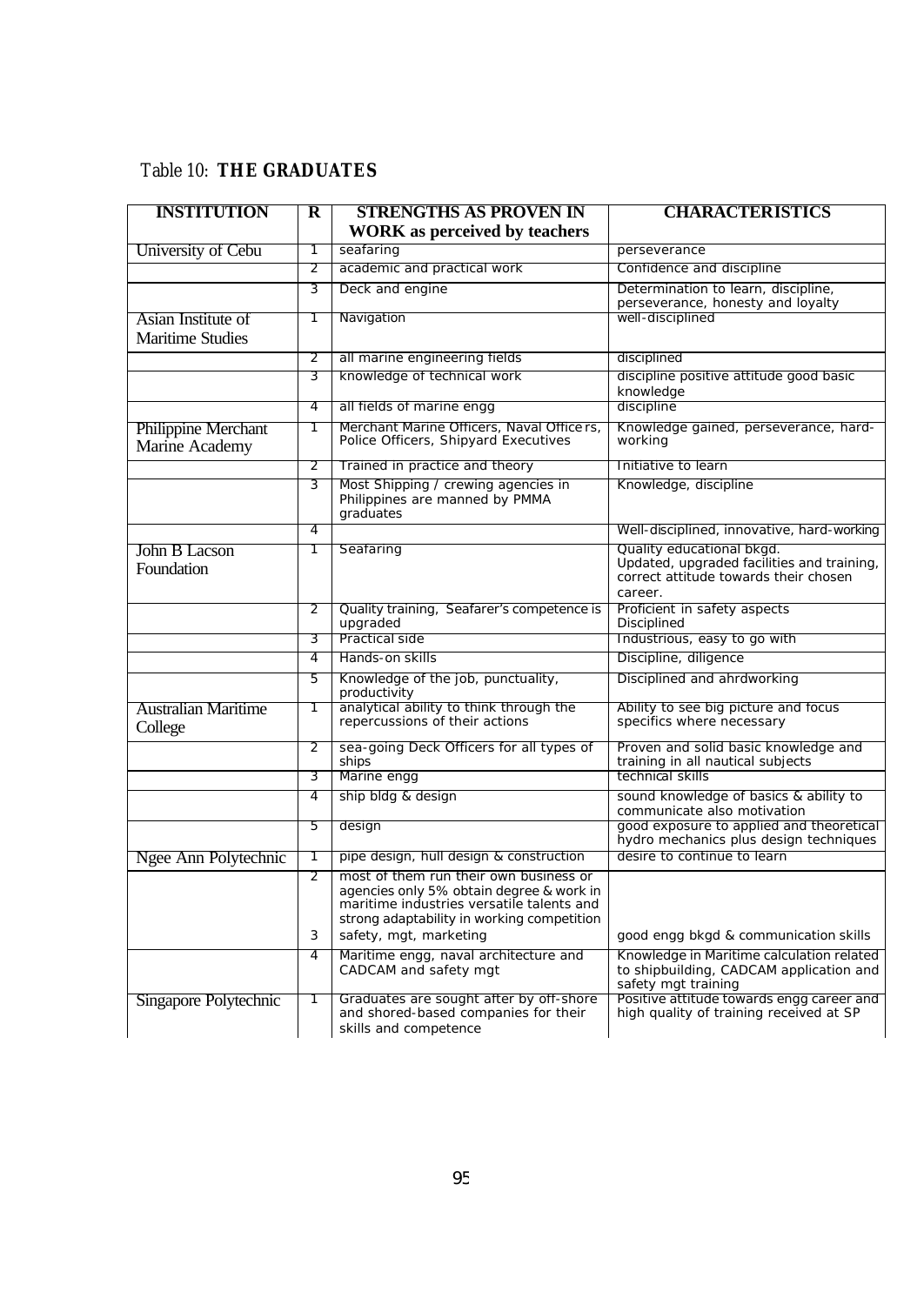| Table 11: THE INSTITUTION as perceived by the teachers |  |  |
|--------------------------------------------------------|--|--|
|--------------------------------------------------------|--|--|

| <b>INSTITUTION</b>                            | $\overline{\mathbf{R}}$ | <b>STRENGTHS</b>                                                                                                                                          | WEAKNESSES                                                                                                                                                                   |
|-----------------------------------------------|-------------------------|-----------------------------------------------------------------------------------------------------------------------------------------------------------|------------------------------------------------------------------------------------------------------------------------------------------------------------------------------|
| University of Cebu                            | Τ                       | Facilities, location and teaching staff                                                                                                                   | Limit class size to 30, salary increase,<br>decrease teaching load                                                                                                           |
|                                               | 2                       | Humane administrators, updated facilities,<br>qualified instructors, no tuition fee policy                                                                | Links with shipping companies local and<br>abroad                                                                                                                            |
|                                               | 3                       |                                                                                                                                                           | More modern facilities needed                                                                                                                                                |
| Asian Institute of<br><b>Maritime Studies</b> | 1                       | well-trained and well-disciplined graduates                                                                                                               |                                                                                                                                                                              |
|                                               | 2                       | ISO 9002 accredited                                                                                                                                       | better equipment and simulator                                                                                                                                               |
|                                               | 3                       | commitment to produce quality graduates                                                                                                                   | upgrade lab facilities<br>update instructors' knowledge about<br>changes in maritime technology develop<br>teaching and learning aids continuous skill<br>dev of instructors |
|                                               | 4                       | provide strong morale, spiritual, social and<br>intellectual fibers to be a great help for<br>national growth and prosperity                              | be selective in students entering<br>update instructors trough trng                                                                                                          |
| <b>PMMA</b>                                   | 1                       | Top caliber professors, facilities,<br>management support, ability to cope with<br>stress, perseverance of graduates                                      | Speedy release of funds I<br>mprove remuneration of faculty                                                                                                                  |
|                                               | 2                       | Non-profit oriented, regimental system                                                                                                                    | Improve faculty salaries, equipment                                                                                                                                          |
|                                               | 3                       | Χ                                                                                                                                                         | X                                                                                                                                                                            |
|                                               | 4                       | Quasi-military training, state of the art<br>facilities and equipment                                                                                     | Mass computerization<br>Install modern equipment and facilities                                                                                                              |
| John B Lacson<br>Foundation                   | 1                       | Implementation of Quality Assurance<br>System<br>Strong Commit ment to be globally<br>competitive in maritime industry                                    | Academic System<br>Technology-based Assessment<br>Use of advanced simulators to measure<br>knowledge and skills                                                              |
|                                               | 2                       | Updated instruction and materials for<br>trainees<br>High standard of training to meet STCW<br>'95 Code                                                   | Training facilities, equipment<br>Skills of trainers                                                                                                                         |
|                                               | 3                       | Commitment to serve the students and to<br>achieve excellence                                                                                             | High tech and modern equipment<br>acquisition like the state of the art<br>simulators                                                                                        |
|                                               | 4                       | Commitment of the top management<br>towards quality education                                                                                             | Faculty training and development,<br>improvement of instructional facilities,<br>expansion of research work                                                                  |
|                                               | 5                       | Def Norske Veritas                                                                                                                                        | Continue monitoring all the programs<br>offered by the institution to compete with<br>world market                                                                           |
| <b>Australian Maritime</b><br>College         | 1                       |                                                                                                                                                           | short course programs / workshops                                                                                                                                            |
|                                               |                         | 2   That most lecturers are involved in<br>maritime industry through consultancy &<br>training on site to keep updated with<br>weaknesses of the industry |                                                                                                                                                                              |
|                                               | 3                       | simulators and staff                                                                                                                                      | develop distance learning programs                                                                                                                                           |
|                                               | 4                       |                                                                                                                                                           |                                                                                                                                                                              |
|                                               | 5                       | Hydrodynamics - towing tank cavitation<br>tunnelmodel test basin flume tank                                                                               | structural laboratory equipment                                                                                                                                              |
| Ngee Ann Polytechnic                          | 1                       | CAD, ship construction                                                                                                                                    | more actual experience in ship design &<br>construction                                                                                                                      |
|                                               | 2                       | practical-oriented students in ship bldg &<br>offshore engg                                                                                               | introduce more IT related components &<br>management related topics to cope with<br>gov policies. Diversity into oceanography<br>& sea-farming                               |
|                                               | 3                       |                                                                                                                                                           |                                                                                                                                                                              |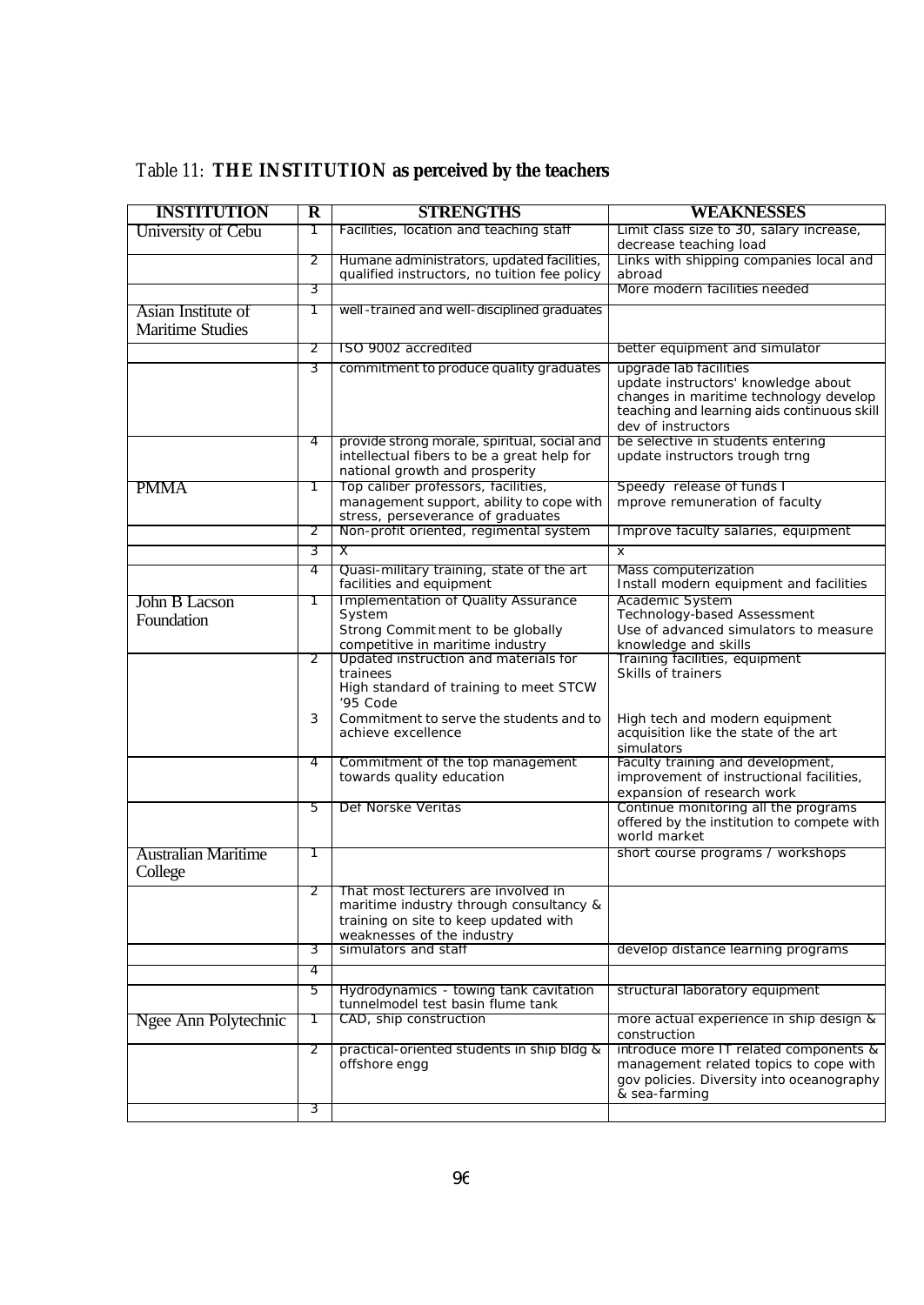|                       | 4 | Lecturers with several years of industrial<br>experience relevant to the subjects they<br>are teaching. Lecturers have close<br>relationship with the local shipbuilding<br>companies and organizations that benefit<br>all parties, industry, institution as well as<br>students                                                  | Teach students the use of IT in Mgt, safety<br>and production, handling numerical control<br>machines from cutting, welding and pipe<br>bending works.                                                                              |
|-----------------------|---|------------------------------------------------------------------------------------------------------------------------------------------------------------------------------------------------------------------------------------------------------------------------------------------------------------------------------------|-------------------------------------------------------------------------------------------------------------------------------------------------------------------------------------------------------------------------------------|
| Singapore Polytechnic |   | To provide technologist and engineers<br>from the 5 <sup>th</sup> higher up to chief engineer<br>standard<br>Have state of the art navigation and engg<br>simulators in this institute<br>Have qualified marine engineers coupled<br>with degree holders in key areas<br>Have good contact with industry and<br>shipping companies | Strengthen overseas link with other<br>institutions to update present members of<br>staff with latest knowledge and STCW<br>requirements<br>Provide staff with opportunity of overseas<br>training and exchange / sabbatical leaves |

#### Table 12: **PROFILE OF INSTITUTION**

| <b>INSTITUTION</b>      | <b>TYPE OF</b> | YEAR                                  | <b>INCOME</b>             | <b>TUITION</b>                   |
|-------------------------|----------------|---------------------------------------|---------------------------|----------------------------------|
|                         | <b>SCHOOL</b>  | <b>ESTABLISHED</b>                    |                           |                                  |
| University of Cebu      | Private        | 1964                                  | Tuition                   | 6.04 $*$ / unit                  |
| Asian Institute of      | Private        | 1993                                  | Tuition                   | 5.80 / unit                      |
| <b>Maritime Studies</b> |                |                                       |                           |                                  |
| Philippine              | Public         | 1820 Escuela                          | Government                | $\Omega$                         |
| <b>Merchant Marine</b>  |                | Nautica de Manila<br><b>1963 PMMA</b> | subsidy                   |                                  |
| Academy                 |                |                                       |                           |                                  |
| John B Lacson           | Private        | 1948                                  | Tuition, Grants,          | $5.18 /$ unit                    |
| Foundation              |                |                                       | donations                 |                                  |
| Australian              | Public         | 1979                                  | 15% tuition               | 26,180.00 / yr                   |
| MaritimeCollege         |                |                                       | 65% gov<br>20% commercial |                                  |
| <b>Hong Kong</b>        | Public         | 1979                                  | Tuition                   | 5,397.43 / yr                    |
| Polytechnic             |                |                                       | Grants                    |                                  |
| University              |                |                                       |                           |                                  |
| Ngee Ann                | <b>Public</b>  | 1963                                  | Tuition /                 | 580.30 / sem                     |
| Polytechnic             |                |                                       | government                | 1.160.60 / year                  |
|                         |                |                                       |                           | with gov. subsidy                |
| Singapore               | Public         | 1956                                  | Tuition /                 | 1,011.25 / yr.                   |
| Polytechnic             |                |                                       | government                | (with government<br>subsidy)     |
|                         |                |                                       |                           | 1,123.6 / yr                     |
|                         |                |                                       |                           | (foreign Students)               |
| National Taiwan         | Public         |                                       | Tuition,                  | 650.00 sem                       |
| University              |                |                                       | government,               |                                  |
|                         |                |                                       | grants                    |                                  |
| California Maritime     | Public         | 1929                                  | Tuition                   | 5.283.00 / sem<br>10,566.00 / yr |
| Academy                 |                |                                       |                           |                                  |

\*in US Dollars

1 US\$ = 43.00 Philippine Peso

= 1.70 Australian Dollars

= 7.80 Hong Kong Dollars

= 1.78 Singaporean Dollars

= 30.50 National Taiwan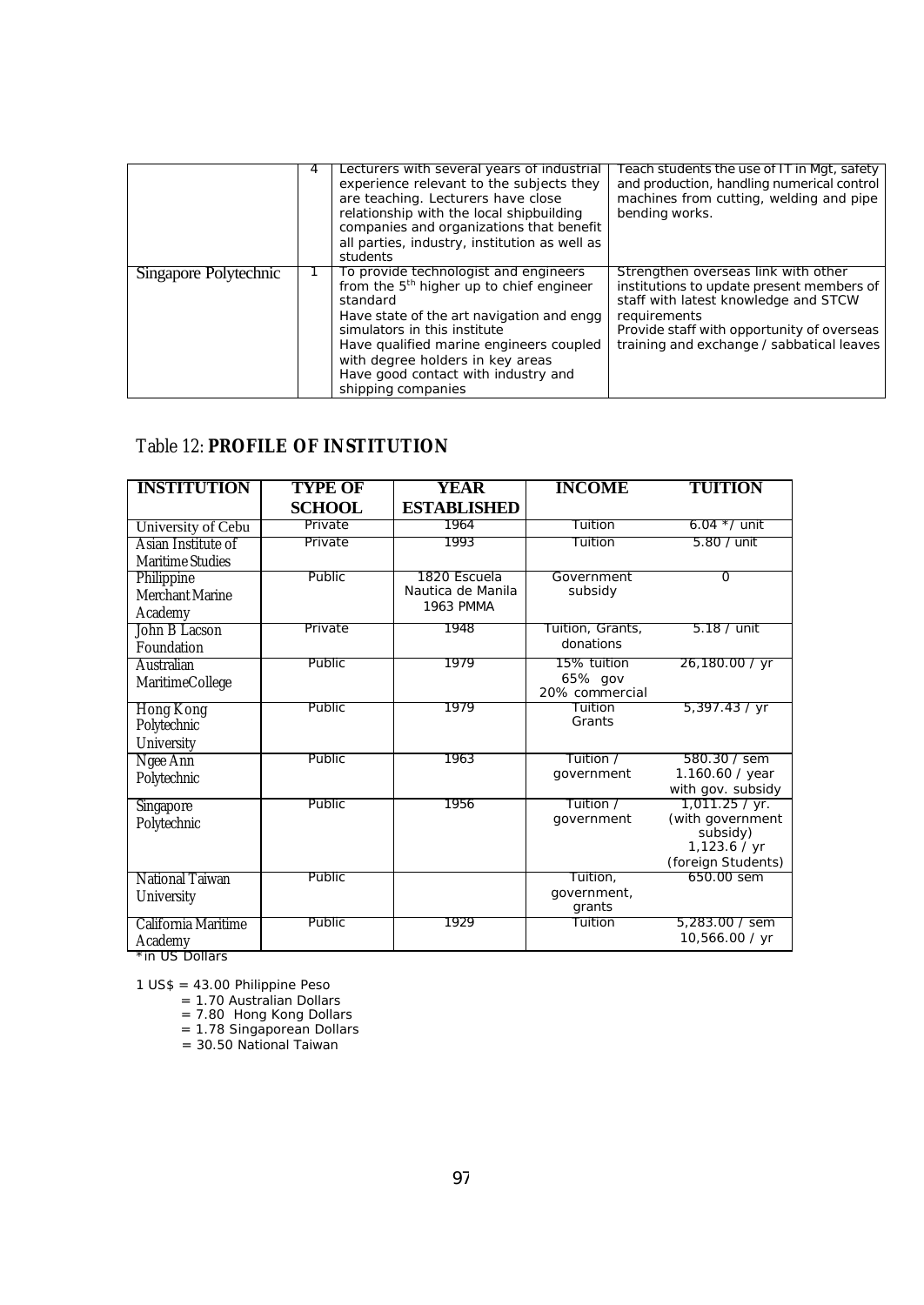| <b>INSTITUTION</b>     | VISION                                                          | <b>MISSION</b>                                    | <b>ADMISSION</b>                         |
|------------------------|-----------------------------------------------------------------|---------------------------------------------------|------------------------------------------|
|                        |                                                                 |                                                   | <b>REQUIREMENTS</b>                      |
| University of          | A world-class maritime                                          | provide the best ed for the                       | good health,                             |
| Cebu                   | institution                                                     | masses, nurturing ss to be<br>morally upright and | eyesight hearing,<br>not colorblind no   |
|                        |                                                                 | globally competitive grads                        | physical deformities                     |
| <b>Asian Institute</b> | Achievement, Integrity, Mastery                                 | w/ strong moral, spiritual                        | Form 137 Cert/ of                        |
| of Maritime            | Service AIMS provides the total                                 | & intellectual fibers for natl                    | <b>GMC</b> medical                       |
|                        | integration & formation of well-                                | growth Help promote prof'l                        | examination                              |
| <b>Studies</b>         | rounded inds                                                    | pride & eco progress.                             | (eyesight hearing)                       |
| Philippine             | To produce a balanced<br>personality out of every               | To educate and train<br>midshipman / women to     | Pass color blindness<br>test, Neuro-     |
| Merchant               | graduate through its academic                                   | become:                                           | psychiatric and                          |
| Marine                 | program and quasi-military                                      | qualified and<br>$\overline{\phantom{a}}$         | Psychological tests,                     |
| Academy                | training, i.e., an internationally                              | competent merchant                                | Physical, medical,                       |
|                        | acceptable officer and<br>gentleman who can function            | marine officers for<br>shipboard and shore-       | dental, lab tests,<br>oral interview,    |
|                        | efficiently in their field of                                   | based positions, in                               | summer orientation                       |
|                        | endeavor and contribute to the                                  | response to the global                            | training                                 |
|                        | development and progress of                                     | requirements of the                               |                                          |
|                        | the Filipino nation                                             | expanding<br>international maritime               |                                          |
|                        |                                                                 | individual;                                       |                                          |
|                        |                                                                 | competent and                                     |                                          |
|                        |                                                                 | capable naval officers                            |                                          |
|                        |                                                                 | who can serve as<br>naval and military            |                                          |
|                        |                                                                 | auxillaries in times of                           |                                          |
|                        |                                                                 | war and national                                  |                                          |
|                        |                                                                 | emergencies;                                      |                                          |
|                        |                                                                 | a contribution to the                             |                                          |
|                        |                                                                 | improvement of<br>maritime education              |                                          |
|                        |                                                                 | and the pool of ship                              |                                          |
|                        |                                                                 | business managers                                 |                                          |
|                        |                                                                 | through graduate<br>school programs               |                                          |
| John B Lacson          | Quality marine education                                        |                                                   | HS card, GM                              |
| Foundation             | through unrelenting quest for                                   |                                                   | Certificate                              |
|                        | excellence for sustained supply<br>of global technical manpower |                                                   | Ent. Exam, 20/20<br>vision, normal color |
|                        |                                                                 |                                                   | perception,                              |
|                        |                                                                 |                                                   | physically and                           |
|                        |                                                                 |                                                   | mentally fit                             |
| <b>Australian</b>      | To be the pre-eminent global<br>maritime university by 2020 To  | To provide the highest<br>quality of education,   | Aus. Higher School<br>Cert Yr 12 Pre-    |
| <b>MaritimeCollege</b> | be recognized as Asia-Pacific's                                 | training and consulting and                       | tertiary Math, Eng,                      |
|                        | leading provider of maritime                                    | the conduct of applied                            | Physics for                              |
|                        | trng, consultancy & research                                    | research of int'l distinction                     | Bachelors: Adv.                          |
|                        |                                                                 | to met the needs of                               | Diploma<br><b>HK Advanced Level</b>      |
| Hong Kong              | To provide academic excellence<br>for HK's shipping & logistics | To be a significant, integral<br>and high quality | exam HKALE4                              |
| Polytechnic            | industries                                                      | component in HK's claim to                        | subjects + English                       |
| University             |                                                                 | be an intl shipping centre                        | and Chinese                              |
|                        |                                                                 | par excellence                                    |                                          |
| Ngee Ann               | To educate & train to the<br>highest standards of excellence    | To cater to the physical &<br>mental needs of the | "O" level Eng, Math,<br>Science grade    |
| Polytechnic            | practice- oriented people for the                               | students & encourage                              |                                          |
|                        | entire marine industry to meet                                  | teamwork, creativity &                            |                                          |
|                        | techno'l, eco& social needs of                                  | adaptability                                      |                                          |
|                        | Singapore                                                       |                                                   |                                          |
|                        |                                                                 |                                                   |                                          |

# Table 13: **VISION, MISSION, ADMISSION REQUIREMENTS**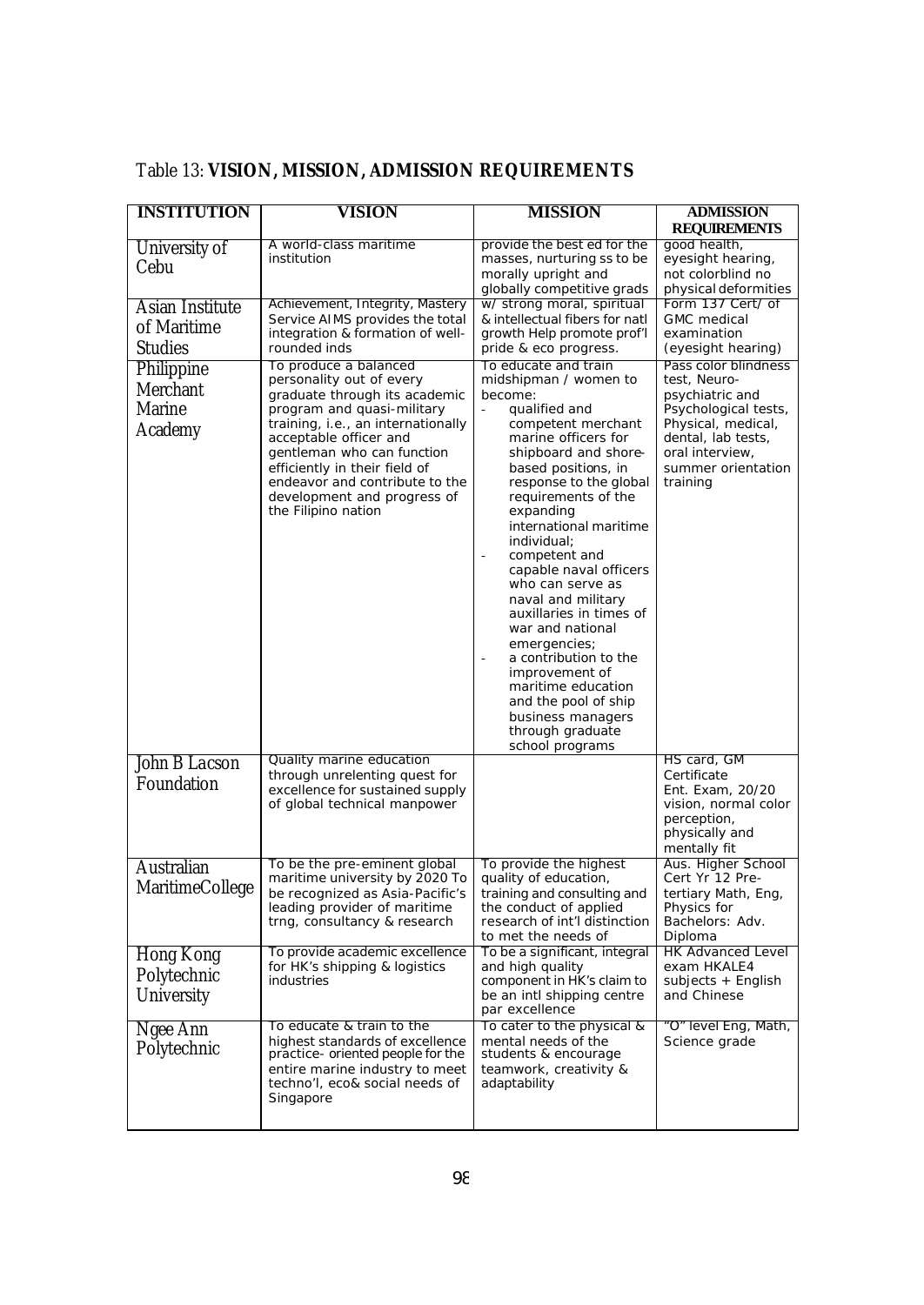| <b>Singapore</b><br>Polytechnic          | We aspire to be a world class<br>institution with graduates who<br>are highly competent,<br>innovative, versatile and<br>committed to the life-long<br>learning | To educate our students<br>and to train them to excel<br>in work and in life                                                                                                                                    | Certificate that<br>physically and<br>mentally fit, medical<br>report, interview,<br>manual dexterity,<br>aptitude test, good<br>character GCE "0"<br>level exam, No color<br>appreciation<br>deficiency |
|------------------------------------------|-----------------------------------------------------------------------------------------------------------------------------------------------------------------|-----------------------------------------------------------------------------------------------------------------------------------------------------------------------------------------------------------------|----------------------------------------------------------------------------------------------------------------------------------------------------------------------------------------------------------|
| California<br><b>Maritime</b><br>Academy | to provide each student with a<br>quality college ed. Combining<br>intellectual learning, applied<br>technology, leadership dev&<br>global awareness            |                                                                                                                                                                                                                 | HS graduate GPA<br>3.0 American<br>College Test (ACT)<br>or Scholastic<br>Aptitude test (SAT)                                                                                                            |
| Kobe                                     | To provide ed for leaders of<br>future maritime industries and<br>related fields through extensive<br>studies of sci & tech on ship<br>operation mgt.           | To educate the engrs for<br>both mechanical engg &<br>electronic control engg of<br>land and sea                                                                                                                |                                                                                                                                                                                                          |
| <b>Maritime</b><br>Academy<br>Malaysia   | To cultivate & promote a strong<br>sense of responsibility,<br>determination, endurance and<br>team spirit to ensure safe &<br>efficient shipping               | To provide Total Ed &<br>Trang (TET) where<br>emphasis is not only on<br>knowledge & skills but also<br>on attitudinal development<br>and values enhancement<br>through a balanced and<br>integrated curriculum | Completed<br>application form,<br>registration and<br>processing fee,<br>ages bet 17 and 21,<br>SPM / British O-<br>level certificate,<br>normal color vision,<br>physically and<br>mentally fit         |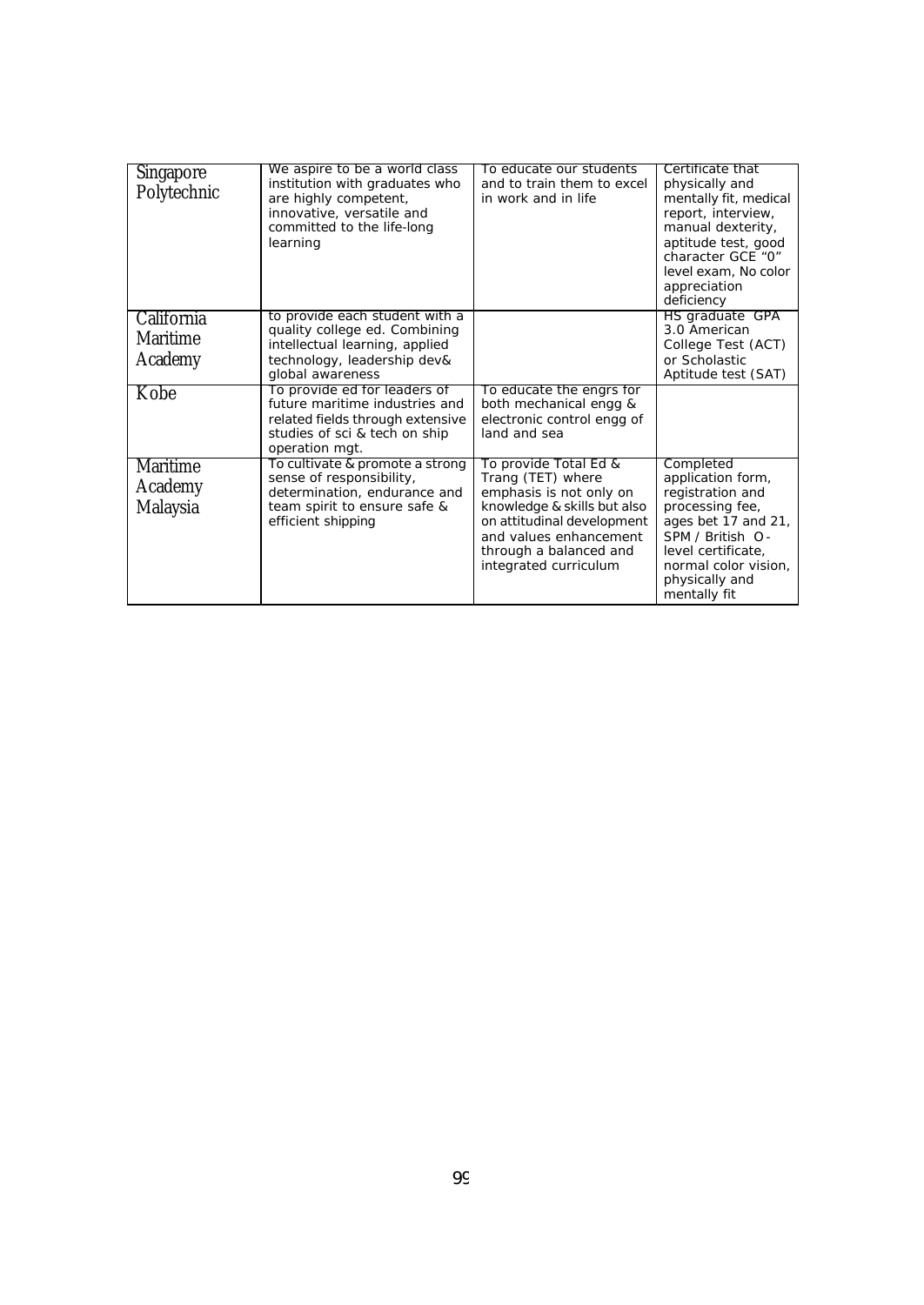#### Table 14: **PROGRAM OFFERINGS**

| <b>INSTITUTION</b>                               | MA / MS                                                                                                    | <b>Bachelor's</b>                                                                                                                                 | <b>Non-Degree</b>                                                                                                                                              |
|--------------------------------------------------|------------------------------------------------------------------------------------------------------------|---------------------------------------------------------------------------------------------------------------------------------------------------|----------------------------------------------------------------------------------------------------------------------------------------------------------------|
| University of<br>Cebu                            | M. Science Tching majo in<br>Marine & Nautical Science                                                     | <b>BS Marine Transportation</b><br><b>BS Marine Engineering</b>                                                                                   | Associate in Marine<br>Transpo<br>Associate in Marine<br>Eng'g                                                                                                 |
| Asian Institute<br>of Maritime<br><b>Studies</b> |                                                                                                            | <b>BS Marine Engg</b><br><b>BS Marine Transportation</b>                                                                                          |                                                                                                                                                                |
| Philippine<br>Merchant<br>Marine<br>Academy      | Master in Shipping Business<br>Management (MSBM)<br>MA Maritime Education<br>(MAME)                        | <b>BS Marine Transportation</b><br><b>BS Marine Engg</b><br><b>BS Nautical Studies</b>                                                            |                                                                                                                                                                |
| John B Lacson<br>Foundation                      |                                                                                                            | <b>BS Marine Engg</b><br>BS marine Transportation                                                                                                 |                                                                                                                                                                |
| Australian<br><b>MaritimeCollege</b>             | Doctor of Philo / Master of<br>Philo MBA (Mar Mgt) Grad<br>Diploma in Mar Mgt                              | B. of Engineering (Naval<br>Archi) B. of Engineering<br>(Ocean Engg) B. Of<br><b>Business B of Applied</b><br>Science (Mar tech Mgt)<br>(Mar Mgt) | Grad Cert in Mar Mgt<br>Adv Dip of Mar Engg<br>Diploma in Mar Engg<br>(Second Engineer)                                                                        |
| Hong Kong<br>Polytechnic<br>University           | <b>Higher Degree in Shipping</b><br>mgt. studies 2 years                                                   | <b>BS Degree in Shipping</b><br>Technology & Mgt 3 yrs<br>no sea-going courses                                                                    |                                                                                                                                                                |
| Ngee Ann<br>Polytechnic                          |                                                                                                            |                                                                                                                                                   | Diploma in Ship<br>building & Offshore<br>Engineering                                                                                                          |
| <b>Singapore</b><br>Polytechnic                  |                                                                                                            |                                                                                                                                                   | Advanced Diploma in<br>Maritime Transpo<br>Diploma in Maritime<br>Transpo 3 yrs Diploma<br>in Nautical Studies 3<br>yrs Diploma in Marine<br>Engineering 3 yrs |
| <b>National Taiwan</b><br>University             |                                                                                                            | <b>BS Engineering</b><br>(Naval Architecture)<br><b>BS Engineering (Ocean</b><br>Engineering)                                                     |                                                                                                                                                                |
| California<br><b>Maritime</b><br>Academy         |                                                                                                            | <b>BS Marine Engineering</b><br><b>Technology Marine</b><br>Transportation                                                                        |                                                                                                                                                                |
| Kobe                                             | Master's course in Maritime<br><b>Studies</b><br>Doctoral Course in Maritime<br>& Transpo System & Science |                                                                                                                                                   |                                                                                                                                                                |
| <b>Maritime</b><br>Academy<br>Malaysia           |                                                                                                            | Bachelor of Mgt tech in<br>Maritime Transportation                                                                                                | Diploma in Marine<br>Engg                                                                                                                                      |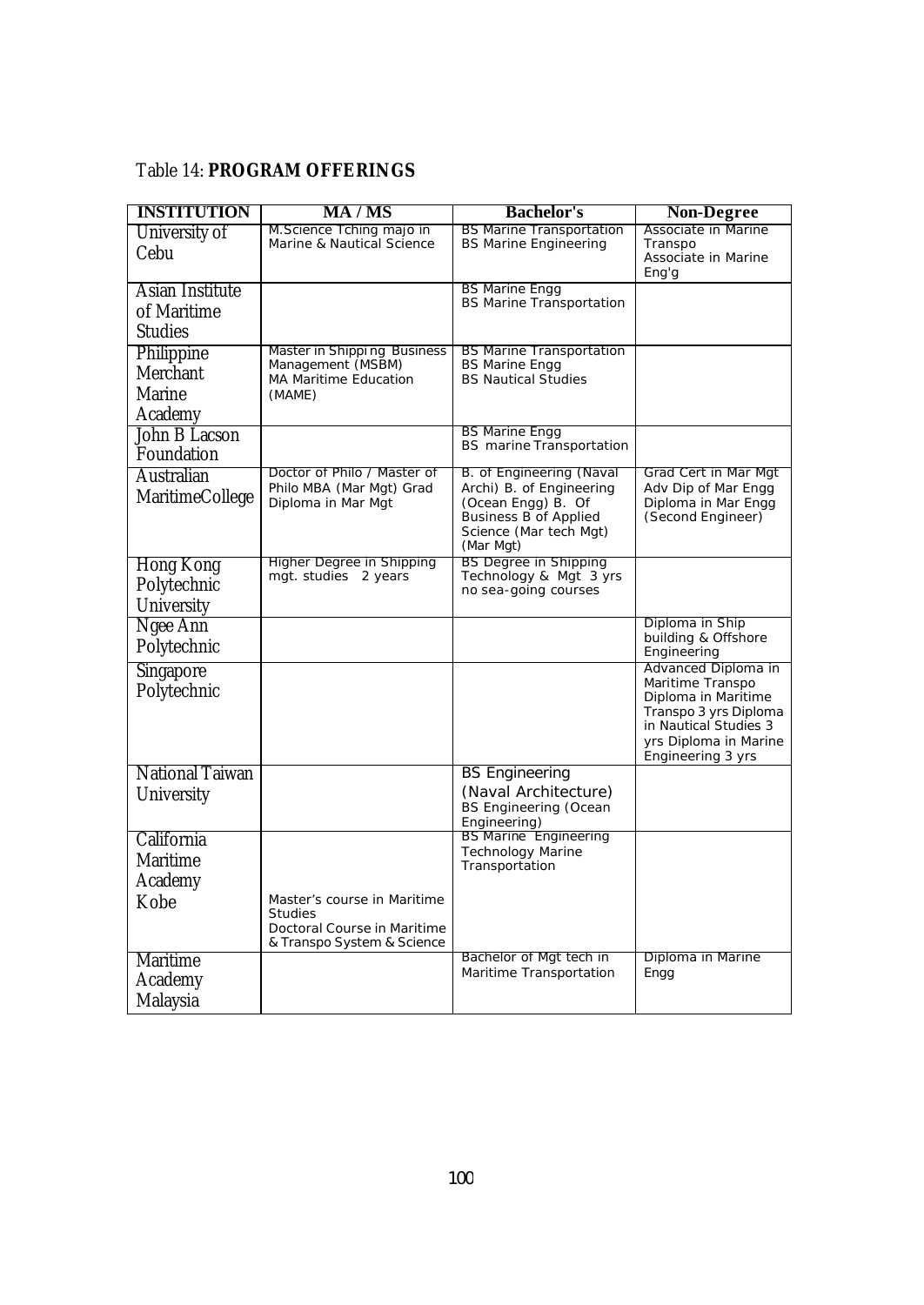| <b>INSTITUTION</b> | <b>Local Affiliations</b>                | <b>Intl Affiliations</b>                            | <b>Accreditation</b>                      |
|--------------------|------------------------------------------|-----------------------------------------------------|-------------------------------------------|
| University of      |                                          |                                                     | PACUCOA, IMO, Det<br>Norske Veritas, STCW |
| Cebu               |                                          |                                                     |                                           |
| Asian Institute    | SNAME, PATLEPAM,<br>PACSA, PAMI, AMETIAP |                                                     | ISO, ABS, RAB, STCW                       |
| of Maritime        |                                          |                                                     |                                           |
| <b>Studies</b>     |                                          |                                                     |                                           |
| Philippine         |                                          |                                                     | ISO, STCW, Det<br>Norske Veritas          |
| Merchant           |                                          |                                                     |                                           |
| Marine             |                                          |                                                     |                                           |
| Academy            |                                          |                                                     |                                           |
| John B Lacson      |                                          |                                                     | PACUCOA, Det<br>Norskeveritas DNV         |
| Foundation         |                                          |                                                     | <b>ISO 2001, STCW</b>                     |
| Australian         | AMC Search Ltd., Aus.                    | INTERTANKO, ISF, AMSA                               | STCW, IMO                                 |
| MaritimeCollege    | Natl Mar. Asso, Mar<br>Union of Aus      |                                                     |                                           |
| Hong Kong          |                                          | Chartered Institute of                              | STCW, IMO                                 |
| Polytechnic        |                                          | Transpo, UK, Insti of<br>Chartered Shipbrokers, UK  |                                           |
| University         |                                          | Chartered Insti of Insurance.                       |                                           |
| Ngee Ann           | Nanyang Techno'l Univ                    | <b>UK</b><br>U of Newcastle, U of Michigan          | STCW, ISO, IMO                            |
| Polytechnic        |                                          | U of Strathclyde, U of                              |                                           |
|                    |                                          | Glasgow, Heriot-watt U,<br>U of Southampton, UMIST, |                                           |
|                    |                                          | Institute of Marine Enggs, UK                       |                                           |
|                    |                                          | Royal Insti of Naval Architects,                    |                                           |
|                    |                                          | UK                                                  | STCW, IMO                                 |
| <b>Singapore</b>   |                                          |                                                     |                                           |
| Polytechnic        | 22nd Calu State U                        |                                                     | ISO, IMO, STCW                            |
| California         | campus Western Asso. Of                  |                                                     |                                           |
| Maritime           | Sch. & Coll                              |                                                     |                                           |
| Academy            |                                          |                                                     |                                           |

#### Table 15: **AFFILIATIONS AND ACCREDITATION**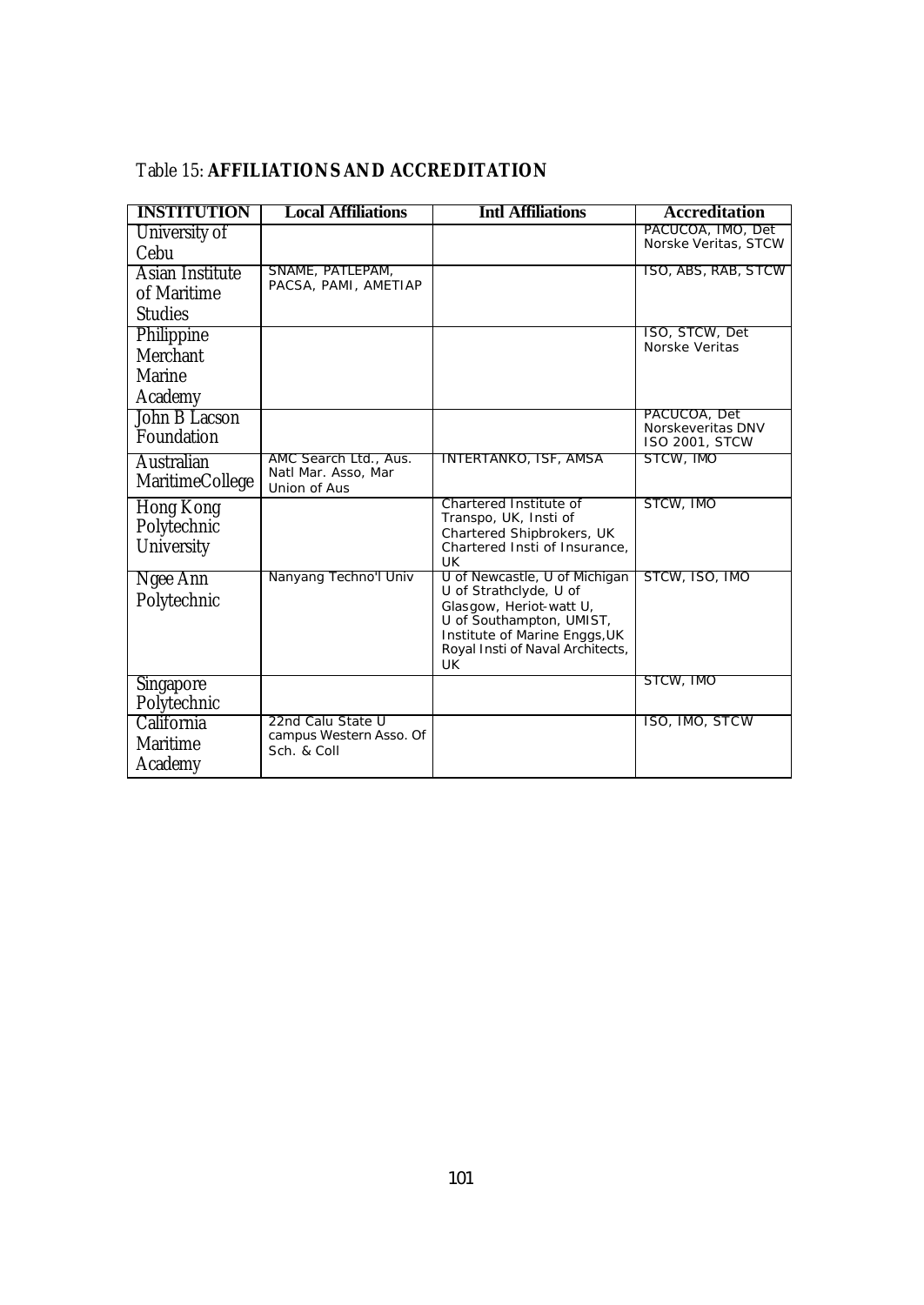### Table 16: **PROFILE OF TEACHERS**

| <b>INSTITUTION</b> |     |             | Total | PhD |                | PhD   |        | MA        |               | MA/                       |        | ВS |        |
|--------------------|-----|-------------|-------|-----|----------------|-------|--------|-----------|---------------|---------------------------|--------|----|--------|
|                    |     |             |       |     |                | units |        | <b>MS</b> |               | <b>MS</b><br><b>Units</b> |        |    |        |
|                    | ŦТ  | Р           |       |     | $Entry*$       |       | Entry  |           | Entry         |                           | Entry  |    | Entry  |
|                    |     | $\mathbf T$ |       |     | Salary         |       | Salary |           | Salary        |                           | Salary |    | Salary |
| University of      | 82  | 1           | 83    | 1   | 186.00         | 1     | 167.00 | 6         | 158.00        | 74                        | 149.00 |    |        |
| Cebu               |     |             |       |     |                |       |        |           |               |                           |        |    |        |
| <b>Asian</b>       |     |             |       | 2   | 83.75          | 9     | 62.00  | 7         | 47.45         | 19                        | 36.25  | 64 | 33.50  |
| Institute of       |     |             |       |     |                |       |        |           |               |                           |        |    |        |
| <b>Maritime</b>    |     |             |       |     |                |       |        |           |               |                           |        |    |        |
| <b>Studies</b>     |     |             |       |     |                |       |        |           |               |                           |        |    |        |
| Philippine         | 53  | 8           | 61    | 5   | 604.65         | 1     | 581.39 | 13        | 441.86        | 4                         | 279.06 | 43 | 279.06 |
| Merchant           |     |             |       |     |                |       |        |           |               |                           |        |    |        |
| Marine             |     |             |       |     |                |       |        |           |               |                           |        |    |        |
| Academy            |     |             |       |     |                |       |        |           |               |                           |        |    |        |
| John B             | 213 | 9           | 222   | 2   | 394.75         | 7     | 339.85 | 11        | 289.75        | 140                       | 279.65 | 50 | 248.95 |
| Lacson             |     |             |       |     |                |       |        |           |               |                           |        |    |        |
| Foundation         |     |             |       |     |                |       |        |           |               |                           |        |    |        |
| <b>Australian</b>  |     |             |       | 10  | 3,284.<br>30   | 2     | XX*    | 13        |               | 6                         |        | 27 |        |
| Maritime           |     |             |       |     |                |       |        |           |               |                           |        |    |        |
| College            |     |             |       |     |                |       |        |           |               |                           |        |    |        |
| <b>Hong Kong</b>   |     |             |       | 6   | 5,897.<br>43   |       |        | 8         | 2,666.<br>66  |                           |        |    |        |
| Polytechnic        |     |             |       |     |                |       |        |           |               |                           |        |    |        |
| University         |     |             |       |     |                |       |        |           |               |                           |        |    |        |
| Ngee Ann           | 19  | 1           | 20    | 2   |                |       |        | 11        |               |                           |        | 7  |        |
| Polytechnic        |     |             |       |     |                |       |        |           |               |                           |        |    |        |
| Singapore          | 70  |             |       | 3   |                |       |        | 15        |               |                           |        | 14 |        |
| Polytechnic        |     |             |       |     |                |       |        |           |               |                           |        |    |        |
| National           | 25  | $\prime$    | 32    | 24  | US\$<br>2,500/ |       |        | 1         | US\$<br>2000/ |                           |        |    |        |
| Taiwan             |     |             |       |     | mo             |       |        |           | mo.           |                           |        |    |        |
| University         |     |             |       |     |                |       |        |           |               |                           |        |    |        |
| Kobe               |     |             | 96    |     |                |       |        |           |               |                           |        |    |        |

\* in US \$ (P 43.00) per month at 24 units Full-load

\*\* Salary not related to qualifications but to market forces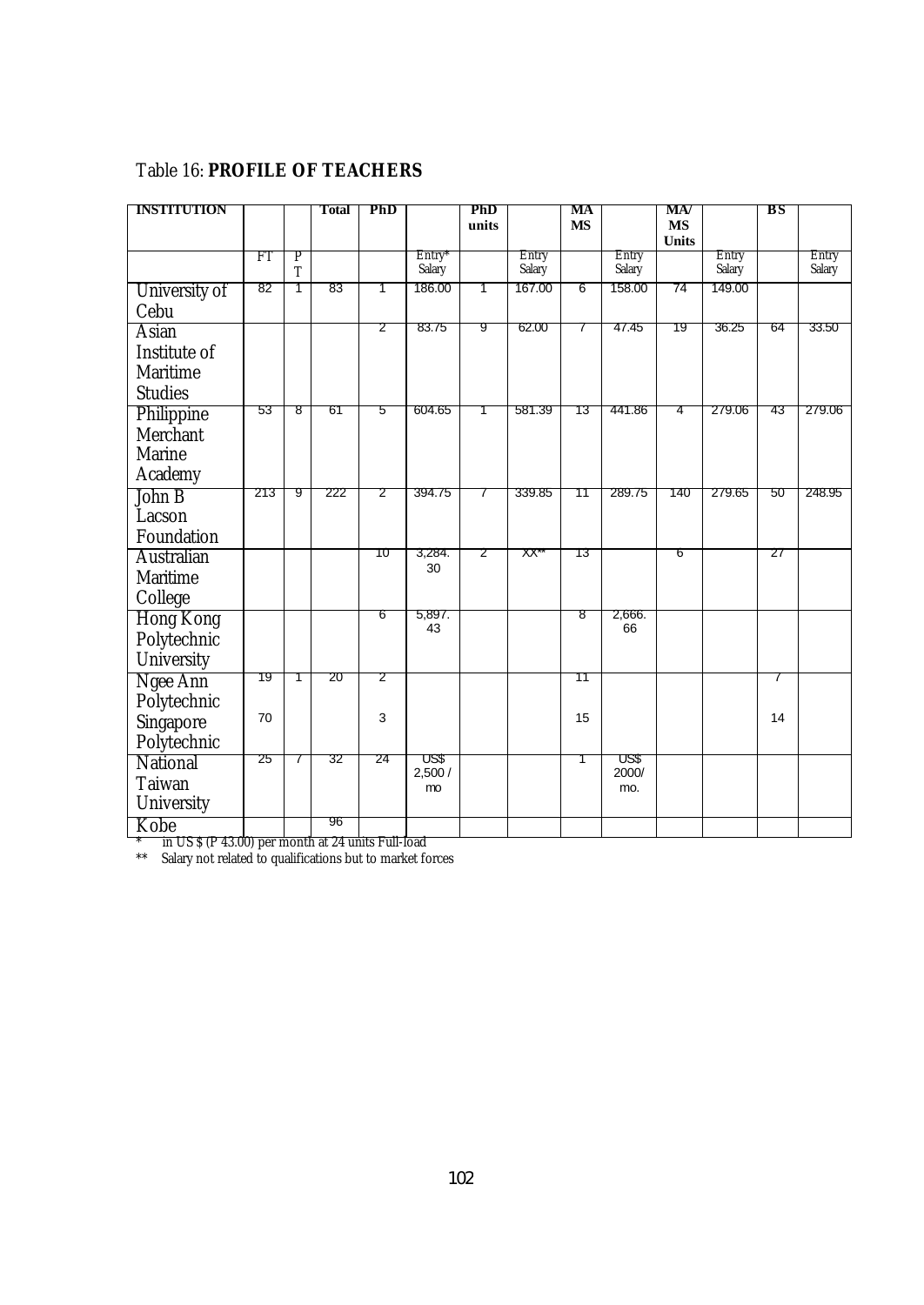### Table 17**: FACULTY SPECIALIZATION**

| <b>INSTITUTION</b>                           |                                                                                                                                                                                                                                                                  |
|----------------------------------------------|------------------------------------------------------------------------------------------------------------------------------------------------------------------------------------------------------------------------------------------------------------------|
| University of Cebu                           | Dr. in Human Resource Mgt MA Sci & Math MA Educ MA Sci Tching Mar. Nau                                                                                                                                                                                           |
| <b>Philippine Merchant</b><br>Marine Academy | EdD EdAd, EdD Career Guidance, MSc in MET-Engine; MSc Mar Admin and<br>Environmental Protection, MSc in MET - Dock MSc Shipping Business<br>Management; MA National Security Adminsitration; MSc Science Education:<br>Food Science; MSc Language and Literature |
| John B Lacson                                | 1 EDD Ed Mgt, 4 EDD Ed mgt units, 7 MSME 2 MA Engg                                                                                                                                                                                                               |
| Foundation                                   |                                                                                                                                                                                                                                                                  |
| Australian<br><b>MaritimeCollege</b>         | PhD 2 Bussiness, 5 Engg, 3 Fisheries MA 5 Business, 3 Engg MA 3 Fisheries,<br>4 Nautical                                                                                                                                                                         |
| Hong Kong<br>Polytechnic<br>University       | 1 each: PhD Shippine Eco & Finance PhD Maritime Law, PhD Port Eco PhD<br>Marketing Strat for Shipping PhD Mar Safety, PhD Quality Mgt1 MA Shipping<br>& Finance, 2 Mar Law2 MA Mar Electronics Ed, 1 MA Mgt1 MA Mar Ed & Trng,<br>1 Shipping mgt                 |
| Ngee Ann<br>Polytechnic                      | PhD Ship manoeuvering, Mech engg MA 2 Offshore engg, 1 shipping, 1<br>materials bonding, 2 Ind'l Engg                                                                                                                                                            |
| <b>Singapore</b><br>Polytechnic              | PhD Engineering, PhD Business and Communication, MA Ed, Engineering,<br>Computer Science, Psuness, Law and Commerce                                                                                                                                              |
| <b>National Taiwan</b><br>University         | 5 PhD Ship Hydrodynamics, 2 Coastal Engineering, 3 Acoustics, 6 Fluid<br>Dynamics, 3 Structure Dynamics, 4 Underwater Vehicle Technology, 3<br><b>Control and Mechatronics</b>                                                                                   |

# Table 18: **PHYSICAL CAPACITY**

| <b>INSTITUTION</b>                            | No. of                   | Area                                                 | No. of           | No. of                   | No. of            | <b>Students</b>                           |
|-----------------------------------------------|--------------------------|------------------------------------------------------|------------------|--------------------------|-------------------|-------------------------------------------|
|                                               | <b>Campuses</b>          |                                                      | <b>Buildings</b> | <b>Floors</b>            | <b>Classrooms</b> | per room                                  |
| University of<br>Cebu                         | 3                        | 1836<br>sqm/10,000<br>sqm/7.5hec                     |                  |                          | 91                | 45                                        |
| Asian Institute of<br><b>Maritime Studies</b> | $\overline{\mathcal{L}}$ | 3000 sqm                                             | 2                | 4                        | 54                | 40-50                                     |
| Philippine<br>Merchant Marine<br>Academy      |                          | 65 Ha                                                | 17               | $\overline{\mathcal{L}}$ | 40                | 30-35                                     |
| John B Lacson<br>Foundation                   | 3                        | Bacolod 8<br>hec<br>Molo 3 hec<br>Arevalo 2.7<br>hec | 5<br>6<br>10     | 15<br>13<br>15           | 40<br>40<br>55    | Special class<br>25<br>Regular 40 -<br>50 |
| <b>Australian</b><br>MaritimeCollege          | 3                        |                                                      | 15               | 1 to 3                   | 35                | 20 to 200                                 |
| Ngee Ann<br>Polytechnic                       |                          |                                                      | 9                |                          | 94                | 20 to 450                                 |
| Singapore<br>Polytechnic                      | 2                        |                                                      | 2                |                          | floating          | 40                                        |
| National Taiwan<br>University                 |                          | 8300 sq. m.                                          | 3                | 2                        | 5                 | 20                                        |
| California Maritime<br>Academy                | 26                       | 67 acres                                             |                  |                          |                   |                                           |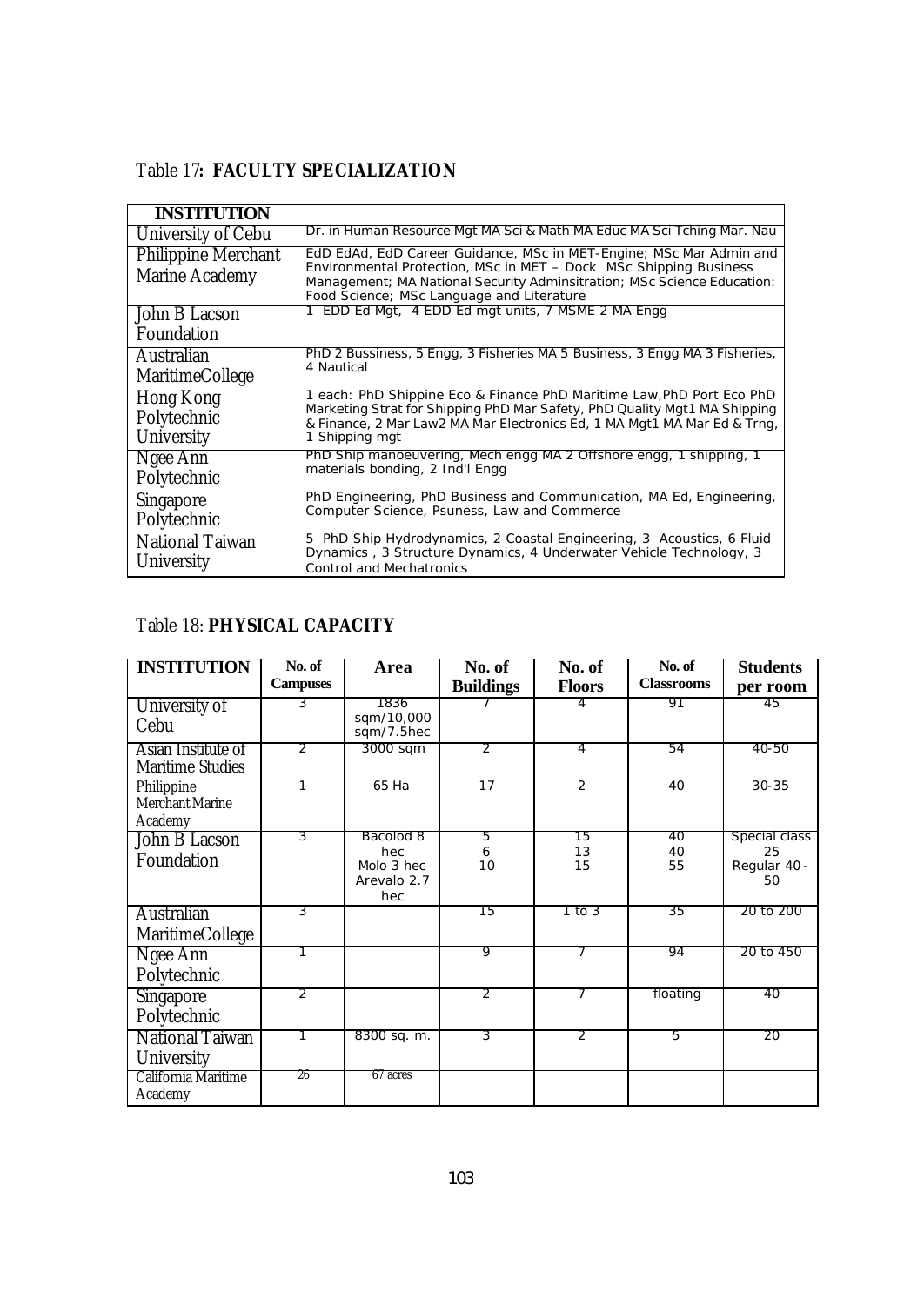#### Table 19: **PERSONNEL**

| <b>INSTITUTION</b>                               | Admin<br>Asst                                   | Doc<br>tor                         | <b>Nurse</b>   | Accou<br>ntant      | Coun<br>selor | Libra<br>rian  | Chapla<br>in   | Mainte<br>nance        | Security<br>Guards | others                                              |
|--------------------------------------------------|-------------------------------------------------|------------------------------------|----------------|---------------------|---------------|----------------|----------------|------------------------|--------------------|-----------------------------------------------------|
| University of<br>Cebu                            | 0                                               | 2                                  | 1              | O                   | 4             | 2              | 1              | Τ                      | 29                 |                                                     |
| Asian Institute<br>of Maritime<br><b>Studies</b> | $\overline{2}$                                  | 1<br>(PT)                          | 2              | Τ                   | 2             | 4              | 3 (PT)         | 25<br>(PT)             | 8                  |                                                     |
| Philippine<br>Merchant Marine<br>Academy         | 1                                               | $\overline{2}$                     | $\overline{2}$ | 1                   | 1             | 1              | $\overline{0}$ | 23                     | $\overline{3}$     |                                                     |
| John B Lacson<br>Foundation                      |                                                 | FT <sub>1</sub><br>PT <sub>3</sub> | 3              | 5                   | 14            | $\overline{8}$ |                | FT:<br>18<br>PT:<br>11 | FT:<br>12<br>PT: 9 |                                                     |
| Australian<br>MaritimeCollege                    | 15                                              |                                    |                | 4                   | 3             | 6              | 1              | $\overline{8}$         | 2 (PT)             |                                                     |
| Hong Kong<br>Polytechnic<br>University           | 17 FT<br>admin<br>$\prime$<br>suppor<br>t staff |                                    |                |                     |               |                |                |                        |                    |                                                     |
| Ngee Ann<br>Polytechnic                          | 2                                               |                                    |                | 3                   | 3             | 12             |                |                        |                    |                                                     |
| Singapore<br>Polytechnic                         | $\overline{5}$                                  |                                    |                | 20<br>(for<br>Poly) | 10            | 40             |                | 40                     | 20                 |                                                     |
| National Taiwan<br>University                    | 5                                               |                                    |                |                     |               |                |                | 6                      |                    |                                                     |
| California<br>Maritime<br>Academy                | $\overline{3}$                                  |                                    |                |                     | 1             | 4              |                |                        |                    | 8<br>techni<br>cians,<br>1<br>boat<br>house<br>mgr. |
| Kobe Univ. of<br>Mercantile<br>Marine            | 46                                              |                                    |                |                     |               |                |                |                        |                    | 28<br>techni<br>cians                               |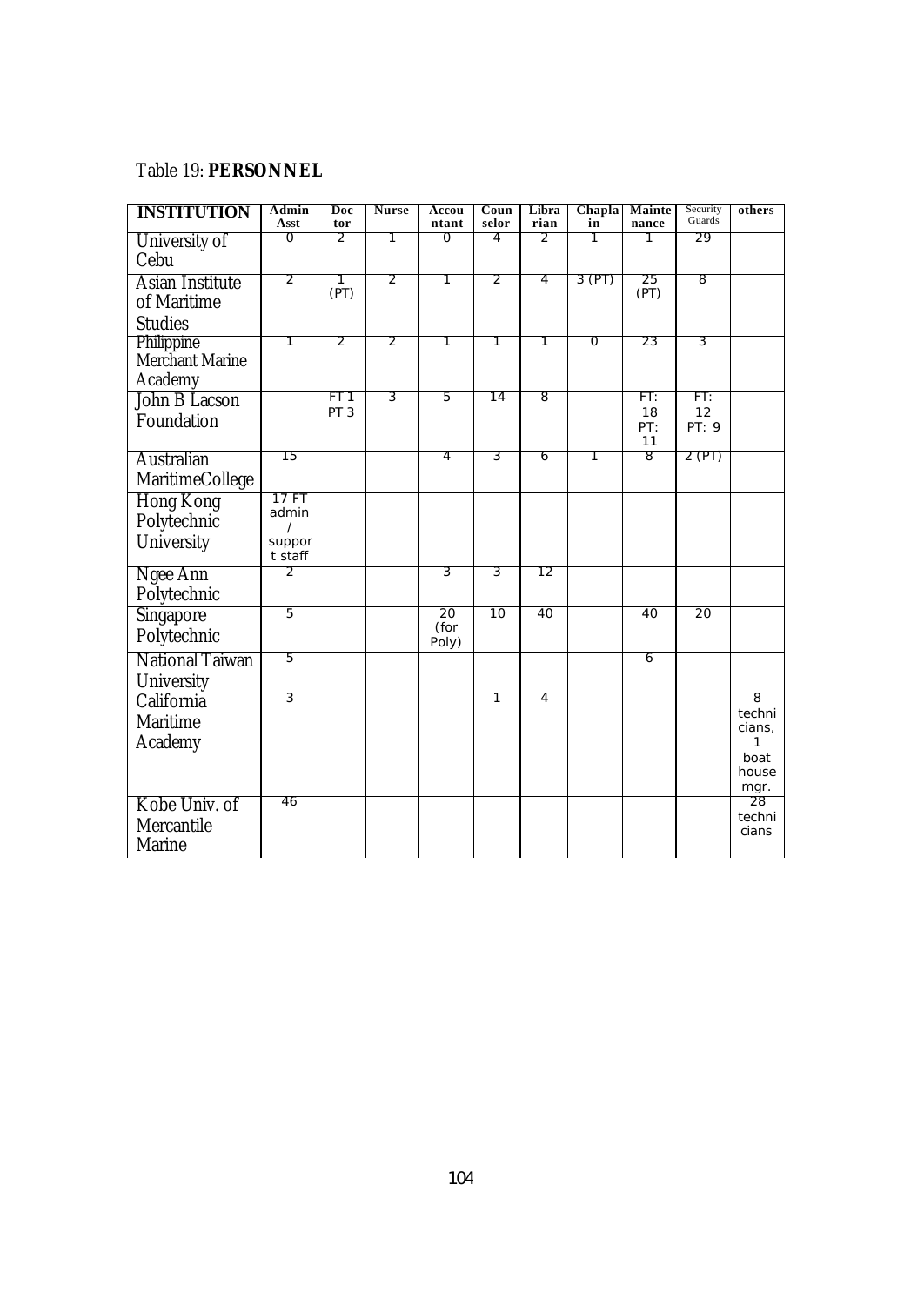#### Table 20: **FACILITIES**

| <b>INSTITUTION</b>                                 | 1 | 2 | 3                   | 4 | 5 | 6 | 7 | 8 | 9 | 1<br>$\bf{0}$ | 1<br>1 | 1<br>$\overline{2}$ | 1<br>3 | 1<br>$\overline{\mathbf{4}}$ | 1<br>5 | <b>Others</b>                                                                                                                                                                                                                                                                                                                                                                                                           |
|----------------------------------------------------|---|---|---------------------|---|---|---|---|---|---|---------------|--------|---------------------|--------|------------------------------|--------|-------------------------------------------------------------------------------------------------------------------------------------------------------------------------------------------------------------------------------------------------------------------------------------------------------------------------------------------------------------------------------------------------------------------------|
| University of<br>Cebu                              | y | y | y                   | y | y | y | y | y | y | y             | n      | y                   | y      | y                            | y      | soccer field basketball court<br>tennis court study halls,<br>internet                                                                                                                                                                                                                                                                                                                                                  |
| Asian Institute<br>of Maritime<br><b>Studies</b>   | y | y | y                   | y |   |   | y | y | y |               |        | y                   | y      |                              |        |                                                                                                                                                                                                                                                                                                                                                                                                                         |
| Philippine<br>Merchant<br><b>Marine</b><br>Academy | y |   |                     | y | y | y | y | y | y | y             |        | y                   |        | y                            | y      | Gyro Compass, VHF Radio,<br>Mock Bridge, Global<br>Positioning System, Gas<br>Welder, Lathe Machine,<br>Ship Auxillary Machine,<br>Employees housing, Mess<br>Hall, AVR                                                                                                                                                                                                                                                 |
| John B Lacson<br>Foundation                        | y | y | y                   | y | y | y | y | y | y |               | y      | y                   |        |                              |        | I rng ctr<br>Eco park                                                                                                                                                                                                                                                                                                                                                                                                   |
| <b>Australian</b><br>MaritimeCollege               | y | y | Is<br>la<br>m<br>ic | y |   | y | y |   | y | y             | y      | y                   | y      | y                            | y      | cavitation tunnel, towing tank<br>flume tank, model test<br>basin marine engines,<br>refrigeration units GMDSS,<br>control gear, ECDIS RADAR,<br>ARPA, Survival Trng Ctr.,<br>Marine Simulators &<br>Technical Resource Ctr.,<br>Ship Hydrodynamics Ctr.,<br>Thermodynamics bldg.,<br>Electrotechnology lab.,<br>Cavitation testing facility,<br>carpark, tennis court,<br>recreational oval                            |
| <b>Hong Kong</b><br>Polytechnic<br>University      | y | y |                     | y |   | y | y | y | y | y             | y      | y                   | y      | y                            | Υ      | Navigation simulator lab<br><b>GMDSS simulator lab ENA</b><br>& Ship control lab Computer<br>lab                                                                                                                                                                                                                                                                                                                        |
| Ngee Ann<br>Polytechnic                            | y | y |                     | y | y | y | y |   | y | y             | y      | y                   | y      | y                            | Y      | Naval archi lab, Strength of<br>mate lab towing tank, steam<br>& diesel power mechanics &<br>materials testing lab mini-<br>submarine<br>NDT / Corrocion lab, 45-m<br>ship model plant lab,<br>fabrication wkshop NC pipe<br>beding machine<br>instrumentation & control lab<br>mould lift rm., carpentry<br>wkshop, computer<br>lab, welding robot NC profile<br>cutting machine NC water<br>jet plate cutting machine |
| Singapore<br>Polytechnic                           | y | y |                     | y |   | y | y | y | y | y             | Y      | y                   | y      | y                            | y      | marine machinery &<br>navigation simu lators,<br><b>GMDSS simulator, Marine</b><br>Safety Centre, video<br>conferencing facility,<br>campus computer network<br>multimedia application<br>centre, foreign language<br>centre, central library                                                                                                                                                                           |
| <b>National Taiwan</b><br>University               | y | y |                     | y | y |   |   |   |   |               |        |                     |        |                              | y      | 16 labs for grad students<br>2 labs for undergrad                                                                                                                                                                                                                                                                                                                                                                       |
| California                                         | y |   | y                   | y |   | y | y | y | y | y             | Y      | y                   | y      | y                            | y      | vessels:cargo ships,charter<br>boats drill ships, ferries,                                                                                                                                                                                                                                                                                                                                                              |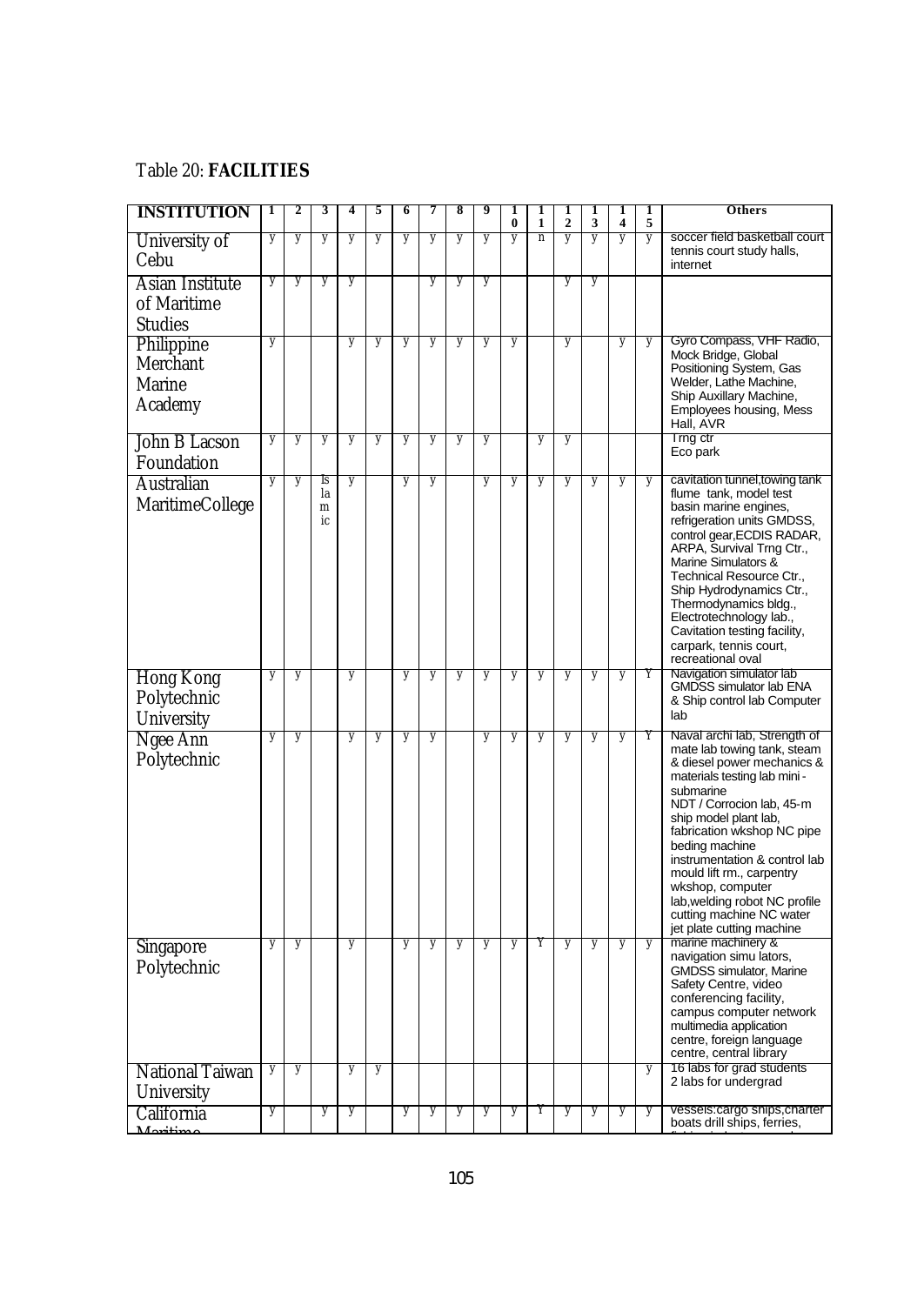| <b>Maritime</b><br>Academy             |   |  |   |   |  |   |  |   |   |   | fishing industry vessels,<br>gaming & recreational<br>boats, offshore oilsupply &<br>crew boats, oil tankers,<br>research vessels, towing<br>vesels                                                                                                                                                                                             |
|----------------------------------------|---|--|---|---|--|---|--|---|---|---|-------------------------------------------------------------------------------------------------------------------------------------------------------------------------------------------------------------------------------------------------------------------------------------------------------------------------------------------------|
| Kobe Univ. of<br>Mercantile<br>Marine  |   |  |   |   |  |   |  |   |   |   |                                                                                                                                                                                                                                                                                                                                                 |
| <b>Maritime</b><br>Academy<br>Malaysia | y |  | y | y |  | y |  | y | y | y | Radar simulation, vessel<br>traffic services simulator,<br>radar room, engine room<br>simulation, electronic<br>navigational aids lab.,<br>training vessel, jetty &<br>boathouse, resource ctr.,<br>computer lab, language lab.,<br>maintenance wkshop,<br>welding ctr., fittin g&<br>machine wkshop,<br>seamanship ctr., fire-fighting<br>ctr. |

1. Laboratory 2. Auditoriums 3. Chapel 4. Library 5. Grandstand 6. Swimming Pool 7. Guidance Counselor's Office 8. Clinic 9. Restrooms 10. Gym 11 Track oval 12 Canteen 13 Training ship 14 Simulators 15 Student Accommodations

#### Table 21: **BUDGET ALLOCATION in PERCENT**

| <b>INSTITUTION</b>                                                         | personn<br>el salary | profesi<br>onal<br>fees | Faciliti<br>es  | equip<br>ment    | LІB<br>materi<br>als | overh<br>ead      | tchng<br>materia<br><sup>1s</sup> | <b>Others</b>                            | <b>TOTAL</b>             |
|----------------------------------------------------------------------------|----------------------|-------------------------|-----------------|------------------|----------------------|-------------------|-----------------------------------|------------------------------------------|--------------------------|
| University of<br>Cebu                                                      |                      |                         |                 |                  |                      |                   |                                   |                                          |                          |
| <b>Asian Institute</b><br>of Maritime<br><b>Studies</b>                    | $\overline{35}$      | $\overline{4}$          | $\overline{12}$ | $\overline{15}$  | 4                    | $\overline{25}$   | $\overline{2}$                    | 3                                        |                          |
| Philippine<br>Merchant<br>Marine<br>Academy<br>John B Lacson<br>Foundation | 35<br>44.35          | 3<br>11.35              | 2<br>6.77       | .01<br>18.6<br>1 | 6<br>2.13            | 25.9<br>9<br>5.46 | 30<br>3.81                        | 7.53<br>Schol<br>arship<br>upgra<br>ding | 100                      |
| Australian<br><b>MaritimeCollege</b>                                       | 51                   |                         |                 | 1                | 1                    | 37                |                                   | 10<br>depre<br>ciatio<br>n               |                          |
| <b>Hong Kong</b><br>Polytechnic<br>University                              |                      |                         |                 |                  |                      |                   |                                   |                                          | US\$<br>1,794,<br>871.70 |
| Ngee Ann<br>Dolytechnic                                                    |                      | 85.2                    |                 | 7.2              |                      |                   | 1.39                              | 1.23<br>staff                            |                          |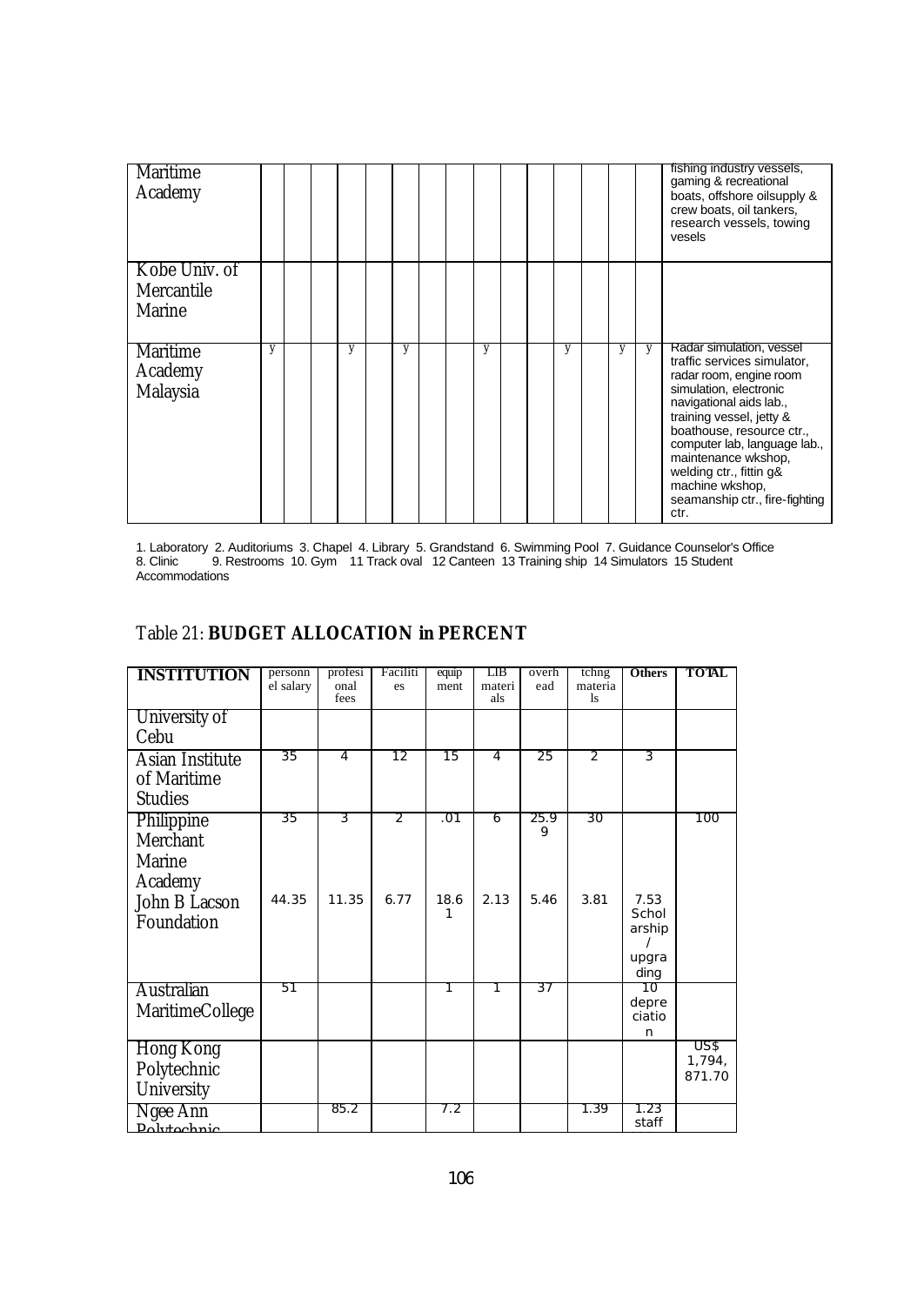| Polytechnic                     |    |  |     |   | hiring |     |
|---------------------------------|----|--|-----|---|--------|-----|
| <b>Singapore</b><br>Polytechnic |    |  |     |   |        |     |
| National Taiwan<br>University   | 50 |  | د ے | υ |        | LOC |

### Table 22: **STUDENT-POPULATION BY COURSE**

| <b>INSTITUTION</b>         | <b>FULL-</b>    | <b>COURSES</b>                                                     | <b>STUDENT</b><br><b>POPULATION</b> |      |             |  |
|----------------------------|-----------------|--------------------------------------------------------------------|-------------------------------------|------|-------------|--|
|                            | <b>LOAD</b>     |                                                                    |                                     |      |             |  |
|                            |                 |                                                                    | 1997                                | 1998 | 1999        |  |
| Univ. of Cebu              | 24              | Associate in Marine Transportation                                 | 4291                                | 4007 | 4400        |  |
|                            | $\overline{24}$ | Associate in Marine Transportation                                 | 767                                 | 910  | 731         |  |
| Asian Institute of         | 24              | Bachelor of Science in Marine                                      | 4572                                | 3506 | 3680        |  |
| <b>Maritime Studies</b>    |                 | Transportation                                                     |                                     |      |             |  |
|                            | 24              | Bachelor of Science in Marine<br>Engineering                       | 842                                 | 669  | 684         |  |
| Philippine                 | 27              | <b>BS Marine Transportation</b>                                    | 461                                 | 429  | 486         |  |
| Merchant Marine<br>Academy |                 |                                                                    |                                     |      |             |  |
|                            | 27              | <b>BS Marine Engineering</b>                                       | 445                                 | 387  | 492         |  |
| John B Lacson              | 46              | Bachelor of Science in Marine                                      | 2866                                | 3113 | 4196        |  |
| Foundation                 |                 | Engineering                                                        |                                     |      |             |  |
|                            | 46              | Bachelor of Marine Engineering                                     | 4971                                | 5109 | 5457        |  |
| Australian                 | 24              | <b>Bachelor of Business</b>                                        | 72                                  | 68   | 119         |  |
| <b>MaritimeCollege</b>     |                 | (Maritime Management)                                              |                                     |      |             |  |
|                            | 24              | Bachelor of Engineering<br>(Naval Architecture,                    | 158                                 | 165  | 176         |  |
|                            |                 | Ocean Engineering                                                  |                                     |      |             |  |
|                            |                 | Marine & Offshore Systems)<br>BSc Intl Shipping & Tranpo Logistics |                                     |      |             |  |
| Hong Kong                  | 18              |                                                                    | 31                                  | 29   | 26          |  |
| Polytechnic Univ           |                 |                                                                    |                                     |      |             |  |
|                            |                 | Higher Dip in Intl Transport & Logistics                           | 98                                  | 99   | 95          |  |
| Ngee Ann                   | 29              | Dip in Shipbuilding & Offshore Engg                                | 462                                 | 450  | 462         |  |
| Polytechnic                |                 |                                                                    |                                     |      |             |  |
| Singapore                  | 420 hrs.        |                                                                    |                                     |      |             |  |
| Polytechnic                |                 |                                                                    |                                     |      |             |  |
| National Taiwan            | 35              | Naval Architecture                                                 | 20                                  | 20   | 20          |  |
| University                 |                 |                                                                    |                                     |      |             |  |
|                            |                 | Ocean Engineering                                                  | 10                                  | 10   | 10          |  |
| California                 | 22              |                                                                    |                                     |      |             |  |
| Maritime                   |                 |                                                                    |                                     |      |             |  |
| Academy                    |                 |                                                                    |                                     |      |             |  |
| Kobe Univ. of              |                 | BS Maritime Science & Technology                                   |                                     |      | 510<br>(47) |  |
| Mercantile                 |                 |                                                                    |                                     |      | girls)      |  |
| Marine                     |                 |                                                                    |                                     |      |             |  |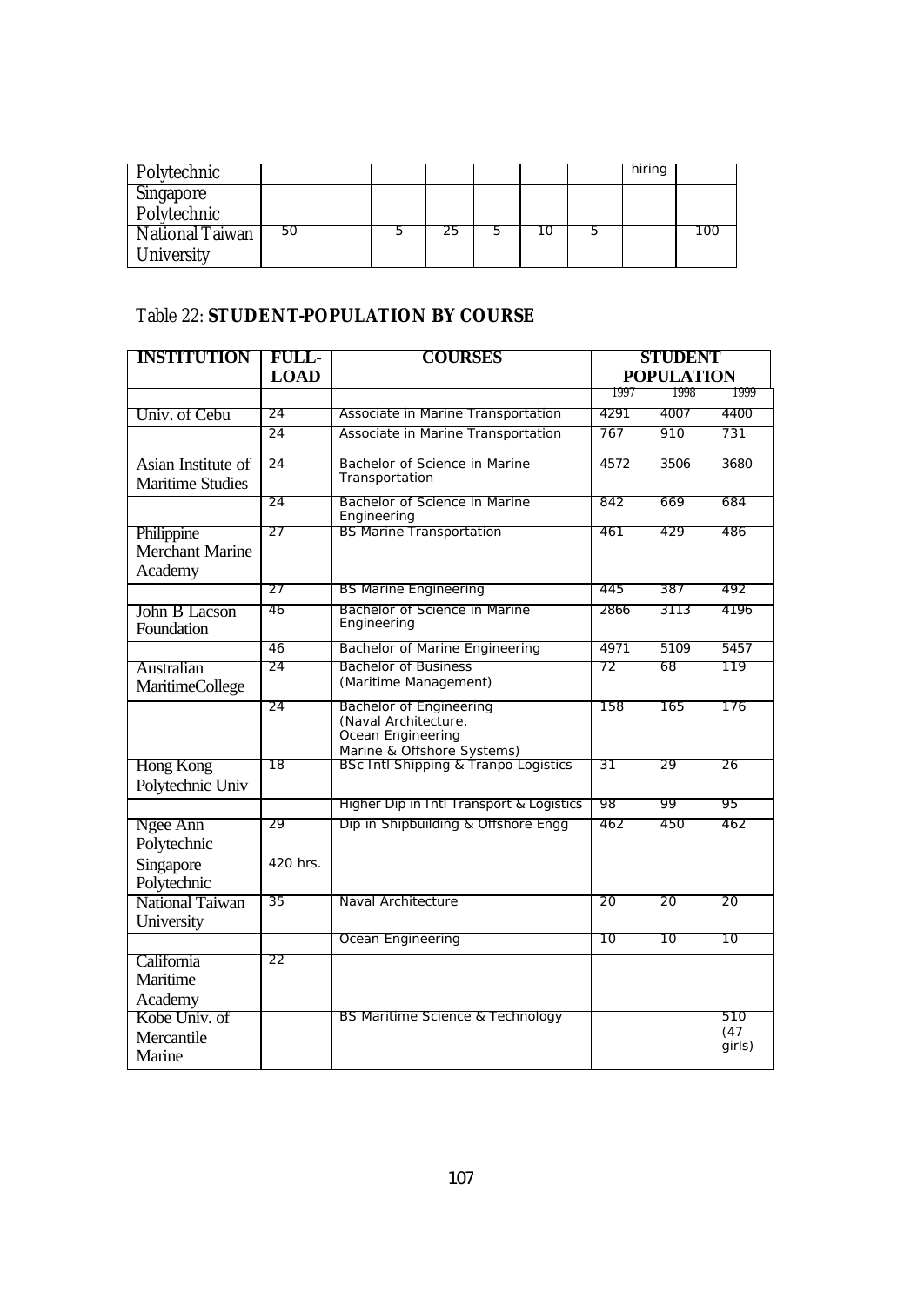# Table 23: **FOREIGN STUDENTS & SCHOLARSHIP GRANTS**

| <b>INSTITUTION</b> | No. of               | <b>Country of Origin</b>          | <b>Scholarship Grants</b>                                         |
|--------------------|----------------------|-----------------------------------|-------------------------------------------------------------------|
|                    | <b>Students</b>      |                                   |                                                                   |
|                    | <b>Enrolled</b>      |                                   |                                                                   |
| University of      | 4                    | Bangladesh                        | Project Alpha, NIS Project Don                                    |
| Cebu               |                      |                                   | Sulpicio Go, TSM, K-Line                                          |
| Asian Institute    | 5                    | Bangladesh                        | In-House: Financial asst Entrance                                 |
| of Maritime        |                      |                                   | exam topnotcher                                                   |
| <b>Studies</b>     |                      |                                   |                                                                   |
| Philippine         | $\overline{0}$       | none                              | Government subsidy                                                |
| Merchant           |                      |                                   |                                                                   |
| Marine             |                      |                                   |                                                                   |
| Academy            |                      |                                   |                                                                   |
| John B Lacson      | 11                   | Bangladesh                        | Company scholars, Alumni,                                         |
| Foundation         |                      |                                   | Entrance Exam, NROTC, SNDL,<br>PESPA, Publications, Student Exec. |
|                    |                      |                                   | Council                                                           |
| Australian         | 247                  | 44 different countries            | 29 Prizes and scholarships in 1999                                |
| MaritimeCollege    |                      |                                   |                                                                   |
| <b>Hong Kong</b>   | 3 per year           | Germany                           | 10 per year from gov US\$                                         |
| Polytechnic        |                      |                                   | 10,256.41                                                         |
| University         |                      |                                   |                                                                   |
| Ngee Ann           |                      | China, Malaysia, Indonesia, Burma | for 3 years 30 grants at US\$                                     |
| Polytechnic        |                      |                                   | 1,685.39 /annum2 grants at US\$<br>1,123.59 / annum15 at US       |
|                    |                      |                                   | 1,282.05 / annum4 Scholarship /                                   |
|                    |                      |                                   | <b>Trust Funds</b>                                                |
| Singapore          | 160 (whole<br>insti) |                                   | Neptune Orient Line<br>Mezz line                                  |
| Polytechnic        |                      |                                   |                                                                   |
| National Taiwan    | 1                    | Japan                             |                                                                   |
| University         |                      |                                   |                                                                   |
| California         |                      |                                   | several in memory of inds<br>associated with the acad., CMA       |
| Maritime           |                      |                                   | Foundation Uniform Scholarships                                   |
| Academy            |                      |                                   | Western Undergraduate Exchan                                      |
| Kobe Univ. of      | 1                    | China                             |                                                                   |
| Mercantile         |                      | Malaysia                          |                                                                   |
| Marine             |                      |                                   |                                                                   |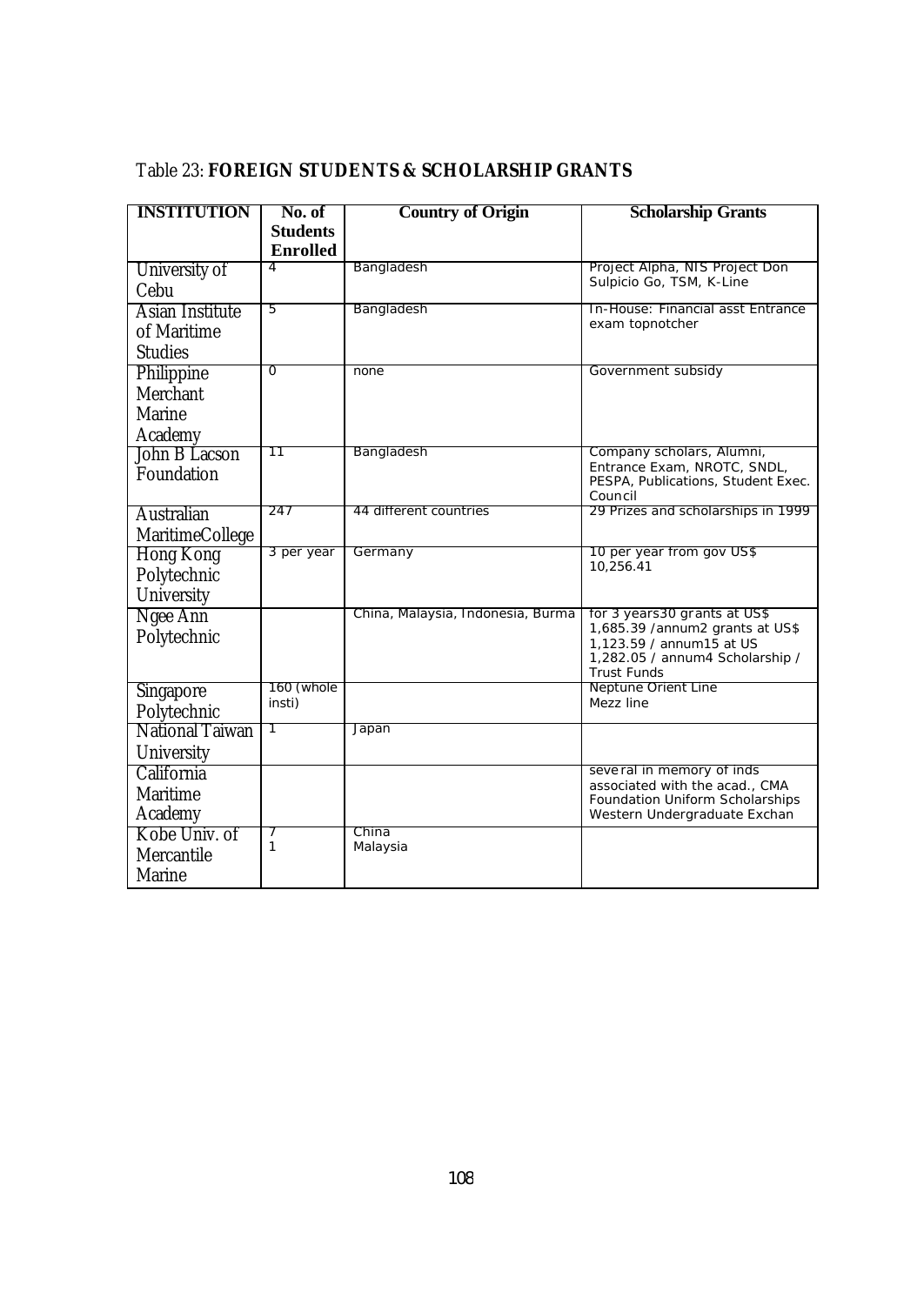# Table 24: **GRADUATES / DROP-OUTS**

| <b>INSTITUTION</b>     |                           |      | <b>Graduates</b> |      |      | <b>Drop Outs</b> |      |        | <b>Licensure Exam</b>  |      |
|------------------------|---------------------------|------|------------------|------|------|------------------|------|--------|------------------------|------|
|                        |                           | 1997 | 1998             | 1999 | 1997 | 1998             | 1999 | 1997   | 1998                   | 1999 |
| University of          | Asso. In                  | 759  | 198              | 637  | 976  | 902              | 842  |        | No Results from PRC    |      |
| Cebu                   | Maritime<br>Transporta    |      |                  |      |      |                  |      |        |                        |      |
|                        | tion                      |      |                  |      |      |                  |      |        |                        |      |
|                        | Asso. In                  | 198  | 133              | 135  | 2    | 277              | 10   |        |                        |      |
|                        | Maritime<br>Engg          |      |                  |      |      |                  |      |        |                        |      |
| Asian Institute        | <b>BSMT</b>               | 655  | 576              | 553  | 171  | 175              | 113  | $2$ SS | 10                     | 18   |
| of Maritime            |                           |      |                  |      |      |                  |      |        |                        |      |
| <b>Studies</b>         |                           |      |                  |      |      |                  |      |        |                        |      |
|                        | <b>BS</b> Mar             | 86   | 88               | 77   | 35   | 22               | 36   |        |                        |      |
|                        | Engg                      |      |                  |      |      |                  |      |        |                        |      |
| Philippine             | BS                        | 111  | 80               | 63   | 1    | 0                | 0    | 130    | 91                     | 50   |
| Merchant               | Maritime<br>Transporta    |      |                  |      |      |                  |      |        |                        |      |
| Marine                 | tion                      |      |                  |      |      |                  |      |        |                        |      |
| Academy                |                           |      |                  |      |      |                  |      |        |                        |      |
|                        | BS                        | 81   | 99               | 83   | Ō    | Ō                | 1    | 128    | 71                     | 66   |
|                        | Maritime<br>Engg          |      |                  |      |      |                  |      |        |                        |      |
|                        |                           |      |                  |      |      |                  |      |        |                        |      |
| John B Lacson          | <b>BS</b> Mar             | 7    | 11               | 43   | 82   | 71               | 234  | Deck   | 552                    |      |
| Foundation             | Engg                      |      |                  |      |      |                  |      | 476    |                        |      |
|                        | <b>BS MT</b>              | 1161 | 707              | 153  | 699  | 1040             | 816  | Engi   | 456                    |      |
|                        |                           |      |                  | 3    |      |                  |      | ne     |                        |      |
|                        |                           |      |                  |      |      |                  |      | 386    |                        |      |
|                        | Certifiate<br>in Maritime | 125  | 1                | 1    | X    | X                | x    |        |                        |      |
|                        | Engg                      |      |                  |      |      |                  |      |        |                        |      |
|                        | Associate<br>in Maritime  | 408  | 552              | 225  | 31   | 47               | 41   |        |                        |      |
|                        | Engg                      |      |                  |      |      |                  |      |        |                        |      |
| <b>Australian</b>      | BS Engg major in:         |      | 147              | 160  |      | 4                | 17   |        | AMSA                   | 274  |
| MaritimeCollege        | Naval Archi<br>Ocean Engg |      |                  |      |      |                  |      |        | Cert. Of<br>Competency |      |
|                        | Mar & Offshore            |      |                  |      |      |                  |      |        |                        |      |
|                        | Systems                   |      |                  |      |      |                  |      |        |                        |      |
| <b>Hong Kong</b>       | <b>BSSTM</b>              | 31   | 29               | 26   | 5%   | 5%               | 5%   |        |                        |      |
| Polytechnic            |                           |      |                  |      |      |                  |      |        |                        |      |
| University             |                           |      |                  |      |      |                  |      |        |                        |      |
|                        | <b>HDSM</b>               |      | 99               | 95   | 5%   | 5%               | 5%   |        |                        |      |
| Ngee Ann               | <b>SOE</b>                | 124  | 134              | 94   | 38   | 29               | 29   |        |                        |      |
| Polytechnic            |                           |      |                  |      |      |                  |      |        |                        |      |
| Singapore              | Diploma in                | 100  | 100              | 100  | 20   | 20               | 20   | 40     | 40                     | 40   |
| Polytechnic            | Marine<br>Engg            |      |                  |      |      |                  |      |        |                        |      |
| <b>National Taiwan</b> | <b>BS Naval</b>           | 34   |                  |      | 17   |                  |      |        |                        |      |
| University             | Architectur               |      |                  |      |      |                  |      |        |                        |      |
|                        | e and<br>Ocean            |      |                  |      |      |                  |      |        |                        |      |
|                        | Engg                      |      |                  |      |      |                  |      |        |                        |      |
| Kobe Univ. of          | Maritime                  |      |                  |      |      |                  |      |        |                        |      |
| Mercantile             | Sci                       |      |                  |      |      |                  |      |        |                        |      |
|                        |                           |      |                  |      |      |                  |      |        |                        |      |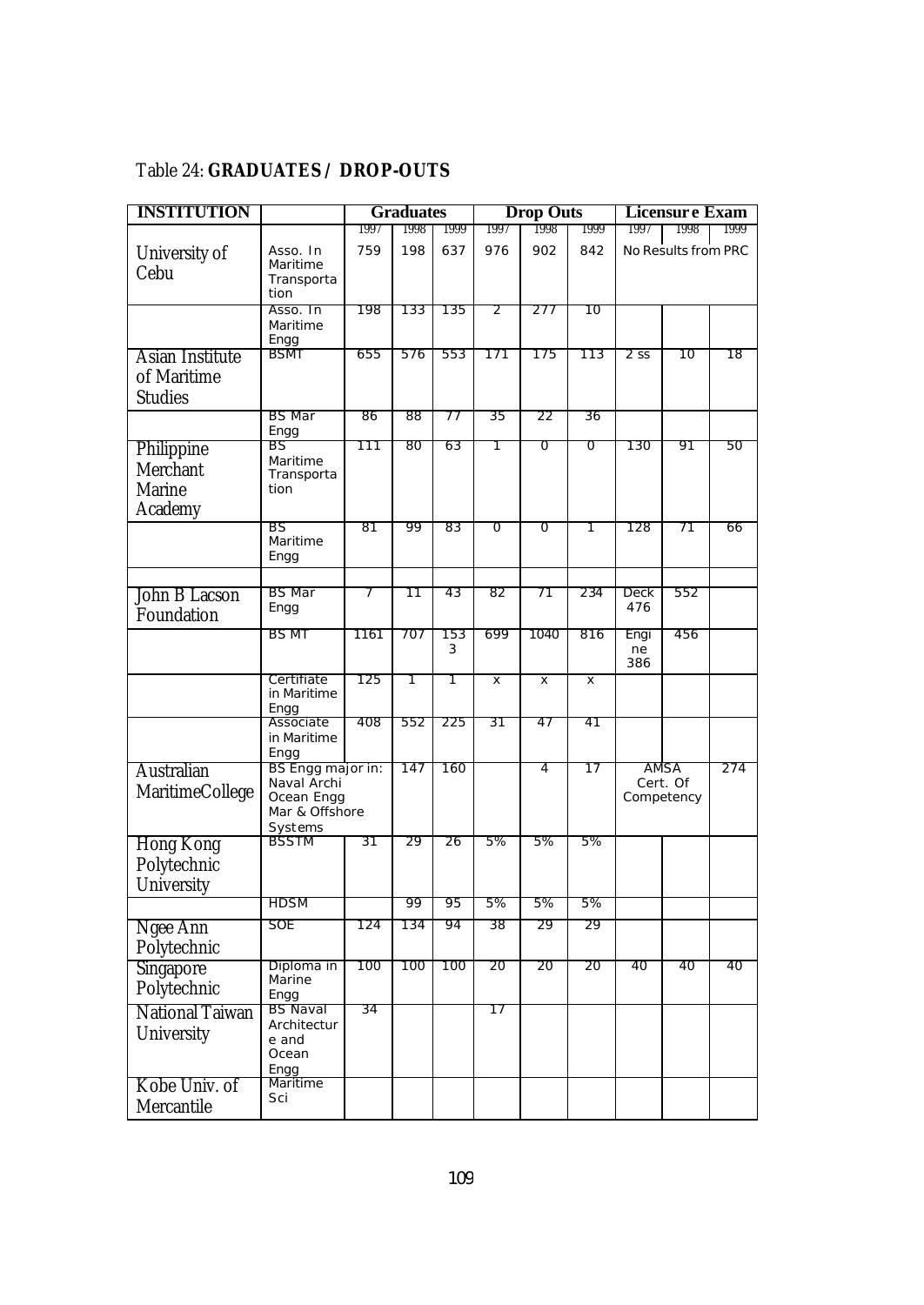| Marine |                       |  |    |  |  |  |
|--------|-----------------------|--|----|--|--|--|
|        | Nautical<br>Science   |  | co |  |  |  |
|        | <b>Marine</b><br>Engg |  | 35 |  |  |  |

# Table 25: **APPRENTICESHIP PLACEMENT**

| <b>INSTITUTION</b>                               | <b>Apprenticeship Placement</b>                                                                                                                                |
|--------------------------------------------------|----------------------------------------------------------------------------------------------------------------------------------------------------------------|
| University of<br>Cebu                            | 1 year seagoing service 40 units<br>(6 mos. In the engine dept.)                                                                                               |
| Asian Institute<br>of Maritime<br><b>Studies</b> | 39 Shipping companies& institutions                                                                                                                            |
| Philippine<br>Merchant<br>Marine<br>Academy      | 40 credits (20 units / sem) One year Deck Cadetship<br>34 Shipping agencies (according to students, heavy hazing,<br>emphasis on discipline rather than skills |
| Australian<br><b>MaritimeCollege</b>             | within AMC & its linkages                                                                                                                                      |
| Hong Kong<br>Polytechnic<br>University           | 90 companies in HK, mainland China<br>& overseas                                                                                                               |
| Ngee Ann<br>Polytechnic                          | Argentina, Germany 2 mos per year<br>Ngee-Ann-wide extra-curr activities<br>14 weeks Industrial attachment                                                     |
| <b>Singapore</b><br>Polytechnic                  | 120 students per year                                                                                                                                          |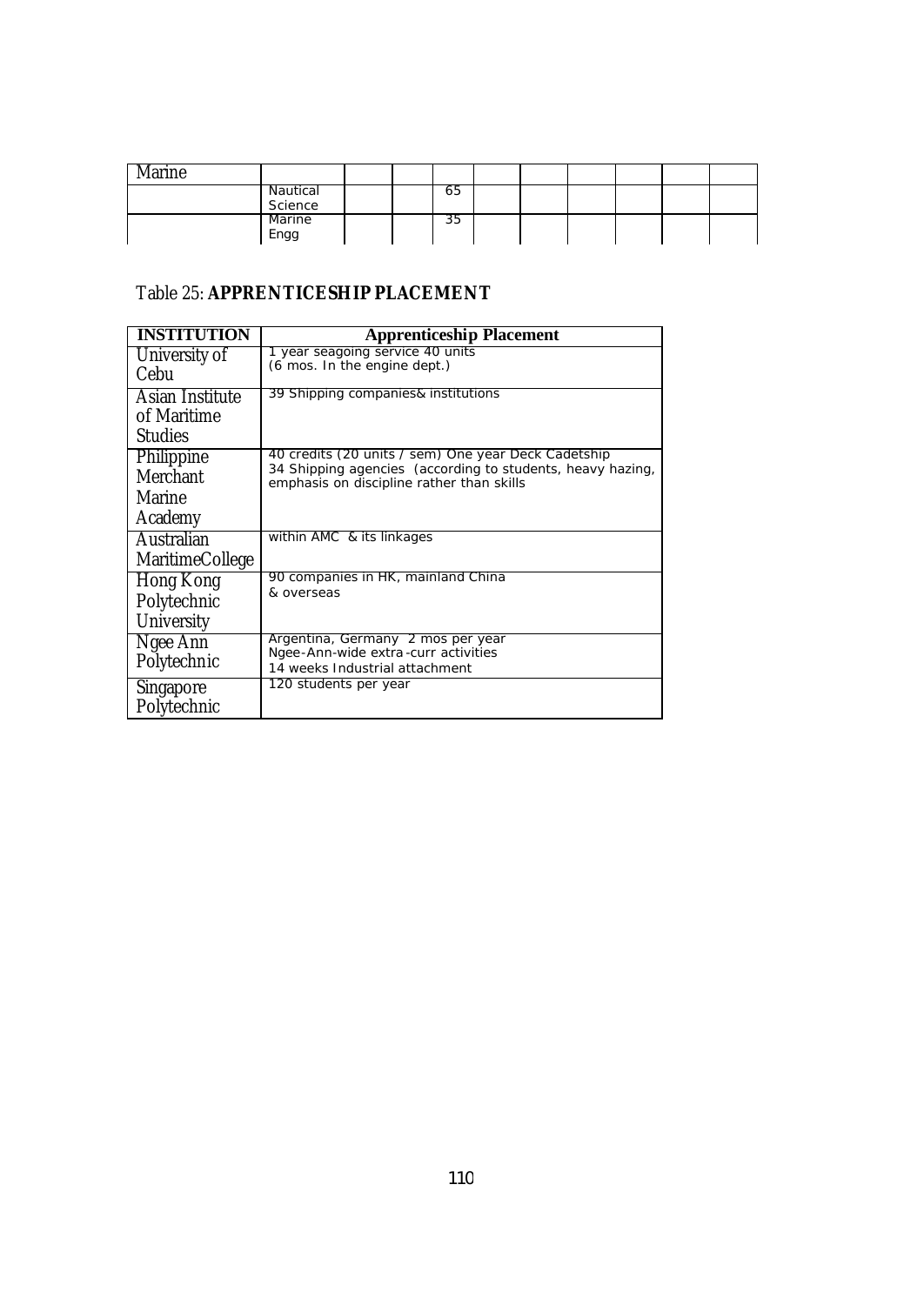# Table 26: **GRADUATES' EMPLOYMENT**

| <b>INSTITUTION</b>                                                             |                                                                  |                                                                                                                | <b>Graduates' Employment</b>                                                                                                                                                                                                                                                                                                                                                                                                                                         |                                                                                                                                                         |
|--------------------------------------------------------------------------------|------------------------------------------------------------------|----------------------------------------------------------------------------------------------------------------|----------------------------------------------------------------------------------------------------------------------------------------------------------------------------------------------------------------------------------------------------------------------------------------------------------------------------------------------------------------------------------------------------------------------------------------------------------------------|---------------------------------------------------------------------------------------------------------------------------------------------------------|
|                                                                                | LOCAL                                                            | ABROA<br>D                                                                                                     | JOB TYPE                                                                                                                                                                                                                                                                                                                                                                                                                                                             | SALARY                                                                                                                                                  |
| Univ. of Cebu                                                                  | NR.                                                              | NR.                                                                                                            | NR.                                                                                                                                                                                                                                                                                                                                                                                                                                                                  | NR                                                                                                                                                      |
| Asian Institute of<br><b>Maritime Studies</b>                                  |                                                                  |                                                                                                                |                                                                                                                                                                                                                                                                                                                                                                                                                                                                      |                                                                                                                                                         |
| Philippine<br><b>Merchant Marine</b><br>Academy                                | AFP,<br>Phil. Navy,<br>Instructions at<br><b>PMMA</b>            | <b>Ship</b><br>repres<br>entatio<br>ns on<br>board<br>ships                                                    | AFP<br>2%<br><b>Shipping Executives</b><br>95%<br><b>Seafarers</b><br>Phil. Navy<br>Instructors MET Training Ctrs 3%<br><b>Instructors PMMA</b><br>1%<br>Crew managers, training managers,<br>president, owner of shipping co.                                                                                                                                                                                                                                       | US\$ 200 to<br>$1,000 /$ mo.                                                                                                                            |
| John B Lacson<br>Foundation                                                    |                                                                  |                                                                                                                | Seafarers in Far East, Asia, Europe                                                                                                                                                                                                                                                                                                                                                                                                                                  |                                                                                                                                                         |
| Australian<br><b>MaritimeCollege</b><br>Hong Kong<br>Polytechnic<br>University | 2 in gov US\$<br>1,1263.92/mo6<br>9 in pri US\$<br>1,359.35 / mo |                                                                                                                | shore-based employment in mar & mar-<br>related inds, thermal power plants<br>hotels & offshore inds as process engrs,<br>maintenance engrs/managers, design<br>engrs, planning engrs, R&D<br>engrs, wkshop superintendents/mgrs,<br>repair mgrs, engg surveyors<br>transport, storage, telecom<br>manufacturing                                                                                                                                                     |                                                                                                                                                         |
| Ngee Ann<br>Polytechnic                                                        | navy, army,<br>airforce<br>shipyards,<br>design<br>consultant    | Batam,<br>Bintan<br>g,<br>Philippi<br>nes Blk<br>Sea<br>China,<br>India,<br>Middle<br>East, U<br>SABraz<br>il. | Shipyard 20.69% Marine-related Ind<br>12.41% Service (engg srvcs &<br>equipment sales) 9.66%(14 %)<br>Min<br>of Defense 15.17% Gov 9.66%<br>Clssificatn Society .69% others 13.79%<br>No rspnse 17.95%                                                                                                                                                                                                                                                               | Last 10 years<br>survey over<br>955.00/mo<br>14.5% US\$<br>842.69 -<br>954.49/mo<br>15% between<br>842 & 1685<br>43.44% US\$<br>1,685.39 / mo<br>$++2%$ |
| <b>Singapore</b><br>Polytechnic<br>California<br>Maritime<br>Academy           | Technical<br>officers (12)                                       |                                                                                                                | Sea-going engineers, sales engineers,<br>service engineers, technical engineers,<br>engineering assistants (80)<br>Teachnical consulting, design,<br>manufacturing and R&D projects for<br>local industries<br>fishing ind., oil, offshore & transpo US&<br>foreign flag ships, port mgt intermodal<br>transpo & logistics marine insurance,<br>finance, sales oceanographic<br>orgs, biotech fac engineering &<br>manufacturing hospitals, power plants,<br>envi.co | Technical<br>officers US\$<br>842.70<br>Others<br>449.45-<br>1,011.25                                                                                   |
| Kobe Univ. of<br>Mercantile<br>Marine                                          |                                                                  |                                                                                                                | 3 (head count 1999)<br>iobs at sea<br>transportation & warehousing 3 marine<br>insurance 3 trade & commerce 2 data<br>processing 1 miscellany 3                                                                                                                                                                                                                                                                                                                      |                                                                                                                                                         |

NR = No Records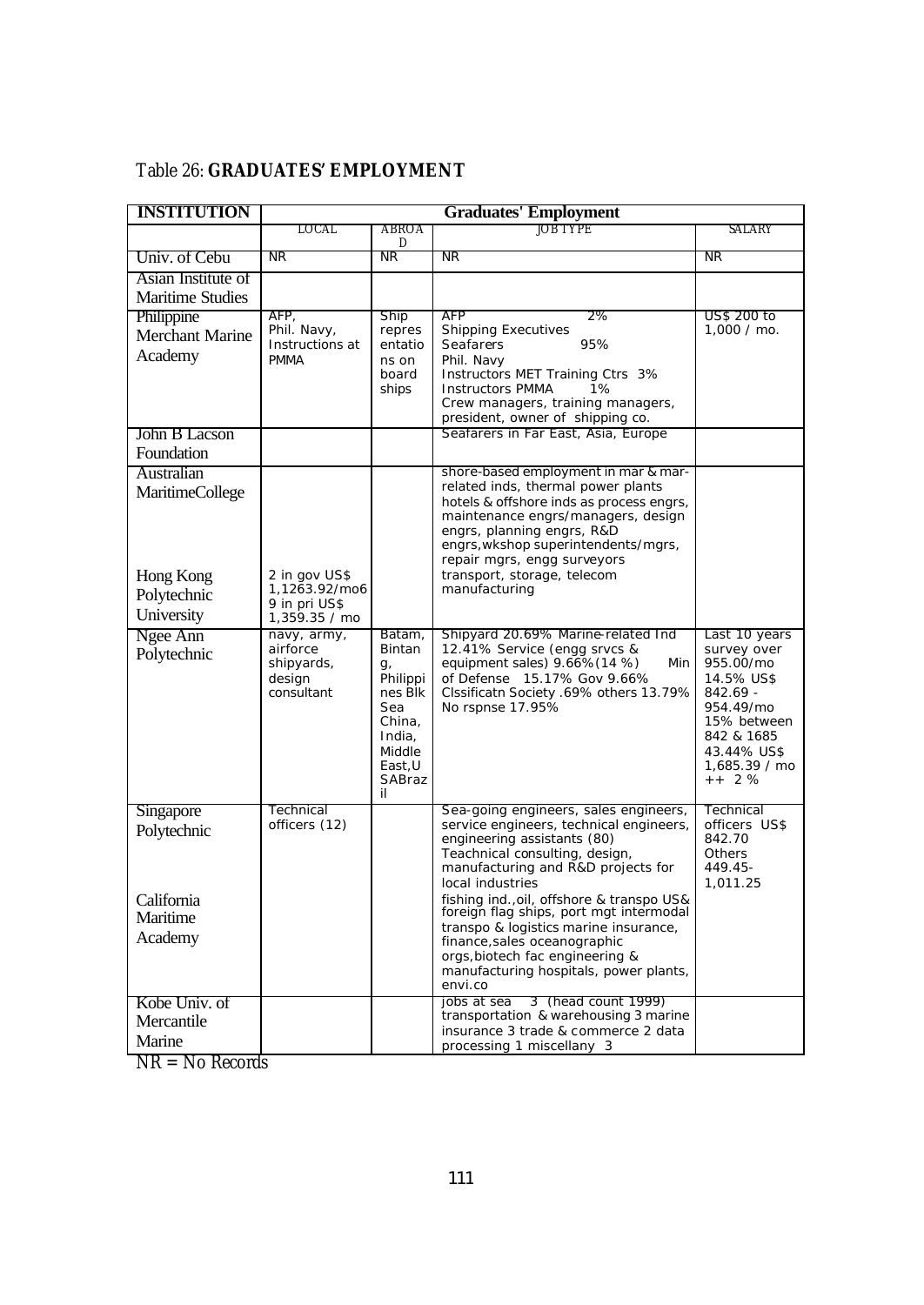# Table 27: **GRADUATES' PROFILE**

| <b>INSTITUTION</b>                                 | % Within                                                                                                                                                            | $%$ Not                                                                                                                  | $\frac{0}{0}$            | <b>AREA OF EXCELLENCE</b>                                                                      |
|----------------------------------------------------|---------------------------------------------------------------------------------------------------------------------------------------------------------------------|--------------------------------------------------------------------------------------------------------------------------|--------------------------|------------------------------------------------------------------------------------------------|
|                                                    | area of spec                                                                                                                                                        | <b>Within</b>                                                                                                            | <b>UNEM</b>              |                                                                                                |
|                                                    |                                                                                                                                                                     | area of<br>spec                                                                                                          | <b>PLOY</b><br><b>ED</b> |                                                                                                |
| University of<br>Cebu                              |                                                                                                                                                                     |                                                                                                                          |                          | English, better skills due to good<br>facilities                                               |
| Asian Institute                                    | 30                                                                                                                                                                  | 70                                                                                                                       |                          | knowledgeability work attitude discipline                                                      |
| of Maritime<br><b>Studies</b>                      |                                                                                                                                                                     |                                                                                                                          |                          |                                                                                                |
| Philippine<br>Merchant<br><b>Marine</b><br>Academy | 98%                                                                                                                                                                 | 2%                                                                                                                       |                          | <b>Shipping Adminsitration</b><br>Business and operations                                      |
| John B Lacson<br>Foundation                        | Deck 978<br>Engine 1017                                                                                                                                             | NR.                                                                                                                      | NR.                      | Practical / hands on<br>Trainable, fast learner<br>Well-equipped with theoretical<br>knowledge |
| <b>Australian</b><br>MaritimeCollege               | 98                                                                                                                                                                  | 2                                                                                                                        | Less<br>than 2           |                                                                                                |
| <b>Hong Kong</b><br>Polytechnic<br>University      | 76% 1999<br>entire univ.                                                                                                                                            | 23%                                                                                                                      | $5.3\%$                  | transportation management posts<br>companies                                                   |
| Ngee Ann<br>Polytechnic                            | Shipyard<br>20.69%<br>Marine-related<br>Ind 12.41%<br>Service (engg<br>Srvcs &<br>equipment<br>sales)<br>9.66% (14 %)<br>shipbldg.,<br>shiprepair,<br>offshore engg | Min of<br>Defense<br>15.17%<br>Gov<br>9.66%<br>Clssificatn<br>Society<br>.69%<br>others<br>13.79%<br>No rspnse<br>17.95% |                          | ability to work long hours                                                                     |
| Singapore<br>Polytechnic                           | 10%                                                                                                                                                                 | 80%                                                                                                                      | 0%                       |                                                                                                |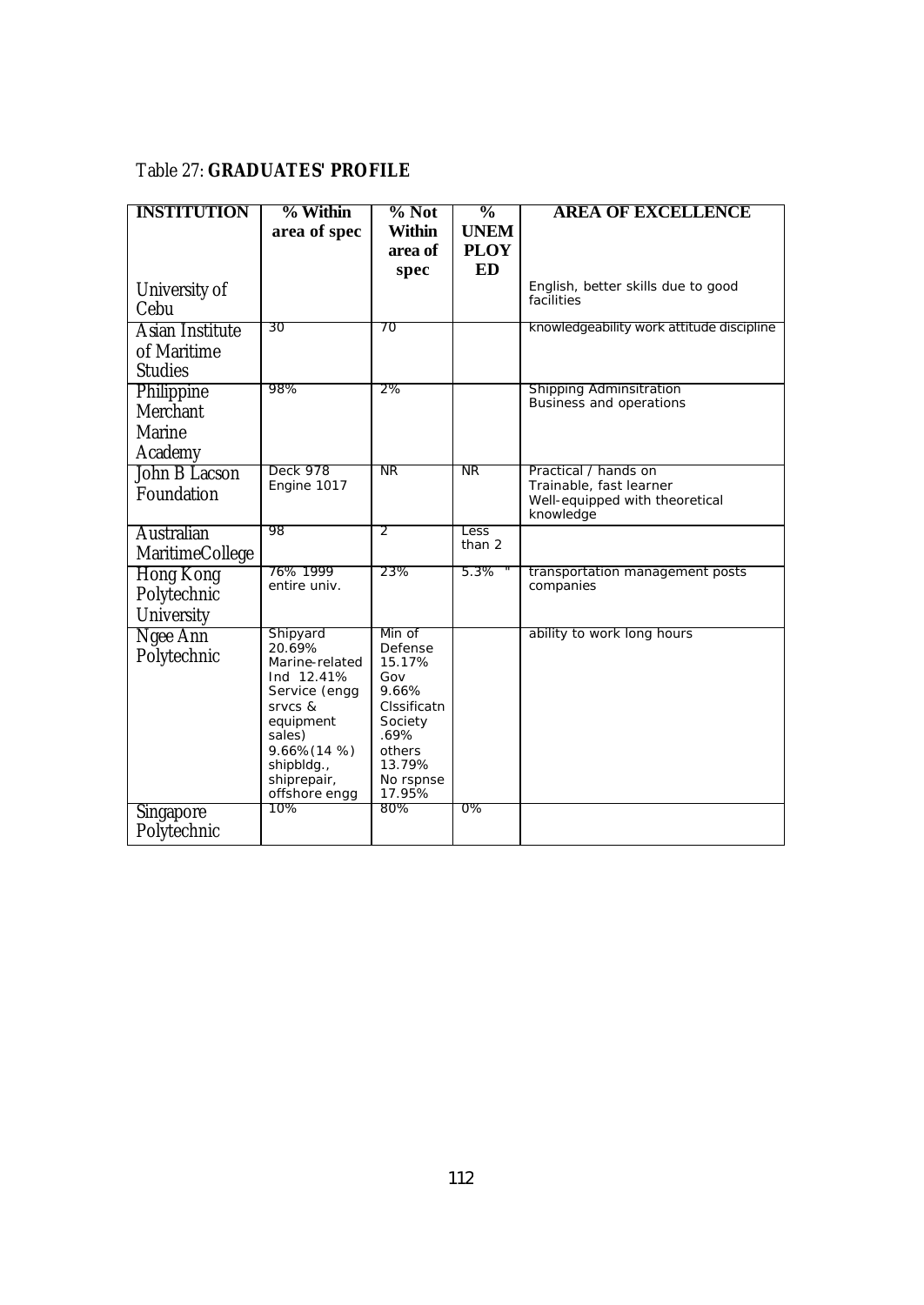#### Table 28: **GRADUATES' CHARACTERISTICS, STRENGTHS AND WEAKNESSES**

| <b>INSTITUTION</b>     | <b>CHARACTERISTICS</b>                                 | <b>STRENGTHS</b>                                | WEAKNESSES                                       |
|------------------------|--------------------------------------------------------|-------------------------------------------------|--------------------------------------------------|
| University of          |                                                        |                                                 |                                                  |
| Cebu                   |                                                        |                                                 |                                                  |
| Asian Institute        | courteousness humility,                                |                                                 |                                                  |
| of Maritime            | industry service-oriented                              |                                                 |                                                  |
| <b>Studies</b>         |                                                        |                                                 |                                                  |
| Philippine             | Disciplined, hard-working,                             |                                                 |                                                  |
| Merchant               | professionalism                                        |                                                 |                                                  |
| Marine                 |                                                        |                                                 |                                                  |
| Academy                |                                                        |                                                 |                                                  |
| John B Lacson          | Determined, love fore work,<br>trustworthy, adaptable, |                                                 |                                                  |
| Foundation             | trainable, disciplined, loyal,                         |                                                 |                                                  |
|                        | dedicated, flexible,                                   |                                                 |                                                  |
|                        | competent, not choosy on<br>food                       |                                                 |                                                  |
| Australian             | competence                                             | multi-cultural, multi-                          |                                                  |
| <b>MaritimeCollege</b> |                                                        | disciplinary with mono<br>focus on things       |                                                  |
|                        |                                                        | maritime qualifications                         |                                                  |
|                        |                                                        | and experience in                               |                                                  |
|                        |                                                        | industry of staff flexible<br>approach, quick   |                                                  |
|                        |                                                        | response to needs                               |                                                  |
| <b>Hong Kong</b>       | sense of responsibility<br>attitude towards work       | High quality programs<br>at Higher Dip to Post- | Providing sea-going<br>qualifications & training |
| Polytechnic            | flexibility                                            | grad level researches                           | is declining                                     |
| University             |                                                        | that underpin the                               |                                                  |
|                        |                                                        | teaching & high-level<br>consultancies for      |                                                  |
|                        |                                                        | industries                                      |                                                  |
| <b>Singapore</b>       |                                                        | Hands-on and practical<br>training              |                                                  |
| Polytechnic            |                                                        |                                                 |                                                  |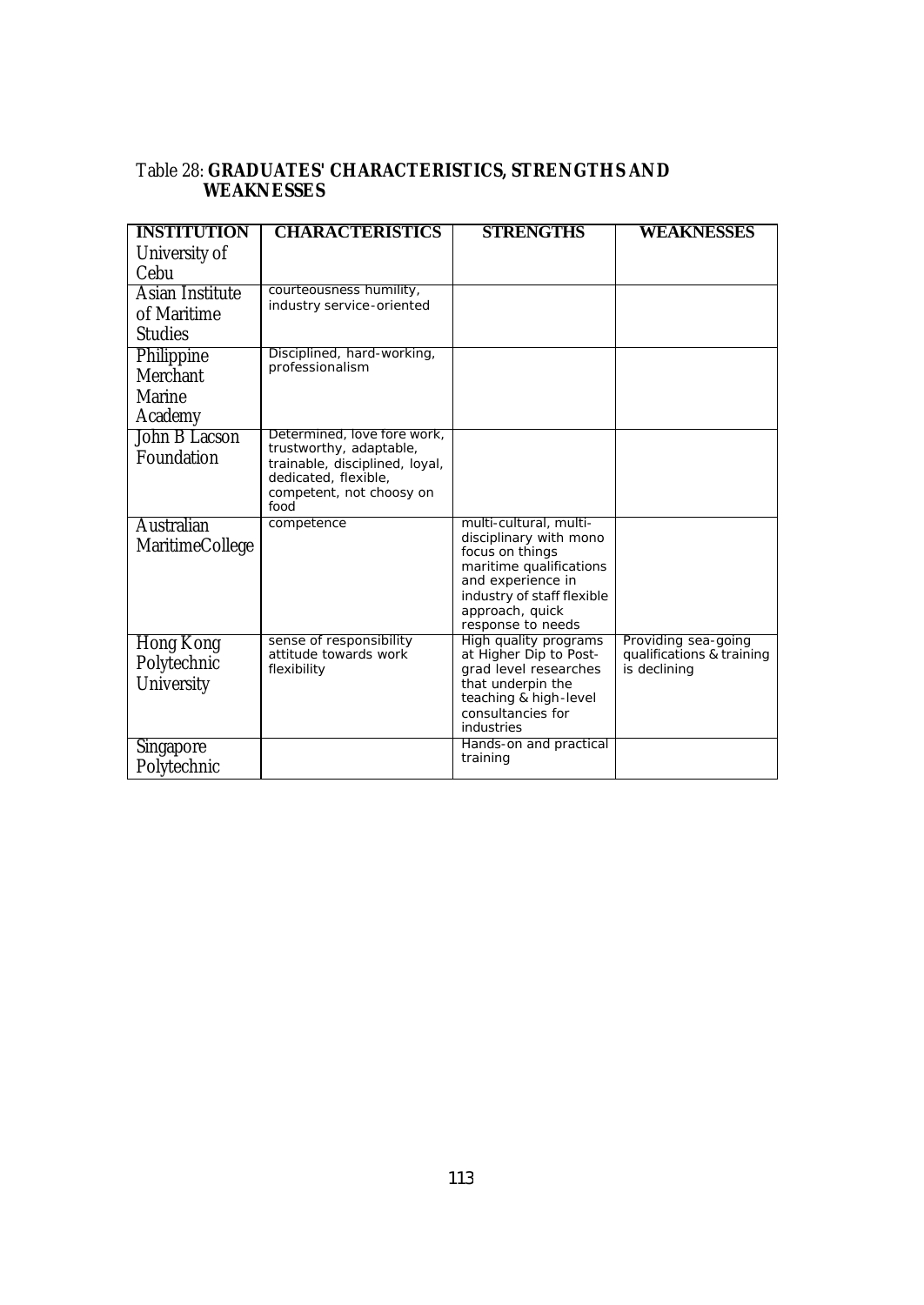| <b>INSTITUTION</b>     | <b>COMPLETED</b>                                            | <b>ON-GOING</b>                             | <b>INSTITUTIONAL</b>                                   |
|------------------------|-------------------------------------------------------------|---------------------------------------------|--------------------------------------------------------|
|                        |                                                             |                                             | <b>PUBLICATIONS</b>                                    |
| University of          | 7                                                           | 2                                           | <b>Anchor Publications</b>                             |
| Cebu                   |                                                             |                                             |                                                        |
| <b>Asian Institute</b> |                                                             | tracer study, internal<br>studies           | Baywatch student publi                                 |
| of Maritime            |                                                             |                                             |                                                        |
| <b>Studies</b>         |                                                             |                                             |                                                        |
| Philippine             | 4                                                           | 4<br>for revision: 1                        | The Galleon<br><b>PMMA Newsletter</b>                  |
| Merchant               |                                                             | for evaluation: 2                           |                                                        |
| Marine                 |                                                             |                                             |                                                        |
| Academy                |                                                             |                                             |                                                        |
| John B Lacson          | does not apply for research<br>grant but allots funding for | Completed 3<br>Ongoign 3                    | <b>JBLF Maritime</b><br><b>Education Review</b>        |
| Foundation             | major research on maritime                                  |                                             |                                                        |
|                        | related studies                                             |                                             |                                                        |
| Australian             | Buss US\$ 17,647.058 B.<br>Engg (Naval Archi)               | 1997: 3 res. Grants.                        | 9 publications<br>1998: 3 res. Gr, 13                  |
| MaritimeCollege        |                                                             |                                             | publications                                           |
|                        |                                                             |                                             | 1999: 15 publications<br>none - better to publish      |
| <b>Hong Kong</b>       | cumulative in 1998 US\$<br>944,871,790.00                   | 1998 19 researches                          | in International journals                              |
| Polytechnic            |                                                             |                                             |                                                        |
| University             |                                                             |                                             |                                                        |
| Ngee Ann               | 1997 - US\$ 92,865.17<br>1998- US\$ 31,685.39               | 10 research<br>4 projects                   | <b>CAOKAM</b> application for<br>shipbldg Software dev |
| Polytechnic            | 1999- US\$ 6,179.77                                         |                                             | fo piping & ship prod                                  |
|                        |                                                             |                                             | applications                                           |
| Singapore              |                                                             | CBT package of Turbo<br>Charger Maintenance |                                                        |
| Polytechnic            |                                                             |                                             |                                                        |
| National Taiwan        | Year 2000:<br>Ship Hydrodynamics 8                          |                                             |                                                        |
| University             | Fluid dynamics<br>4                                         |                                             |                                                        |
|                        | Structural dynamics 13                                      |                                             |                                                        |
|                        | Coastal Engineering<br>6<br>Acoustics<br>7                  |                                             |                                                        |
|                        | Underwater Vehicle                                          |                                             |                                                        |
|                        | Technology<br>6<br>Control and Mechanics<br>$\mathbf{1}$    |                                             |                                                        |
|                        | Transportation,                                             |                                             |                                                        |
|                        | Environment, /Education,                                    |                                             |                                                        |
| California             | CAD / CAM<br>$6\lambda$<br>NO DATA                          |                                             |                                                        |
| Maritime               |                                                             |                                             |                                                        |
|                        |                                                             |                                             |                                                        |
| Academy                |                                                             |                                             |                                                        |

# Table 29: **RESEARCH AND PUBLICATIONS**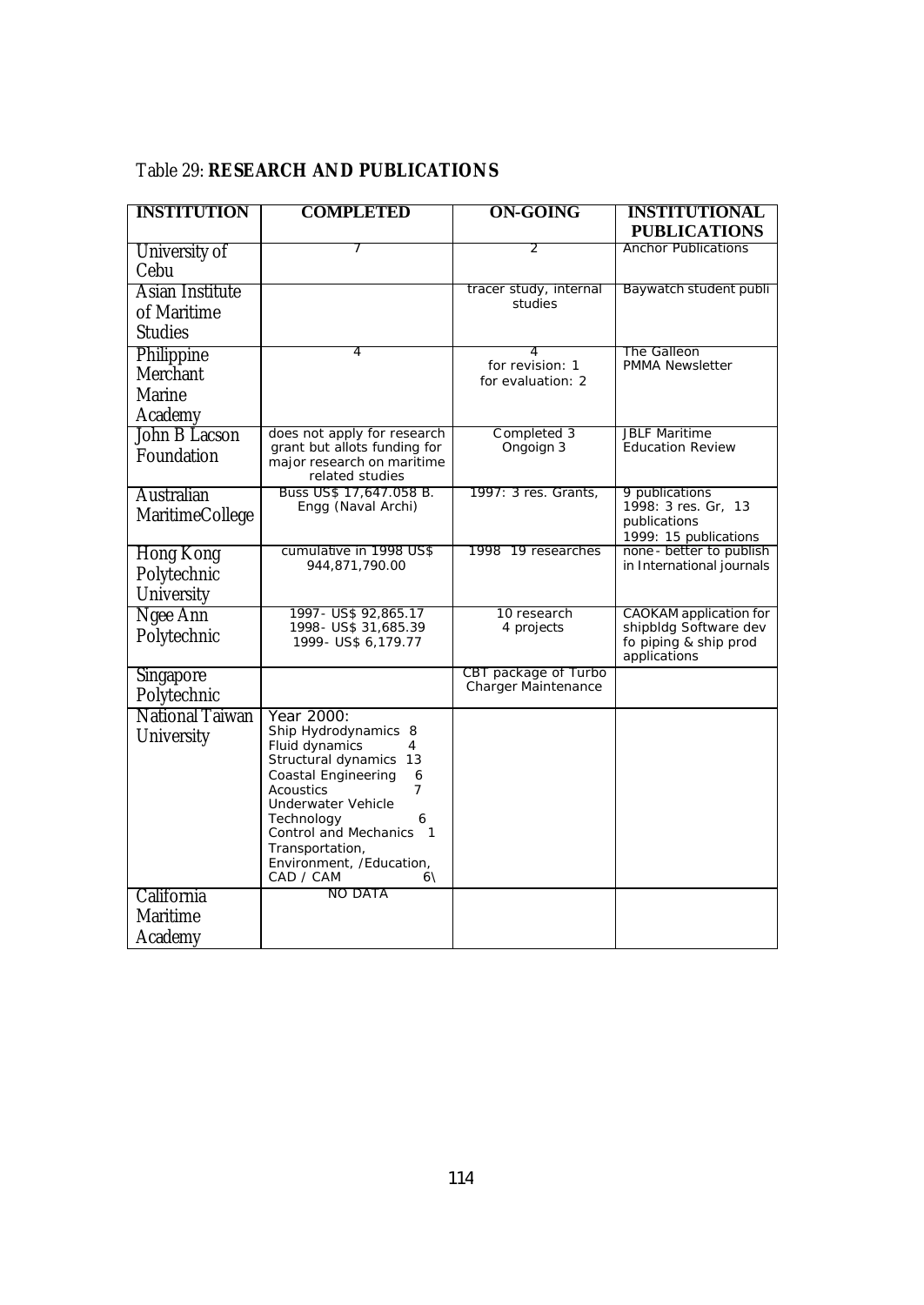| <b>INSTITUTION</b>                               | <b>CONFERENCES</b>                                                                                                                                             | <b>EXTENSION WORK</b>                                                                                                                         |
|--------------------------------------------------|----------------------------------------------------------------------------------------------------------------------------------------------------------------|-----------------------------------------------------------------------------------------------------------------------------------------------|
| University of<br>Cebu                            | Intramuros, manila Nov 1998 Cebu<br>March ()                                                                                                                   | Waste Mgt Herbal Garden planting and<br>herbal plants blood pressure Stress mgt<br>/ talk show Coastal clean-up                               |
| Asian Institute<br>of Maritime<br><b>Studies</b> | CHED-related<br>Asso. of Mar Ed & Training Institutions                                                                                                        | Participation to studies / surveys<br>acceptance of gov't scholars clean-up<br>drive                                                          |
| John B Lacson<br>Foundation                      | 3 <sup>rd</sup> LSM A-P Manning and Training<br>Conference<br>AMETIAP Conference on Marine Ed &<br>Trng<br><b>STCW Compliance</b><br>ISO 9000 Inter im Changes | Consultancy in research & competency<br>Assessment on accreditation<br>Outreach Program<br>Livelihood, coastal clean-up, ecology<br>awareness |
| Australian<br><b>MaritimeCollege</b>             |                                                                                                                                                                | Distance education programs for<br>indigenous students AMC scholarship                                                                        |
| <b>Hong Kong</b><br>Polytechnic<br>University    |                                                                                                                                                                | higher level consultancy projects<br>editorship to journals membership in<br>committees external examinership to<br>external programs         |
| Ngee Ann<br>Polytechnic                          | tech'l exchange, & advisory mtg on<br>marine structures, Intl Mar Des                                                                                          | Consultancy to shipyards, process<br>industry, short courses for industries                                                                   |
| California<br><b>Maritime</b><br>Academy         | No data                                                                                                                                                        |                                                                                                                                               |

# Table 30: **CONFERENCES AND EXTENSION WORK**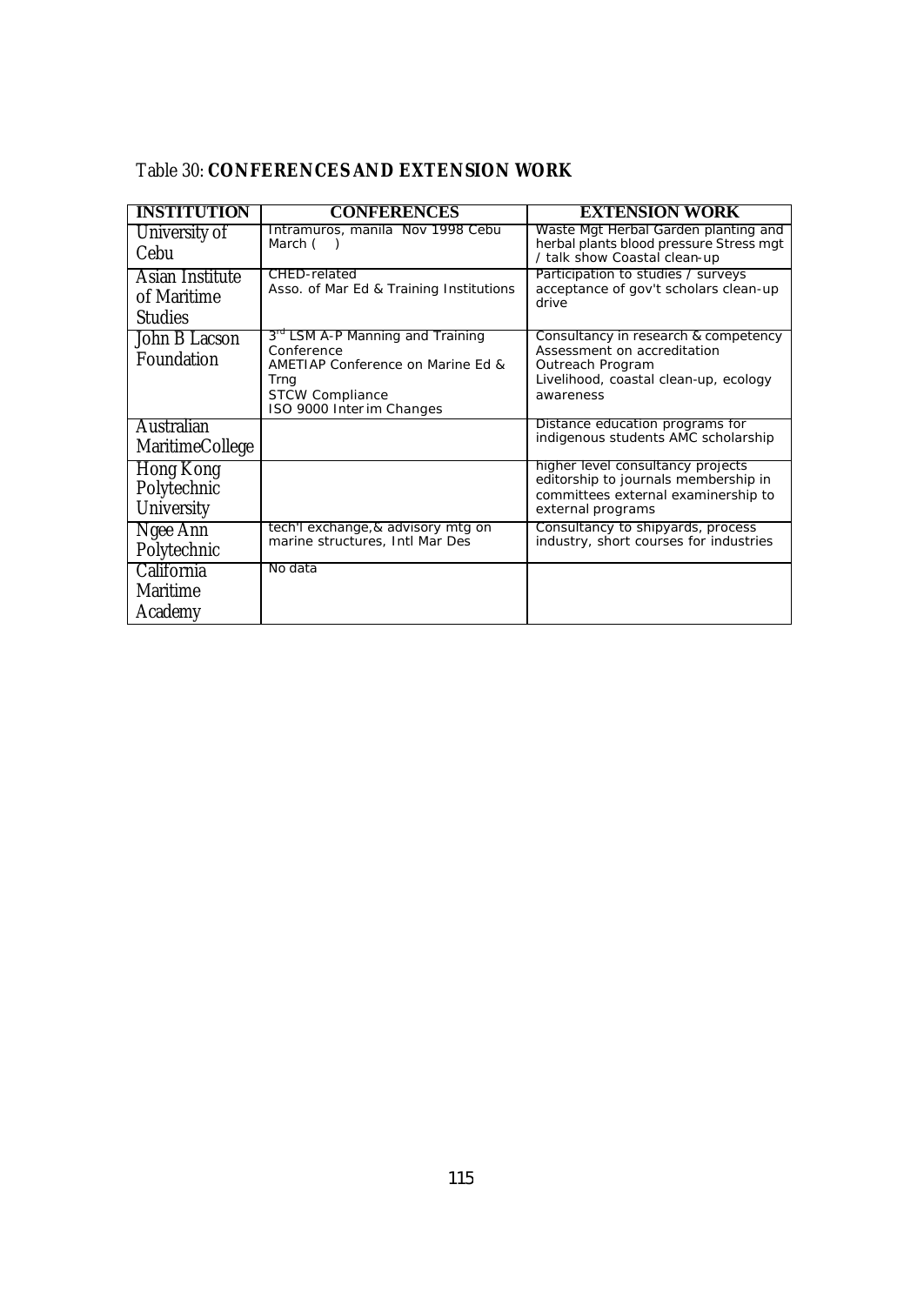| leadership commitment employees &<br>facilities build-up, books<br>Asian Institute<br>faculty cooperation facilities students'<br>enhancement of curriculum<br>of Maritime<br>willingness to learn brainpower &<br>salary structure, linkages<br><b>Studies</b><br>creativity<br>Only state Maritime Academy<br>Qualifications of faculty<br>Philippine<br>Employees passed Civil Service<br>High turn-over of faculty 29% / year<br>Merchant<br>Commission<br>Government salary standardization<br><b>Marine</b><br>restricts competitive salary<br>With both academic and military ranks<br>Apprenticeship in 34 shipping / manning<br>Outdated training equipment<br>Academy<br>With new computers but no internet<br>companies<br>QA System certified by DNC<br>Grants / Donations for equipment<br>John B Lacson<br>Grad School in Maritime Ed<br>Research<br>Foundation<br>Complete lab & simulation facilities<br>MOA for upgrading with facilities with<br>shipping companies<br>flexible delivery of courses<br>Post-graduate studies<br>Australian<br><b>MaritimeCollege</b><br>High quality programmes at Higher<br>Our activities in providing sea-going<br><b>Hong Kong</b><br>Diploma to Post-graduate level for<br>qualifications and training is declining<br>Polytechnic<br>Shipping and Transport Logistics,<br>University<br>Researches that underpin the teaching<br>and high-level consultancies for | <b>INSTITUTION</b> | <b>STRENGTHS</b> | WEAKNESSES |
|---------------------------------------------------------------------------------------------------------------------------------------------------------------------------------------------------------------------------------------------------------------------------------------------------------------------------------------------------------------------------------------------------------------------------------------------------------------------------------------------------------------------------------------------------------------------------------------------------------------------------------------------------------------------------------------------------------------------------------------------------------------------------------------------------------------------------------------------------------------------------------------------------------------------------------------------------------------------------------------------------------------------------------------------------------------------------------------------------------------------------------------------------------------------------------------------------------------------------------------------------------------------------------------------------------------------------------------------------------------------------------------------------------------------------|--------------------|------------------|------------|
|                                                                                                                                                                                                                                                                                                                                                                                                                                                                                                                                                                                                                                                                                                                                                                                                                                                                                                                                                                                                                                                                                                                                                                                                                                                                                                                                                                                                                           |                    |                  |            |
|                                                                                                                                                                                                                                                                                                                                                                                                                                                                                                                                                                                                                                                                                                                                                                                                                                                                                                                                                                                                                                                                                                                                                                                                                                                                                                                                                                                                                           |                    |                  |            |
|                                                                                                                                                                                                                                                                                                                                                                                                                                                                                                                                                                                                                                                                                                                                                                                                                                                                                                                                                                                                                                                                                                                                                                                                                                                                                                                                                                                                                           |                    |                  |            |
|                                                                                                                                                                                                                                                                                                                                                                                                                                                                                                                                                                                                                                                                                                                                                                                                                                                                                                                                                                                                                                                                                                                                                                                                                                                                                                                                                                                                                           |                    |                  |            |
|                                                                                                                                                                                                                                                                                                                                                                                                                                                                                                                                                                                                                                                                                                                                                                                                                                                                                                                                                                                                                                                                                                                                                                                                                                                                                                                                                                                                                           |                    |                  |            |
|                                                                                                                                                                                                                                                                                                                                                                                                                                                                                                                                                                                                                                                                                                                                                                                                                                                                                                                                                                                                                                                                                                                                                                                                                                                                                                                                                                                                                           |                    |                  |            |
|                                                                                                                                                                                                                                                                                                                                                                                                                                                                                                                                                                                                                                                                                                                                                                                                                                                                                                                                                                                                                                                                                                                                                                                                                                                                                                                                                                                                                           |                    |                  |            |
|                                                                                                                                                                                                                                                                                                                                                                                                                                                                                                                                                                                                                                                                                                                                                                                                                                                                                                                                                                                                                                                                                                                                                                                                                                                                                                                                                                                                                           |                    |                  |            |
|                                                                                                                                                                                                                                                                                                                                                                                                                                                                                                                                                                                                                                                                                                                                                                                                                                                                                                                                                                                                                                                                                                                                                                                                                                                                                                                                                                                                                           |                    |                  |            |
|                                                                                                                                                                                                                                                                                                                                                                                                                                                                                                                                                                                                                                                                                                                                                                                                                                                                                                                                                                                                                                                                                                                                                                                                                                                                                                                                                                                                                           |                    |                  |            |
|                                                                                                                                                                                                                                                                                                                                                                                                                                                                                                                                                                                                                                                                                                                                                                                                                                                                                                                                                                                                                                                                                                                                                                                                                                                                                                                                                                                                                           |                    |                  |            |
|                                                                                                                                                                                                                                                                                                                                                                                                                                                                                                                                                                                                                                                                                                                                                                                                                                                                                                                                                                                                                                                                                                                                                                                                                                                                                                                                                                                                                           |                    |                  |            |
|                                                                                                                                                                                                                                                                                                                                                                                                                                                                                                                                                                                                                                                                                                                                                                                                                                                                                                                                                                                                                                                                                                                                                                                                                                                                                                                                                                                                                           |                    |                  |            |
|                                                                                                                                                                                                                                                                                                                                                                                                                                                                                                                                                                                                                                                                                                                                                                                                                                                                                                                                                                                                                                                                                                                                                                                                                                                                                                                                                                                                                           |                    |                  |            |
|                                                                                                                                                                                                                                                                                                                                                                                                                                                                                                                                                                                                                                                                                                                                                                                                                                                                                                                                                                                                                                                                                                                                                                                                                                                                                                                                                                                                                           |                    |                  |            |
|                                                                                                                                                                                                                                                                                                                                                                                                                                                                                                                                                                                                                                                                                                                                                                                                                                                                                                                                                                                                                                                                                                                                                                                                                                                                                                                                                                                                                           |                    |                  |            |
|                                                                                                                                                                                                                                                                                                                                                                                                                                                                                                                                                                                                                                                                                                                                                                                                                                                                                                                                                                                                                                                                                                                                                                                                                                                                                                                                                                                                                           |                    |                  |            |
|                                                                                                                                                                                                                                                                                                                                                                                                                                                                                                                                                                                                                                                                                                                                                                                                                                                                                                                                                                                                                                                                                                                                                                                                                                                                                                                                                                                                                           |                    | industries.      |            |
| great support from marine industries<br>ability to carry out research with<br>Ngee Ann<br>Singapore provides trained manpower to<br>undergraduate, post-grad. Students                                                                                                                                                                                                                                                                                                                                                                                                                                                                                                                                                                                                                                                                                                                                                                                                                                                                                                                                                                                                                                                                                                                                                                                                                                                    |                    |                  |            |
| Polytechnic<br>currently no assistance to this<br>shipyards, consultancy to ship yards,                                                                                                                                                                                                                                                                                                                                                                                                                                                                                                                                                                                                                                                                                                                                                                                                                                                                                                                                                                                                                                                                                                                                                                                                                                                                                                                                   |                    |                  |            |
| research too                                                                                                                                                                                                                                                                                                                                                                                                                                                                                                                                                                                                                                                                                                                                                                                                                                                                                                                                                                                                                                                                                                                                                                                                                                                                                                                                                                                                              |                    |                  |            |
| faculty of engineers, maritime tech<br>Singapore<br>nologists, nautical experts, buss.                                                                                                                                                                                                                                                                                                                                                                                                                                                                                                                                                                                                                                                                                                                                                                                                                                                                                                                                                                                                                                                                                                                                                                                                                                                                                                                                    |                    |                  |            |
| Polytechnic<br>Professionals & computer scientists                                                                                                                                                                                                                                                                                                                                                                                                                                                                                                                                                                                                                                                                                                                                                                                                                                                                                                                                                                                                                                                                                                                                                                                                                                                                                                                                                                        |                    |                  |            |
| Strong ties with industries<br><b>National Taiwan</b><br>To focus attention on information                                                                                                                                                                                                                                                                                                                                                                                                                                                                                                                                                                                                                                                                                                                                                                                                                                                                                                                                                                                                                                                                                                                                                                                                                                                                                                                                |                    |                  |            |
| 40% research grants from industrial<br>technology, mechanics, engineering<br>University<br>organizations                                                                                                                                                                                                                                                                                                                                                                                                                                                                                                                                                                                                                                                                                                                                                                                                                                                                                                                                                                                                                                                                                                                                                                                                                                                                                                                  |                    |                  |            |
| science, system engineering in the<br>coming years                                                                                                                                                                                                                                                                                                                                                                                                                                                                                                                                                                                                                                                                                                                                                                                                                                                                                                                                                                                                                                                                                                                                                                                                                                                                                                                                                                        |                    |                  |            |
| 15 student clubs & orgs Career dev dept<br>California                                                                                                                                                                                                                                                                                                                                                                                                                                                                                                                                                                                                                                                                                                                                                                                                                                                                                                                                                                                                                                                                                                                                                                                                                                                                                                                                                                     |                    |                  |            |
| (job search workshops, setting up<br><b>Maritime</b>                                                                                                                                                                                                                                                                                                                                                                                                                                                                                                                                                                                                                                                                                                                                                                                                                                                                                                                                                                                                                                                                                                                                                                                                                                                                                                                                                                      |                    |                  |            |
| interviews Major is designed to prepare<br>Academy<br>ss take US Coast Guard Exam                                                                                                                                                                                                                                                                                                                                                                                                                                                                                                                                                                                                                                                                                                                                                                                                                                                                                                                                                                                                                                                                                                                                                                                                                                                                                                                                         |                    |                  |            |

# Table 31: **INSTITUTION'S STRENGTHS & WEAKNESSES**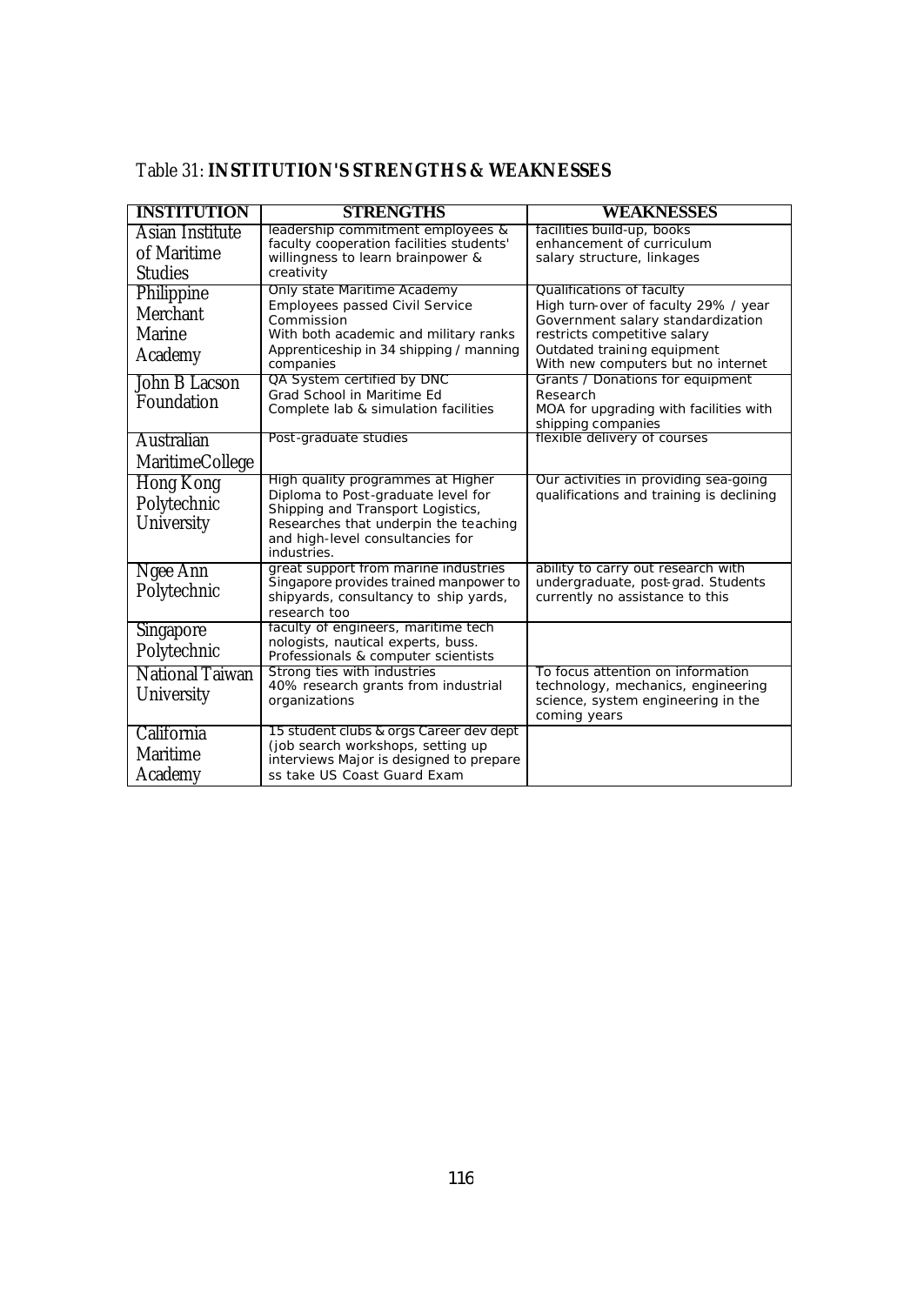### Table 32: **CURRICULUM**

| <b>INSTITUTION</b>                                                                                                                                              | <b>CURRICULUM</b>                                       | <b>COURSES</b>                                                  |                  |                                                        |                     |                                                       |                |
|-----------------------------------------------------------------------------------------------------------------------------------------------------------------|---------------------------------------------------------|-----------------------------------------------------------------|------------------|--------------------------------------------------------|---------------------|-------------------------------------------------------|----------------|
|                                                                                                                                                                 | DEGREE                                                  | NO. OF<br><b>YEARS</b>                                          | MAJ<br><b>OR</b> | CORE<br>(Philo/Eng./<br>Math/Sci/<br><b>History/PE</b> | COMP<br><b>UTER</b> | <b>OTHERS</b>                                         | тот<br>AL      |
| University of<br>Cebu                                                                                                                                           | <b>BS Marine</b><br>Eng'g                               | 4                                                               | 96               | 58                                                     | 3                   | 3 Gen Psy<br>3 Personnel<br>mgt                       | 163            |
|                                                                                                                                                                 | BS<br>MarineTranspo                                     | 4                                                               | 94               | 42                                                     | 3                   | 3 Gen Psy<br>3 Personnel<br>mgt                       | 146            |
| Asian Institute<br>of Maritime<br><b>Studies</b>                                                                                                                | <b>BS Marine</b><br>Transpo                             | 4                                                               | 93               | 57                                                     | 3                   |                                                       | 153            |
|                                                                                                                                                                 | <b>BS Marine</b><br>Engineering                         | 4<br>3 curr<br>1 trng<br>on<br>board                            | 94.<br>5         | 62                                                     | 3                   |                                                       | 159.<br>5      |
| Philippine<br>Merchant<br><b>Marine</b><br>Academy                                                                                                              |                                                         |                                                                 | 192<br>.5        | 27                                                     | 0                   | 3 Gen.<br>Psychology<br>3 Personnel<br>Mgt            | $221 -$<br>225 |
| John B Lacson<br>Foundation<br>*Trigo: Plans &<br>Spherical Trigo<br>ROTC: Naval ROTC<br>PE: Adv Swimming &<br>Life Saving Tech<br>Eng: Maritime Voc &<br>Terms | <b>BS Marine</b><br>Transportation                      | $3 yrs +$<br>1 yr<br>apprenti<br>$ceship =$<br>40 units         | 107<br>$\star$   | 46                                                     | 3                   | 3 Personnel<br>Mgt                                    | 159            |
|                                                                                                                                                                 | <b>BS Marine Engg</b>                                   | $3 \text{ yrs} +$<br>1 yr<br>apprenti<br>$ceship =$<br>40 units | 110              | 51                                                     | 3                   | 3 Personnel<br>Mgt                                    | 167            |
| Australian<br><b>Maritime</b><br>College                                                                                                                        | <b>BS Engg (Mar &amp;</b><br><b>Offshore</b><br>System) | 4 wi/ 12<br>wks<br>summer<br>apprenti<br>ce                     | 140              |                                                        | 9                   | 14 Projts<br>(90 hrs. div<br>by 16<br>$wks = 6 units$ | 168            |
|                                                                                                                                                                 | <b>BS Engg (Naval</b><br>Archi)                         | 4 wi/ 12<br>wks<br>summer<br>apprenti<br>ce                     | 150              | 17                                                     | 4                   | 13 projects                                           | 184            |
|                                                                                                                                                                 | BS Engg (<br>Ocean Engg)                                | 4                                                               | 139              | 17 math                                                | 4                   | 6 projects                                            | 166            |
| <b>Hong Kong</b><br>Polytechnic<br>University                                                                                                                   | <b>BS Shipping</b><br>Technoogy                         | 3                                                               | 78               | 18                                                     | 3                   | 12 Acct Eco                                           | 111            |
|                                                                                                                                                                 | <b>Higher Diploma</b><br>in Shipping Mgt                |                                                                 | 48               | 12                                                     | 3                   | 9 Law,<br>Acctg, Org<br>Mgt                           | 72             |